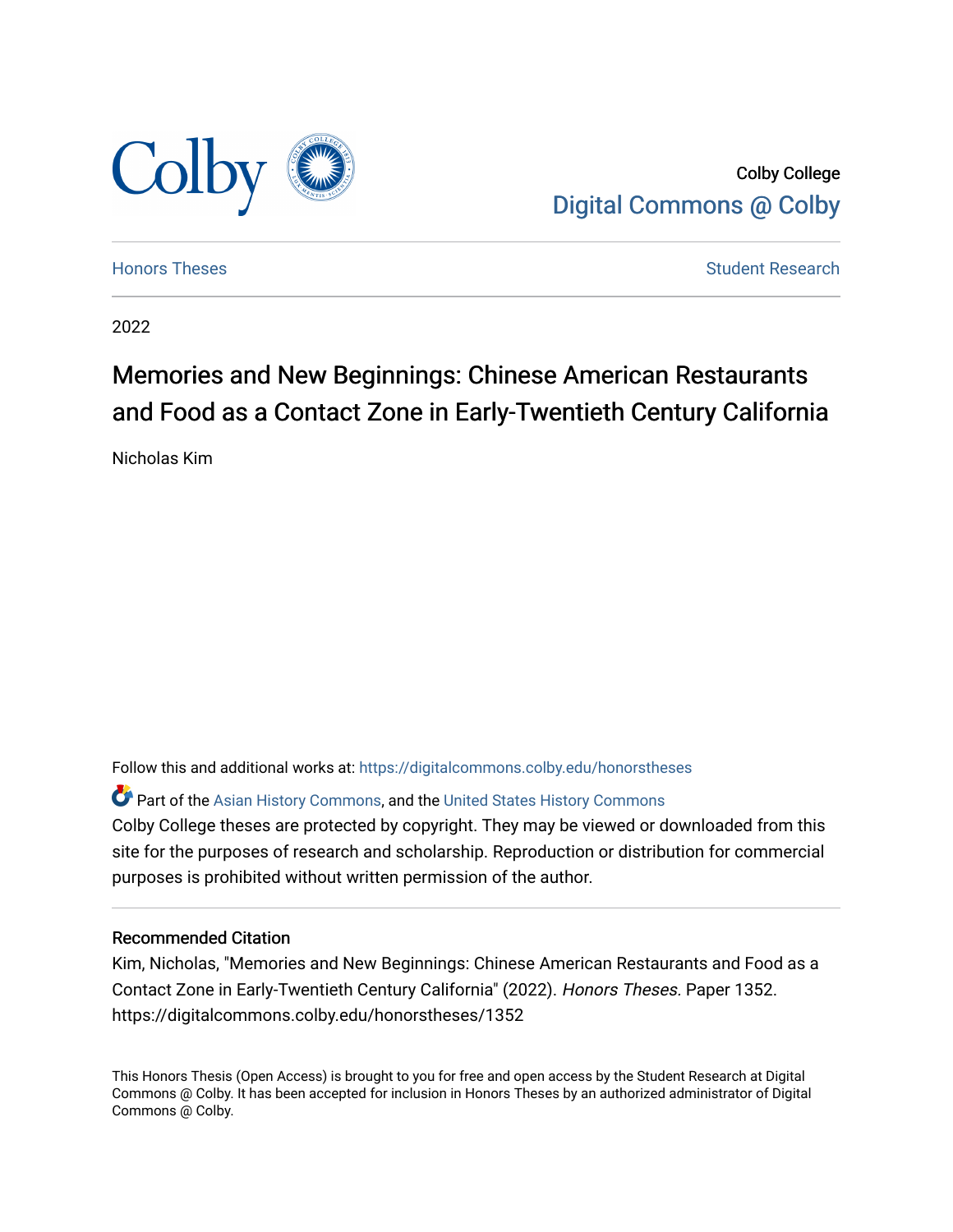# **Memories and New Beginnings**

Chinese American Restaurants and Food as a Contact Zone in Early-Twentieth Century California

> Nicholas Kim History Colby College May 2022

Inga Diederich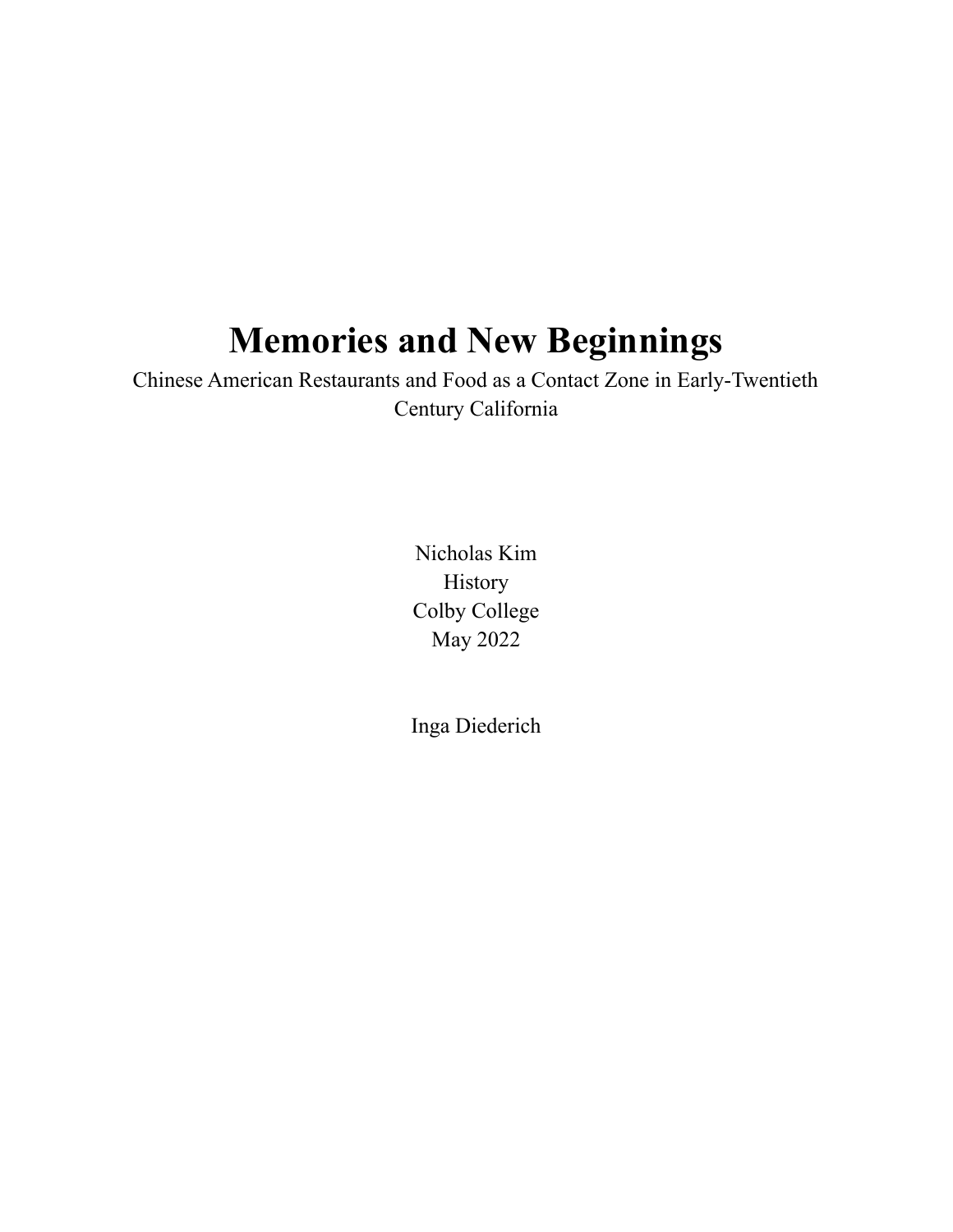# **Acknowledgements**

I am grateful to the many people who have contributed to my thesis process. In particular, thank you to the Colby College History Department for all of their support. I am additionally thankful for my advisor Inga Diederich who provided many patient hours of help and guidance.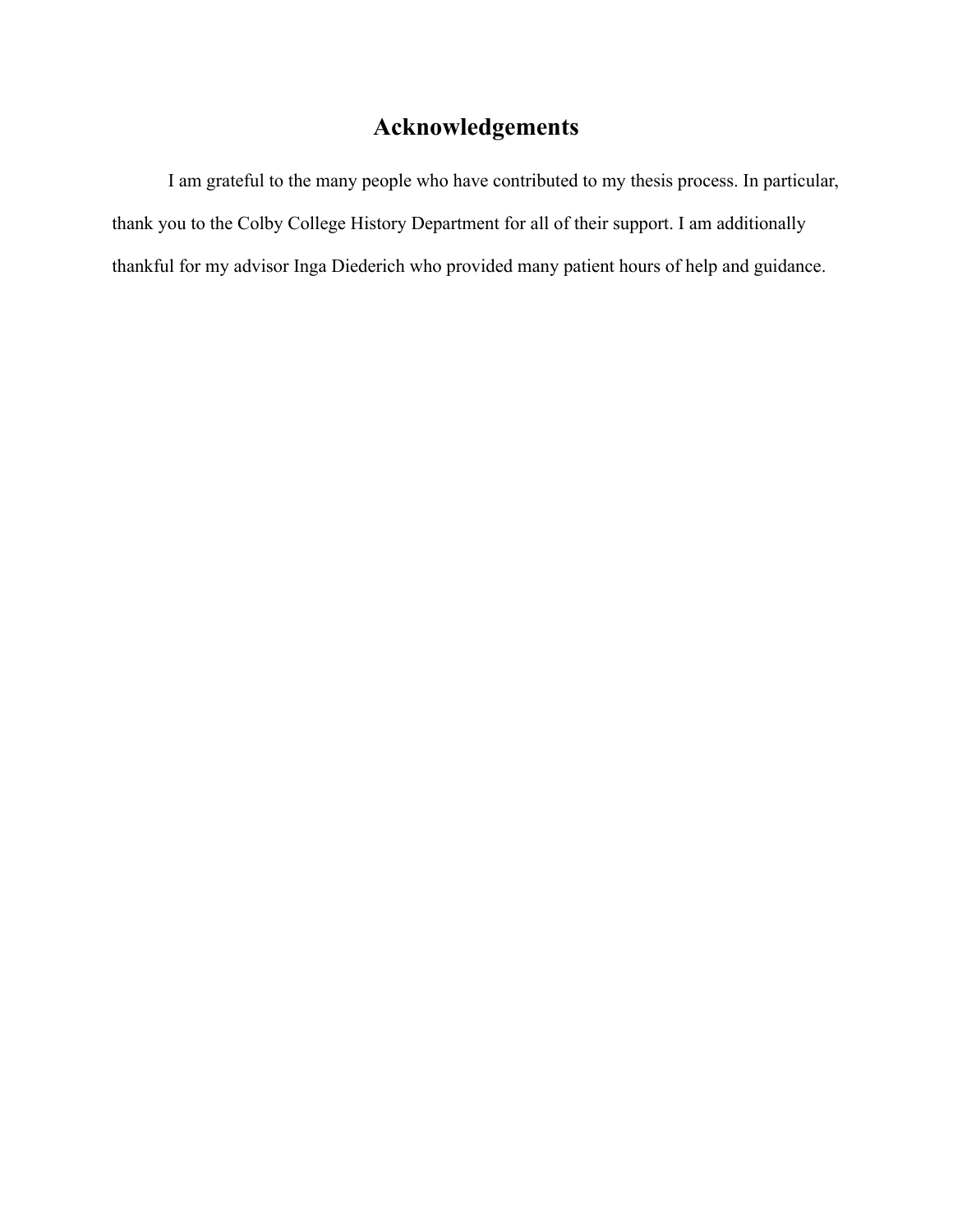# **Table of Contents**

| <b>City Glossary</b>                          | $\overline{\mathbf{4}}$ |
|-----------------------------------------------|-------------------------|
| Preface                                       | $\overline{7}$          |
| <b>Introduction</b>                           | 9                       |
| <b>CHAPTER 1</b>                              |                         |
| The Birth of Chop Suey                        | 20                      |
| 1.1 The Birth of Chop Suey                    | 20                      |
| <b>CHAPTER 2</b>                              |                         |
| The Fear of Everything Chinese                | 27                      |
| 2.1 Fong and Wu vs. Palo Alto                 | 27                      |
| 2.2 Dogs, Beetles, and Other Odd Animals      | 32                      |
| 2.3 Relationships in Rural California         | 39                      |
| <b>CHAPTER 3</b>                              |                         |
| <b>Trendy Chinese</b>                         | 51                      |
| 3.1 Doing Chinatown                           | 51                      |
| 3.2 Chop Suey and American Food               | 58                      |
| 3.3 Chinese Themed Parties                    | 65                      |
| 3.4 Chinese Food and Home Cooking             | 71                      |
| <b>CHAPTER 4</b>                              |                         |
| <b>Chinese Americans as Community Members</b> | 81                      |
| 4.1 Chinese Americans as Community Members    | 81                      |
| <b>Chapter 5</b>                              | 87                      |
| Conclusion                                    | 87                      |
| <b>Works Cited</b>                            | 91                      |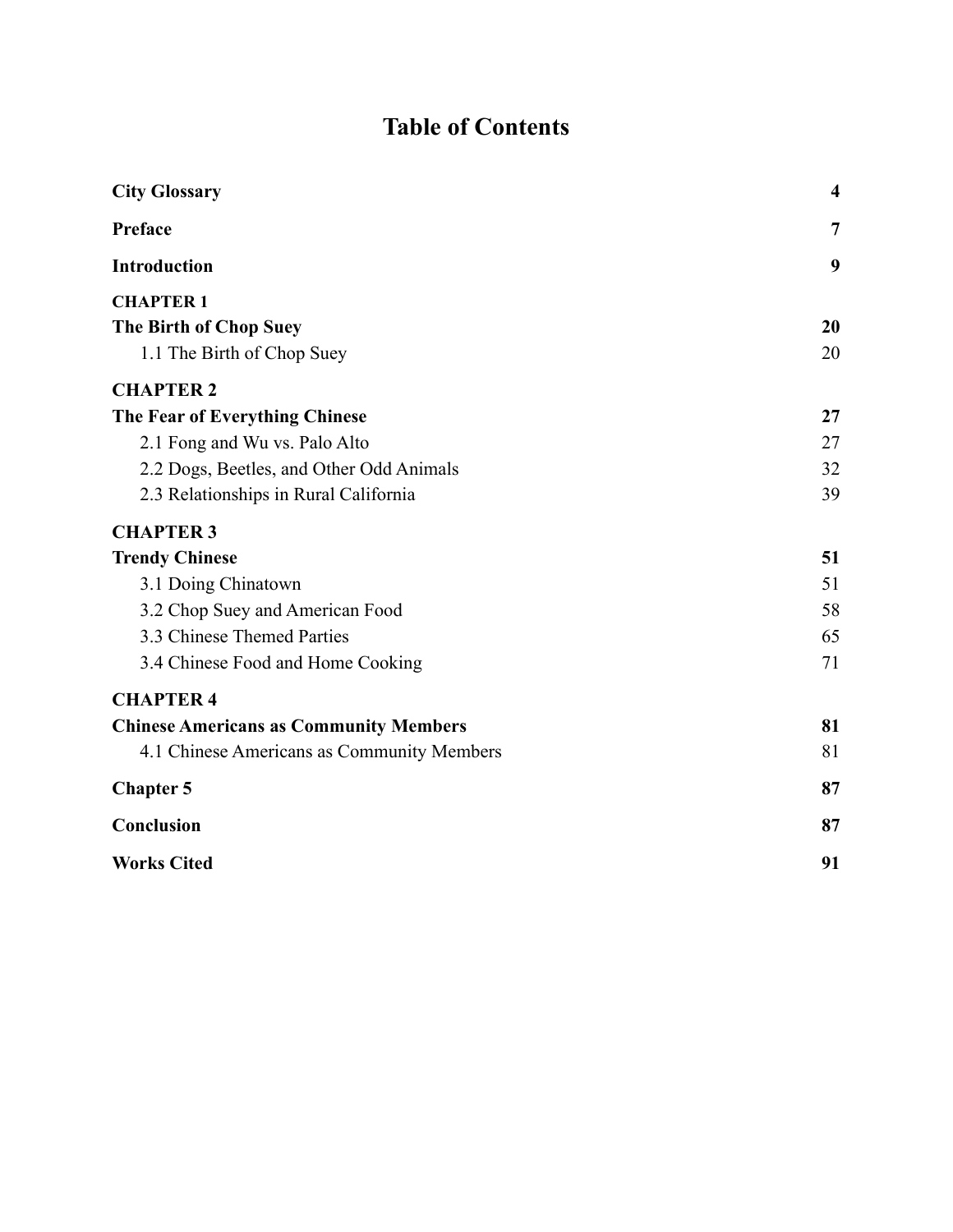# **City Glossary**

<span id="page-4-0"></span>

| <b>City</b>          | <b>Size</b> | <b>Region</b>  |
|----------------------|-------------|----------------|
| Coalinga             | Rural       | Central Valley |
| Hanford              | Rural       | Central Valley |
| Stockton             | Rural       | Central Valley |
| Madera               | Rural       | Central Valley |
| Colusa               | Rural       | Central Valley |
| Merced               | Rural       | Central Valley |
| Colusa               | Rural       | Central Valley |
| Coalinga             | Rural       | Central Valley |
| Oroville             | Rural       | Central Valley |
| Sacramento           | Mid-sized   | Central Valley |
| <b>Grass Valley</b>  | Rural       | Sierra Nevada  |
| Newcastle            | Rural       | Sierra Nevada  |
| Mariposa             | Rural       | Sierra Nevada  |
| Inyo County          | Rural       | Sierra Nevada  |
| Truckee              | Rural       | Sierra Nevada  |
| Humboldt County      | Rural       | North          |
| <b>Amador County</b> | Rural       | North          |
| Jackson City         | Rural       | North          |
| <b>Blue Lake</b>     | Rural       | North          |
| Red Bluffs           | Rural       | South          |
| Lompoc               | Rural       | South          |
| Calexico             | Rural       | South          |
| Redlands             | Rural       | South          |
| San Pedro            | Mid-sized   | South          |
| San Bernardino       | Mid-sized   | South          |
| Santa Barbara        | Mid-sized   | South          |
| San Luis Obispo      | Mid-sized   | South          |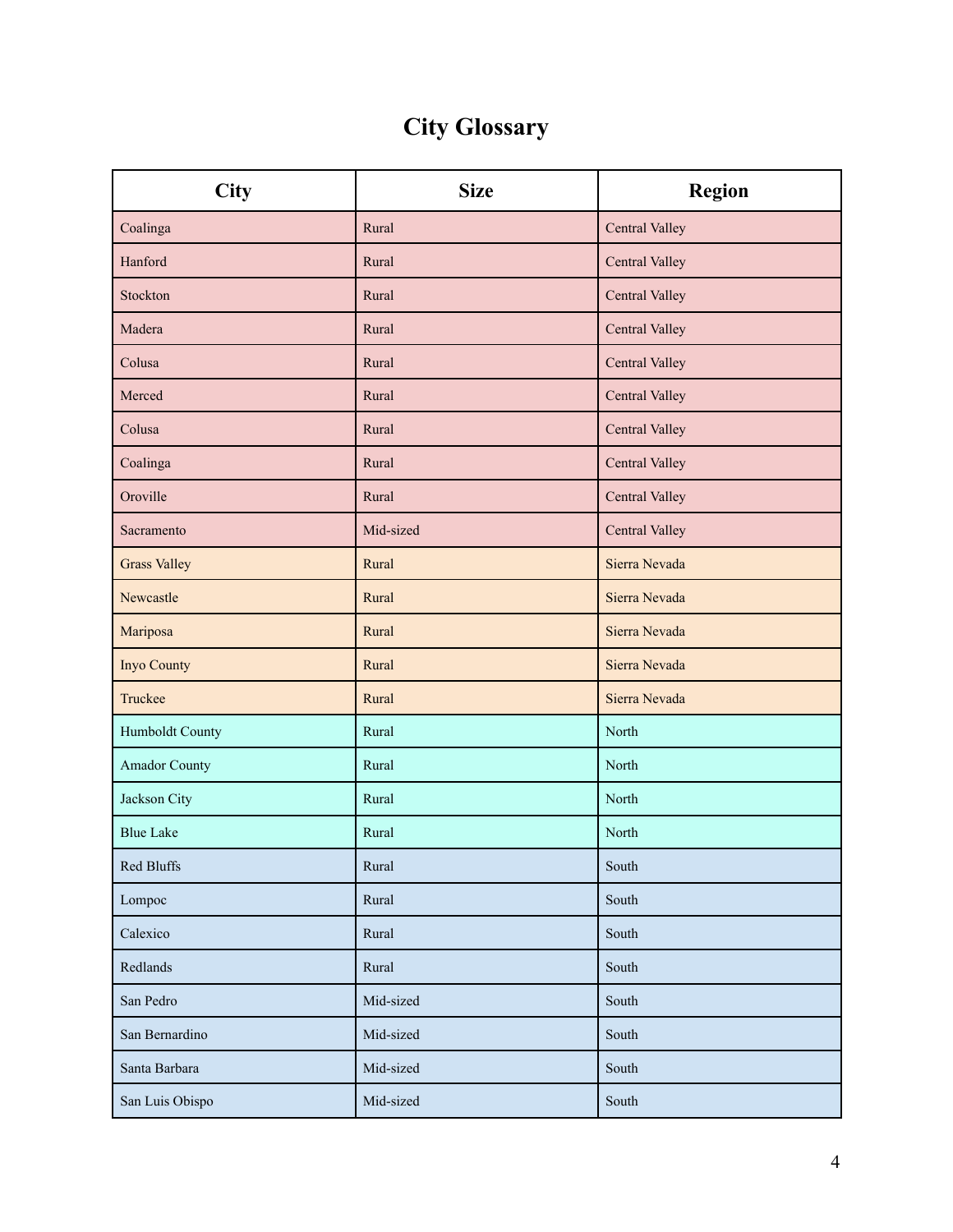| Los Angeles   | Urban     | South    |
|---------------|-----------|----------|
| Monterey      | Rural     | Bay Area |
| Salinas       | Rural     | Bay Area |
| Santa Cruz    | Rural     | Bay Area |
| Palo Alto     | Mid-sized | Bay Area |
| Oakland       | Mid-sized | Bay Area |
| Santa Rosa    | Mid-sized | Bay Area |
| Livermore     | Mid-sized | Bay Area |
| San Francisco | Urban     | Bay Area |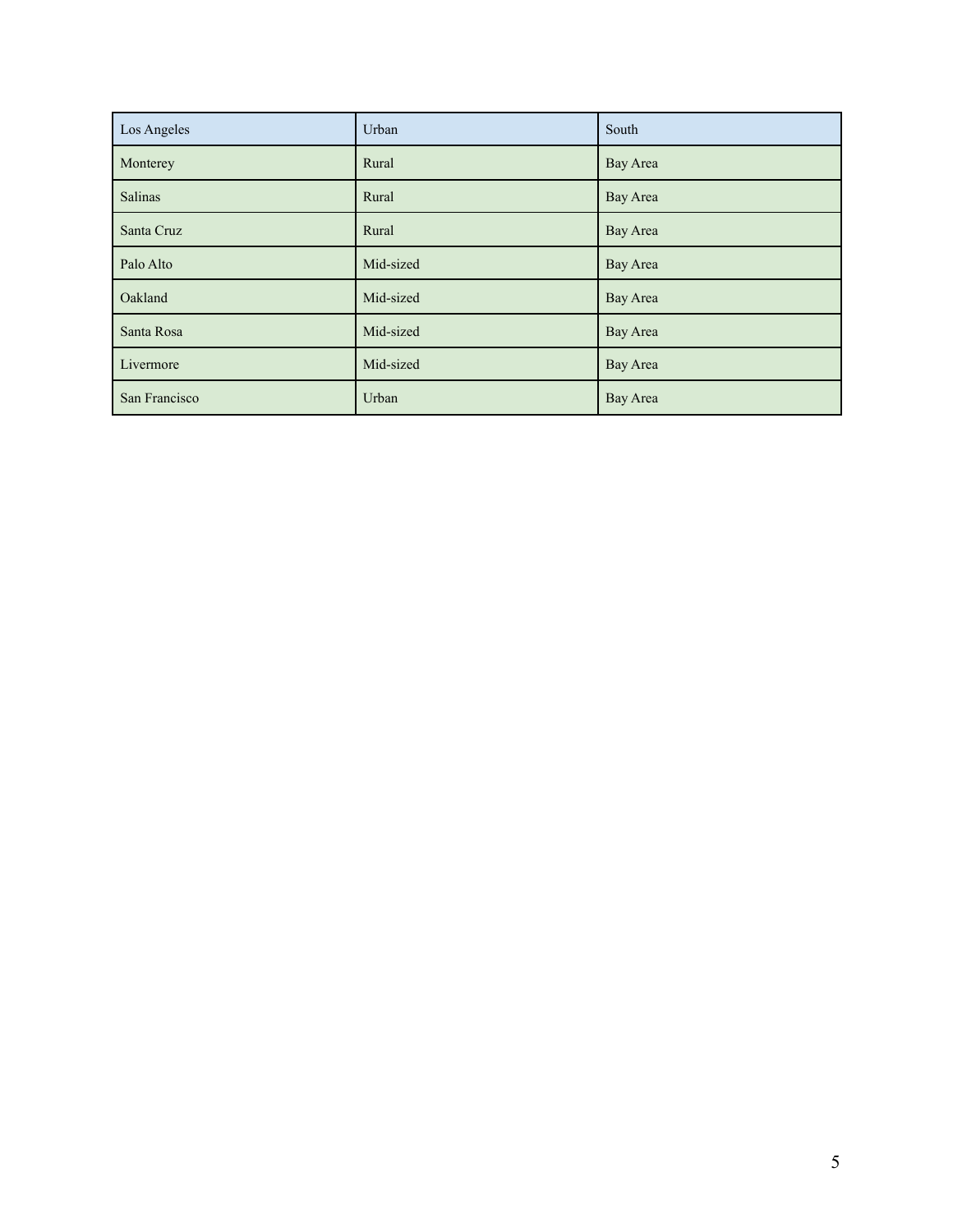

Figure 1. A map of California color coded by which region its counties fall under.

| <b>Key</b>     |        |  |
|----------------|--------|--|
| <b>Region</b>  | Color  |  |
| Central Valley | Red    |  |
| Sierra Nevadas | Orange |  |
| North          | Teal   |  |
| South          | Blue   |  |
| Bay Area       | Green  |  |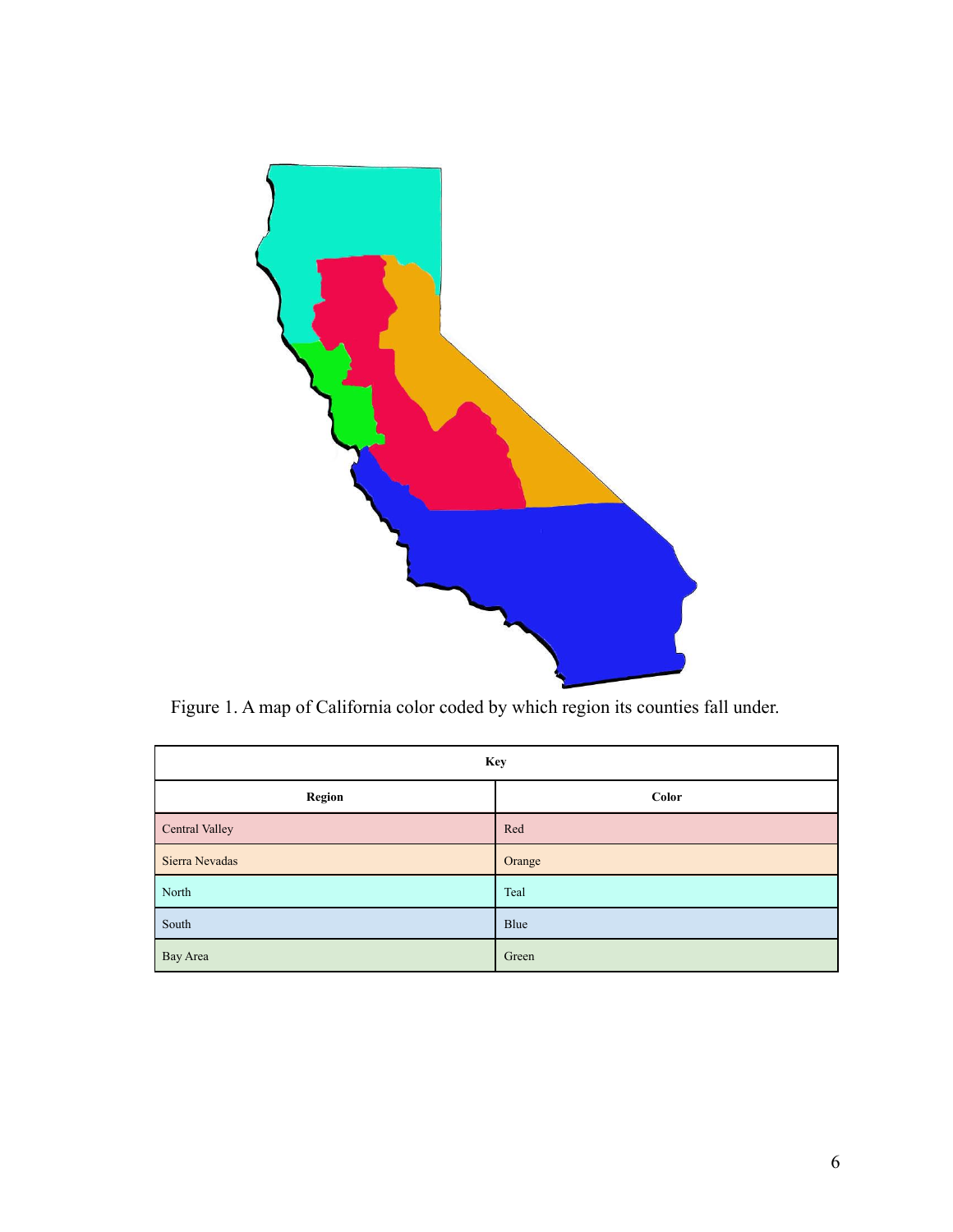## **Preface**

<span id="page-7-0"></span>"Among the remarkable things invented by American genius are Indian songs, Hawaiian music and Chinese food."<sup>1</sup>

"Order off of the Secret Menu" a friend told me. Although I had already eaten there a few times before, a friend told me to ask for their off the menu specials. Apparently, Jin Yuan, the local Chinese American restaurant in rural Waterville Maine, had off the menu dishes that students could order. According to my friend, the owners of Jin Yuan would make different kinds of special dishes for those in the know, usually international Chinese students, compared to what they served the general public.

Although I proceeded to order and eat my Broccoli and Beef, I wondered why the pantheon of classic Chinese American dishes differed from those commonly served in China. Furthermore, coming from the Bay Area, I found myself naively surprised to find that any Chinese food existed in rural Maine. After four years at Colby I have come to appreciate Chinese American food. Although I earlier considered it inferior to the "real" Chinese food that I could find back home, Chinese immigrants have created a cuisine unto itself. Chinese American cuisine, with its classic dishes like Orange Chicken and General Tso Chicken, has permeated throughout America.

When it came time to choose a topic for my thesis, I knew that I wanted to further explore the history of the oft-maligned cuisine. Furthermore, I knew that Chinese Americans had a much richer connection to rural America that I had previously realized. I have chosen to focus my thesis on the history of Chinese American restaurants and food in rural early-twentieth century California, my home state. I aim to explore the ways in which they acted as a "contact

<sup>1</sup> "American Genius," *San Pedro News Pilot*, August 3, 1937.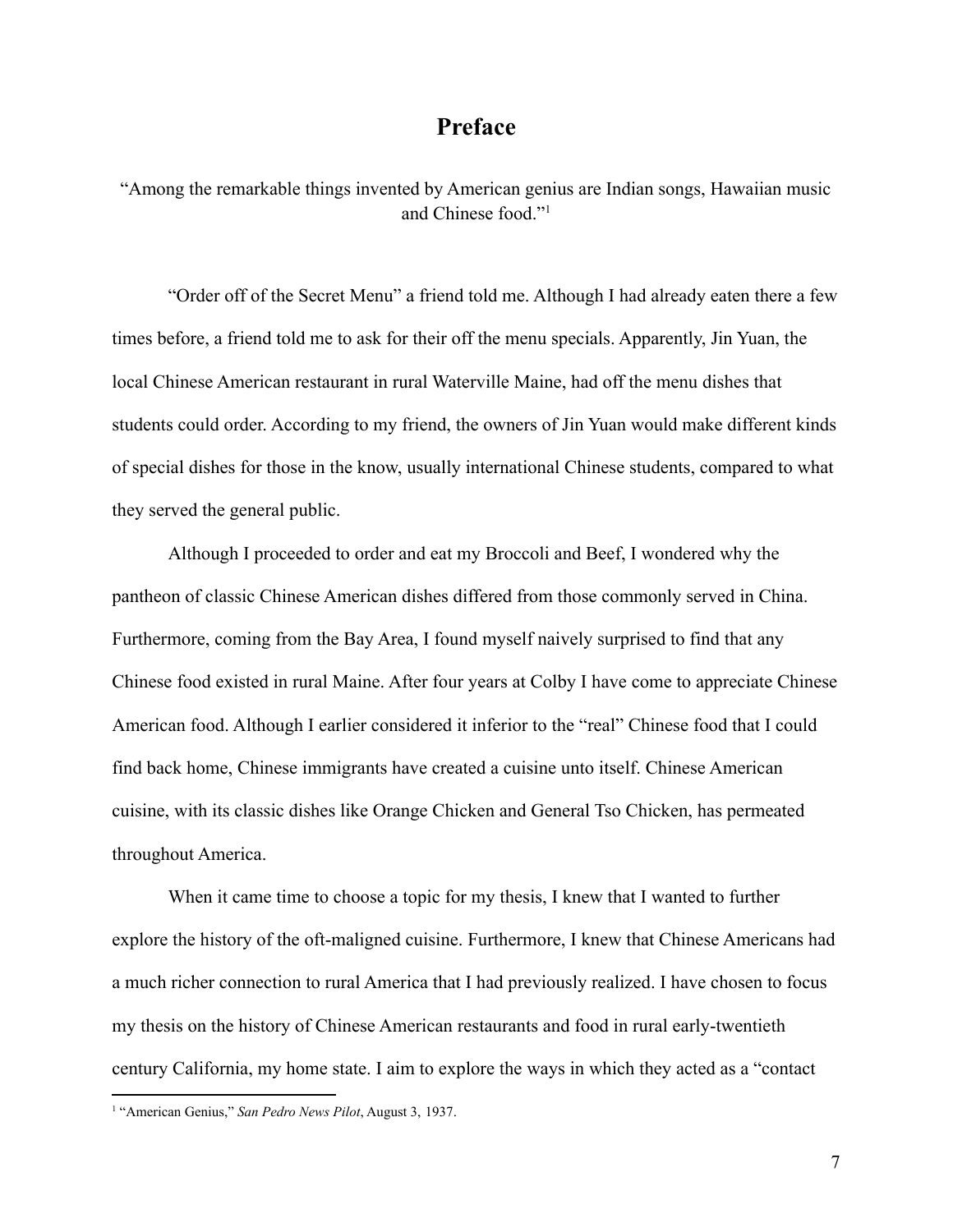zone": allowing Chinese and non-Chinese Americans to interact in the remote farming and mining towns of California.<sup>2</sup>

Throughout my thesis, my guiding research question has been "did Chinese American restaurants in early-twentieth century rural California act as a contact zone between Chinese and non-Chinese Americans, and if so how?" Through researching my topic, I aim to contribute to a more holistic understanding of early-twentieth century Chinese-Americans by focusing on rural communities, in contrast to the largely urban focus of previous scholarship. Furthermore, I hope that my thesis will better our understanding of the relationship between the perceived foreignness of Chinese Americans and the widespread acceptance of their food.

I explored a range of themes in my thesis, most prominently the connection between food and culture. In doing so, I also address the role of Chinese Americans as American national subjects, rather than perpetual foreigners. I additionally look at how gender relations, claims of authenticity, and methods of agency were navigated through food.

I argue that Chinese American restaurants acted as a contact zone between Chinese and non-Chinese Americans in early-twentieth century rural California by lowering racialized and gendered boundaries to facilitate and purposely encourage greater Chinese and non-Chinese Americans acceptance of one another. In conjunction with Chinese American food, which existed as a non-physical contact zone, Chinese American restaurants played an integral role in creating the Chinese American identity, providing Chinese American restaurateurs with a method of establishing themselves as American rather than just Chinese.

<sup>&</sup>lt;sup>2</sup> Mary Louise Pratt first defined a "contact zone" as "a social space where cultures meet, clash, and grapple with one another, often in the contexts of highly asymmetrical relations of power." Mary Louise Pratt, "Arts of the Contact Zone," *Professions*, n.d., 33–40.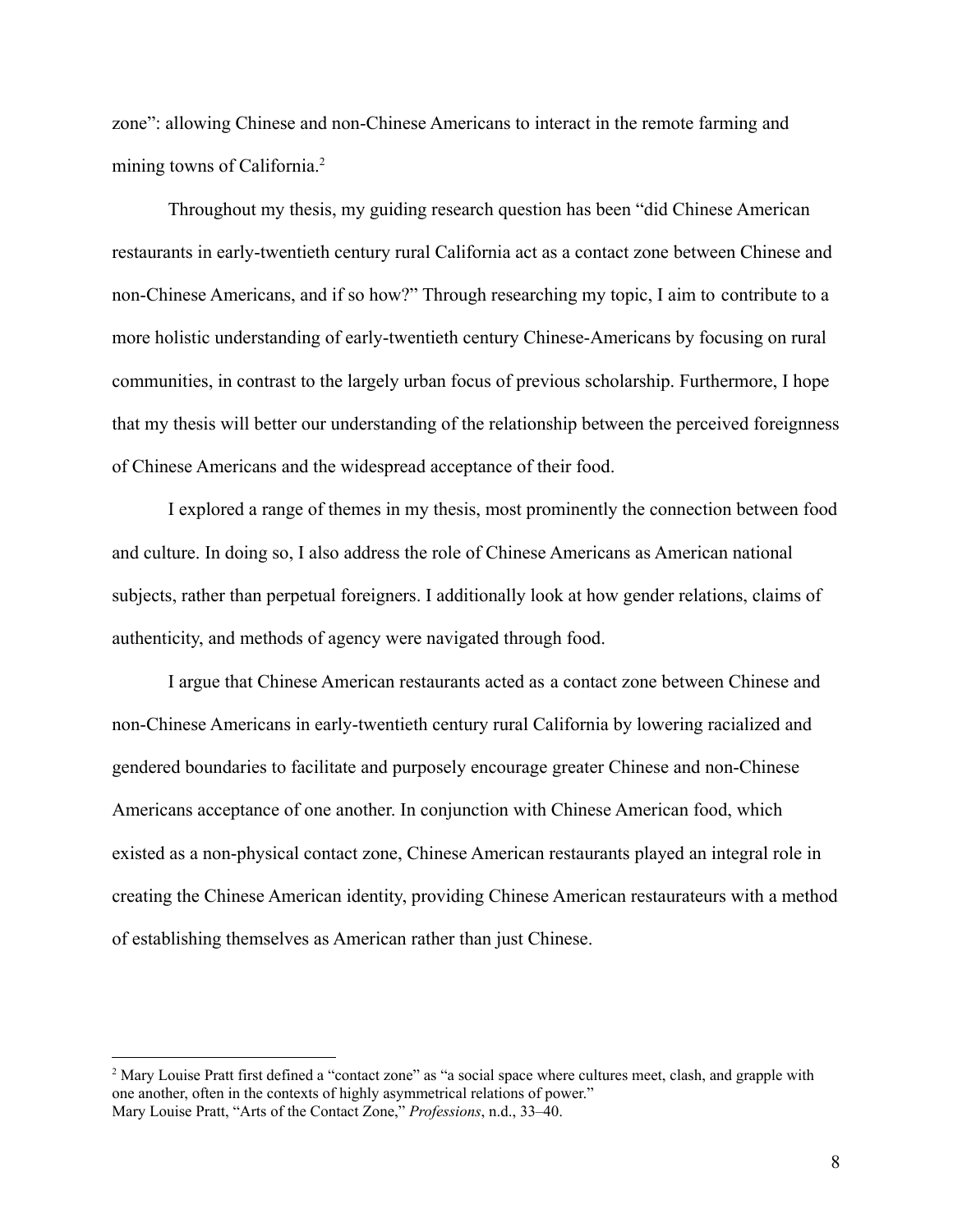## **Introduction**

<span id="page-9-0"></span>In the mid-nineteenth century, Chinese immigrants began to leave by the tens of thousands to Gam Saan (golden mountain), otherwise known as California. This first wave of trans-Pacific immigration has been well-documented and researched by previous Asian American studies scholars. Works such as *Margins and Mainstream: Asians in American History and Culture* by Gary Okihiro and *Strangers from a Different Shore: a History of Asian Americans* by Ronald Takiki have explored Chinese immigration to America within the broader history of Asian Americans, tracing the history of Chinese immigrants from their initial nineteenth century arrival in California to their emergence as prolific restaurant owners and workers by the turn of the century.

Specifically, Takaki argues that Asian Americans are exactly that: Asian and American. Takaki notes how despite Asian Americans being stereotyped as the "other" relative to European immigrants, they sought to create a space for themselves in America by embodying many of America's founding values, such as equality and representation. Takaki focuses on how Asian American immigrants' outsider status and the racism that they faced because of it drove the Asian American narrative.

In contrast, Okihiro argues that Asian immigrant advocacy and activism played a large role in advancing American ideals to accurately reflect and apply to all Americans, writing that "racial minorities, in their struggles for inclusion and equality, helped to preserve and advance the very privileges that were denied to them, and thereby democratized the nation for the benefit of all Americans."<sup>3</sup> Okihiro compellingly argues that American ideals come from the "margins" of American society, asserting that the struggles of Asian Americans, alongside other

<sup>3</sup> Gary Y. Okihiro, *Margins and Mainstreams: Asians in American History and Culture* (Seattle: University of Washington Press, 2014), 151.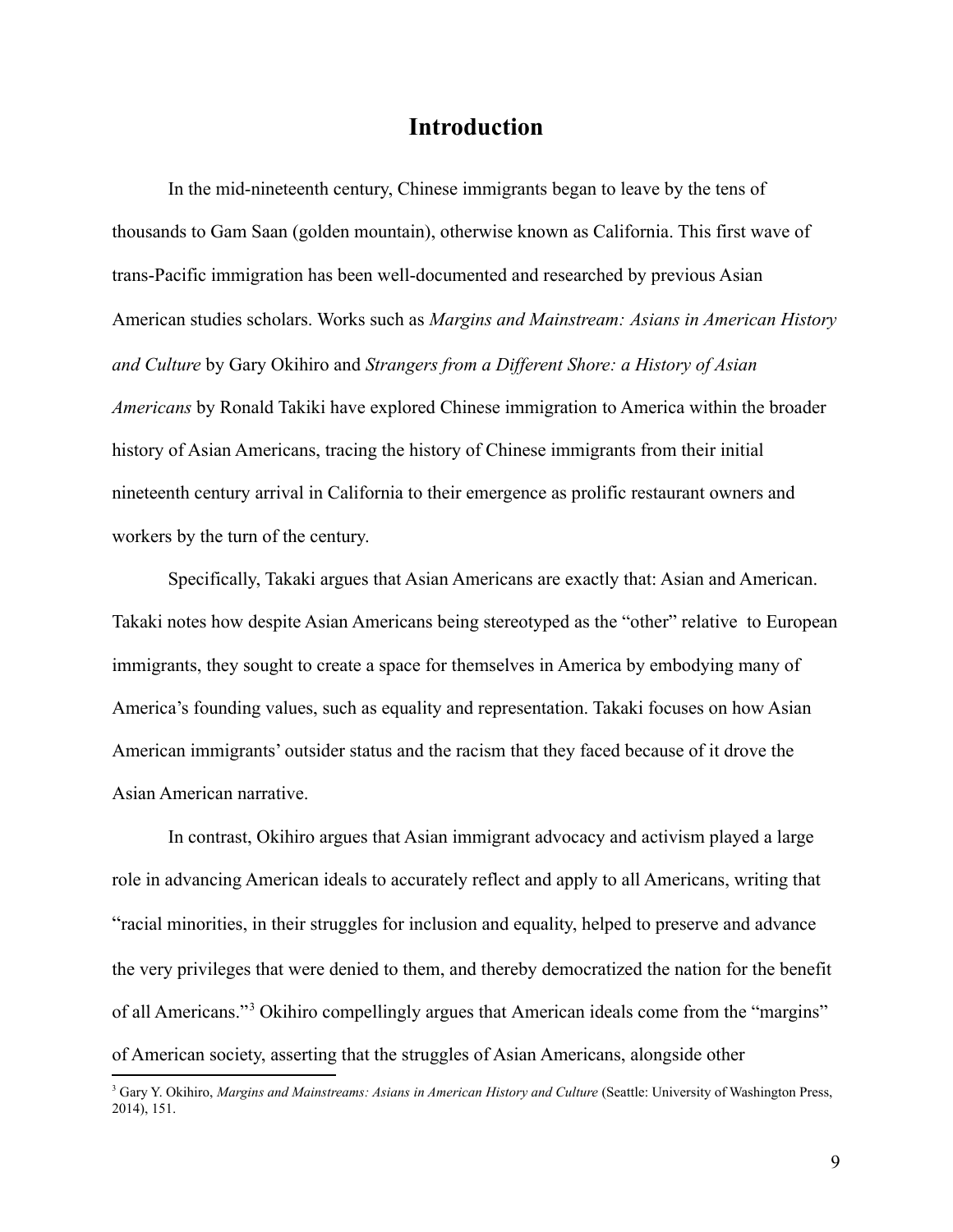marginalized American groups, have carried out and developed America's initially Eurocentric ideals of democracy.

To ground these claims, Takaki paints a detailed picture of mid- to late-nineteenth century Chinese immigration, highlighting the shifting yet ultimately racist attitudes immigrants faced as they moved to America. Notably, the first wave of gold-seeking Chinese immigrants were relatively welcomed. Takaki notes that "[i]n his January 1852 address to the California legislature, Governor John McDougal declared that more Chinese migrants would be needed to help drain the state's swamplands, praising them as 'one of the most worthy classes of our newly adopted citizens.'"<sup>4</sup> Early on, Californians recognized the utility of Chinese labor and consequently valued Chinese immigration.

However, as many authors have detailed, positive attitudes towards Chinese immigrants did not last. As large numbers of Chinese immigrants came to Gam Saan looking for work, white workers pushed back in an effort to protect their jobs. Subsequently, the government passed discriminatory legislation, including most notably the Chinese-Exclusion Act in 1882. Banning Chinese immigrants for the next ten years, Congress extended the Exclusion Act and severely restricted and banned Chinese immigration until the Immigration Act of 1965.<sup>5</sup>

With newspaper articles asking "[h]ow we can get rid of [the Chinese]" and the 1889 Supreme Court case Chan Chae Ping v. United States describing them as a "different race… dangerous to [America's] peace and security," the Chinese-Exclusion Act reflected the commonness of anti-Chinese sentiments at the time.<sup>6</sup>

<sup>4</sup> Ronald T. Takaki, *Strangers from a Different Shore: A History of Asian Americans* (Boston: Little Brown, 1998) 81.

<sup>5</sup> "Chinese Exclusion Act (1882)." National Archives and Records Administration. National Archives and Records Administration.

<sup>6</sup> Erika Lee, "The Chinese Exclusion Example: Race, Immigration, and American Gatekeeping, 1882-1924," *Journal of American Ethnic History* 21, no. 3 (n.d.): 36–62, 37, 39.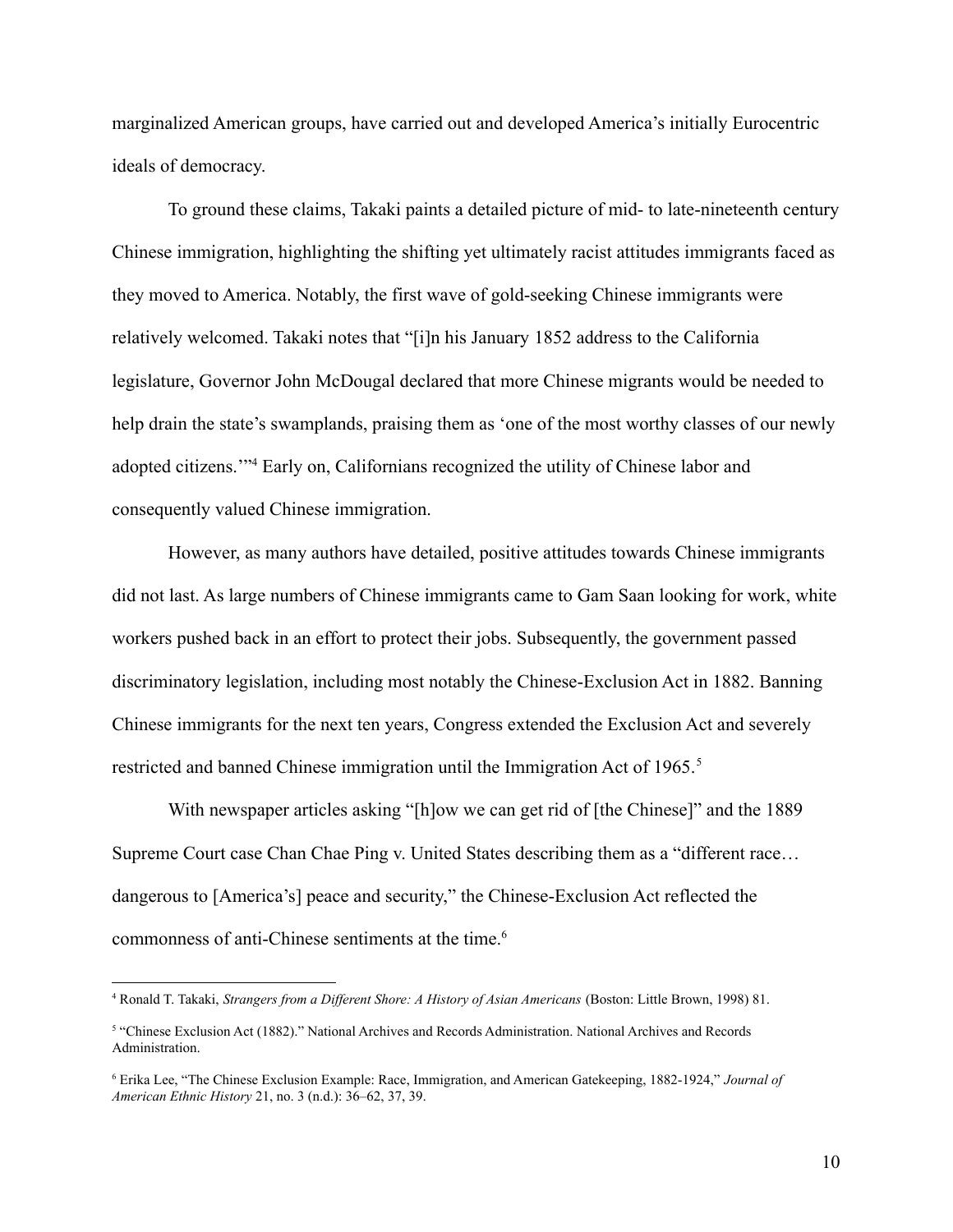Nevertheless, even at this juncture, historians have noted the concurrent rise of Chinese American restaurants. In *"I'll Take Chop Suey": Restaurants as Agents of Culinary and Cultural Change*, Samatha Barbas writes that "Chinese restaurants drew a thriving business from non-Chinese customers."<sup>7</sup> In fact, Barbas describes non-Chinese-Americans' interest in Chinese-American food during the early-twentieth century as the "chop suey craze."<sup>8</sup> Thus, Chinese-American restaurants played an important role in allowing Chinese-Americans to interact with a general public that otherwise largely wanted to get rid of them.

Takaki attributes the popularity of running restaurants within the Chinese American community as a practical response to the racism they faced in other labor sectors. He writes that "'Ethnic antagonism' in the mines, factories, and fields reinforced the movement of Chinese into self-employment — stores, restaurants, and especially laundries."<sup>9</sup> As a result, "[a]ware Chinese merchants were permitted to bring their families here, Chinese laundrymen, restaurant owners, and even common laborers sometimes tried to pose as 'paper merchants.'"<sup>10</sup> Partly pushed out of other jobs and partly motivated by practical legal loopholes, restaurants quickly became one of the dominant forms of employment for Chinese Americans. In fact, fifty-eight percent of Chinese living in the United States worked in the service industry by 1920.<sup>11</sup>

As Chinese residents in Californian moved into the service industry they also moved into the cities. Although the initial wave of migration in the mid-nineteenth century had largely concentrated in rural areas, Takaki claims that "increasingly the Chinese became an urban

<sup>7</sup> Samantha Barbas, "'I'll Take Chop Suey': Restaurants as Agents of Culinary and Cultural Change," *The Journal of Popular Culture* 36, no. 4 (2003): 666.

<sup>8</sup> *Ibid.*, 675.

<sup>9</sup> Takaki, *Strangers from a Different Shore*, 92.

<sup>10</sup> *Ibid.*, 234.

<sup>11</sup> *Ibid.*, 240.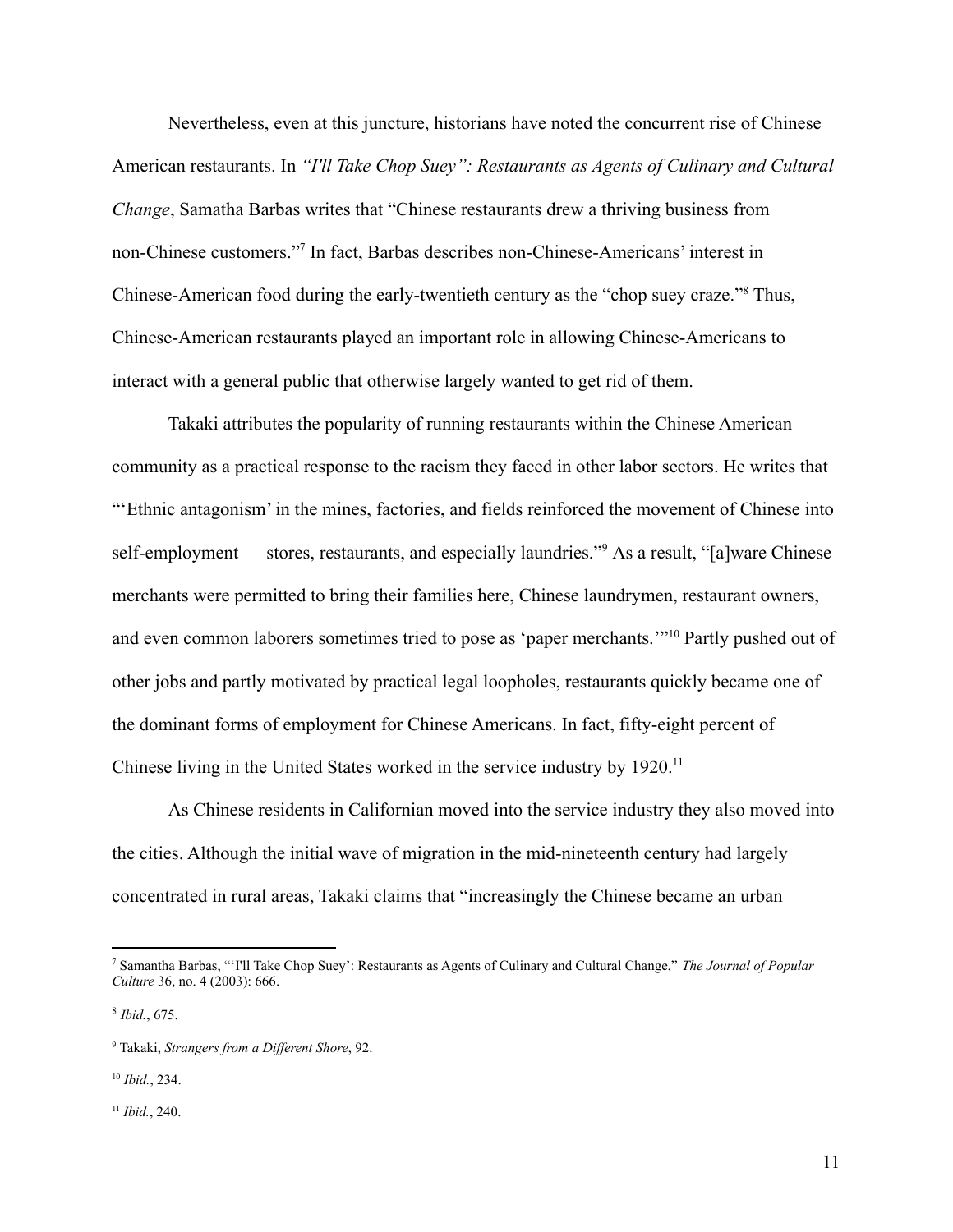population" by the turn of the twentieth century.<sup>12</sup> While recognizing the significance of Takaki's observations regarding this shift in Chinese demographics in California, I aim to give greater focus to the significant portions of the community that remained in rural areas.

Works by authors such as Okihiro and Takaki detail the unique struggles that Chinese immigrants faced as they transitioned from newly arrived immigrants to established restaurant owners and workers. Highly relevant to my own research, Takaki in particular notes the importance of the restaurant industry to Chinese Californians alongside their concurrent transition to urban areas. However, I aim to reposition rural areas in California as a persistent center of interactions between Chinese and non-Chinese Californians. Rather than viewing the early-twentieth century as solely the era of cosmopolitan Chinatowns, I argue that their rural counterparts and inhabitants held similarly important roles.

Given the growing popularity of Chinese restaurants during the time period, Chinese, as a label, took on a greater meaning in regards to both food and social status. In his book *The Ethnic Restaurateur*, Krishnendu Ray writes that "[a]n ethnic is a proximate but subordinate other, too close to be foreign, too different to be the self."<sup>13</sup> Being ethnic, Chinese, and a restaurateur all intertwined in early-twentieth century California. An ethnic American, such as Chinese Americans, stands in stark contrast with the presumed whiteness of a normative American identity. Looking, sounding, and eating differently than their non-Chinese counterparts, Chinese American restaurateurs offered Chinese food to non-Chinese customers. Cognizant of the apparent differences, and perhaps hyperfocused on them, non-Chinese consumers of Chinese food expected authenticity from their local Chinese restaurants. The perception of Chinese food in early-twentieth century California mirrored the perception of Chinese Americans. Previous

<sup>12</sup> *Ibid.*, 79.

<sup>13</sup> Krishnendu Ray, *The Ethnic Restaurateur* (London: Bloomsbury Academic, 2016), 1.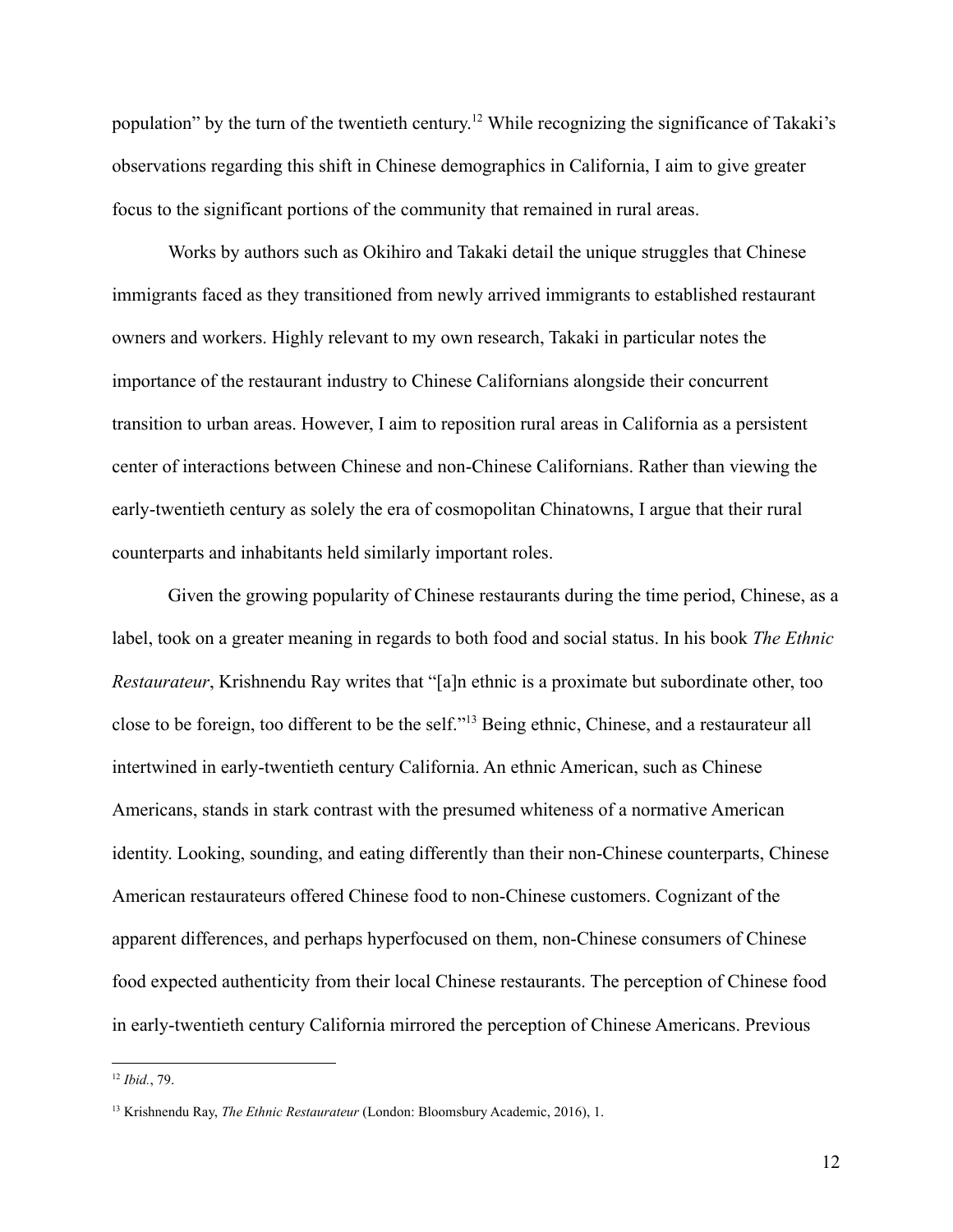authors have largely conceptualized authenticity as either a burden placed on ethnic restaurateurs by the dominant culture or as a pragmatic tool used by the same restaurateurs.

Advertising their "real Chinese food, prepared by a real Chinese chef," Chinese restaurants in early-twentieth century California used authenticity as a business strategy.<sup>14</sup> In her essay, *Chow Chop Suey: Food and the Chinese American Journey*, Anne Mendleson claims that "American-targeted Chinese restaurants extolling their authentic chop suey proliferated in all regions of the country between the eve of World War I and the approach of the next war."<sup>15</sup> However, Chinese American efforts to market themselves using the label of authenticity spanned a greater time period than Mendleson addresses. Recognizing and utilizing the allure of authenticity, Chinese American restaurateurs marketed themselves as such as early as the turn of the century.

Alongside the demand for authentic otherness, the rise of so-called authentic Chinese food also highlighted the assimilative demands imposed on Chinese cuisine's taste profile, menu composition, and settings by non-Chinese customers. In *The Globalization of Asian Cuisines: Transnational Networks and Culinary Contact Zones*, James Farrer claims that globalization, or "what can be called the deterritorialization of culinary fields, or the delinking of cuisine from place," figures prominently in this process.<sup>16</sup> In Farrer's view, as food traditions go further afield from their home countries, they become less connected to their place of origin. In contrast, I argue that rather than Chinese food in America being completely "delinked" from China, it instead developed novel meanings and ties to its creators' new home.

<sup>14</sup> "New Chinese Restaurant," *Los Angeles Herald*, November 8, 1921.

<sup>15</sup> Anne Mendelson, *Chow Chop Suey: Food and the Chinese American Journey* (New York: Columbia University Press, 2016), 9.

<sup>16</sup> Jean Duruz, David L Wank, and James C Farrer. *The Globalization of Asian Cuisines: Transnational Networks and Culinary Contact Zones*. Edited by James C Farrer (New York: Palgrave Macmillan, 2015), 7.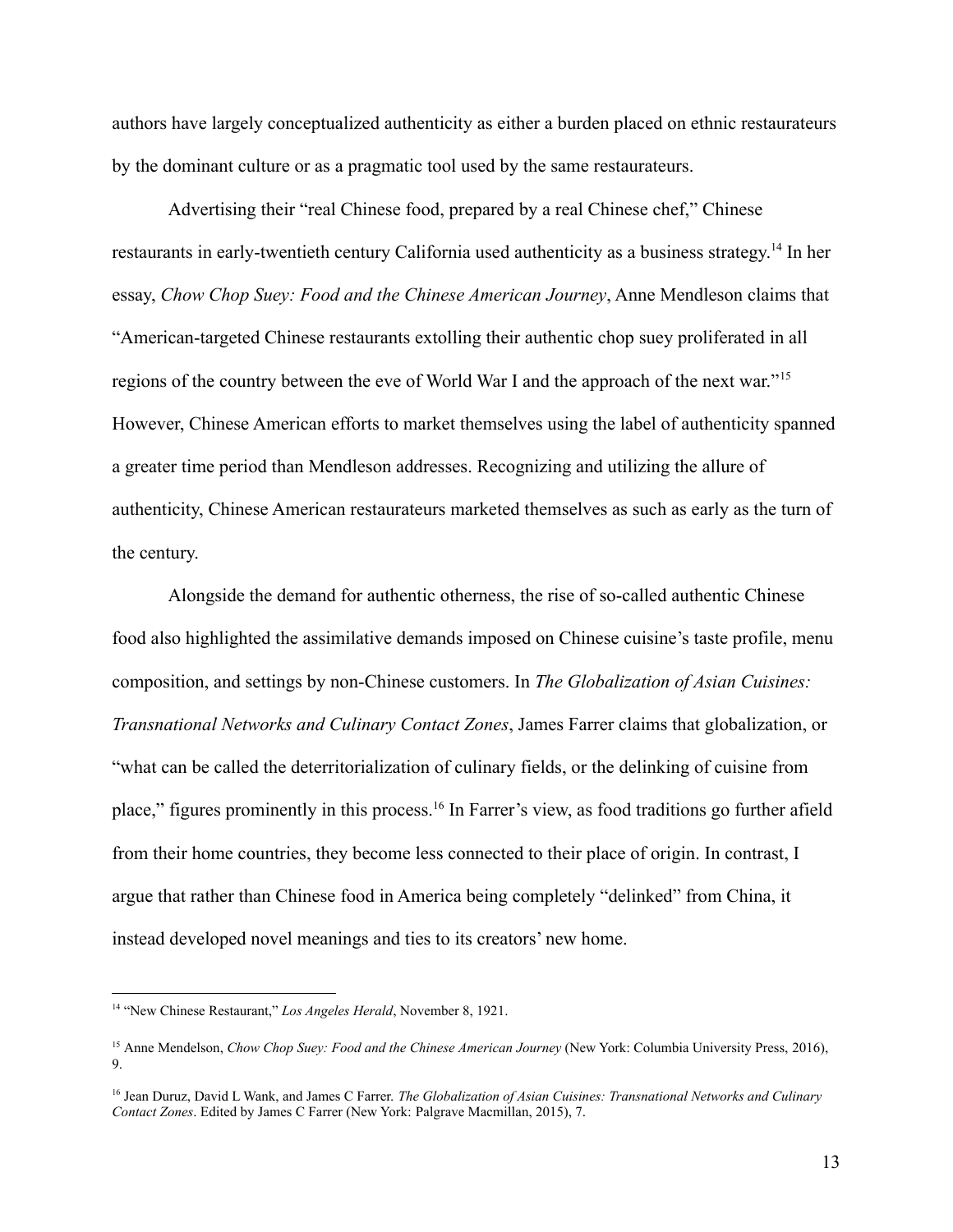The paradoxical expectation of exotic authenticity and expected assimilation combined to create another potential barrier to Chinese restaurateurs who relied on business from Chinese and non-Chinese customers: that is, the adoption of Chinese cuisine in American homes. Writing about the inverse phenomenon, Western restaurants in China, Jean Duruz in *The Globalization of Asian Cuisines* states that instances of restaurants selling ethnic food "raise questions about 'authenticity' and the ways that memory, nostalgia, place meanings, and tastes work together to establish credibility."<sup>17</sup> While advertising oneself as authentic can potentially attract customers, personal and familial history also dictates what can be considered authentic. In my thesis, I argue for an expansion of Duruz's idea through a close study of the turn-of-the-century history of Chinese food in American businesses and homes. Intimately connected to Chinese American restaurants in early-twentieth century California, as well as to the Chinese American restaurateurs who served it, Chinese American— rather than "Chinese-Chinese" —cooking became a new form of authenticity. Although different in many aspects to the foods served in China, early-twentieth century Chinese American restaurateurs served food authentic to their specific circumstances.

Given the importance of both real and perceived authenticity to the relationship between non-white producers and white consumers, previous authors have critiqued the label of authenticity. For instance, Wenying Xu writes in *Eating Identities: Reading Food in Asian American Literature* that "[t]he other face of ethnic authenticity is exoticism, and in the global capitalist circulation of commodities, ethnic exoticism generates profit and degrades the ethnic laborer."<sup>18</sup> Authenticity, as a label, can box Chinese restaurateurs into a narrow view of how Chinese food should be. Furthermore, given consumers use the label of authenticity in

<sup>17</sup> Duruz, Wank, and Farrer. *The Globalization of Asian Cuisines*, 16.

<sup>18</sup> Wenying Xu, *Eating Identities: Reading Food in Asian American Literature* (Honolulu, HI: University of Hawai'i Press, 2008), 84.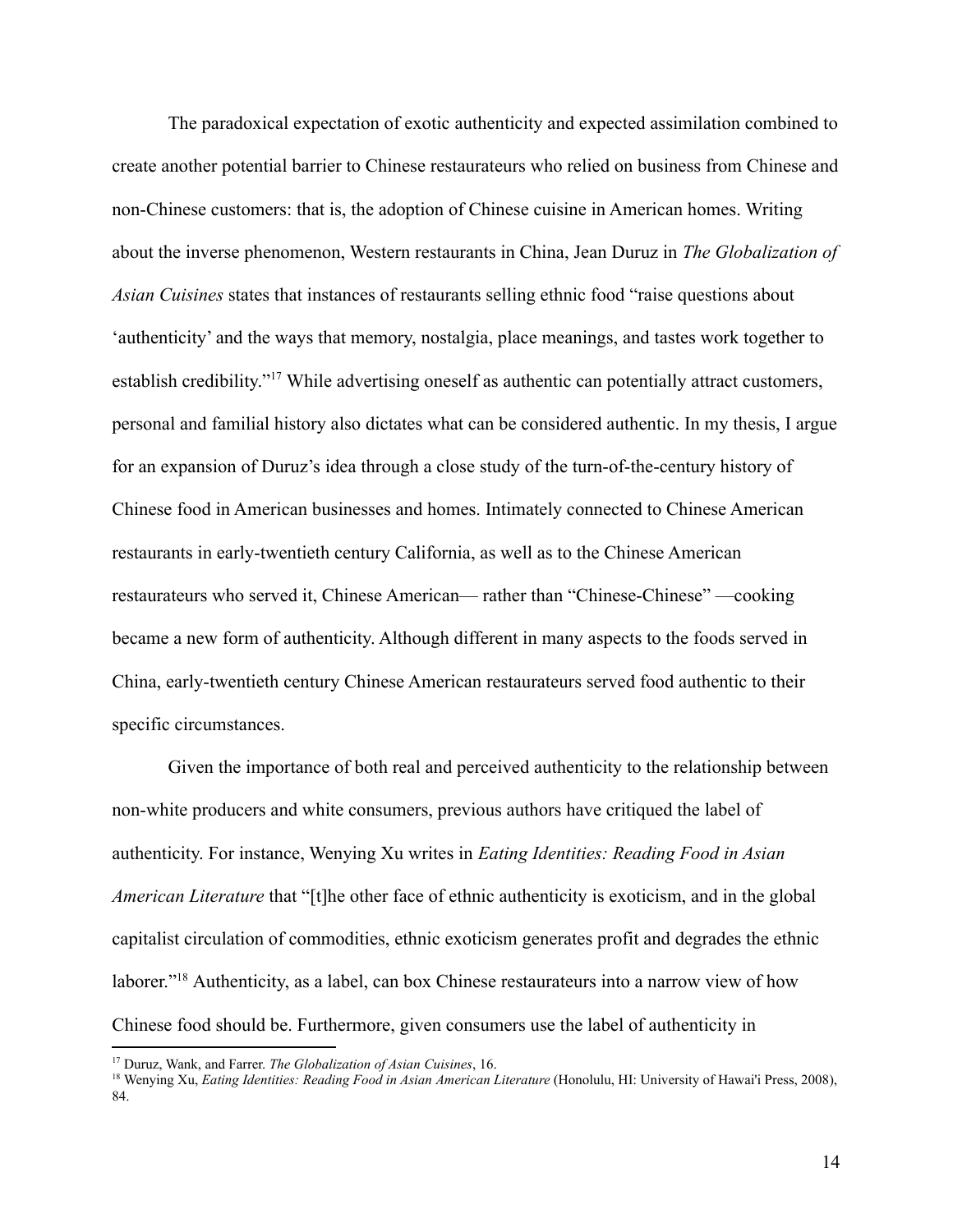conjunction with ethnic products, authenticity becomes synonymous with foreign. As such, calling food authentic runs the risk of labeling it exotic: ethnic food necessitates not being part of the dominant culture, which in turn implies its abnormality and exoticness.

A fascination with authenticity and exoticism, in part, drove consumers to try ethnic food. Lisa Maree Heldke, in *Exotic Appetites: Rumination of a Food Adventurer*, critiques such interest as a form of "culinary colonialism." According to Heldke, "the adventurer's intense desire for authentic experiences of authentic cultures" drives white American interest in ethnic food.<sup>19</sup> Authors such as Heldke view authenticity as an artificial construction, created by Euro-Americans to explain their own fascination with their non-white counterparts' food.

Ghassan Hage has expanded upon Heldke's idea by coining the term cosmo-multiculturalism in his essay *At Home in the Entrails of the West: Multiculturalism, 'ethnic food' and migrant home-building*. Tracing what he views as the relationship between ethnic restaurants and non-ethnic consumers, Hage claims that "multiculturalism increasingly denotes a primarily city-based, touristically oriented and consumer-centred world of ethnic restaurants and ethnic eating, what I have called cosmo-multiculturalism."<sup>20</sup> Authenticity and tourism intertwine, as ethnic restaurateurs, according to Hage, cater to the consumer.

While authors such as Heldke and Hage view authenticity as a limiting construct analogous to colonialism and inherently connected to the dominant culture's viewpoint, a prominent strand of scholarship has pushed back and instead argues for a greater emphasis on minority narratives. For instance, in *Eating cultures: Incorporation, identity and Indian food*, Uma Narayan aims to "complicate this discussion of 'food colonialism' by thinking about ethnic

<sup>19</sup> Lisa Maree Heldke, *Exotic Appetites: Rumination of a Food Adventurer* (Routledge, 2003), 7.

<sup>&</sup>lt;sup>20</sup> Ghassan Hage and Ghassan Hage. "At Home in the Entrails of the West: Multiculturalism Ethnic Food and Migrant Home-Building." Essay. In *Home/World: Communality, Identity and Marginality in Sydney's West* (Sydney: Pluto Press, 1997), 14.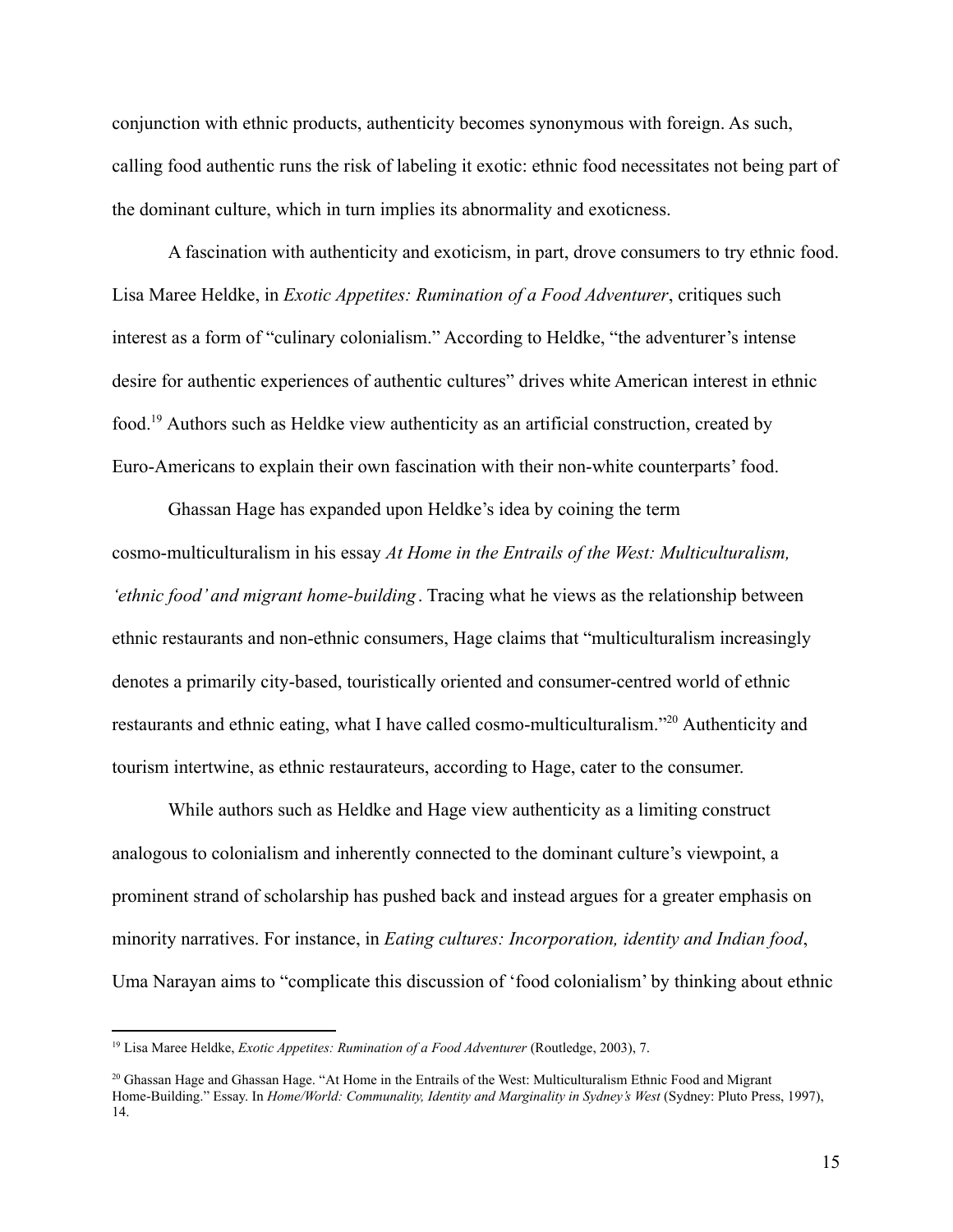foods from the point of view of immigrants to Western contexts."<sup>21</sup> Similarly, I aim to prominently include the narratives of Chinese cooks and restaurant owners in addition to those of white consumers in my thesis.

My paper differs from authors such as Hage and Heldke on two accounts in relation to authenticity. First, I emphasize that Chinese American cooks played a large role in shaping their customers' tastes. Early-twentieth century Chinese Californian restaurateurs did not merely cater to white tastes, instead they actively used their restaurants and food as a method of interacting with the broader public. Second, I show that significant culinary and cultural exchange happened outside of cosmopolitan areas. Towns and communities well outside of the metropolises of San Francisco and Los Angeles had Chinese restaurants and access to and interest in Chinese food. I will argue that culinary and cultural exchange extended to rural areas, with a diverse range of Californians coming in contact with Chinese food.

While all scholarship on the intersection of food and ethnicity acknowledges the importance of authenticity as an idea, scholars differ in regards to its actual effects. While authors such as Narayan argue for a recentralization of ethnic restaurateur voices in telling food stories and defining authenticity, others such as Hage emphasize the constrictive nature of the ideal of authenticity imposed by consumers. In my thesis, I largely agree with and argue for Narayan's position. Additionally, I disagree with labeling Chinese food in the early-twentieth century as abnormal and therefore in need of being labeled authentic. While it certainly did happen, and consumers undoubtedly exoticized Chinese food, I will argue that many, including those in rural areas, viewed Chinese food as a relatively normal, tasty, and viable cuisine to eat casually and at home. Furthermore, I argue that Chinese American restaurateurs effectively utilized the term authentic, reclaiming and redefining it to refer to the dishes that they created in

<sup>21</sup> Ray, *The Ethnic Restaurateur*, 6.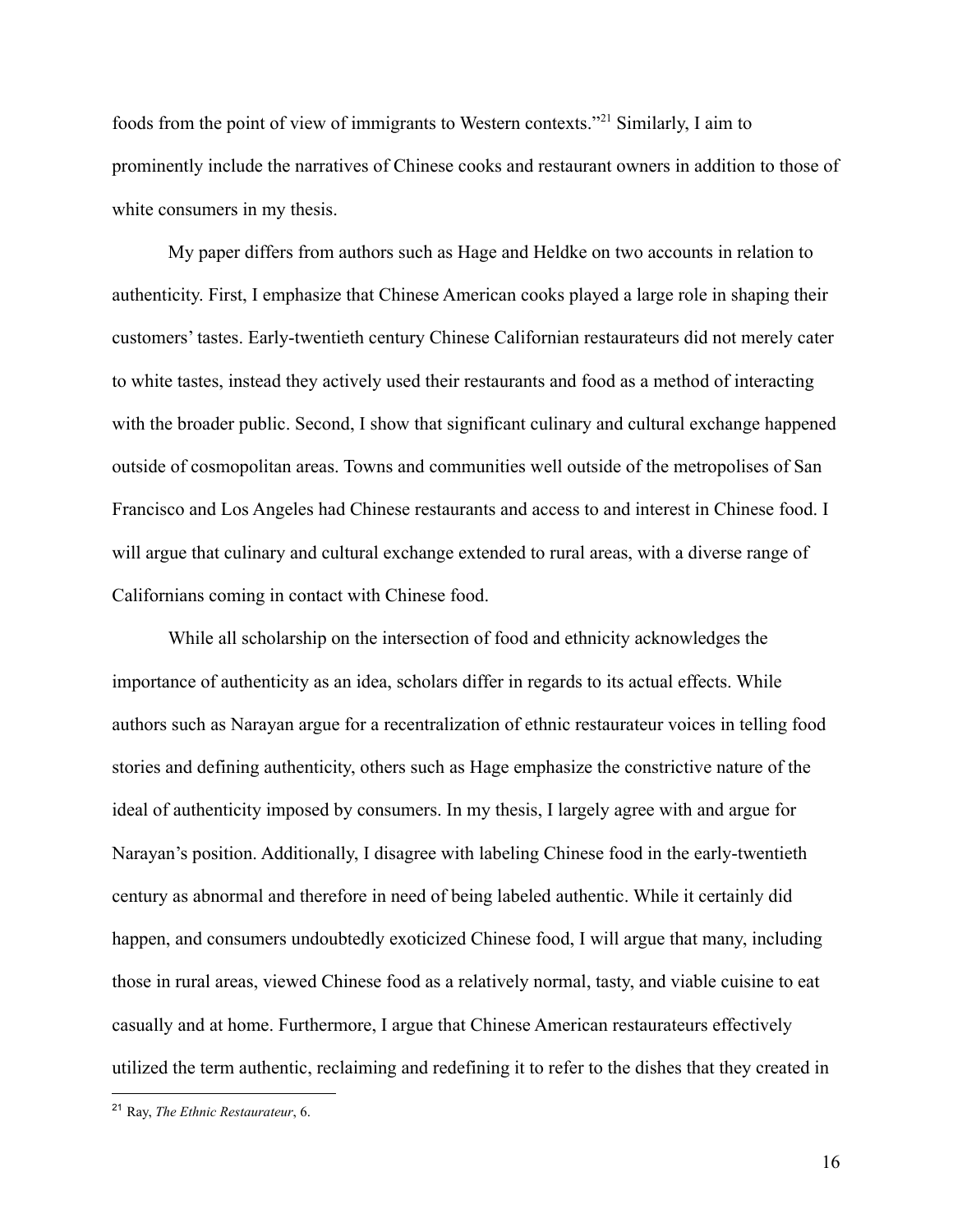America, such as the popular staple of chop suey. As such, using the term authentic allowed them to serve authentic Chinese food specific to the Chinese American experience.

In my thesis I will cover Chinese American restaurants and food, and the ways in which they existed as a contact zone in rural early-twentieth century California. I will do so through four general categories with multiple subsections: the emergence of chop suey as a representative 'Chinese American' dish, racism faced by Chinese American restaurateurs and food, white imitation of, interest in, and acceptance of Chinese food, and finally the ways in which Chinese restaurateurs integrated themselves into their communities.

My first category argues that chop suey acted as a medium which Chinese Americans and non-Chinese Americans used to understand and exemplify the place of Chinese Americans in California. By being an immensely popular dish, chop suey introduced many non-Chinese Americans to Chinese food. Although having no direct equivalent in China, and despite arguments from early-twentieth century sources against its authenticity, I argue that chop suey's legacy of Chinese immigrant cooking using Chinese techniques makes it uniquely Chinese American.

In my next category I focus on a case study from Palo Alto and argue that despite facing significant racist opposition from white Californians in some towns, Chinese American restaurateurs used legal and extra-legal means to assert their right to open up businesses. Notably, residents of Palo Alto at the time intensely opposed Chinese American restaurants while students at nearby Stanford frequently visited them. As such, I argue that racism and acceptance, or at least interest, existed side-by-side with each other. Chinese American restaurants survived racist backlash during the early-twentieth century in part due to the concurrent interest in their food.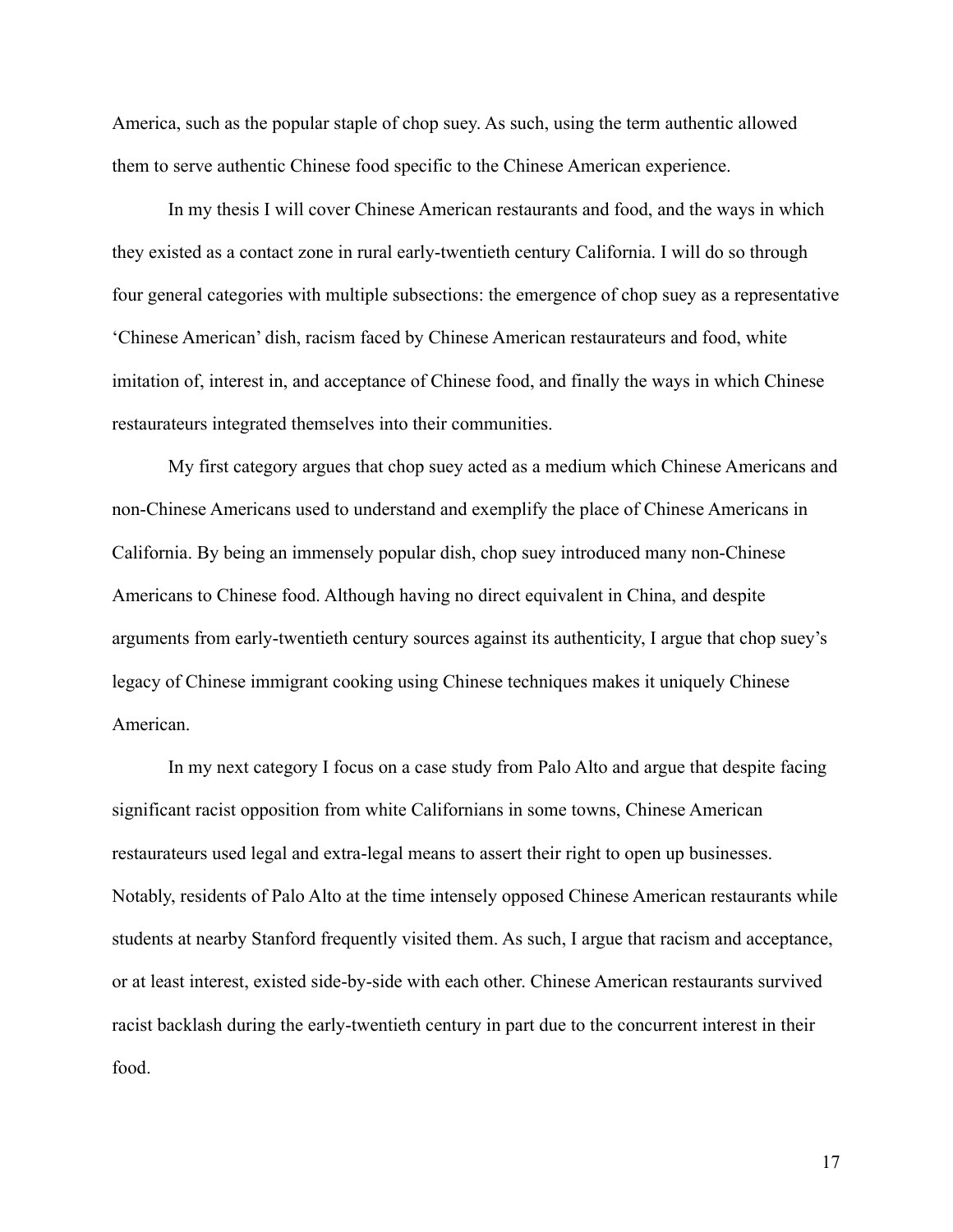Next, I examine racist tropes about Chinese food during the early-twentieth century, and argue that they existed to due a homogenization about Chinese people. Said homogenization allowed for a similar grouping together of all Chinese food. Despite pushback from Chinese American and non-Chinese Americans of the time, many people viewed Chinese food as exotic, foreign, and strange. Such stereotypes mirrored those of Chinese-Americans.

As my final subsection on racism and Chinese food, I argue that Chinese American restaurants reduced gendered and racialized barriers, allowing white women and Chinese American men to interact with one another. Despite white Californians fear mongering about the dangers of Chinese American men, white women and Chinese American men continued to interact and even have relationships with each other. Furthermore, I argue that a socioeconomically diverse range of white women met Chinese American men through Chinese American restaurants, making it a contact zone for a wide breadth of Californians.

I next examine ways in which white Americans mimicked and accepted Chinese food and culture by first arguing that Chinatown tourism existed due to the commodification of what it meant to be Chinese. Rural and urban white Californians visited Chinatowns to eat at their restaurants as tourists. Although most famous in major cities, notably San Francisco, I argue that rural Chinatowns acted as oxymoronic local foreign places to rural white Californians. Viewing them as both exotic destinations, while also being very accessible, white Californians visited Chinatowns to participate in a commodified version of Chinese culture. Although not always accurate, Chinatown tourism gave white Californians a gateway into experiencing Chinese culture.

In my next subsection I argue that through adapting their menus for their local clientele, Chinese American restaurateurs made a truly Chinese and American identity for their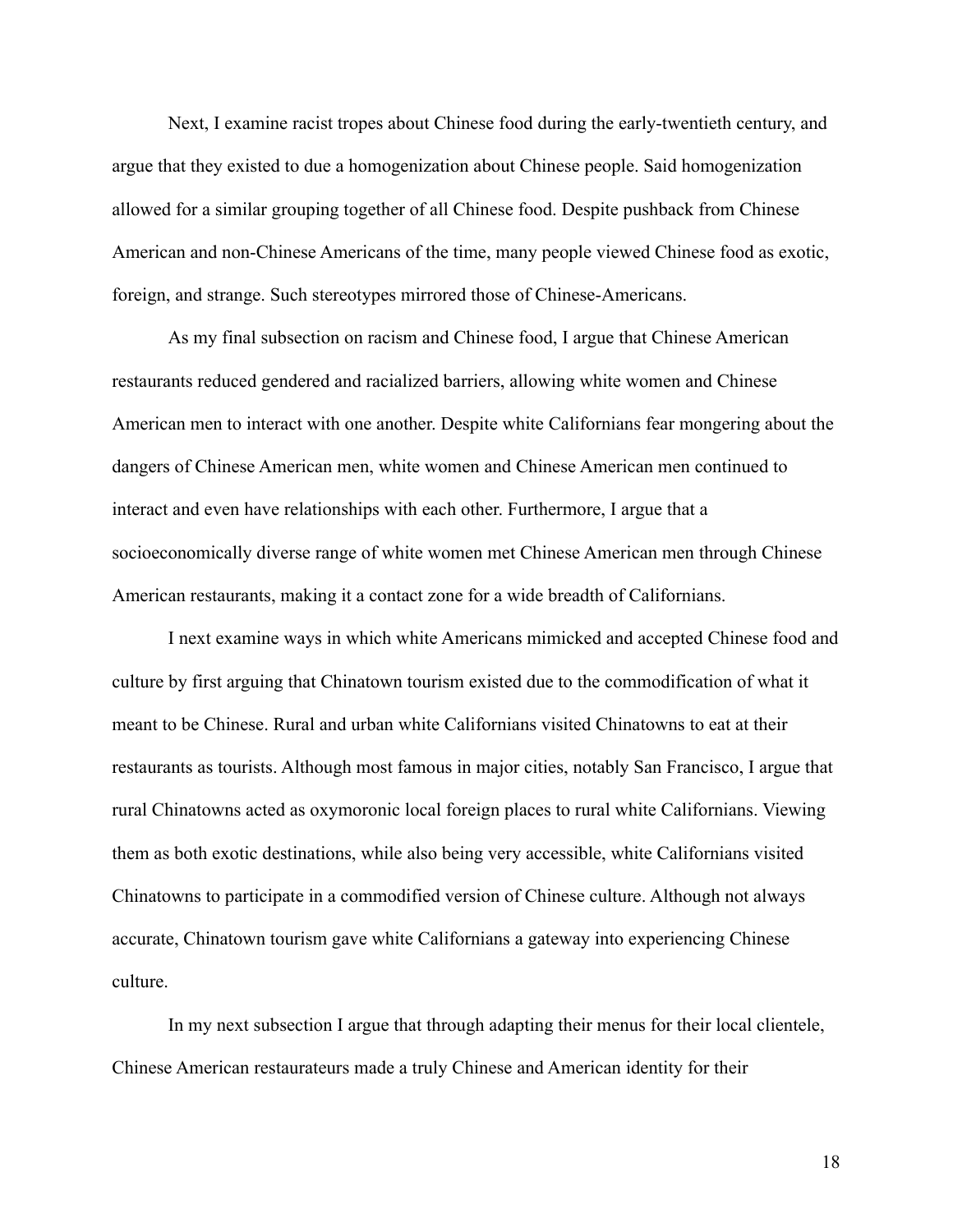restaurants. Not only did they bring Chinese food to the communities in which they opened up restaurants, they also brought their neighbors' food into their own kitchens. As such, they both integrated themselves into their local communities and vice versa.

Next, I cover Chinese themed parties in early-twentieth century California, and argue that they demonstrated non-Chinese Americans' interest in and exposure to Chinese culture and food. Prevalent in both rural and urban California, white Americans threw parties with Chinese food, decorations, or both. To them, Chinese food and culture existed as a fashionable trend. The varying degrees of exoticism demonstrated at the parties highlighted the varying degrees of acceptance and normalization that Chinese food and culture had.

I finish my section on the acceptance of and interest in Chinese culture and food by arguing that white Californians assimilated Chinese food into their homes and daily lives by cooking it. Furthermore, given the innate connection between food and culture, by bringing Chinese food into their homes, white Californians subsequently brought Chinese culture in as well. Notably spearheaded by white women, rural Californians cooked Chinese food in the early-twentieth century and eroded the barriers between the dominant and non-dominant group.

Finally, I cover the ways in which Chinese American restaurateurs integrated themselves into their broader communities, and argue that they were not silent minorities and instead leveraged their businesses to play an active role in their town's politics and social scene. They used their restaurants to gain greater exposure and prominence in the eyes of their non-Chinese neighbors. Rural Chinese Americans demonstrated their agency and desire to be an integral part of their communities.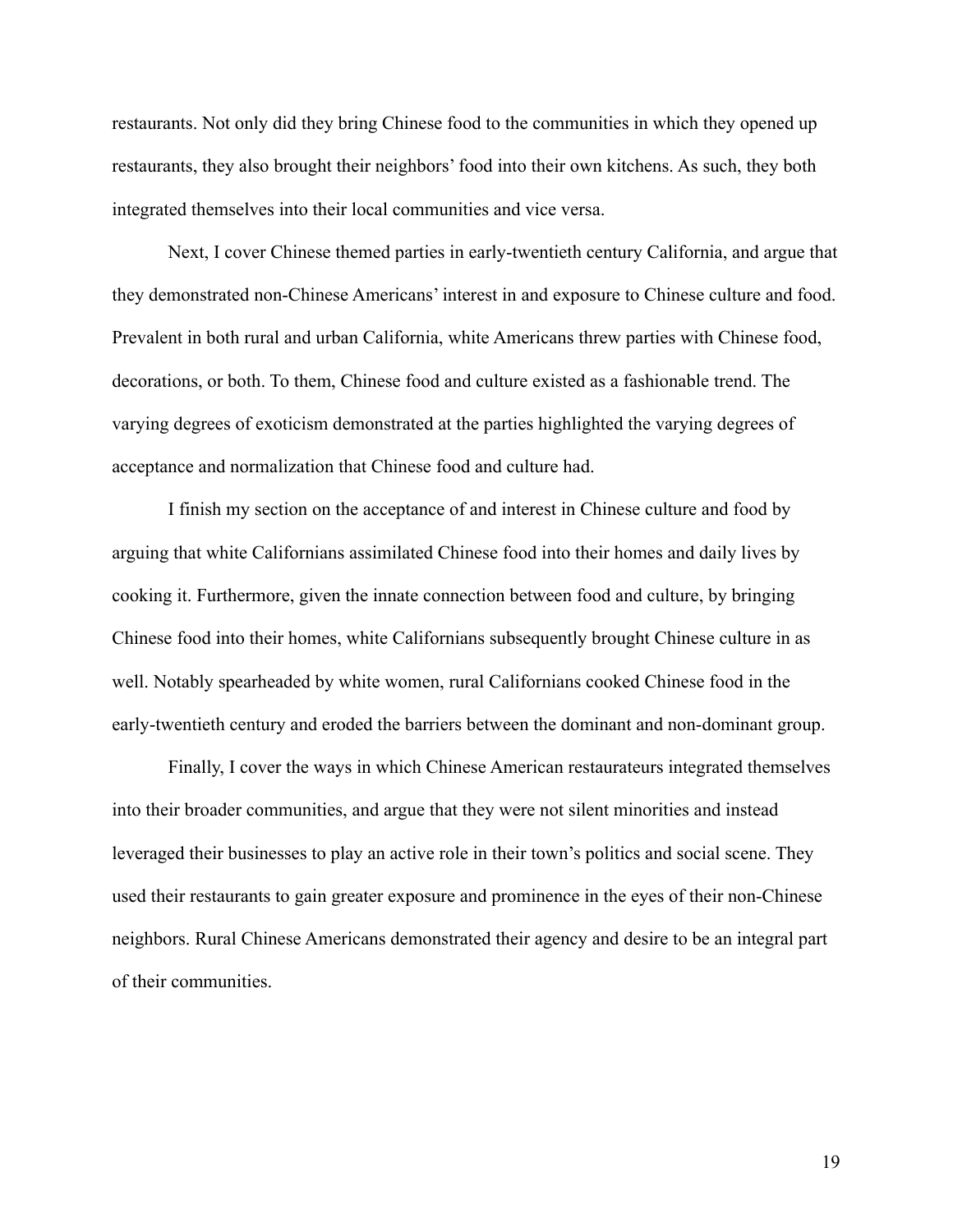# **CHAPTER 1 The Birth of Chop Suey**

<span id="page-20-1"></span><span id="page-20-0"></span>In my following chapter I explore how chop suey came into existence as the iconic Chinese American dish around the turn of the 20th century. Featured prominently on Chinese restaurant menus in early-twentieth century rural California, chop suey came to be representative of Chinese American cuisine as a whole. Chinese and non-Chinese American views on chop suey reflected their opinions of Chinese American food and the relationship between what is considered foreign and American.

#### <span id="page-20-2"></span>**1.1 The Birth of Chop Suey**

Before iconic Chinese American foods such as General Tso's chicken and crab rangoons, came chop suey. In fact, driven by the turn of the century's mass communication, chop suey became immensely popular by 1900 amongst fashionable American diners as what Mendelson describes as the "first 'crossover' dish to leapfrog from any foreign cuisine to American tables throughout the land."<sup>22</sup> However, despite its popularity, the origins and exact meaning of chop suey are murky. Between roughly 1890 and 1910, a genre known as chop suey cooking developed which encompassed a synthesized style of Chinese cooking intended to be served to white customers.<sup>23</sup> Deliberately developed and created for non-Chinese palates, chop suey cooking introduced waves of non-Chinese Americans to Chinese food for the very first time.<sup>24</sup> As such, chop suey became representative of the time period's Chinese food. By the early-twentieth century, chop suey had evolved into an effective medium through which Chinese

<sup>22</sup> Mendelson, *Chow Chop Suey,* 93.

<sup>23</sup> *Ibid.*, 100.

<sup>24</sup> *Ibid.*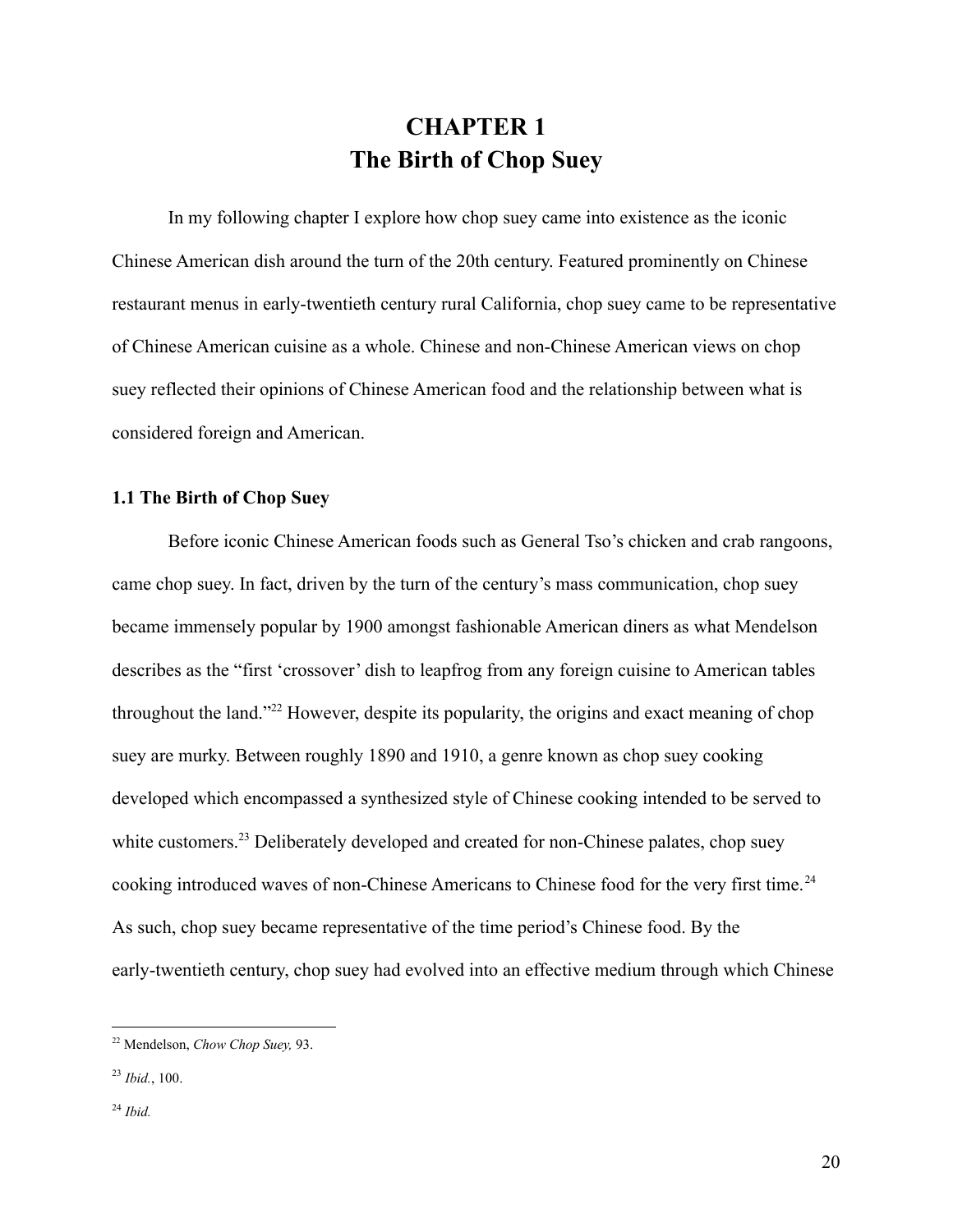and non-Chinese Californians began to understand the place of Chinese immigrants in California.

Chop suey's origins can partly be traced to an error in translation. Stemming from a difficulty in translating both words and techniques, by the early-twentieth century non-Chinese Americans believed the chop suey method of cooking to be a dish in and of itself. Writing for the *Brooklyn Daily Eagle* in 1884, Wong Chin Foo, an American citizen and outspoken defender of Chinese food and culture, claimed that "chop soly is a ragout and may be justly termed the national dish of China."<sup>25</sup> Otherwise romanticized as chop suey, the term roughly translates to assorted or mixed (chop) pieces of food (suey). In general, Foo intended chop suey to describe the broad class of stir fry dishes in Chinese cuisine.

Not understanding the concept of stir frying and having no analogous techniques in Western repertoires, non-Chinese customers misunderstood the dishes they ate. Slightly later in 1888, Foo used the term "chow chop suey".<sup>26</sup> According to Mendelson, non-Chinese diners very likely associated the term 'chop suey' rather than 'chow' with the dishes they ate and believed it to be an all encompassing sub-category of Chinese cuisine. Mendelson writes that "American eaters thus came to believe in the existence of 'shrimp chop suey,' 'vegetable chop suey,' 'chicken chop suey,' and others." <sup>27</sup> Chop suey emerged as a standalone dish largely as a matter of accident. Not understanding that the term referred to a method of cooking rather than a discrete dish, non-Chinese customers relabeled the Chinese food they ate as chop suey.

Chop suey came into being from a combination of non-Chinese Americans' inability to understand Chinese cooking terminology and their genuine interest in the dish. The

<sup>25</sup> *Ibid.*, 105.

<sup>26</sup>Wong Chin Foo, "The Chinese in New York," *Cosmopolitan* 5, no. 4 (June 1888), 304.

<sup>27</sup> Mendelson, *Chow Chop Suey,* 107.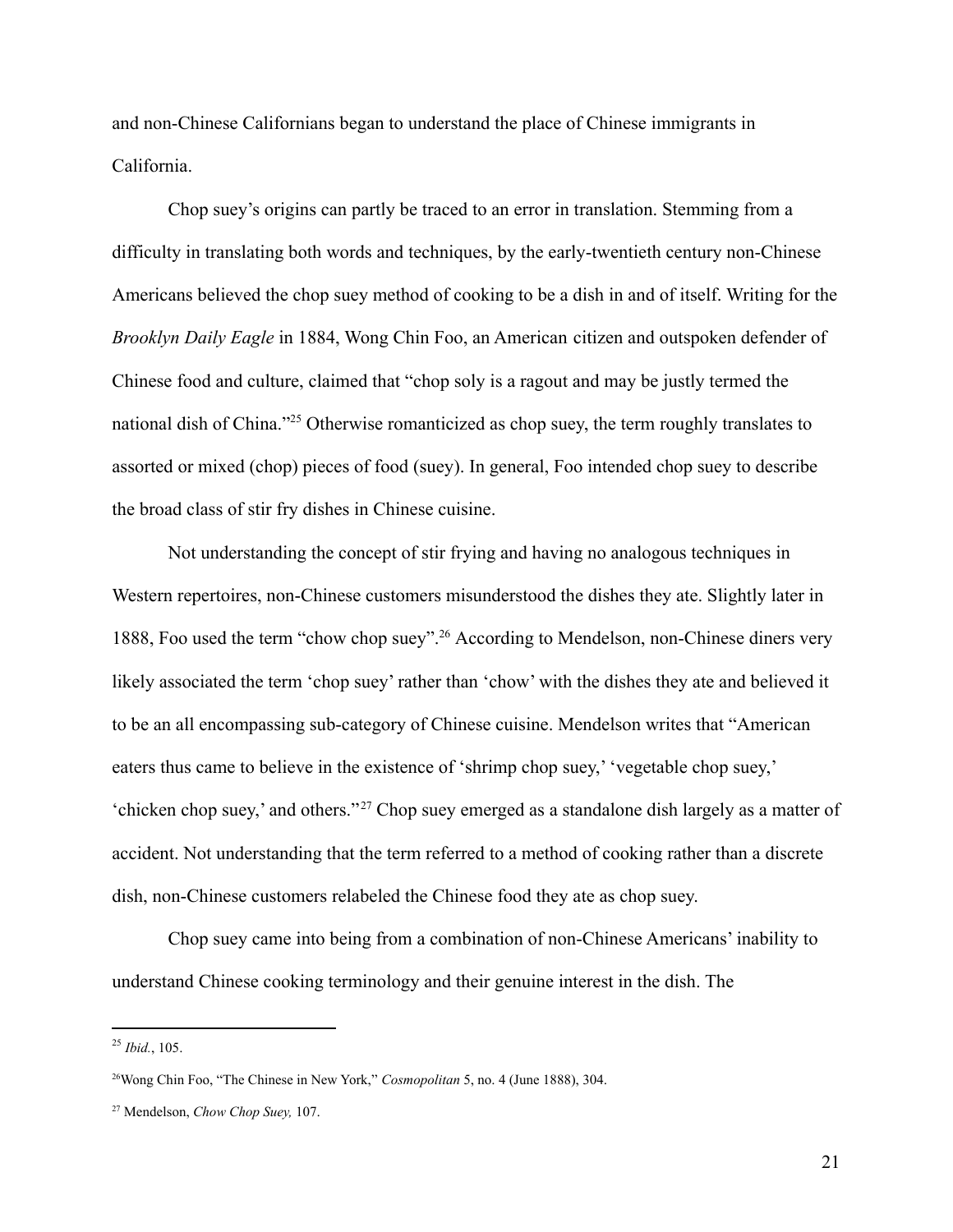misinterpretation of chop suey gave it a new identity, created by both Chinese and non-Chinese Americans. Non-Chinese American motivation to eat and order the dish, while not fully understanding it, allowed and encouraged them to interact with Chinese Americans, despite cultural barriers.

Chinese origins notwithstanding, chop suey as early-twentieth century Americans came to know it had a distinctly American background. Jointly invented by Chinese American chefs and their non-Chinese customers, the confluence of immigrant culture, language barriers, and shifting culinary tastes birthed chop suey. Uniquely Chinese American, chop suey became symbolic of the growing social interactions between Chinese and non-Chinese Americans.

Given the ubiquitousness of the term, chop suey quickly became representative of early-twentieth century Chinese food as a whole. In 1922, a new Chinese restaurant in Sacramento opened by advertising itself as "A Real Chop Suey House", while claiming to serve "every kind of Chinese dish on our menu."<sup>28</sup> Such foregrounding of claims to authenticity and a hybrid staple demonstrate how chop suey and Chinese food went hand in hand during the early-twentieth century. As the best known Chinese dish, Chinese restaurateurs capitalized on its popularity to advertise their restaurants. Some restaurants, like one Merced establishment that opened in 1908, emphasized specialization by advertising that they served chop suey prepared by a "Chinese cook especially trained on this dish."<sup>29</sup> Effectively synonymous with each other, chop suey came to be China's best known culinary import in America. The history of chop suey thus mirrors the history of Chinese food in America.

Despite its popularity, some non-Chinese Californians did recognize chop suey's non-Chinese history. For instance, Dr. Frank McCoy of Oakland told his readers that:

<sup>28</sup> "A Real Chop Suey House," *Sacramento Daily Union*, October 1, 1922.

<sup>29</sup> "Will Serve Chop Suey," *Merced County Sun*, January 3, 1908.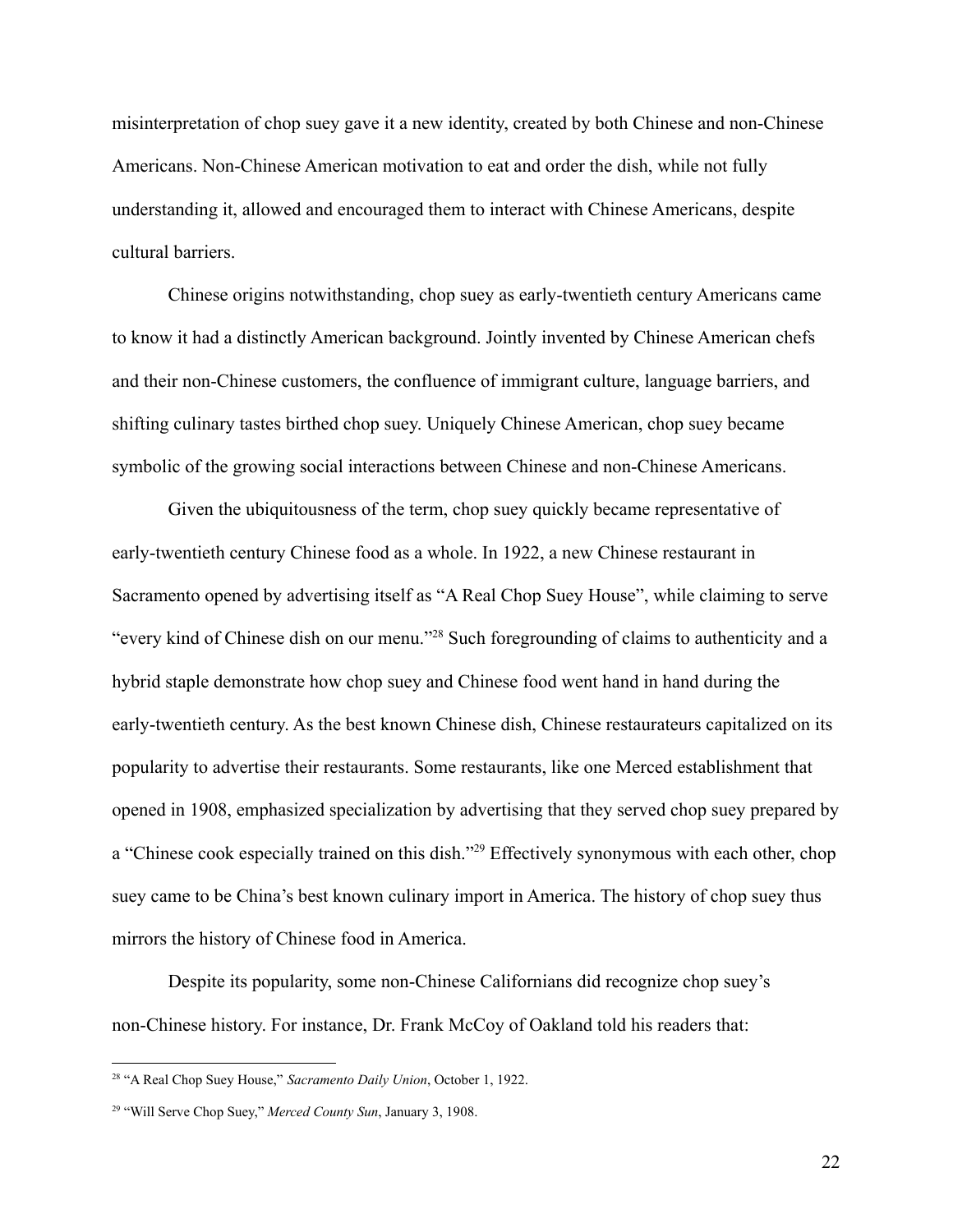Although chop suey is closely associated in our minds with the Chinese, as a matter of fact, it is not supposed to have had its beginning in China, but to have first seen the light of day in San Francisco… Gossip has it that some clever Chinese there made a fortune serving this dish, which is so easily digested and relished by almost everyone.<sup>30</sup>

Clearly acknowledging that most people during the time believed chop suey to have come directly from China, McCoy asserted that instead an unknown Chinese immigrant created the dish in California. Furthermore, McCoy noted its widespread popularity, suggesting that its agreeableness contributed to the dish's success. McCoy recognized the association between the foreign origins of Chinese immigrants in America and the supposition of equally far-off origins of their food. However, just as being ethnically Chinese does not necessarily mean someone was born in China, being classed as "Chinese food" does not necessarily mean a food originated in China. Instead, given chop suey's immigrant history, it can and should be best-viewed as Chinese American.

Urban and rural Californians alike understood that some degree of difference existed between the Chinese food that they ate in their local communities and the Chinese food eaten in China. The pronounced popularity of chop suey in the American market stood in particularly stark contrast to its illegibility in its supposed place of origin. For instance, a 1922 joke published in the southern California *San Pedro News Pilot* noted "An American newspaper man says he has tried in vain to find chop suey in China. Travelers have had similar difficulty in finding Bologna sausage in Bologna and Hamburg steak in Hamburg and Vienna rolls in Vienna."<sup>31</sup>

<sup>30</sup> Frank McCoy, "Here's to Your Health," *Oakland Tribune*, October 15, 1929.

<sup>31</sup> "Starboard Lights," *San Pedro News Pilot*, October 28, 1922.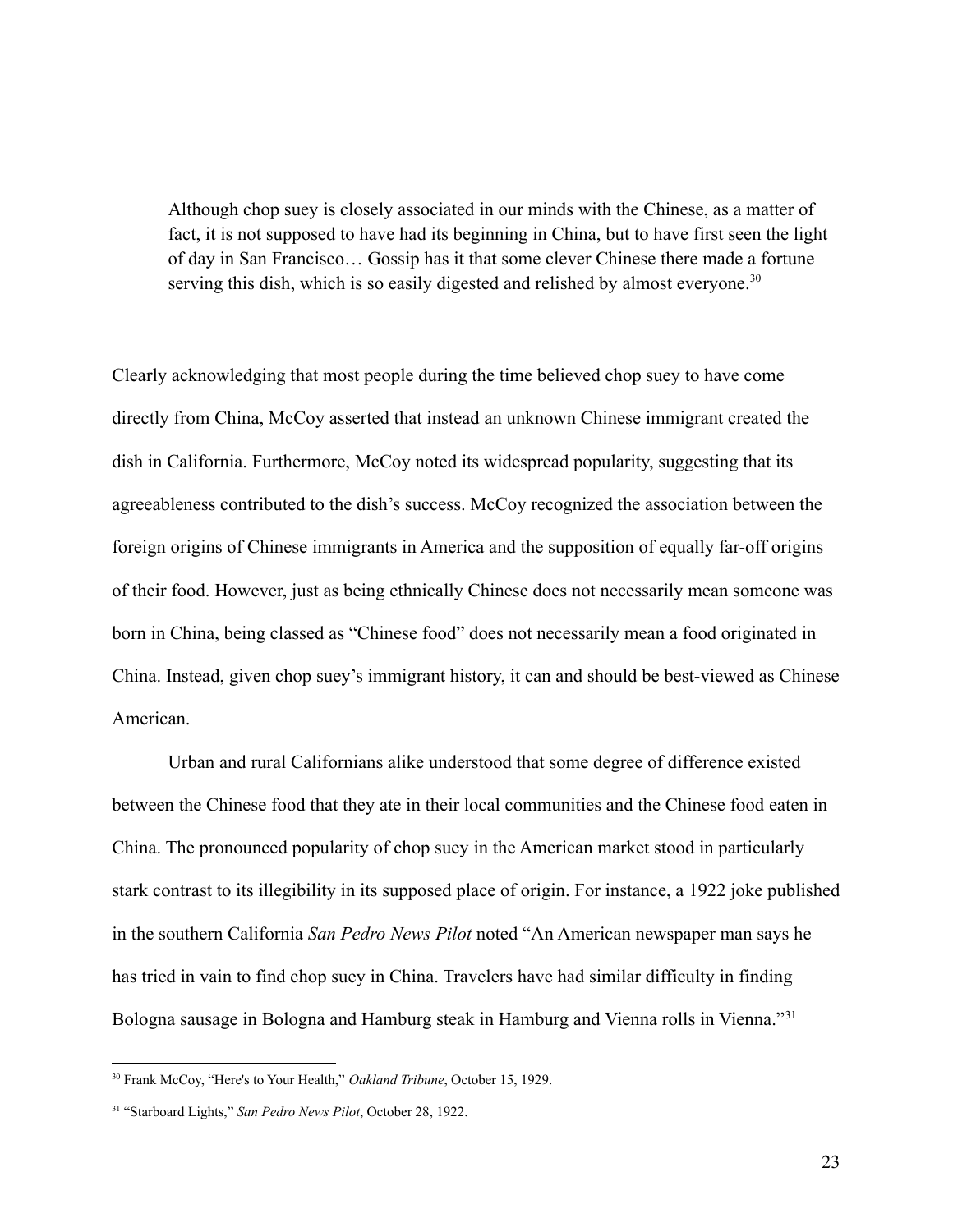Non-Chinese Americans prized authenticity, yet had a hazy concept of authenticity to begin with. In 1923, the Lion's Club in rural Merced heard a talk from Mr. Thebo, a local engineer, who had traveled to China several times. According to Mr. Thebo, "'[t]here is no genuine Chinese food served in the Chinese restaurants in this country,'...Chop suey is an American Chinese dish. Bird's nest soup, shark fin soup and very old eggs are among the principal articles of diet in China."<sup>32</sup> Thebo spoke disparagingly about chop suey, labeling it not "genuine" Chinese food and an "American Chinese dish." However, despite Thebo's implication, genuineness and being American Chinese are not necessarily antonyms of one another. Although Thebo did recognize differences between Chinese food in China and America, chop suey, being created in part by Chinese immigrants, is more accurately described as a genuine Chinese American dish.

Nonetheless, despite efforts to discount chop suey from the canon of Chinese food in America, it remained an American symbol of Chinese food. In 1905, the rural *Mariposa Gazette*, located outside of Yosemite, ran a story about a Chinese American chef in San Francisco who asked for royalties on chop suey, claiming that he invented the dish. The *Gazette* later stated that "chop suey is not a Chinese dish. This is no news even to amateur Orientalists, but probably it is to the average American citizen. It is a San Francisco invention, or rather adaptation; it is an Irish stew translated into Chinese for purely occidental degustation."<sup>33</sup> Given that stories about chop suey's origins were still newsworthy by the time speakers such as McCoy and Thebo talked about it, the average American likely still did not know the true origin of chop suey in the years following the *Gazette's* story. Ironically though, neither did the *Gazette*. Labeling it an adaptation of an Irish stew, a story repeated by virtually no one else (contemporary or otherwise), calls the

<sup>32</sup> "Lions Club Hears Progress of Exchequer," *Merced Sun Star*, August 22, 1923.

<sup>33</sup> "Chop Suey Copyright," *Mariposa Gazette*, January 14, 1905.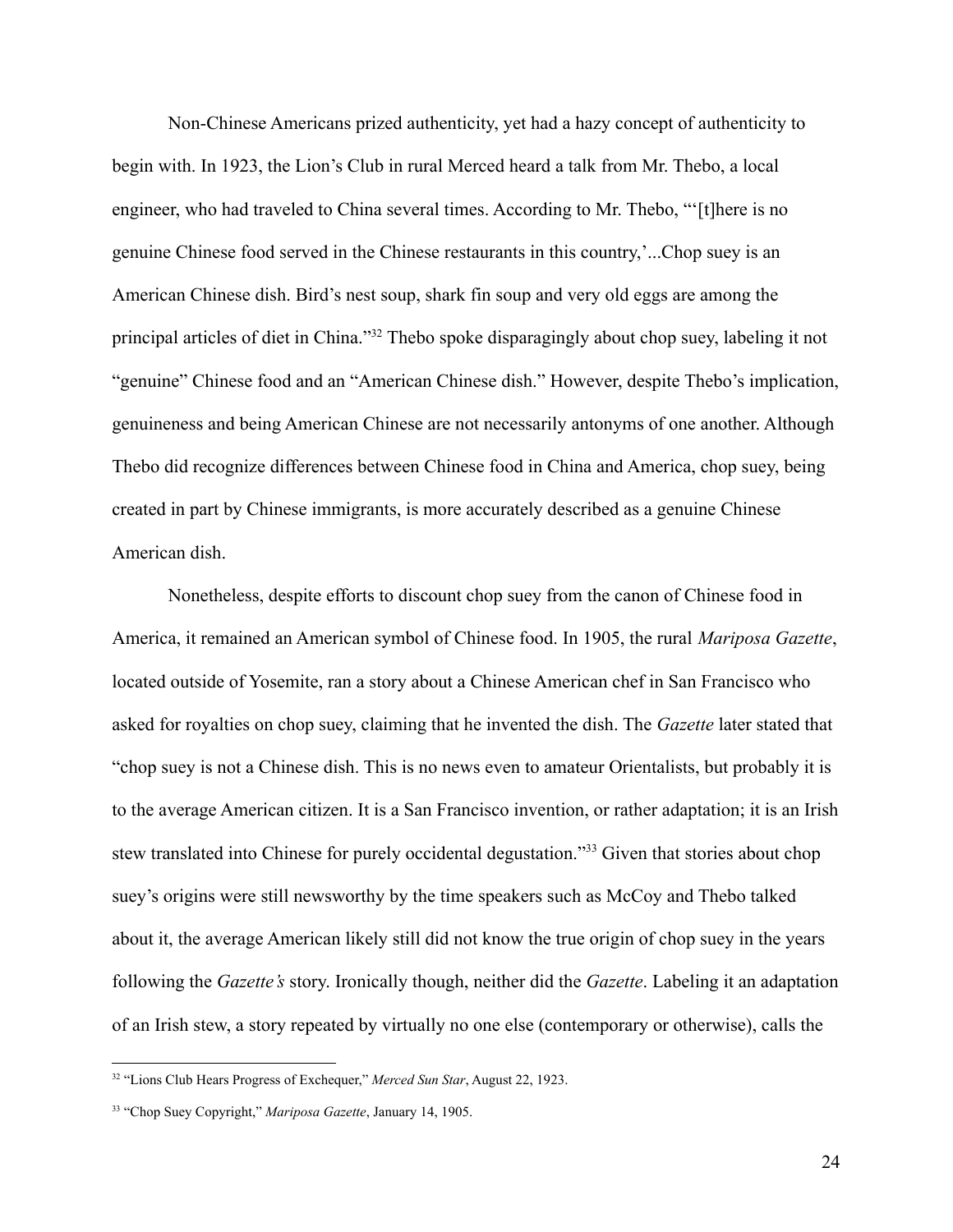*Gazette's* claim that those who study China knew the true origin of chop suey into doubt. As such, although some non-Chinese knew that chop suey may not have come in its then current form directly from China, few seemed to know where it actually came from.

Although Chinese and non-Chinese American accounts on the origins of chop suey differed from one another, they all centered the actions of entrepreneurial Chinese immigrant chefs cooking Chinese food in America. For instance, Churchill Chiu, Chinese Commissioner for the Education of Railway Workers and editor of the *Chinese Times*, attributed the creation of chop suey to the efforts of a Chinese American chef in Philadelphia who created the dish for Chinese Viceroy Li Hung Chang during his 1896 visit.<sup>34</sup> Based on his own research, Chiu wrote in 1935 that "many American people went to Chinese restaurants and demanded CHOP SUEY to satisfy their curiosities [after reading about the dish while reading about Chang]. They founded that it was truly delicious and enjoyed themselves as the Viceroy did."<sup>35</sup> The strength of chop suey relied on the simple fact that it tasted good. Chop suey's popularity united its disparate origin stories. Whether it be doubtfully derived from an irish stew, invented for a visiting Chinese dignitary, or simply a misunderstanding about a class of Chinese dishes, non-Chinese Americans wanted to eat chop suey. It became a well-ingrained part of non-Chinese Americans' diets and discourse alike.

Non-Chinese Californian's interest in the true origin of chop suey mirrored and further facilitated their growing engagement with Chinese culture. Ignorance of the 'true' history behind chop suey did not negate early-twentieth century Californians' appetite for it. Instead, chop suey meant what its creators and consumers ascribed to it. Its non-factual history, as understood at the

<sup>&</sup>lt;sup>34</sup> Letter from Churchill T.M. Chiu to Lee Sing Foo, 23 October 1935, BANC.MSS.2004.288c, container 1, Churchill T.M. Chiu Papers, Bancroft Library, University of California, Berkeley, Berkeley, CA.

<sup>35</sup> Letter from Churchill T.M. Chiu to Lee Sing Foo, Churchill T.M. Chiu Papers.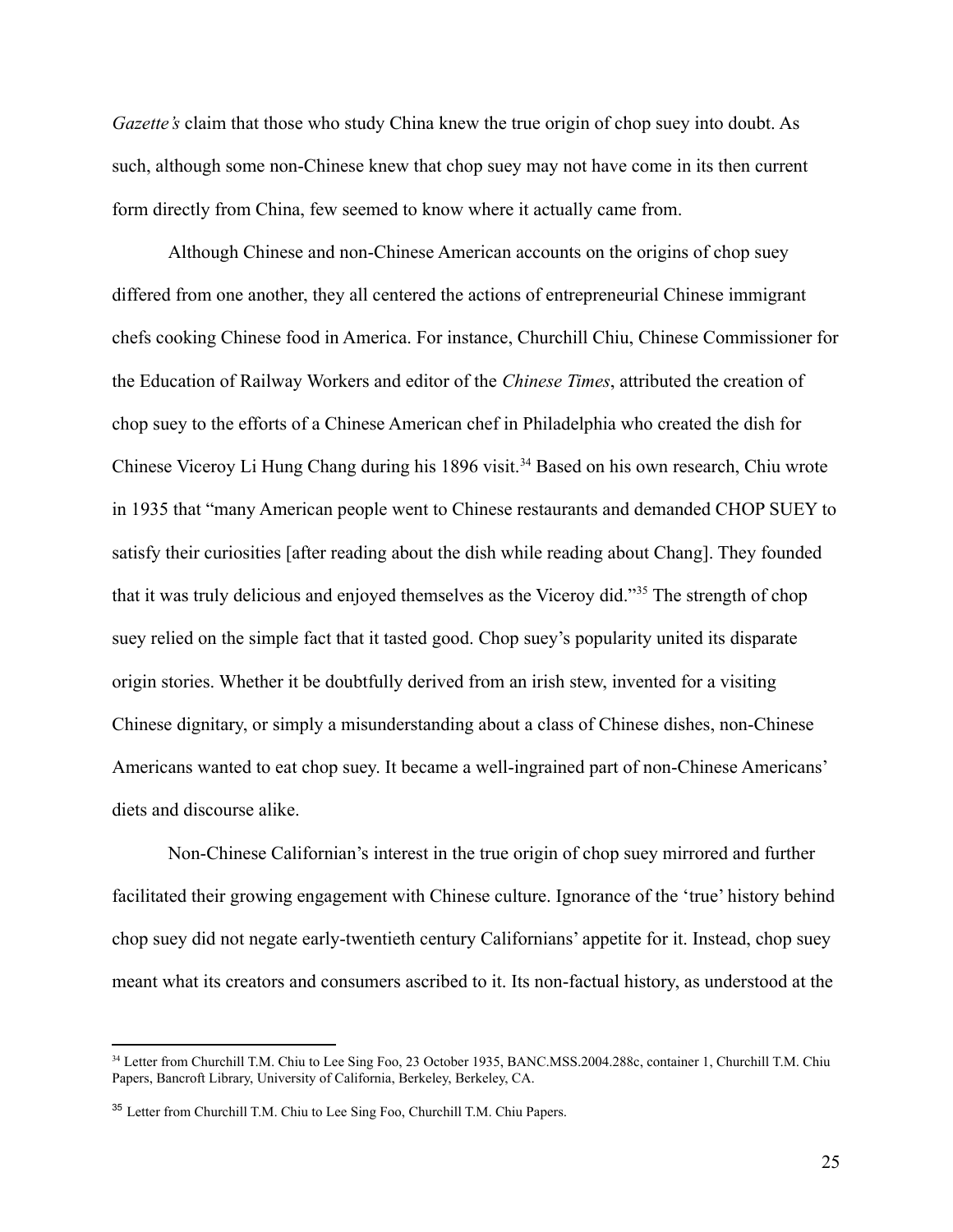time, allowed it to be a true immigrant dish. Making a new name for itself in some quarters while being inextricably linked to its supposed past in others.

## **CHAPTER 2 The Fear of Everything Chinese**

<span id="page-26-0"></span>In my next chapter I look at the pervasive stereotype of Chinese American foreignness. I explore backlash against Chinese American restaurant openings, food, and interracial relationships. Cumulatively, I aim to explain how Chinese American restaurants and food both facilitated and challenged non-Chinese Americans' perception of Chinese American foreignness and inferiority.

### <span id="page-26-1"></span>**2.1 Fong and Wu vs. Palo Alto**

With the expansion of Chinese American restaurants across the state during the turn of the century, more and more non-Chinese Californians came into contact with Chinese businesses and Chinese American people. As Chinese American restaurants and people began to establish themselves outside of the metropole non-Chinese Californians had decidedly mixed reactions. At times accepting the new businesses with little fanfare, some towns determinedly fought back against the inclusion of Chinese immigrants in their communities. Not necessarily born out of any clear cut set of principles yet still vocally rejecting Chinese businesses, hostile towns' racism derived solely from the innate connection between being a Chinese business and being Chinese. In response, Chinese American restaurateurs fought for their right to set up their own businesses. Despite facing overt racism in the early-twentieth century as they opened up restaurants outside of the metropole, Chinese Californians actively pushed back via institutionalized and extralegal means.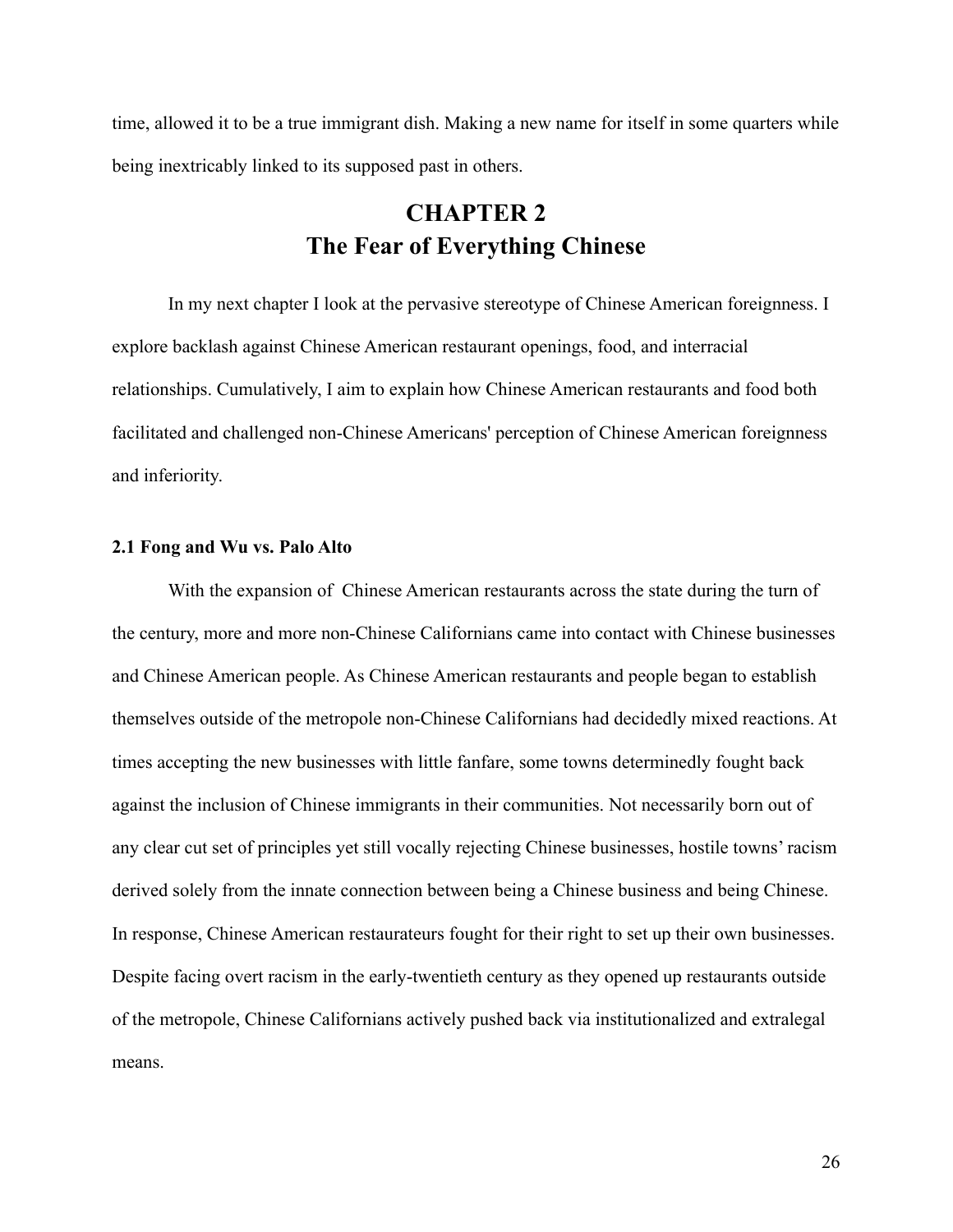Towns hostile to Chinese Californians in the early-twentieth century systematically tried to oppose their openings and forcibly keep their communities free of Chinese Californians. For instance, in 1905 Chinese American restaurateurs Ah Fong and Mok Wu tried to open up a Chinese American restaurant in Palo Alto. Meeting them with open hostility, the citizens and city government tried to prevent them from doing so. Heavily reported on by the *San Francisco Call*, the paper noted that "the fact that two Chinese restaurants are about to be opened here is arousing much public indignation. The citizens have never permitted a Chinese business place of any sort to become established in Palo Alto."<sup>36</sup> Palo Alto rooted its resistance to the possible opening up of Chinese American restaurants in the simple fact that they were Chinese businesses. To many Palo Alto residents, Ah Fong and Mok Wu represented interlopers into their community, the type of people they saw more frequently in the neighboring, and much larger, city of San Francisco.

Palo Alto residents not only objected to the news of Chinese restaurants opening up in their town, but also actively attempted to prevent it through a blend of institutionalized and overt racism. According to the *Call*, the proposed Chinese American restaurant's location "in the very center of town" particularly "aggravated" the residents of Palo Alto.<sup>37</sup> Locating their business in a highly visible location, Fong and Wu pushed the town's new Chinese American restaurant to the forefront of Palo Alto's mind. Not relegated to the margins, their restaurant's prominence attracted extreme ire. Previous Chinese American restaurants had unsuccessfully attempted to open in Palo Alto, but such efforts had sometimes met violent ends. According to the *Call*:

<sup>&</sup>lt;sup>36</sup> Despite saying "two Chinese restaurants," Fong and Wu appeared to work together to open up one restaurant.

<sup>&</sup>quot;Palo Alto is Aroused," *San Francisco Call*, July 6, 1906.

<sup>37</sup> "Do Not Relish Chop Suey," *San Francisco Call*, July 29, 1905.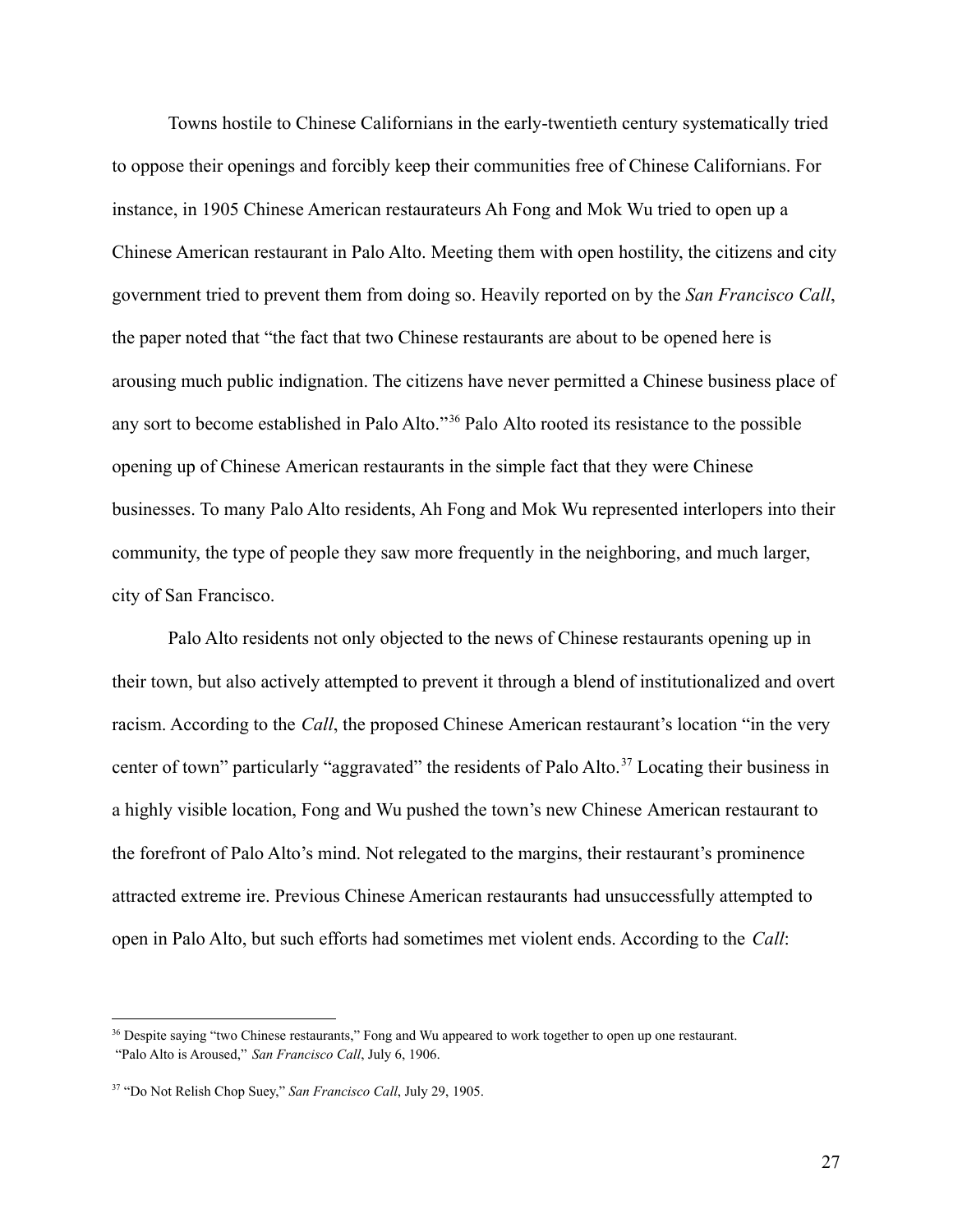[Chinese businesses opening] has ordinarily been prevented by peaceful means, but on one occasion both the Chinaman and the landlord were given twenty-four hours to leave town — and they went. Threats are being made that if the Chinamen [Fong and Wu] persist in their purpose the contents of the places they are fitting up will be thrown into the street and the Mongols forced to decamp.<sup>38</sup>

Harboring strong anti-Chinese sentiments, the people of Palo Alto at times in the past resorted to forcing potential Chinese businesses out of town by threat of violence.<sup>39</sup> Similarly threatening Fong and Wu, the residents of Palo Alto demonstrated their willingness and ability to use extralegal means to enforce their no Chinese policy.

Reinforcing the sentiments and actions of its residents, the town also attempted to legally block Fong and Wu from opening their restaurant. According to the *Call*, "[t]he opposition to the opening of a Chinese restaurant on University avenue culminated today in the refusal by Town Clerk Boyd [of granting Fong and Wu a business license], acting under instructions of the Town Trustees."<sup>40</sup> The city of Palo Alto employed institutional means to attempt to stop Fong and Wu, attempting to legitimize its actions and enshrine them with legal powers. Palo Alto attempted a two-pronged approach to blocking Fong and Wu from opening up their business: vocal and aggressive public dissent and formal legal action.

Despite opposition, Fong and Wu fought back. In so doing, they demonstrated the legal and non-legal methods employed by Chinese restaurateurs such as themselves in combating the racism that they faced. Initially denied a business license, Fong and Wu decided to open up their restaurant regardless of official city sanction. The *Call* reported that "[u]nder cover of a legal

<sup>38</sup> "Palo Alto is Aroused," *San Francisco Call*, July 6, 1906.

<sup>&</sup>lt;sup>39</sup> Largely due to discriminatory housing policies and redlining in the 1960's, today the city of East Palo Alto remains predominantly Black and Latino in comparison to the neighboring and mainly white and Asian American Palo Alto. Camarillo, Albert M. "Cities of Color: The New Racial Frontier in California's Minority-Majority Cities." *Pacific Historical Review* 76, no. 1 (2007): 1–28. https://doi.org/10.1525/phr.2007.76.1.1, 10.

<sup>40</sup> "Do Not Relish Chop Suey," *San Francisco Call*, July 29, 1905.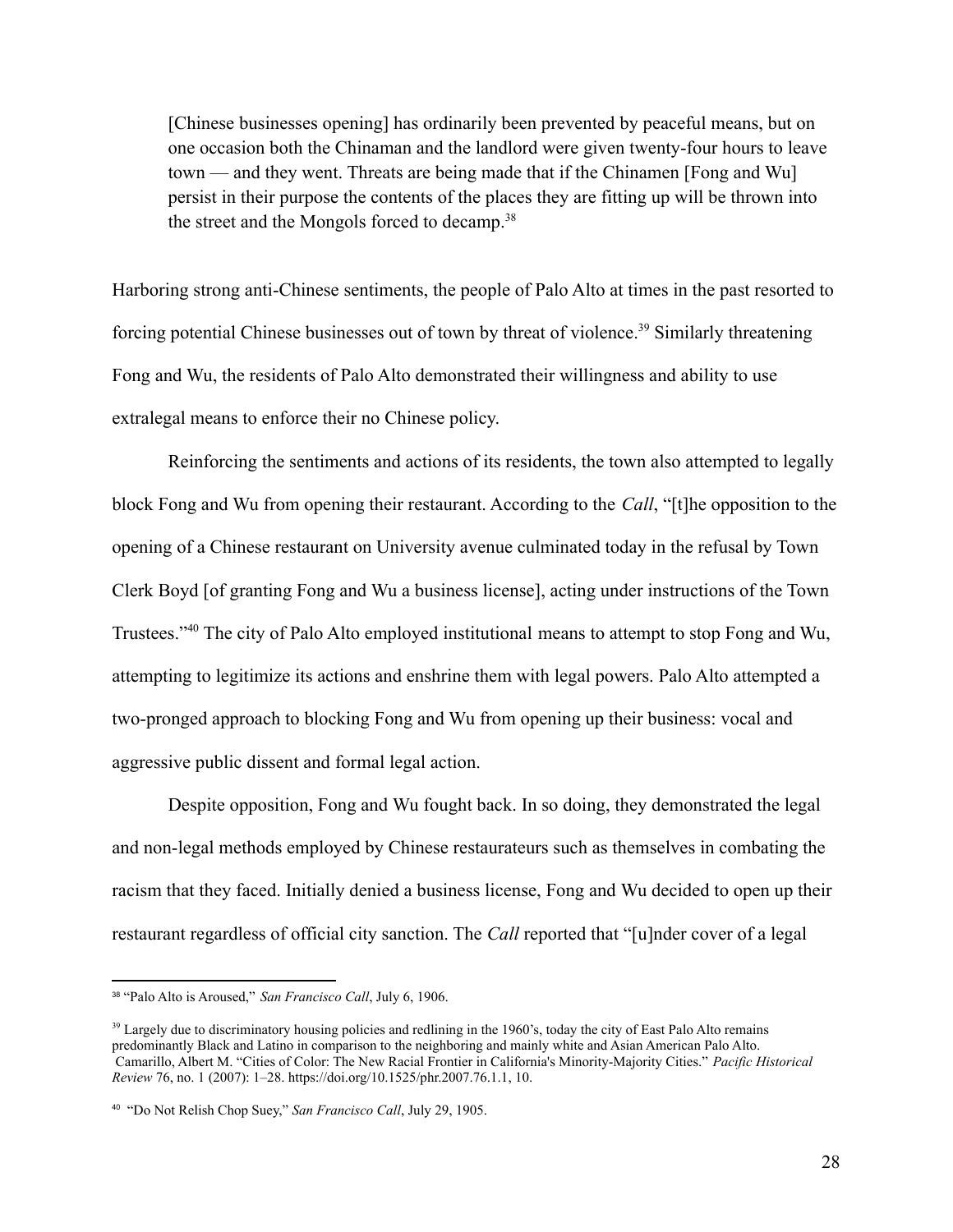tangle and despite the protests of residents here, Mok Wu and Ah Fong have opened their Chinese restaurant on University avenue and declare they will proceed to serve meals even though a license has been refused them."<sup>41</sup> As such, the partners demonstrated their willingness to brave a hostile environment before having any legal support.

In addition to resorting to forging ahead on their own, Fong and Wu won legal battles, protecting their right to open a restaurant and reaffirming the right of all Chinese Californians to do so as well. Fong and Wu sued the town for its discrimination and won. The *Call* reported that "Judge Welch held that the fact that the applicants [Fong and Wu] for the license were Chinese made no difference, particularly where the Chinese were natives of this State. The Superior Court declared on Friday that Ah Fong and Mok Wo [Wu] were illegally deprived of their license."<sup>42</sup> In a remarkable legal victory, Fong and Wu pushed back against race based discrimination using the same system that the town had initially tried to stop them with. Furthermore, Judge Welch's note in his ruling that Fong and Wu were from California reaffirmed their status as Chinese *Californians*, rather than foreign by dint of their ethnicity. As such, Fong and Wu's legal victory protected the right of all Chinese Californians to open similar businesses, as Judge Welch forcefully rejected the race based logic applied against them.

Interestingly, despite Palo Alto's widespread opposition to Chinese businesses, nearby areas had previously been home to popular Chinese restaurants. For instance, students at Stanford University ate at a Chinese restaurant of their own until it closed down in 1903. The *San Francisco Call* reported that:

<sup>41</sup> "Palo Alto Chinese Defy Officials," *San Francisco Call*, October 3, 1905.

<sup>42</sup> "Chinese Defeat Town Trustees," *San Francisco Call*, September 23, 1905.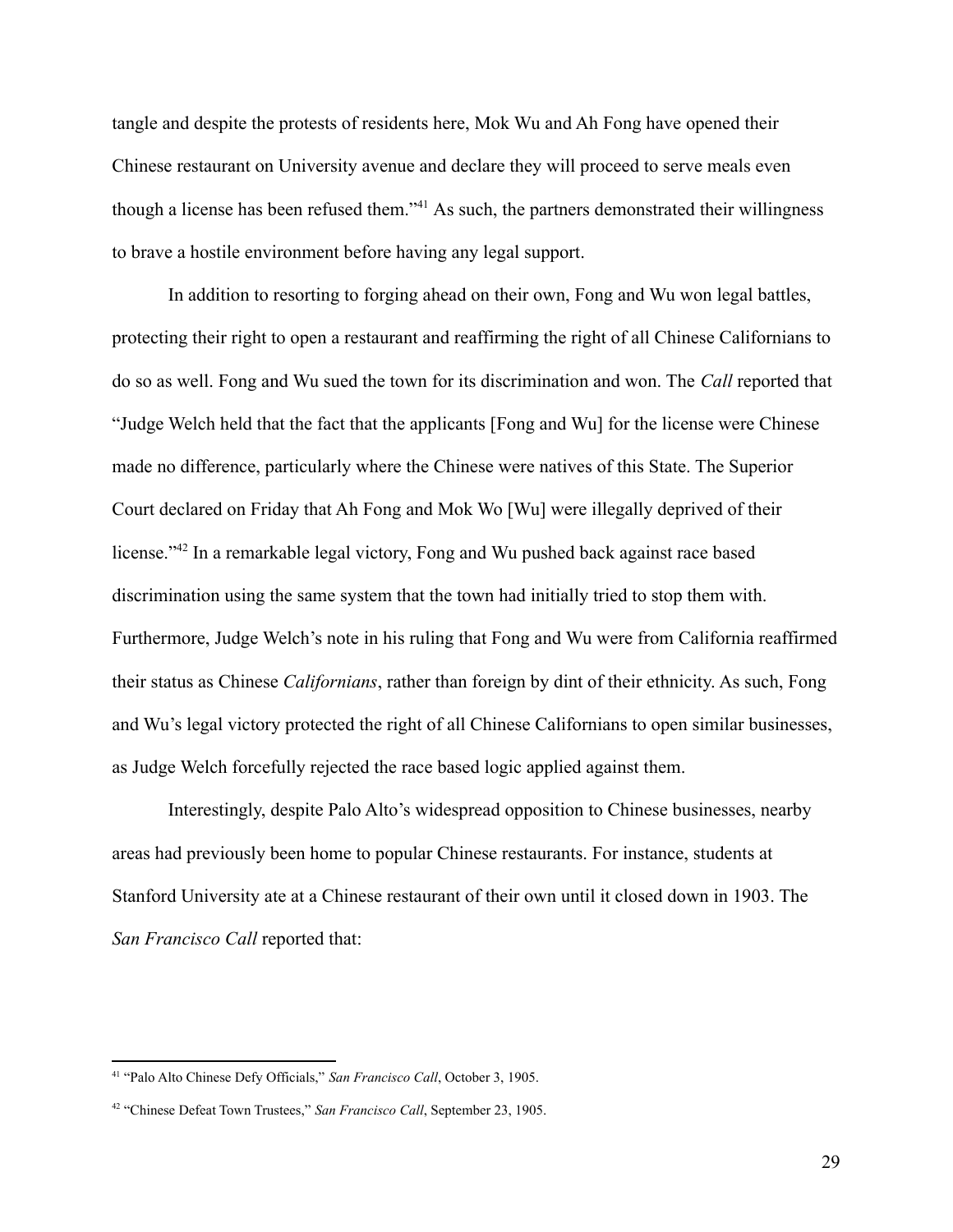The Chinese restaurant which has been patronized for so many years by many of the students of the university [Stanford] has at last passed out of existence. This restaurant has provided for several hundred students this semester and was the only general eating house on the campus. It was ordered to close so that it would not afford opposition to the Stanford Inn.

Despite their opposition, the people of Palo Alto had undoubtedly previously encountered Chinese businesses in their area. Furthermore, Chinese food proved to be extremely popular with nearby students. The restaurant only closed down so that it would not compete with the Stanford Inn. As such, two spheres of people existed within the same geographical area: people who frequented Chinese restaurants and those who outright opposed them.

Furthermore, the Stanford Inn served as an eating establishment and meeting place for the area's elite white residents during the early-twentieth century.<sup>43</sup> The threat posed to it by the Chinese restaurant notably exemplified the competition that "lower-class" ethnic restaurants, such as Chinese American ones, posed to their upper class white counterparts. The Chinese restaurant competed for much of the same upper class white business that the Stanford Inn relied on. Thus, it demonstrated the ability of Chinese restaurants to attract a wide array of customers, ranging in race and socioeconomic class.

Chinese Californians used systemic and extralegal means to push back against the racism that they faced in the early-twentieth century. When trying to open up businesses, restaurateurs such as Fong and Wu faced a range of racist opposition. Although Fong and Wu's specific experience may have been relatively unique, given that other Chinese American restaurants opened up in a wide array of California communities during the time period with little to no fanfare, other forms of racism undoubtedly existed. Within the microcosm of the Palo Alto area,

<sup>43</sup> "MINUTES OF THE MEETING OF THE BOARD OF DIRECTORS OF THE ASTRONOMICAL SOCIETY OF THE PACIFIC, Held on Saturday, November 25, 1916, at 5: 45 P.m. at Stanford University, California," *Publications of the Astronomical Society of the Pacific* 28 (December 1916): 291–92, 291.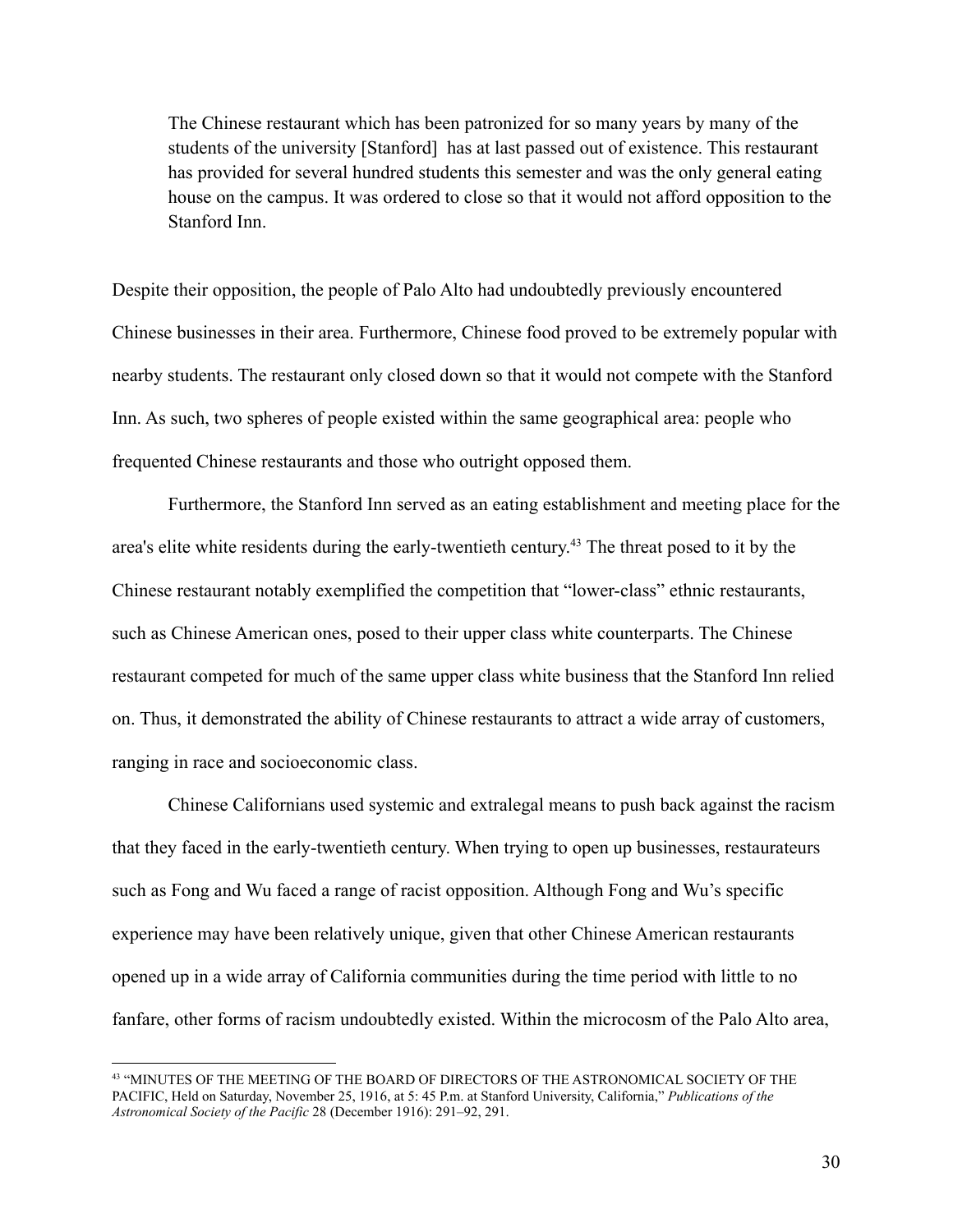some residents vehemently opposed Chinese businesses opening while others already frequented them. As such, Chinese restaurants proved their value as a meeting place for Chinese and non-Chinese Californians even in outwardly racist communities. The popularity of Chinese food, as evidenced by the Stanford students' earlier patronage, suggests that it can act as a means to establish a greater physical and cultural Chinese presence in hostile towns. While not necessarily single handedly changing racists minds, Chinese food's commercial success provided motivation for Chinese restaurateurs to brave hostile environments.

#### <span id="page-31-0"></span>**2.2 Dogs, Beetles, and Other Odd Animals**

The connection between viewing Chinese Americans, and therefore their food, as foreign and strange followed them beyond the metropole. By the early-twentieth century, common urban myths that the Chinese ate dogs and bears had spread beyond cities like San Francisco to rural areas of California as well.<sup>44</sup> Nonetheless, rural Californians did not uniformly believe such stereotypes. The association between Chinese people and strange and distasteful foods was in flux during the early-twentieth century, with both Chinese and non-Chinese Americans pushing back against food-related racism. The perceived homogeneity of Chinese American people as foreign, allowed for non-Chinese Americans to paint them with a broad brush. Thus, some blanketly labeled Chinese food as dangerous and disgusting while others proclaimed its universal culinary and health benefits.

Partly in response to the infusion of "foreign" cuisines into the American foodscape, Euro-Americans sought to codify a whitewashed version of the American culinary canon. Largely championed by white women, around the early-twentieth century Americans began to formalize New England food culture as the standard for "American" cuisine. According to

<sup>44</sup> "A Chinese Delicacy," *San Francisco Call*, October 12, 1883.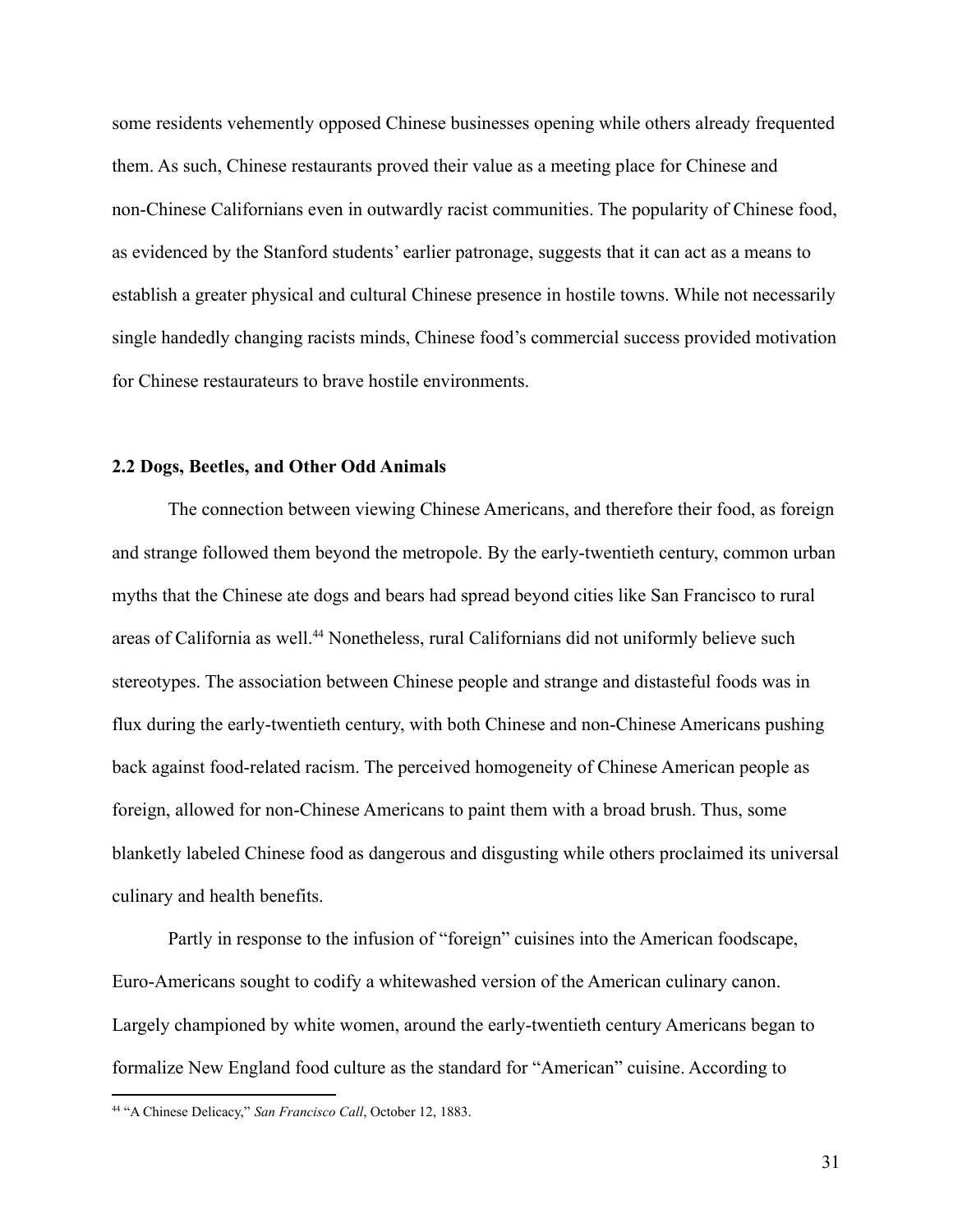Donna Gabbacia in her book *We are What We Eat: Ethnic Food and the Making of Americans*, these women, in conjunction with the growing ranks of food scientists, sought to teach new immigrants the allegedly proper American way to eat and cook.<sup>45</sup> Experts in food science and the domestic arts championed the mild foods of New England as the most nutritious, and consequently proclaimed the deviations in the flavor profiles enjoyed by immigrants (e.g. spicy Mexican food or sour Eastern European pickled food) as unhealthy. By merging ethnocentric cultural conventions with scientific expertise, white America sought to create a unified national identity through food, prioritizing New England cuisine above all others.

White America categorized ingredients into normal and other. Normal largely corresponded with the ingredients that white New Englanders commonly used in their own homes, thus creating distinctly racialized in- and out- groups. For instance, white Americans considered meats such as chicken, beef, and pork as normal, but viewed other meats, such as dog, as synonymous with savagery and a lack of civilization.<sup>46</sup> In this way, food standards intersected with and mirrored racial hierarchies.

Proponents and detractors of Chinese food alike relied on the idea of Chinese people as a unified concept. Both existed at the same time, and occasionally both viewpoints even came from the same institutions. Stereotypes about Chinese people eating dogs or rats stemmed from an uniform othering of Chinese people and Chinese culture as a whole. Despite the best efforts of some newspapers, Chinese Americans, and general opinion articles, attempting to educate people about non-stereotypical Chinese foods relied on the same underlying framework as ethnic stereotypes. By talking about Chinese food as a whole, writers assumed a level of similarity between all Chinese people. As such, many articles, supportive and not, talked about 'what the

<sup>45</sup> Gabaccia, Donna. *We Are What We Eat: Ethnic Food and the Making of Americans*. Cambridge, Mass: Harvard Univ. Press, 2000, 1554-1557.

<sup>46</sup> "Indian Love of Dog Meat," *Pacific Rural Press*. January 18, 1908.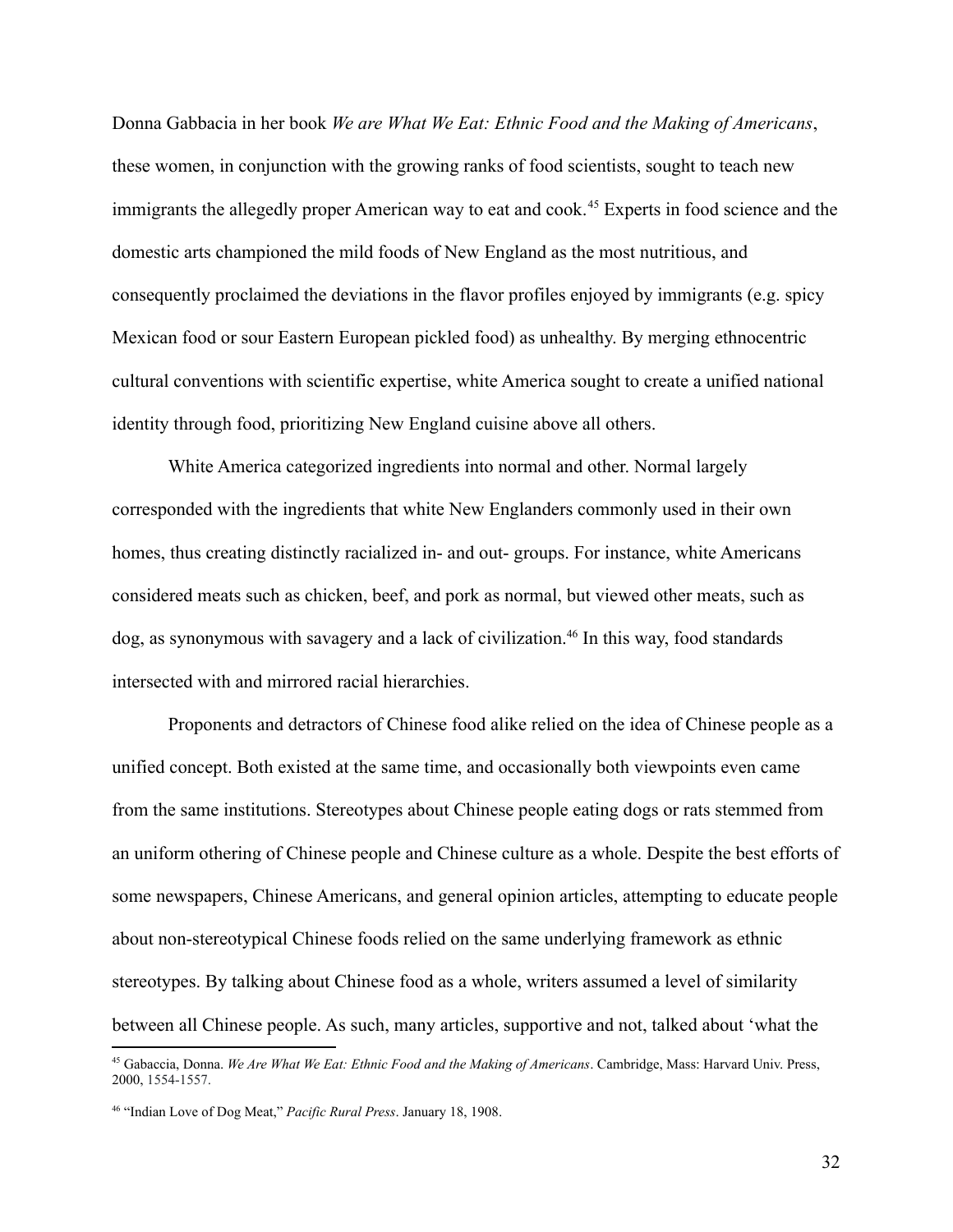Chinese do'. Nonetheless, non-Chinese Americans still demonstrated a willingness to try Chinese food, gradually allowing them to gain greater exposure to the culture and people associated with it.

Stereotypes about Chinese people eating odd animals, particularly dogs, were common not only in urban areas but in rural communities as well. Small town newspapers published jokes about eating dogs and explained "strange" Chinese eating habits to their readers. A story published by the *Truckee Republican*, published out of a small town near Lake Tahoe, told one such story about an Englishman inquiring about how to make chop suey in 1909:

'First,' they informed him, 'the Chinese restaurant man catches a very young chicken.'... [which then escapes because of a dog] the Chinaman appears, sees what has happened, flies into a terrific rage, grabs the dog, makes mincemeat out of him and serves it to his customers as chop suey, and starts all over again with another very young chicken.<sup>47</sup>

Such jokes hinge on having enough cultural relevance so that their audience understands them. In addition to casually publishing a racist joke, the *Truckee Republican* knew that their audience would understand and know the stereotype about Chinese people eating dogs and other uncommon animals. The *Republican* assumed that its readership would be willing to, or had already, othered Chinese Americans.

Similarly, other rural newspapers claimed that not only did Chinese serve dogs to unsuspecting customers, they even viewed it as delicious. Small newspapers in rural areas like Amador county in the Sierra Nevada foothills and Blue Lake in Northern California wrote articles in 1903 about how Chinese people "eat the flesh of the dog and esteem it a great delicacy."<sup>48</sup> Not necessarily making a joke about or even overtly criticizing supposed Chinese

<sup>47</sup> "How Chop Suey Is Prepared," *Truckee Republican*, February 6, 1906.

<sup>48</sup> "Chinese Festivals," *Amador Ledger-Dispatch*. April 10, 1903;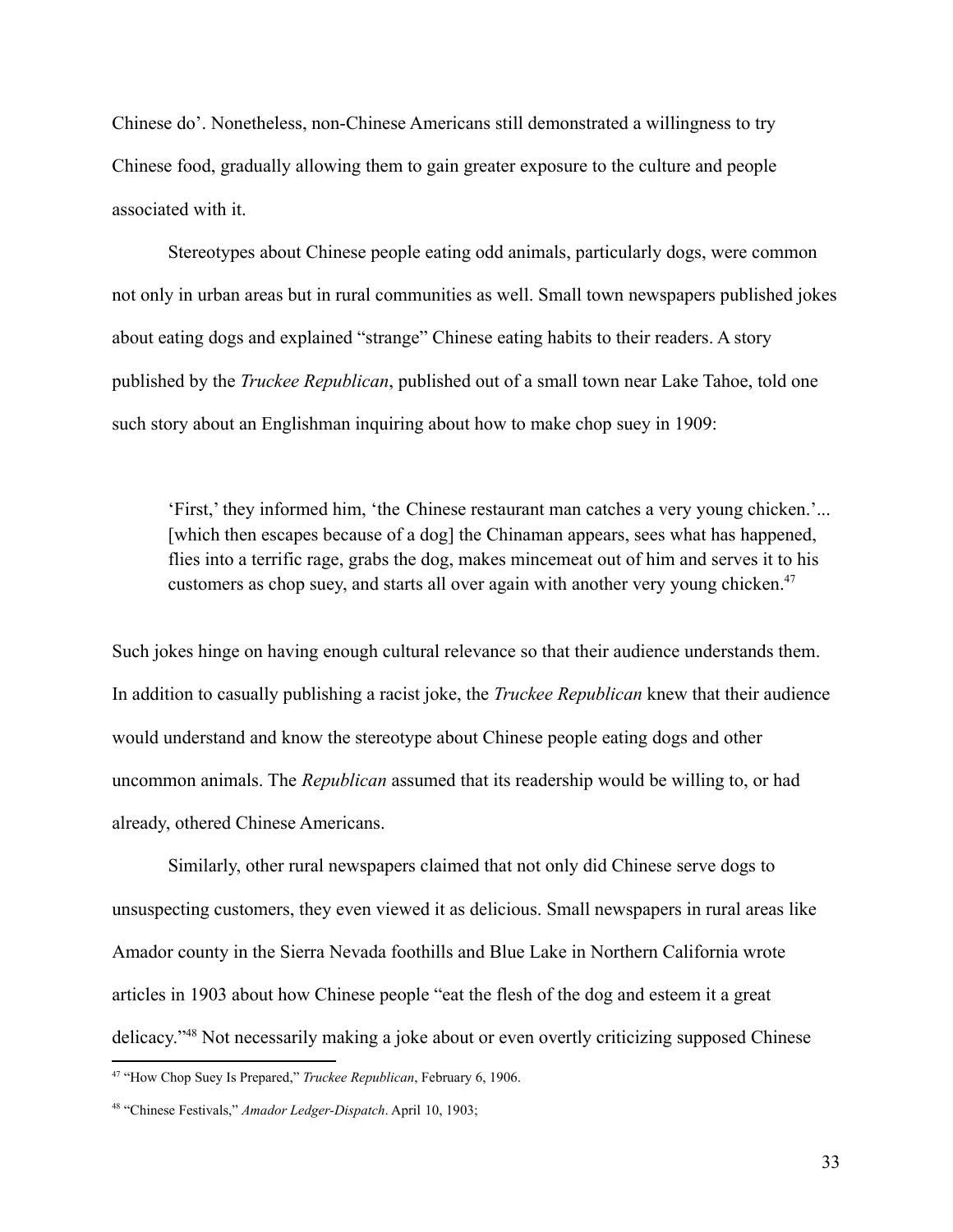eating habits, claiming that Chinese people view dogs as a delicacy inherently othered them. In comparison, white Americans during the time generally only ate dogs under distress or when tricked into doing so.<sup>49</sup> By marking it as a notable feature of Chinese diets, newspapers created distinct racial categories setting Chinese people aside as different from Americans.

'Othering' went beyond just claiming that Chinese people ate dogs, and extended to arguing that Chinese people did not even eat the animals that white Americans did eat. According to the *Mariposa Gazette* and Sierra Nevada's *Inyo Independent*, "the Chinese are fond of stewed dog but consider beef to be unhealthy."<sup>50</sup> According to these papers, not only did Chinese people eat a wider variety of animals than the average American, they did not even eat the animals that Americans already did eat. As such, the two papers painted Chinese dietary practices as even stranger than previously reported. Ironically, just seven years prior to telling its readers that Chinese people eat dogs but not beef, the *Inyo Independent* ran an article on "Epicurean Chinamen," declaring that "their tables have the best American markets can afford."<sup>51</sup> According to the *Independent*, "Chinamen, being quite as fond of meat as Americans, buy pork, beef, and chickens."<sup>52</sup> In direct contrast with their later article, the *Independent* claimed that Chinese people eat high quality ingredients including beef. Both racist and non-racist views of Chinese eating habits existed in rural early-twentieth century California. Nonetheless, articles investigating the eating practices of Chinese Americans relied on a sense of homogeneity amongst their subjects.

<sup>49</sup> "An Alaska Tragedy," *Los Angeles Herald*, May 23, 1902. "Chinese Festivals," *Blue Lake Advocate*, April 4, 1903.

<sup>50</sup> "What They Eat," *Mariposa Gazette*, January 23, 1909; "What They Eat," *Inyo Independent*. March 5, 1909.

<sup>51</sup> "Epicurean Chinamen," *Inyo Independent*, June 12, 1902.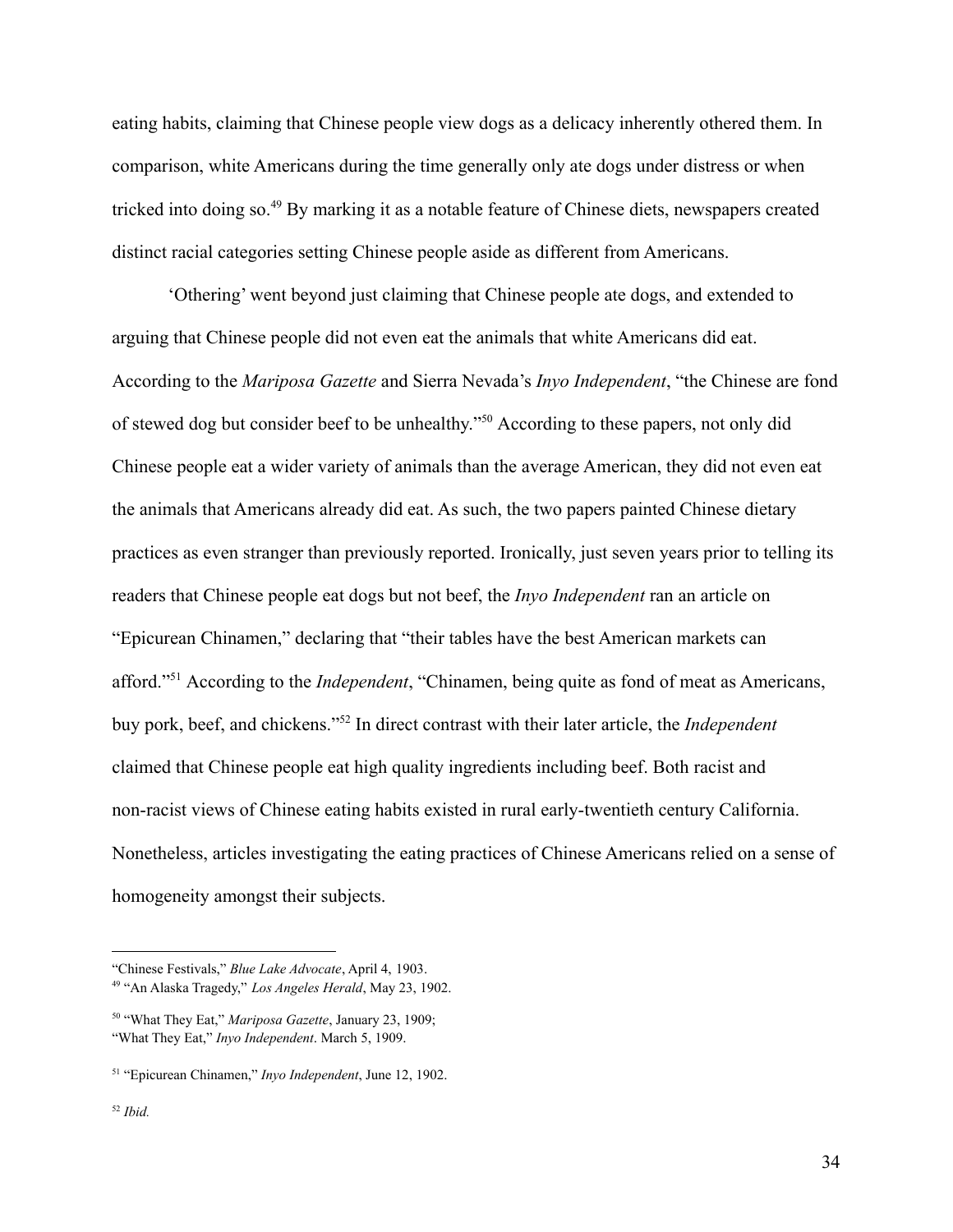Not non-Chinese Americans push back against negative stereotypes surrounding Chinese food, but the same authorities that promoted said stereotypes ironically did the same. Just as the *Independent* contradicted itself, stories directly pushing back on the stereotype that Chinese people ate odd animals existed as well. Rural and mid-sized Californian papers in Mariposa, Calexico, Inyo county, and San Luis Obispo all ran the same story in 1917-18. The newspapers, some of which had earlier claimed that Chinese people ate dogs, told their readers that reports about Filipino people eating dogs "has done as much to prejudice us against the Filipinos as has the story that the Chinese eat rats to turn us against the well bred Chinese, who not only do not eat rats, but even have a distaste for caviar and limburger." Claiming nearly the polar opposite of their earlier articles, the *Inyo Independent* and *Mariposa Gazette*, in addition to other local papers, openly recognized the bias and harm in associating Chinese food with weird food. Perhaps lacking awareness of their previous complicity, papers such as the *Independent* and *Gazette* called on others to examine their stereotypes and prejudices.

Furthermore, some non-Chinese Americans Chinese food proponents argued for the accessibility and health benefits of Chinese food. According to its defenders, once Americans tasted this new cuisine, they would like it. The rural northern California *Humboldt Times* noted that "the food the Chinese eat is relished by many Americans. It is generally cooked in a cleanly manner and only choice meats, cut in small pieces are used in it- pork, beef, and the breast of chicken and duck."<sup>53</sup> Not only did the *Times* recognize its popularity with early-twentieth century non-Chinese Americans, but it also vouched for the cleanliness of Chinese food. Notably, all of the meats listed existed in the stereotypical Western diet, countering stereotypes of Chinese people eating odd creatures.

<sup>53</sup> "The Food of Chinese," *Humboldt Times*, August 26, 1903.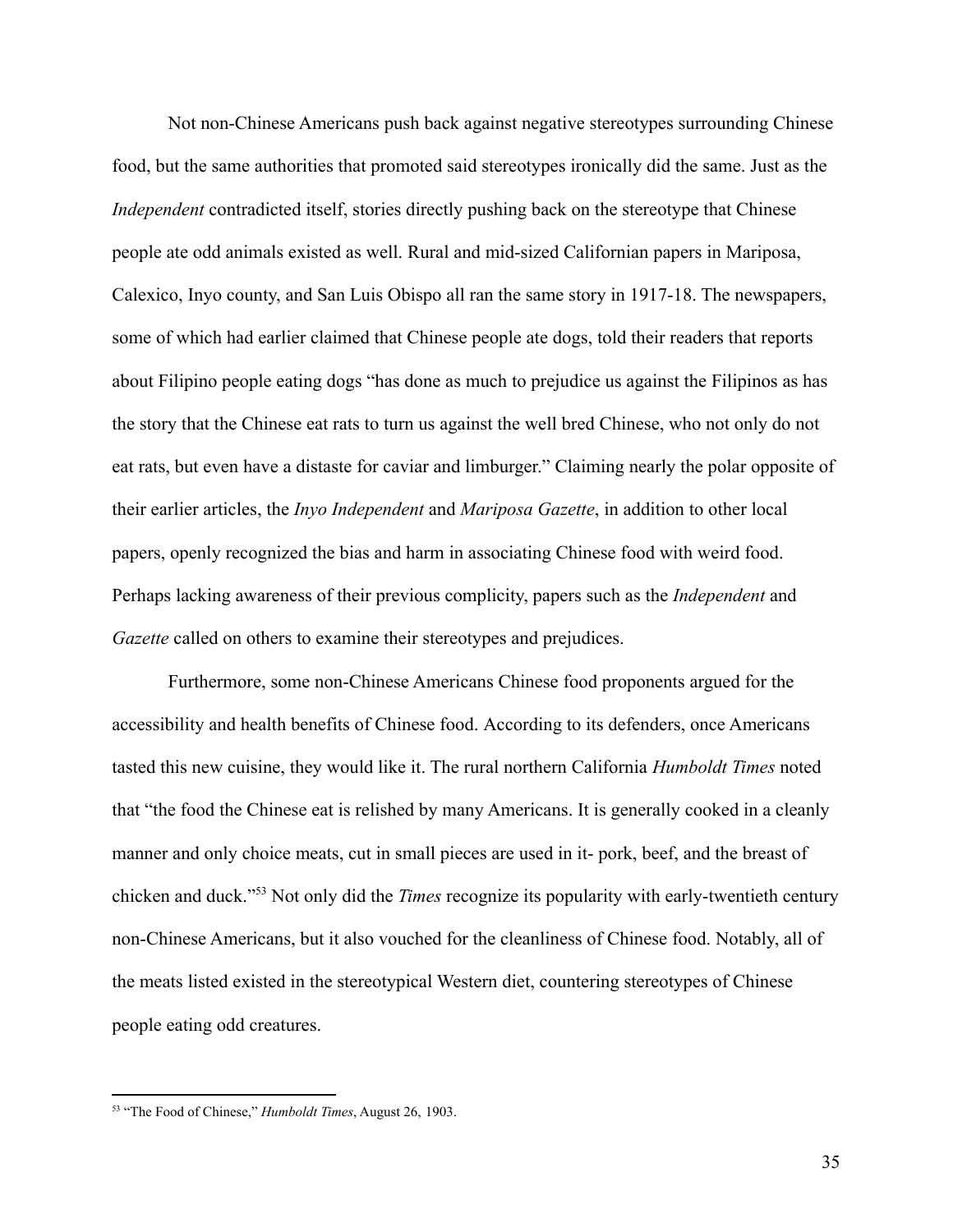Chinese American accounts of their own food provide greater insight into what they believed to be the benefits of eating Chinese food. According to Fan Wang, writing for the Bay Area's *Livermore Journal*, "[m]ost Americans, if once invited to a Chinese banquet, are very anxious to go to another and then to keep on going. The reason is that about 90% of the food served at a Chinese banquet is either boiled or steamed, and is therefore both wholesome and digestible."<sup>54</sup> Although Wang identifies Chinese cooking techniques such as boiling and steaming, according to Anne Mendleson they, alongside stir frying, were "perfectly unknown in Western kitchens."<sup>55</sup> Despite their unfamiliarity, according to Wang, Americans would enjoy Chinese food once they tried it. The lack of Chinese cooking techniques in the West did not discredit their merit. Rather, their introduction to the Western palate promised to broaden and even improve it, offering the ability to similarly cook healthy and tasty dishes.

Nonetheless, despite writers such as Wang countering negative stereotypes, early-twentieth century Californian newspapers still openly equated Chinese food with disease. For instance, in 1908 the Central Valley's rural *Hanford Journal* reported that a Mexican man named Travino had recently died: "Travino had gone to Chinatown on the evening before his death and had eaten noodles in a restaurant there. Travino was put on the stand and he stated that Fernandez had not eaten very heartily of the noodles, but had complained of a sick stomach."<sup>56</sup> Although an investigation later determined that he "came to his death through causes unknown to the jury", the *Journal* heavily implied that Chinese noodles may have been the cause of his

<sup>54</sup> Fan Wang, "The Five Tastes Represent the Five Elements in Nature," *Livermore Journal*, July 6, 1927.

<sup>55</sup> Mendelson, *Chow Chop Suey,* 32.

<sup>56</sup> Fernandez's death also demonstrated how rural Chinese American restaurants served a diverse range of people. Chinese, white, and Mexican Californians all dined at them.

<sup>&</sup>quot;Inquest over Mexican's Remains," *Hanford Journal (Daily)*, July 20, 1908.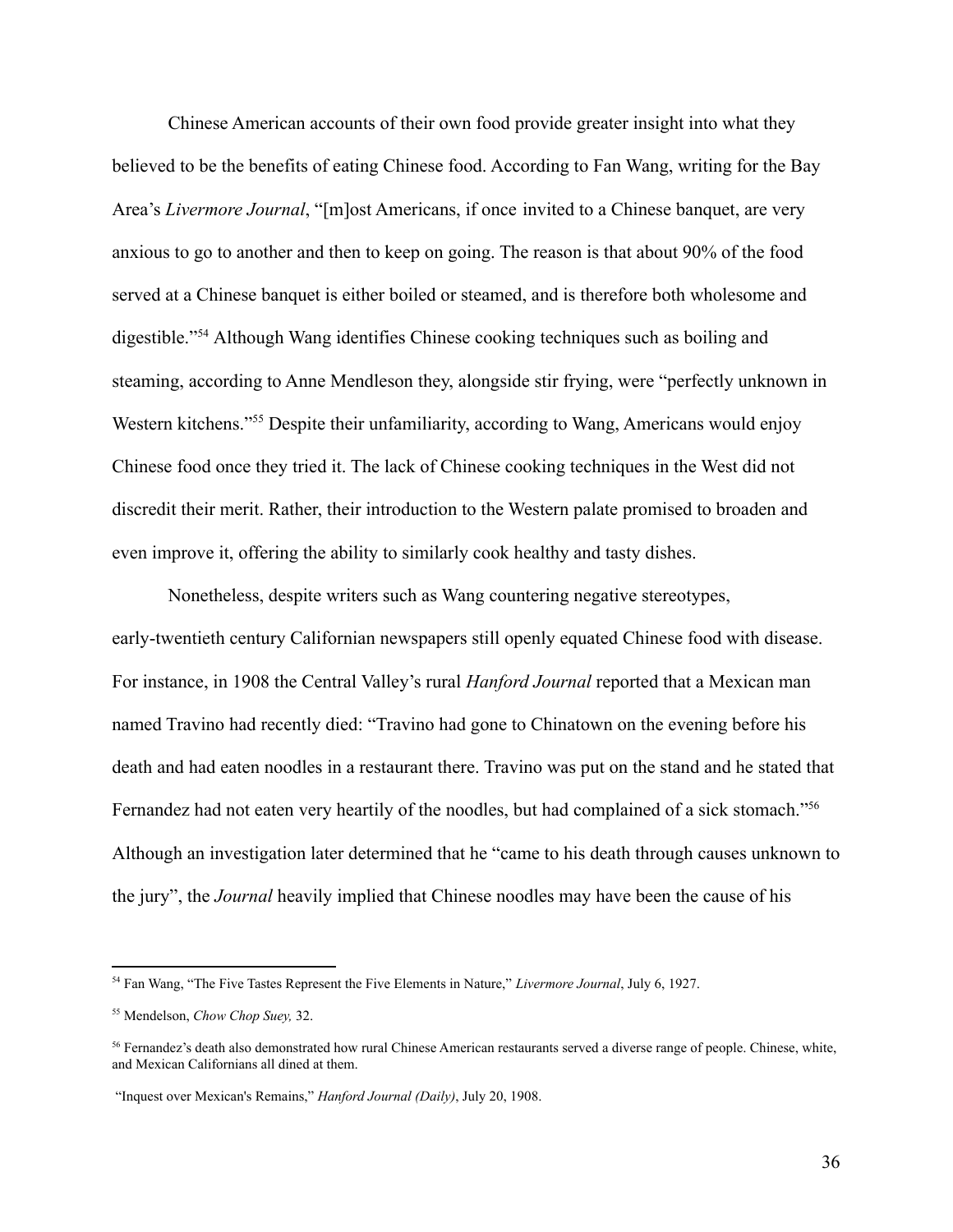death.<sup>57</sup> Hanford readers assumed that one could feasibly get sick from eating Chinese food.

Furthermore, early-twentieth century rural Californians also commonly equated the foreignness they saw in Chinese food with literal danger. In addition to speculating that Chinese food might be responsible for adverse health events, many openly blamed Chinese food for poisoning people. In 1906, multiple towns in California's rural Central Valley reported that "Willie Ripley, a boy about 15 or 16 years of age, was made very ill last evening from eating noodles in a Chinese resort in [Marysville] Chinatown."<sup>58</sup> Ripley's illness became a region-wide story with newspapers in Sacramento, Marysville, and Colusa all reporting about his illness with headlines such as "Boy Poisoned by Noodles."<sup>59</sup> Drawing no firm consensus on how exactly eating Chinese food poisoned Willie, newspapers offered different explanations such as the sauce being "manufactured from… black beetles" or that "stale meat was used in making the noodles."<sup>60</sup> Consequently, the *Sacramento Daily Union* predicted that although many people patronized Chinese American restaurants, "this experience will probably deter many from patronizing the place."<sup>61</sup> Equating beetles and stale meat, as well as viewing both as probable, reflected the persistent stereotypes and fear of odd Chinese ingredients.

Blaming Willie's illness on Chinese food poisoning highlighted how Chinese food struggled to overcome its heavily negative stereotypes. Suggesting that one person getting sick might result in an entire community of people ceasing to go to Chinese American restaurants stemmed from Chinese food's inherent racialization at the time. Rather than being the fault of

<sup>57</sup> "Ate China Noodles- Died," *Hanford Sentinel*, July 23, 1908.

<sup>58</sup> "Noodles Made Boy Very Ill," *Marysville Daily Appeal*, May 13, 1906.

<sup>59</sup> "Boy Poisoned by Noodles," *Sacramento Daily Union*, May 14, 1906; "Boy Made Ill By Eating Noodles," *Colusa Daily Sun*, May 14, 1906.

<sup>60</sup> "Boy Poisoned by Noodles," *Sacramento Daily Union*; "Noodles Made Boy Very Ill," *Marysville Daily Appeal*.

<sup>61</sup> "Noodles Made Boy Very Ill," *Marysville Daily Appeal*.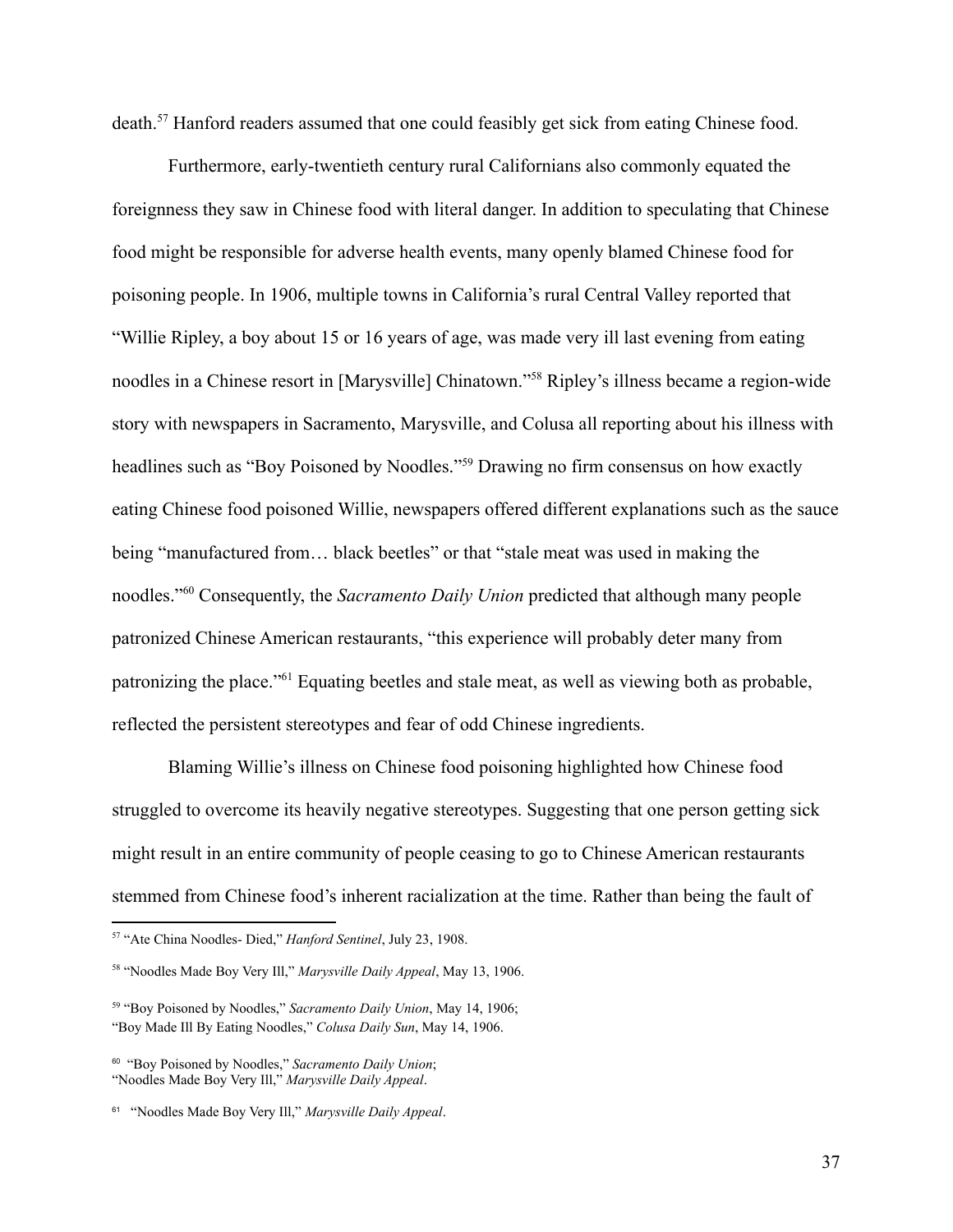one restaurant, or even just a coincidence, Willie getting sick reflected poorly on the Chinese American restaurants of the Central Valley as a whole. Instead of one Chinese American restaurant serving bad food, all Chinese American restaurants faced the collective blame due to their perceived similarities and danger. Nevertheless, Marysville's Chinatown continued to thrive and coexist with its surrounding community after the noodle incident, suggesting that previous intercommunity ties and the strength of Chinese businesses helped counterbalance the threat of being uniformly punished for Willie getting sick.<sup>62</sup> Similarly, the continued draw of Chinese food, due to its general tastiness and the subsequent strength of Chinese American restaurants, allowed Chinese American restaurateurs to continue to operate and expand across the state despite persistent negative stereotypes.

#### **2.3 Relationships in Rural California**

Chinatowns across California had porous borders, allowing Chinese and non-Chinese Americans to interact with one another. Restrictive immigration laws resulted in ninety-five percent of Chinese on the mainland being male by 1900.<sup>63</sup> As a result of this gender imbalance, white women who frequented Chinatowns as missionaries, workers, tourists, and diners became of growing concern to white Americans who worried about threats to the institution of white womanhood. The growing numbers of interracial marriages and relationships between Chinese American men and white women particularly concerned white Americans. Much to the dismay of white America, Chinese American restaurant owners and workers often met, interacted with, and occasionally had relationships with white women. Fear mongering in early-twentieth century rural California resulted from the very real fact that Chinese American restaurants existed as sites

<sup>62</sup> "Preservation of Chinese Quarter Urges Gorwood," *Marysville Daily Appeal*, February 19, 1921.

<sup>63</sup> Takaki, *Strangers from a Different Shore*, 37.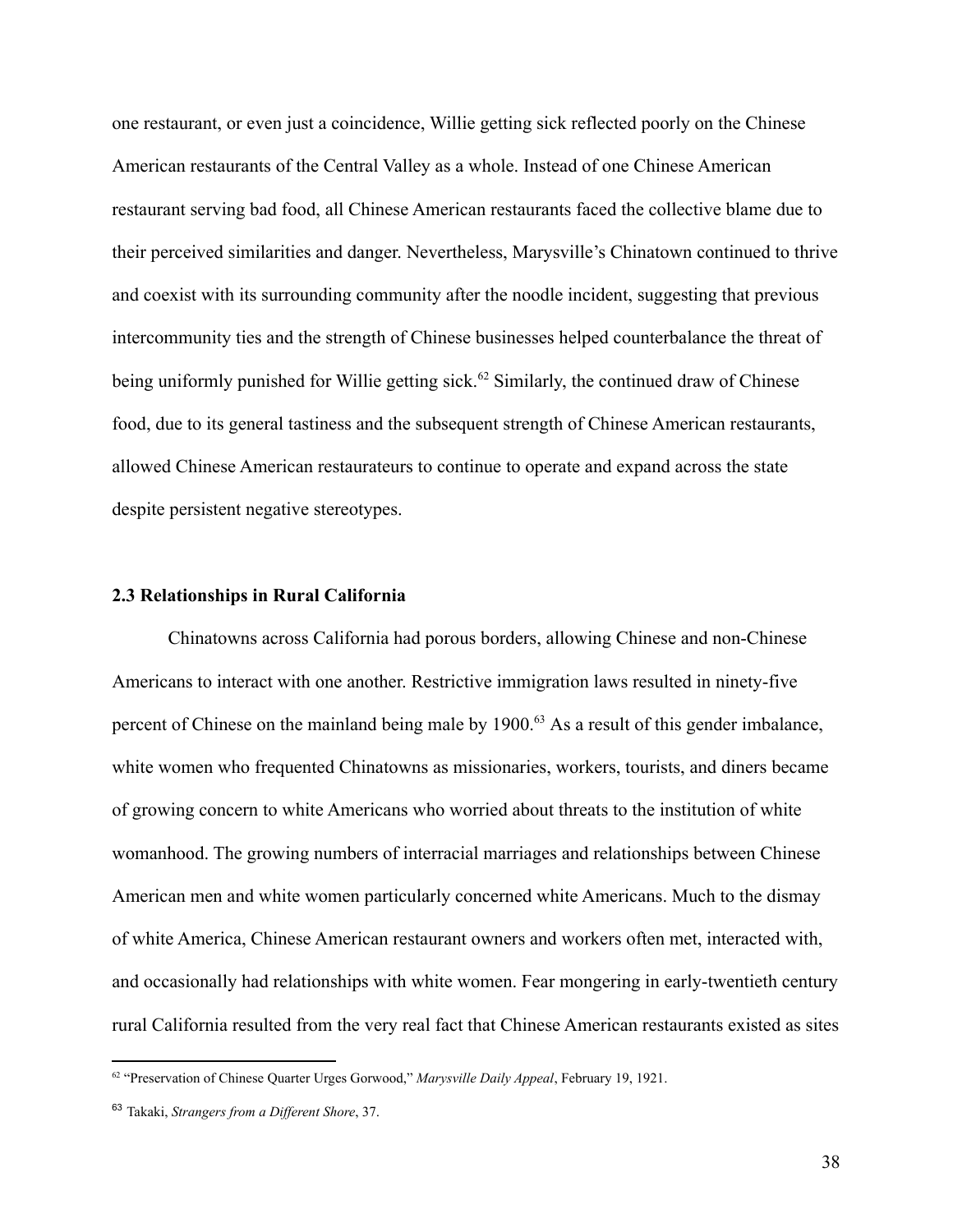of lowered racialized and gendered boundaries.

Not limited to just major cities, Californians across the state paid attention to and worried about the perceived trend of Chinese-white relationships. Viewed as both a national and regional problem, rural California towns discussed and reported the ways in which Chinese American men allegedly seduced and tricked white women. For instance, in 1906 the *Humboldt Times* reported that "Many White Girls in Chicago Show Marked Degeneracy [by being in relationships with Chinese men]."<sup>64</sup> Rather than blaming the white women involved in these relationships, the *Times* painted them as victims by reporting that Chinese American men tricked them into marriage. "He spends money, he banquets her in private rooms of chop suey restaurants, and— it is alleged— if then she does not agree to marry him, he does not surrender and mourn the less, but he invites her into smoking opium."<sup>65</sup> Presenting Chinese American men as determined sexual aggressors, the *Times* warned that consorting with Chinese men and eating at Chinese American restaurants acted as a gateway to smoking opium and lowered inhibitions. Home to their own Chinese American restaurants, rural areas such as Humboldt reevaluated the possible dangers posed by the Chinese men present in their own communities.

<sup>64</sup> "Wedded to Chinamen," *Humboldt Times*, December 14, 1904.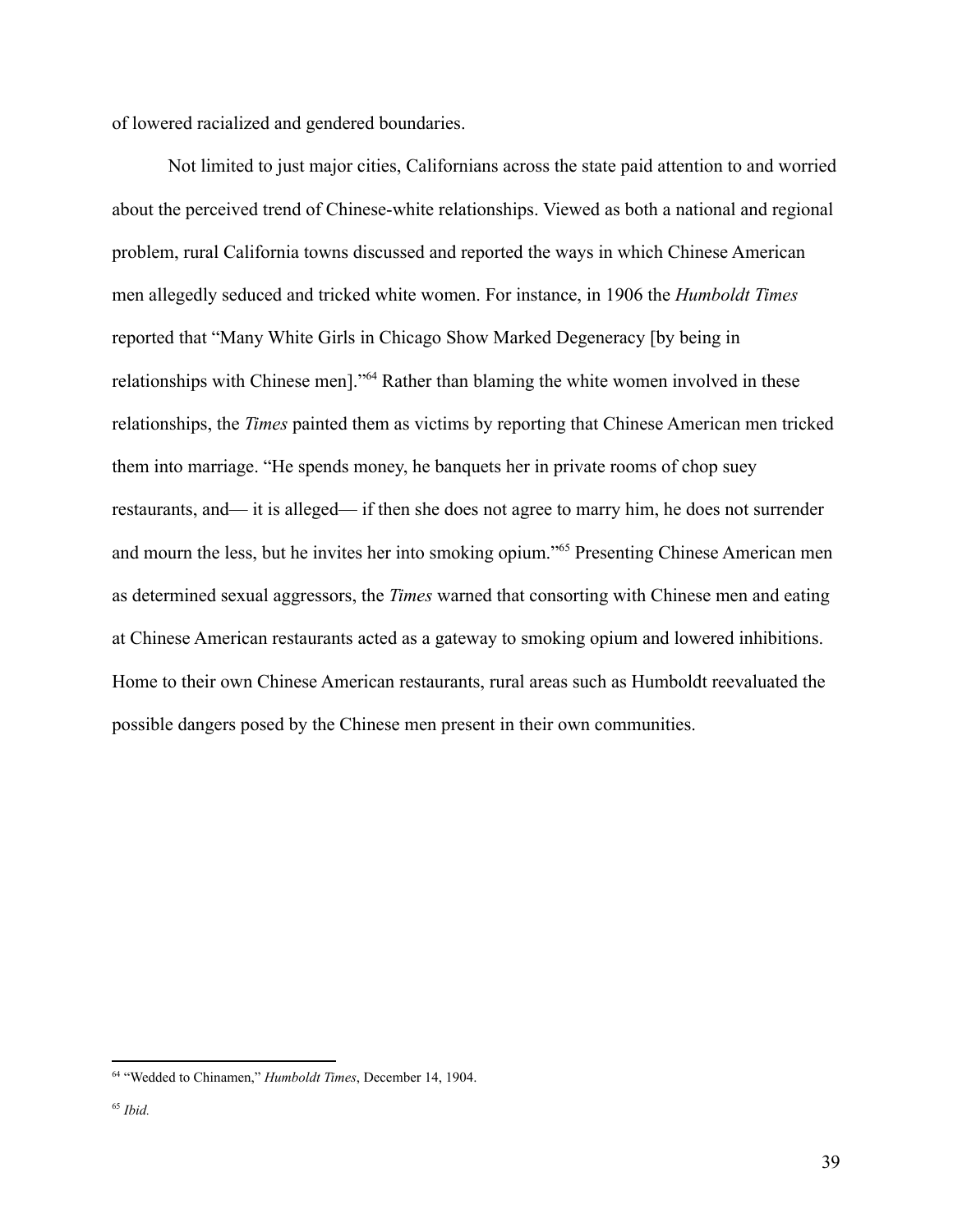

Figure 2. A female wax figurine 'white slave' from San Francisco. <sup>66</sup> White Californians, in urban and rural areas, worried about the existence of white women being held as slaves by Chinese captors.<sup>67</sup>

Unsuprisingly, many white Californians vehemently opposed interracial marriage. For instance, the *San Francisco Call* reported that in rural Jackson City "William Lee, a Chinese born in America and very much Americanized, applied for a license today to marry Miss Sadie Leon, a white girl. The request was refused, as the law makes no distinction between Chinese who are or are not citizens."<sup>68</sup> Not only did personal reservations against interracial marriages exist, but the state legislation expressly forbade it. With an amendment to California Civil Code section 69 in 1880 banning white marriage to "Mongolians", the California legislature

<sup>66</sup> *Scene 1, 'The White Slave', Wax Figure of a Woman*. *San Francisco Historical Photograph Collection*. San Francisco Public Library, n.d.

<sup>67</sup> "Comb Chinatown for White Slave," *Los Angeles Herald*, May 11, 1911;

<sup>&</sup>quot;Chinese Smuggling Ring Is Uncovered," *Morning Union*, September 22, 1922;

<sup>&</sup>quot;Chinese Youth Is White Slaver," *Humboldt Times*, May 17, 1920.

<sup>68</sup> "Chinese Seeks to Wed White Girl," *San Francisco Call*, November 9, 1909.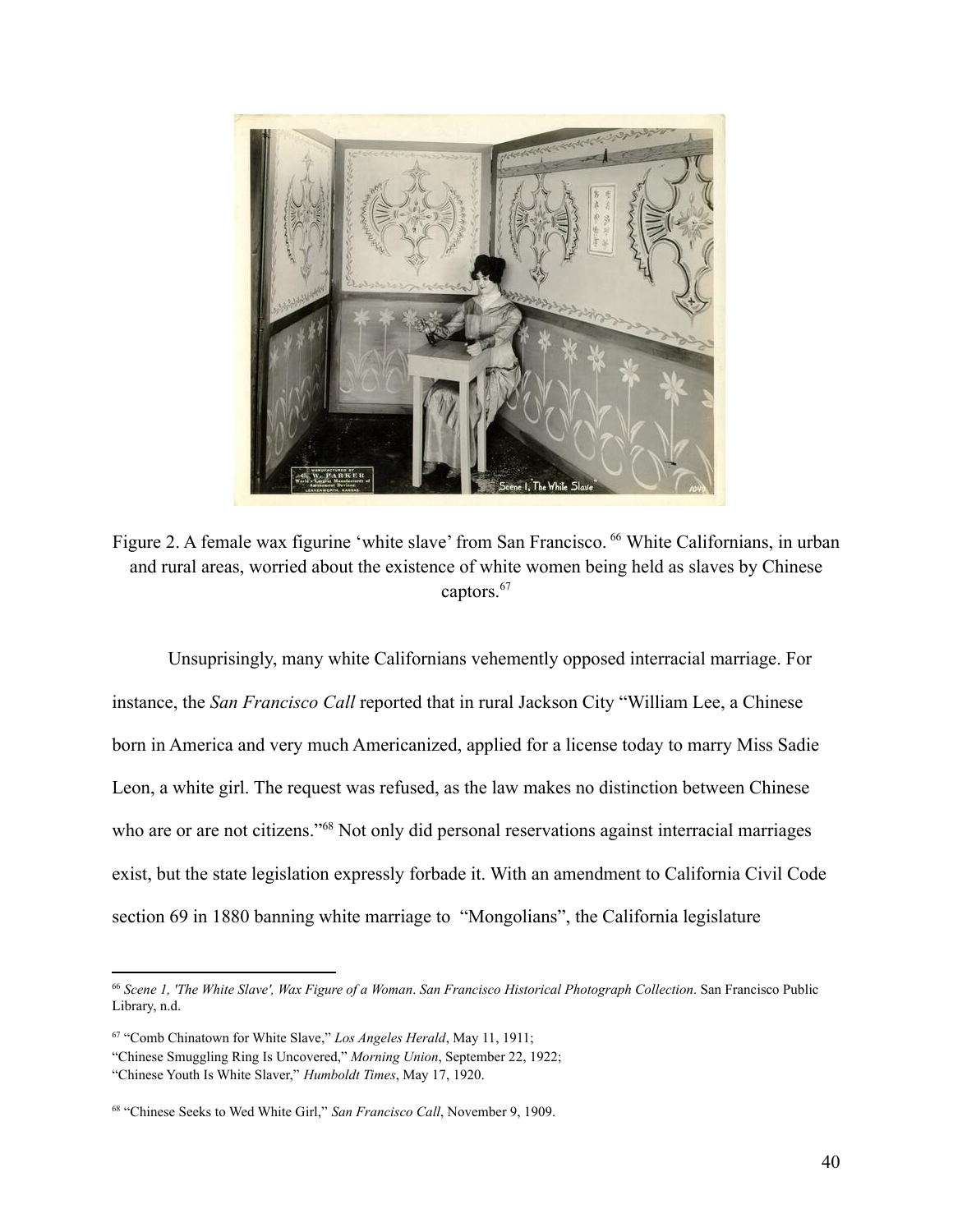embedded anti-Chinese racism into the state's legal framework of marriage. However, despite opposition, Chinese American men and white women continued to see each other, marry, and meet each other through Chinese American restaurants.

Given the diversity of customers and workers at Chinese American restaurants, a wide range of white women interacted with and had relationships with Chinese men. Supposed defenders of white womanhood stereotyped such women as exploited, impoverished, addicted to drugs, or otherwise disillusioned and disadvantaged. Meanwhile, interracial couples went to great lengths to remain with their partners. For example, after being run out of Hanford in 1909 due to being in an interracial relationship, "sporty Chinaman" Harry Joe and his partner Jessie Carr crisscrossed the Central Valley after meeting one another in a Chinese American restaurant.<sup>69</sup> Unlikely to be able to marry in California, Carr declared that "she was not ashamed of her love and that she'd marry him if she had to go to Arizona to do so."<sup>70</sup> Despite intense legal barriers and social pressures, Carr fought for her relationship, staying with Joe despite being forced out of town and even declaring herself willing to cross state lines to marry him. However, the local press called Carr's story into doubt, revealing that she had already been married and had a reputation for delinquency.<sup>71</sup>

While women such as Carr were accused of having a checkered past, Chinese American restaurants also provided an avenue for relationships between Chinese proprietors and their more respectable middle class guests. For instance, Mr. and Mrs. Tong eloped to Albuquerque to be married in 1907. The *Napa Weekly Journal* reported their story by printing:

<sup>69</sup> "Joe and His 'Affinity' Parted," *Hanford Journal (Daily)*, August 18, 1909; "Past Record of Affinity Is Bared," *Hanford Journal (Daily)*, August 20, 1909.

<sup>70</sup> "Joe and His 'Affinity' Parted," *Hanford Journal (Daily).*

<sup>71</sup> "Past Record of Affinity Is Bared," *Hanford Journal (Daily)*.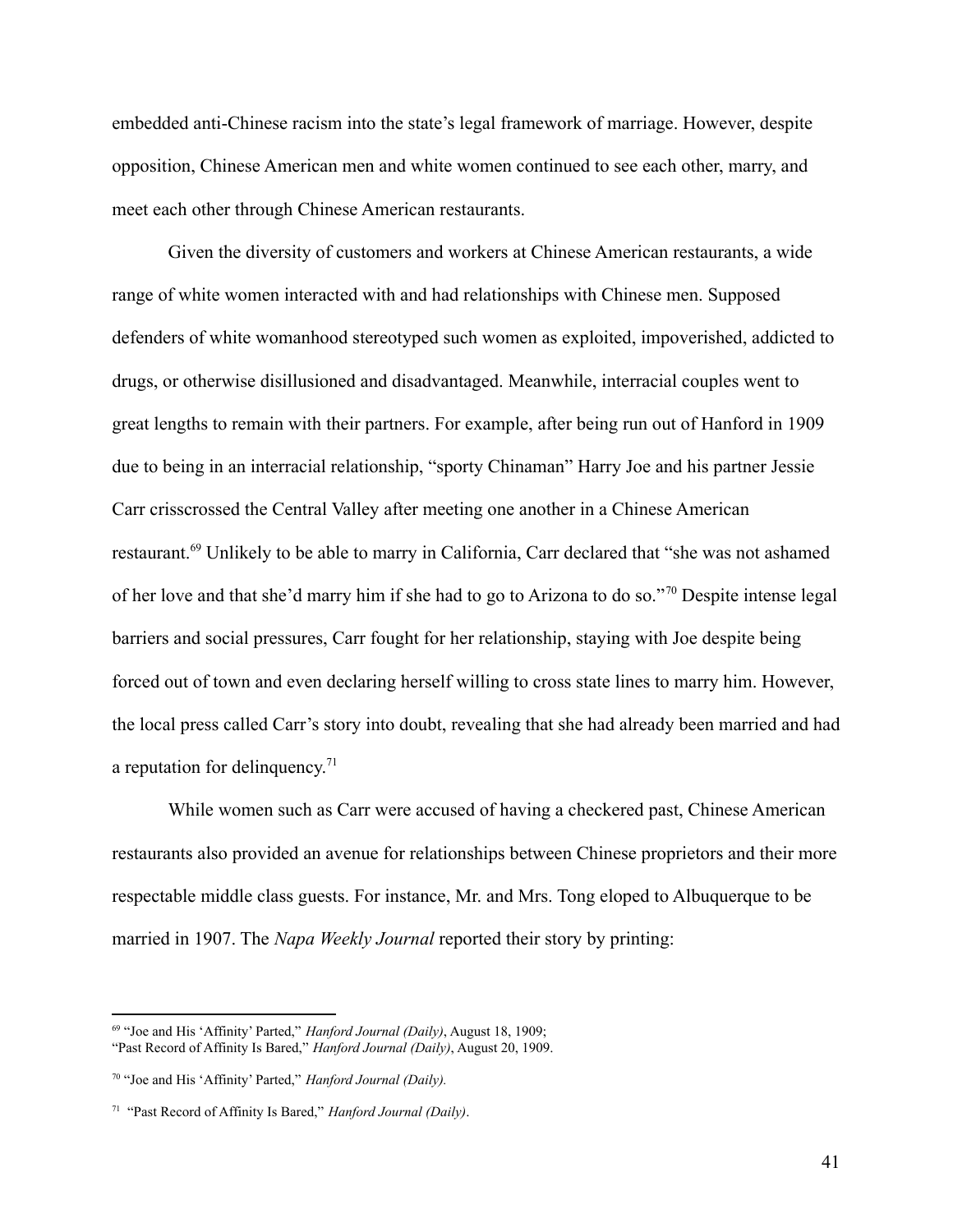If I had to choose a thousand times over I would marry a Chinese rather than an American today [said]... Mrs. Tong Wing Wong, until yesterday Miss Callie Felber Stocks… Because the people of California look askance upon marriage between Chinamen and American girls and because no minister or Justice of the Peace on the coast could be induced to perform such a ceremony [they]…. were forced to come all the way to Albuquerque to become man and wife.<sup>72</sup>

With their story additionally picked up by newspapers in Humboldt county and Central Valley's Stockton, papers gave their professions as teacher or telephone operator for Mrs. Wong and restaurant owner for Mr. Wong.<sup>73</sup> Despite the best efforts of the authorities, and general society, Chinese men and white women still entered relationships with one another. Mr. and Mrs. Wong circumvented the legal obstacles to their marriage, and Mrs. Wong demonstrated her hard earned ability and desire to deviate from expectations.

Chinese American restaurants served as a meeting place for couples such as them, allowing them to interact and form relationships with one another outside of the usual barriers they might face. Carr and Mrs. Wong's respective occupations as delinquent and either telephone operator or teacher represents the wide breadth of women who visited Chinese American restaurants and met Chinese American men. Chinese American restaurants, and the proprietors who ran them, proved to hold a somewhat flexible social status: able to mix and form relationships with a wide swathe of rural California's socioeconomic groups. Ranging from respectably middle class to decidedly less, a diverse spread of women entered relationships with Chinese American men.

Perhaps the most emblematic of white America's disapproval and fear of interracial Chinese white relationships, newspapers across the nation reported the murder of Elsie Siegel a

<sup>72</sup> "Puts Her Faith in Chinese Husband," *Stockton Independent*, April 17, 1907.

<sup>73</sup> "Wed Chinee and Be Happy?" *Humboldt Times*, April 18, 1907.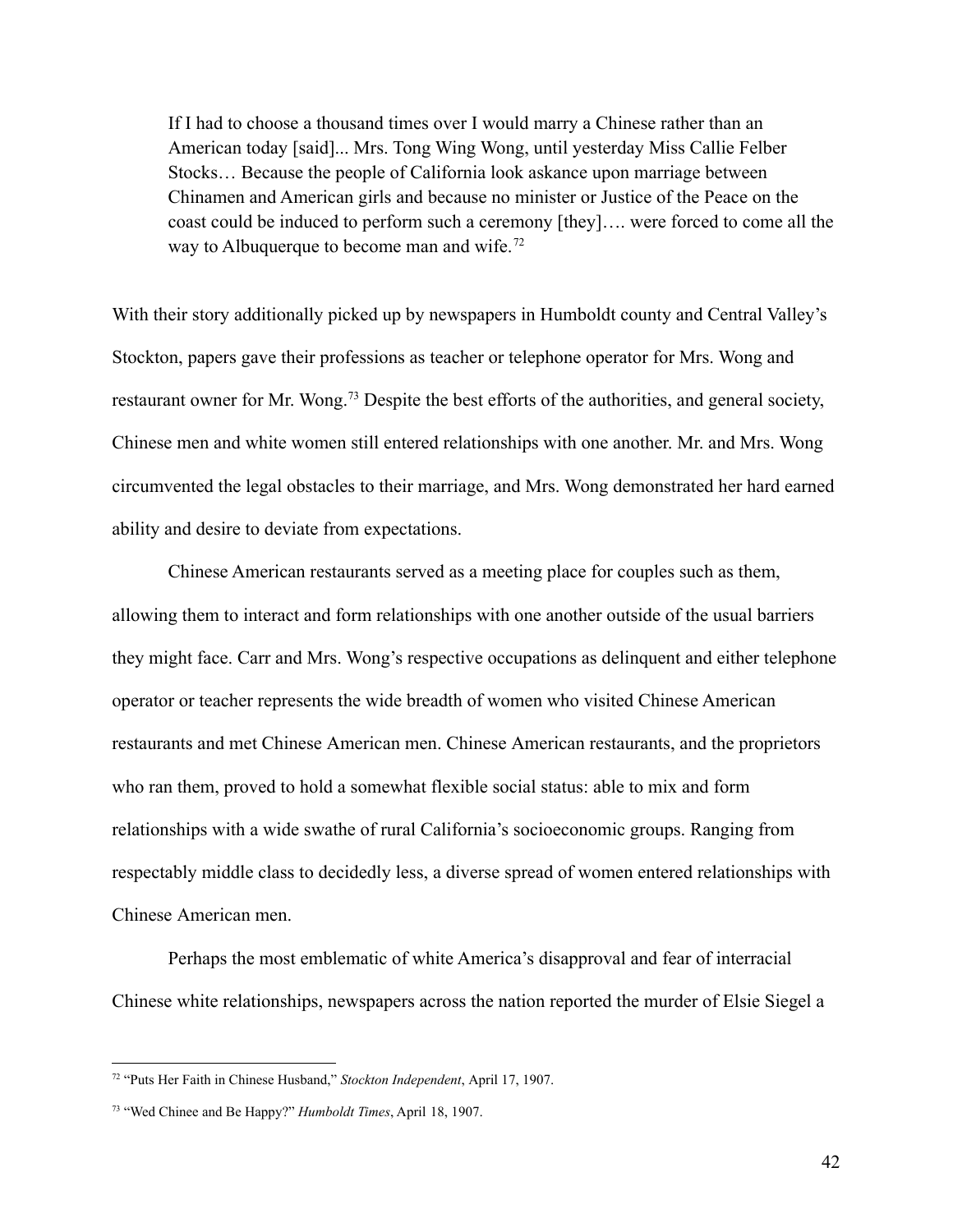young missionary in New York. Killed in 1909 by Leon Ling, a Chinese American restaurant worker she was in a relationship with, Elsie's story captivated and horrified the nation.<sup>74</sup> Within California, areas as rural as Marysville and Humboldt county and cities as large as San Francisco all extensively covered her murder.<sup>75</sup> Castigating all Chinese people after her murder, the rural northern California *Chico Record* quoted her uncle as saying "[t]his should warn all women against association with Chinamen, either in the church or otherwise… the feeling of a Mongolian toward white women is an animal feeling."<sup>76</sup> However, although never fully solved, police later discovered that Elsie had a relationship with two different Chinese men at the same time, likely driving Ling to murder her out of jealousy. <sup>77</sup> Although tragic, Elsie's death exposed the depth of her interactions with the Chinese community. Rather than simply being a naive and innocent missionary, Elsie navigated her way through Chinatown, meeting and entering relationships with its inhabitants.

Nonetheless, the racist opinions that her uncle expressed persisted in California following her death. For instance, according to the *San Bernardino Sun* in 1913 "In Los Angeles they prevented women from working in Chop Suey houses conducted by Chinese ."<sup>78</sup> Perceiving them to be a threat, a large segment of white America sought to reinstate racialized and gendered boundaries between white women, Chinatowns, Chinese American restaurants, and Chinese American men. As evidenced by the sometimes tragic and sometimes romantic relationships, white women met Chinese American men through Chinese American restaurants. Acting as a

<sup>74</sup> Yi, Lui Mary Ting. *The Chinatown Trunk Mystery: Murder, Miscegenation, and Other Dangerous Encounters in Turn-of-the-Century New York City*. (Princeton, NJ: Princeton University Press, 2007), 8.

<sup>75</sup> "Murder Mystery Unsolved," *Humboldt Times*, June 24, 1909;

<sup>&</sup>quot;Sigel Murder Remains Deep Mystery," *San Francisco Call*, June 22, 1909;

<sup>&</sup>quot;Slayer of Elsie Sigel Hiding on Coast," *Marysville Daily Appeal*, June 24, 1909.

<sup>76</sup> "See Chinese Lover of Elsie Siegel as Murderer," *Chico Record*, June 20, 1909.

<sup>77</sup> "Seeks Chinese Lover of Elsie Sigel as Murderer," *Chico Record*, June 20, 1909.

<sup>78</sup> "Worse than Barbary Coast Is Redlight School for Girls," *San Bernardino Sun*, October 5, 1913.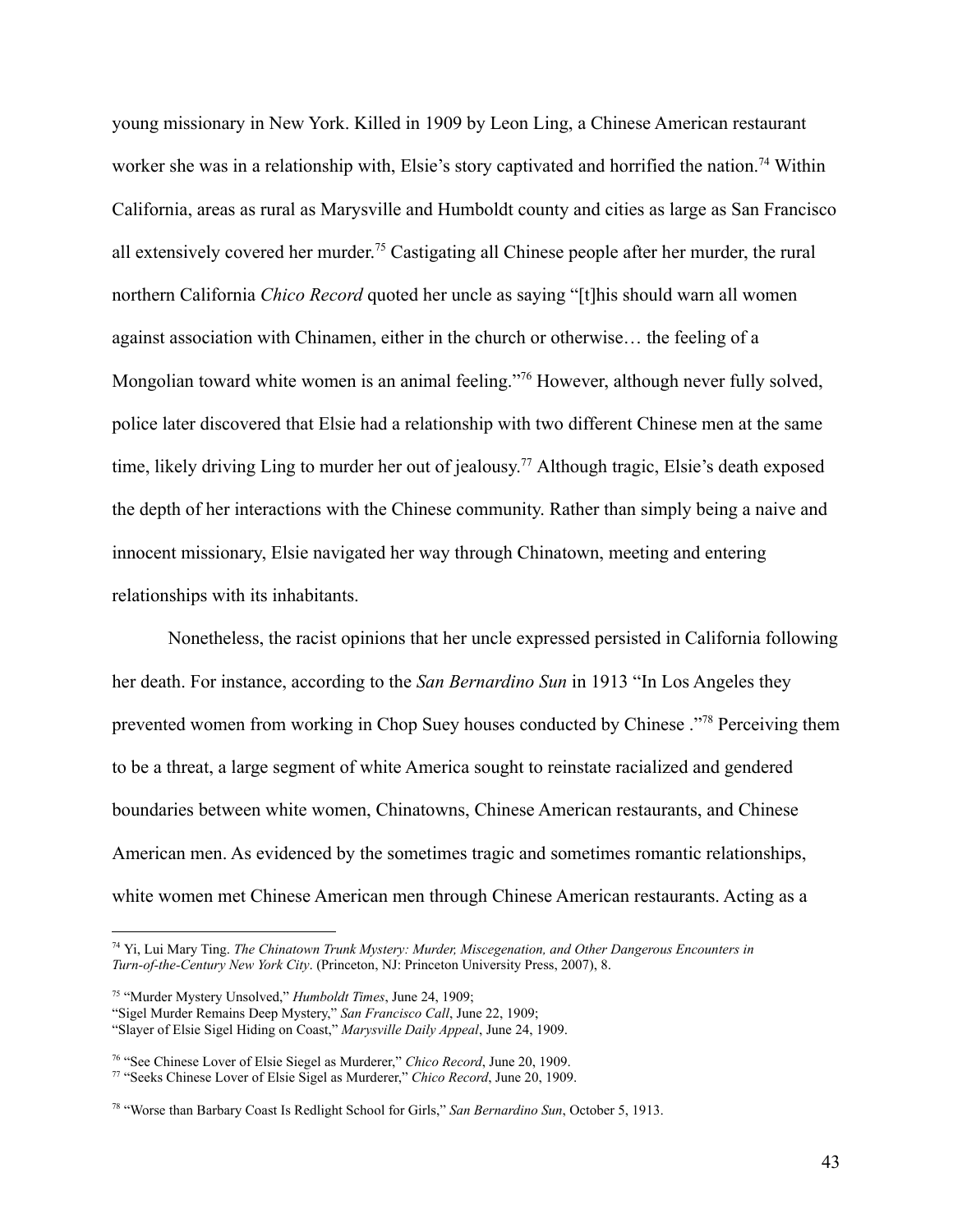shared contact space, the boundaries of race and class blurred in Chinese American restaurants as the women either initially came to be served as customers or to work as waitresses. Elsie's death featured prominently the minds of rural Californians in the years after her death, influencing the position of Chinese Americans living there and the way they interacted with society.

The years immediately following her death left no doubt that Elsie Siegel's association with Chinese men, and her killer's Chinese identity, fueled much of the continued interest surrounding her murder. Only two years after her death, *The Chinatown Trunk Murder Mystery*, a play, screened throughout rural California to much fanfare. *The Chinatown Trunk Murder Mystery* screened in small Californian towns such as Stockton, Santa Rosa in the Bay Area, and Chico.<sup>79</sup> Advertising the Chinese aspect of Siegel's murder, the *Chico Record* claimed that the play "display[ed] the oriental splendor" of Chinatown.<sup>80</sup> Similarly, the *Press Democrat*, of Santa Rosa, claimed that "the 'Silent Death,' an instrument [for assasination] used only by the Chinese, and known to few others, is introduced for the first time on the stage in 'The Chinatown Trunk Mystery.<sup>"81</sup> Highlighting its Chinatown backdrop and its unique murder weapons 'used only by the Chinese', rural Californian newspapers left no doubt that the play's Chinese setting and muder suspect made it worth seeing.

However, Chinese Americans recognized the racial animosity that Elsie Siegel's murder inflamed, engaging in activism to counter racist reactions to the killing. Labeling *The Chinatown Trunk Mystery* as racist and inflammatory, Chinese Americans lobbied local authorities to stop its screening. Sometimes successful, and sometimes not, Chinese Americans fought inside and

<sup>79</sup> "The Chinatown Trunk Mystery," *Chico Record*, January 26, 1911;

<sup>&</sup>quot;Today Extra Feature- Special Manitee," *Santa Barbara Weekly Press*, September 14, 1911;

<sup>&</sup>quot;Melodrama Coming," *Stockton Independent*, February 23, 1911;

<sup>&</sup>quot;The Chinatown Trunk Mystery," *Press Democrat*, January 29, 1911.

<sup>80</sup> "The Chinatown Trunk Mystery," *Chico Record.*

<sup>81</sup> "The Chinatown Trunk Mystery," *Press Democrat.*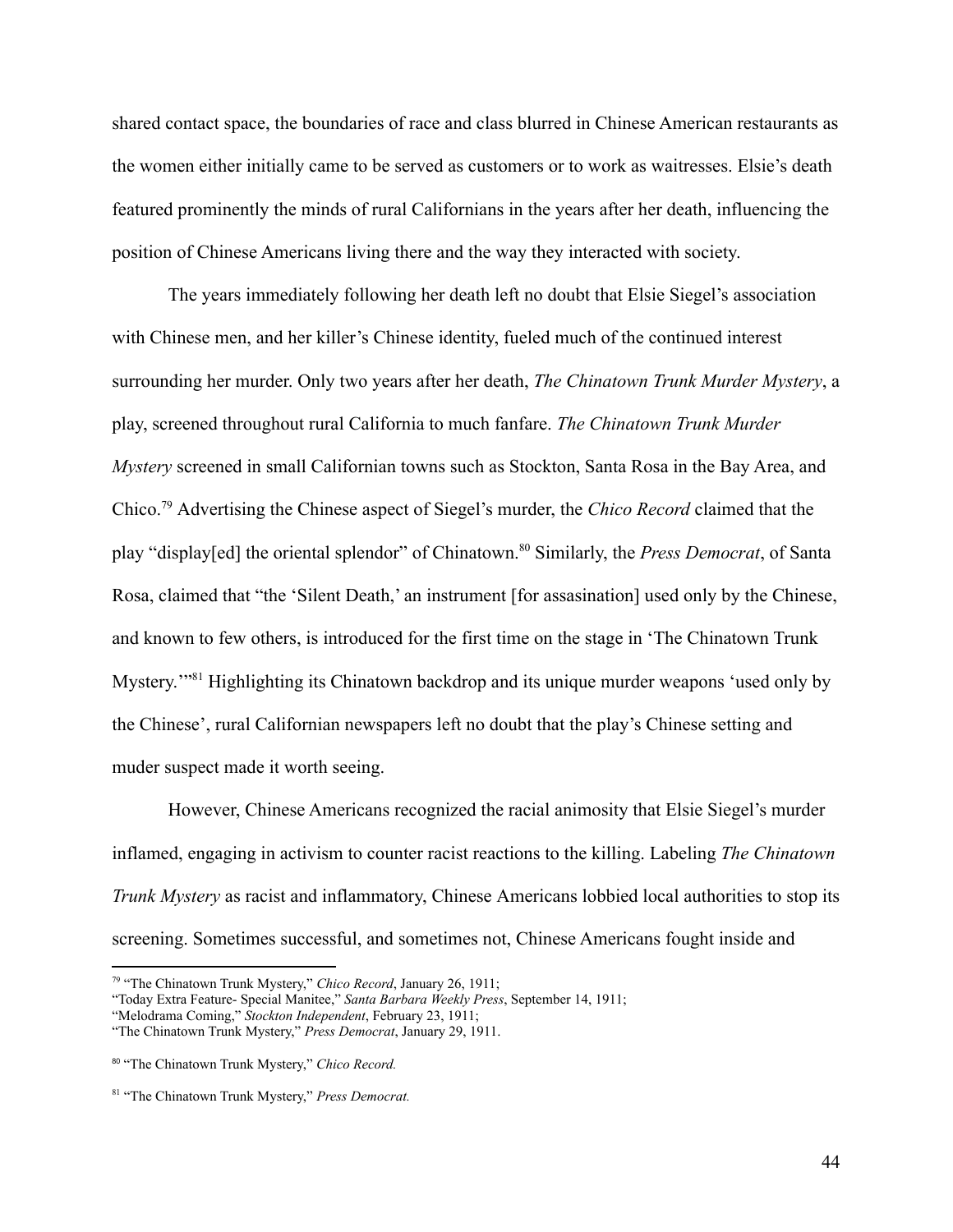outside of major cities to stop the play. Sharing a common goal, the collective activism of Chinese Americans across the country and state caused local theaters to reconsider screening the play. For instance, according to the *Hanford Journal*, the Hanford opera house canceled "[t]he Great Chinatown Trunk Mystery,"... [because] The Chinese of San Francisco entered a protest against the piece when it was first presented there a few weeks ago… Hanford will miss nothing by the cancellation of this show."<sup>82</sup> The efforts of Chinese activists had far ranging consequences, with lobbying in San Francisco causing Hanford, located hundreds of miles away, to cancel its showing of the play.

Directly utilizing the Chinese diaspora's resources in San Francisco, many Chinese Americans in more rural parts of the state attempted to create a unified front against the play. Reporting on the efforts of Chinese residents in its own city, the San Jose Mercury News wrote that "the [Chinese] Counsul General has been informed by Chinese residents of Monterey, Salinas, and Santa Cruz [in the Bay Area], where the play has been presented, that the production tends to prejudice Americans against the Chinese."<sup>83</sup> Chinese Americans who lived in smaller Chinese communities strategically lobbied the consul general in San Francisco to amplify their voices. Rather than reactively taking guidance from those in San Francisco, rural Chinese Americans actively engaged with them.

Not bound simply to what Chinese Americans in large cities did for them, Chinese Americans in rural California also took matters into their own hands. Rural Chinese Americans exerted themselves as an independent activist body, acting in sync with, but not beholden to, the actions of other Chinese Americans. Reporting on rural Central Valley Oroville's upcoming showing, the *Sacramento Journal* reported that "demanding that 'The Chinatown Trunk

<sup>82</sup> "The Chinatown Trunk Mystery Canceled," *Hanford Journal (Daily)*, February 27, 1911.

<sup>83</sup> "Chinese Will Attempt to Stop Victory Play," *San Jose Mercury-News*, February 9, 1911.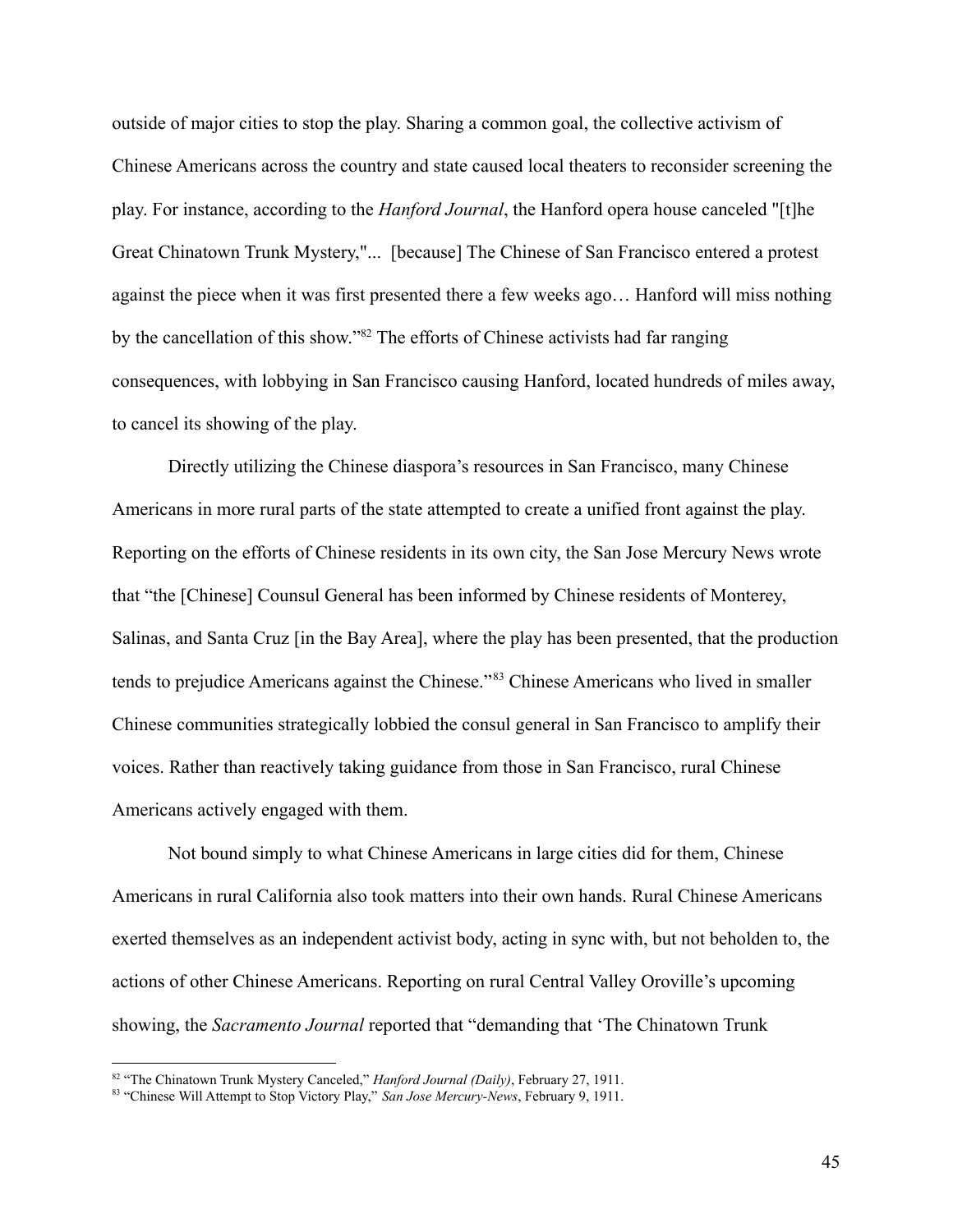Mystery' be barred from this city Friday night, a delegation of Oroville Chinese called on District Attorney George F. Jones today… The Chinese claim the play has a tendency to arouse race hatred against the Chinese."<sup>84</sup> The actions of Oroville's Chinese community were noted across the region with the *Chico Record* also reporting on their protest.<sup>85</sup> Similarly, the Chinese community in San Bernardino lodged complaints against the play with city officials and the local opera house.<sup>86</sup> According to the local paper, following "the protest of leading Chinese of this city… Mrs. Kiplinger [the opera house manager] refuse[d] to allow the show to be staged at her opera house because of her consideration for the feeling of the Chinese."<sup>87</sup> Rural Chinese Americans in California proved themselves willing to, and able to, engage on activism on multiple levels: both by appealing to more centralized bodies of Chinese authority and by lobbying local groups themselves. As such, rural Chinese Americans played an important role in shaping the narrative around the play.

Ironically, after all of the controversy that the play inspired, it generated mixed reviews at best. Hailed by the *Napa Weekly Journal* as having a "Strong Company", the Chico Record conversely lambasted it as "a mediocre play, presented by a mediocre company."<sup>88</sup>

Not limited to following New York scandals, rural Californians worried over racial scandals closer to home as well. Flora Pratt and Jim Chain in southern San Bernardino perfectly represented their worry. Gripping towns across the state, ranging from ones as small as Grass

<sup>84</sup> "Chinese Protest Play," *Sacramento Daily Union*, January 27, 1911.

<sup>85</sup> "Chinese Want Play Suppressed," *Chico Record*, January 26, 1911.

<sup>86</sup> "Our Universal Press Notices," *San Bernardino Sun*, March 14, 1911.

<sup>87</sup> *Ibid.*

Similarly, the Santa Barbara mayor ended up revoking the theater's license to stop the play, calling it disgusting and immoral, after being pressured to do so by the local Chinese community. "Local Chinese Thank the Mayor," *Morning Press*, March 7, 1911.

<sup>88</sup> "Trunk Mystery Very Mediocre," *Chico Record*, January 27, 1911; "Trunk Mystery," *Napa Weekly Journal*, February 3, 1911.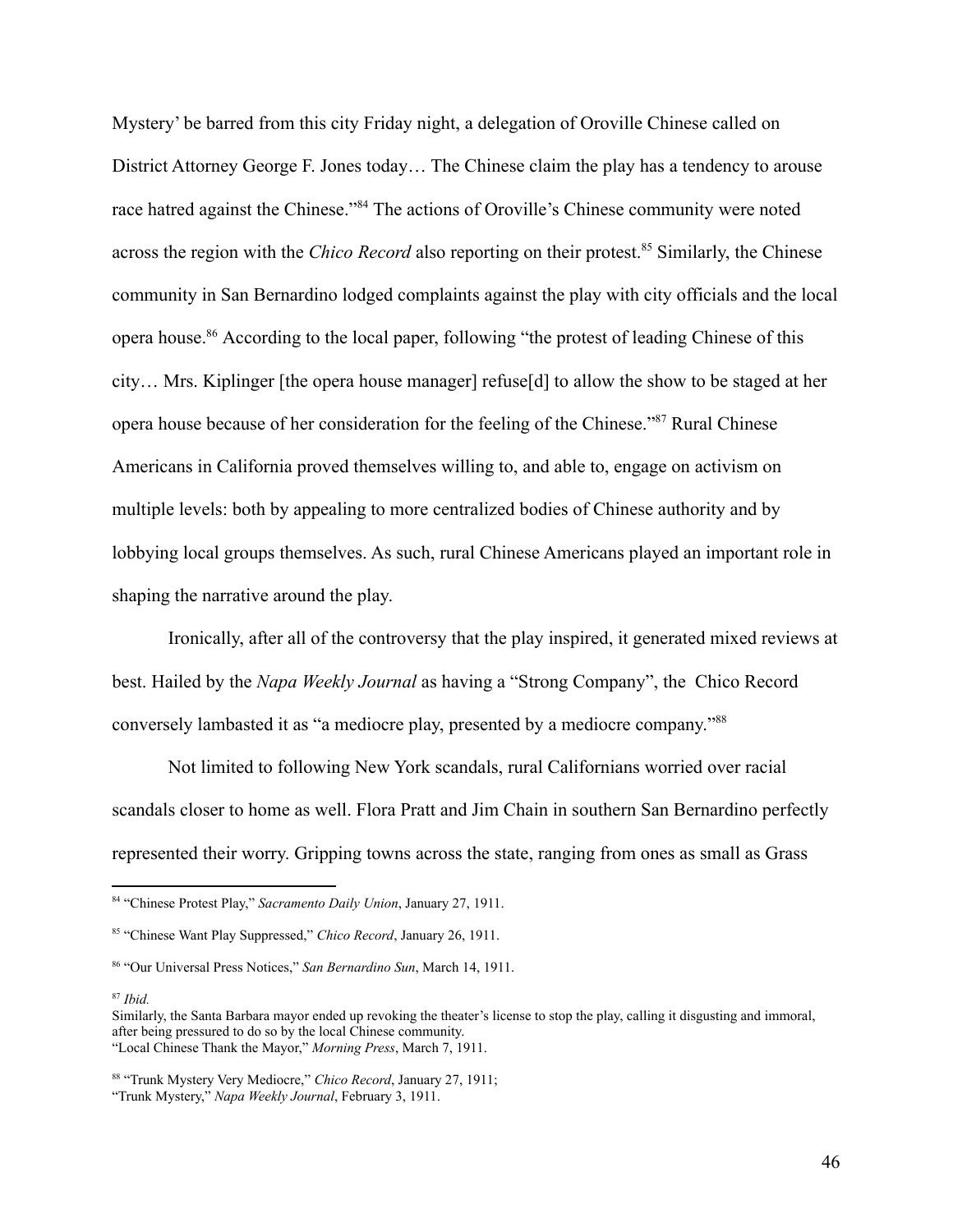Valley in the Sierra Nevadas to ones as large as San Francisco, the *San Bernardino Sun* in 1913 reported that "Jim Chain or Chang, Chinese restaurant keeper… was arrested… charged with contributing to the dependency of Flora Pratt, age 18 years. The knowledge that her daughter was connected with the charge against the Chinaman is believed to have hastened the death of the girl's mother."<sup>89</sup> Another local paper scandalously reported that after seeing Pratt enter Chain's restaurant, police raided the establishment. According to the *Evening Index and San Bernardino News* "[t]here, in a darkened room, was found the girl and the Chinaman. Two empty glasses, an empty beer bottle and a bottle half full of beer were on a table. And nearby was a loaded revolver, the property of the Chinaman, ready for use."<sup>90</sup>

Relationships between Chinese American men and white women, facilitated through restaurants, worried rural Californians. Stories such as Pratt and Chain's made the front page news in their town, and were reported on across the state. For instance, the *Evening Index* reported that "The police say that the girl was formerly employed by the Chinaman in the restaurant as a cashier… [although the mother objected] the Chinese prevailed upon the girl to… return to his restaurant."<sup>91</sup> Papers portrayed Chinese men as predatory, luring white girls and women who worked and went to their restaurants to their demise. As such, despite their simultaneous popularity, reactionaries to stories such as Siegel and Pratt sought to portray Chinese American restaurants as a place of danger for white women.

The image of the predatory Chinese restaurateur featured prominently in white fears about miscegenation. Rather than viewing white women as willingly entering relationships with Chinese men, white Californians prefered to view Chinese American restaurateurs as somehow

<sup>89</sup> "Daughter's Act Contributes to Death," *San Bernardino Sun*, July 24, 1913;

<sup>&</sup>quot;Mother Killed by Daughter's Disgrace," *Morning Union*, July 24, 1913;

<sup>&</sup>quot;Mother Killed by Shock," *San Francisco Call*, July 24, 1913.

<sup>90</sup> "Girl Is Lured to Room of Oriental," *Evening Index and San Bernardino News*, July 23, 1913.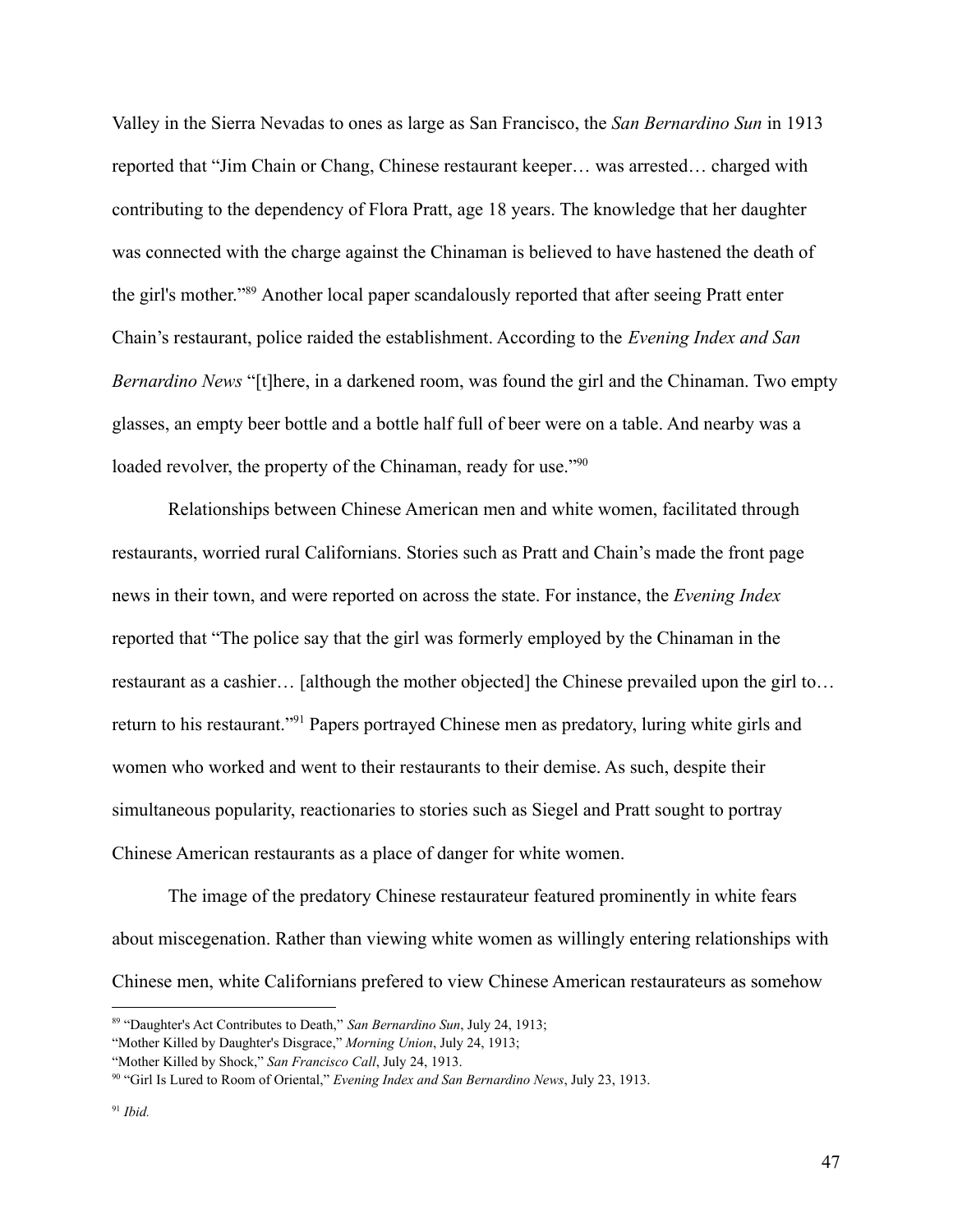coercing or tricking them into doing so. Adding to, and seemingly confirming their worry, Chain had previously been known to have relationships with white women. Ironically, Chain had also previously been arrested on a variety of relatively minor charges.<sup>92</sup> Despite his criminal history, local newspapers focused on his apparent interest in white women when reporting on his involvement with Pratt. The *San Bernardino Sun* reported that "other white women have been infatuated with the Celestial [Chain] in the past according to the statements of the police" while the *Evening Index* claimed that "some time ago he was arrested in this city [San Bernardino] while alone with a white woman."<sup>93</sup> Chain being Chinese caused greater alarm in the city of San Bernardino than him having previously been arrested. To the columnist writing about him, his alleged history suggested a systematic targeting of white women, confirming their fears about premeditated nefariousness. Rural California specifically conceptualized the threat posed by Jim as a Chinese one, not a criminal one.

Much of rural California viewed Chinese American restaurateurs as posing a racialized and gendered threat. The ability of white women to blur racial boundaries, whether it be by working in Chinese American restaurants or eating at them, placed them in close proximity to their Chinese proprietors. As such, rural California's desire to eat at Chinese American restaurants and interest in Chinese food had a tenuous relationship with its desire to police the activities of Chinese American restaurateurs and white women. Representatively, Chain and Pratt's story ended with Chain being freed due to a lack of evidence and Pratt's father taking "her from the city and away from the influence of the oriental."<sup>94</sup> By literally taking her away from

<sup>92</sup> "Dr. Ham Is Again After Offenders," *San Bernardino Sun*, January 22, 1911;

<sup>&</sup>quot;Chinaman Arrested- Jim Chain," *San Bernardino Sun*, November 4, 1908;

<sup>&</sup>quot;In Police Court," *San Bernardino Sun*, November 10, 1908.

<sup>93</sup> "Statement Is Implicating Chinaman," *Evening Index and San Bernardino News*, July 24, 1913;

<sup>&</sup>quot;Daughter's Act Contributes to Death," *San Bernardino Sun.*

<sup>94</sup> "Chinaman Is Given His Freedom," *San Bernardino Sun*, July 31, 1913.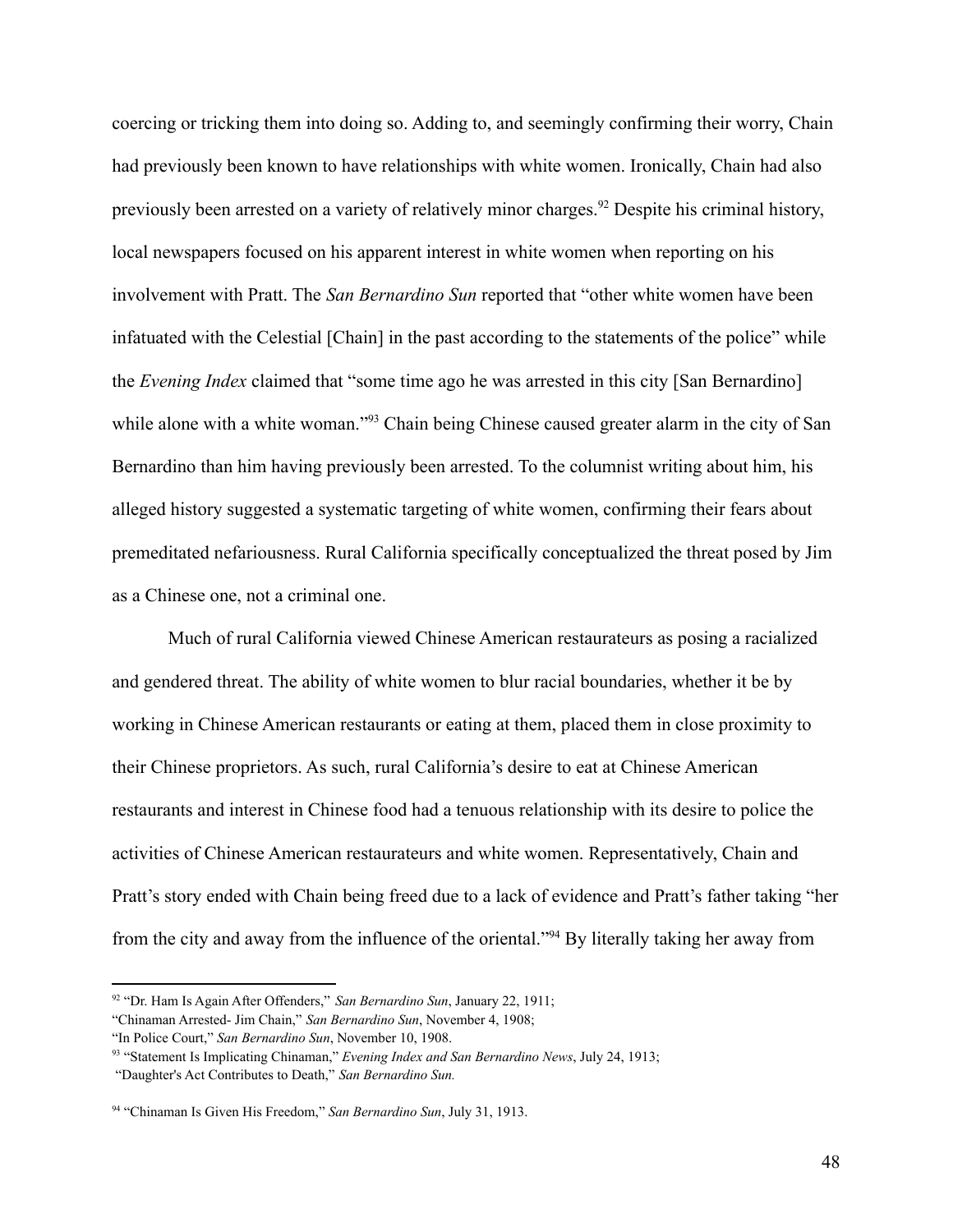the city, her father restricted and cut off her interactions with Chain.

Nonetheless, despite the fear surrounding Chinese American restaurants and Chinese American men, both continued to serve important roles in their communities, with Chinese American restaurants allowing a wide variety of Californians to meet and interact with one another. While, white women faced outside pressure to avoid Chinese American men, women such as Mrs. Wong managed to overcome anti-miscegenation laws and social stigmas to marry who they wanted to. Furthermore, the continued existence of Chinese American restaurants and interest in Chinese food secured a place for Chinese Americans in early-twentieth century rural Californians. Chinese Americans continued to run restaurants, and their non-Chinese American rural counterparts continued to eat their food and visit their establishments.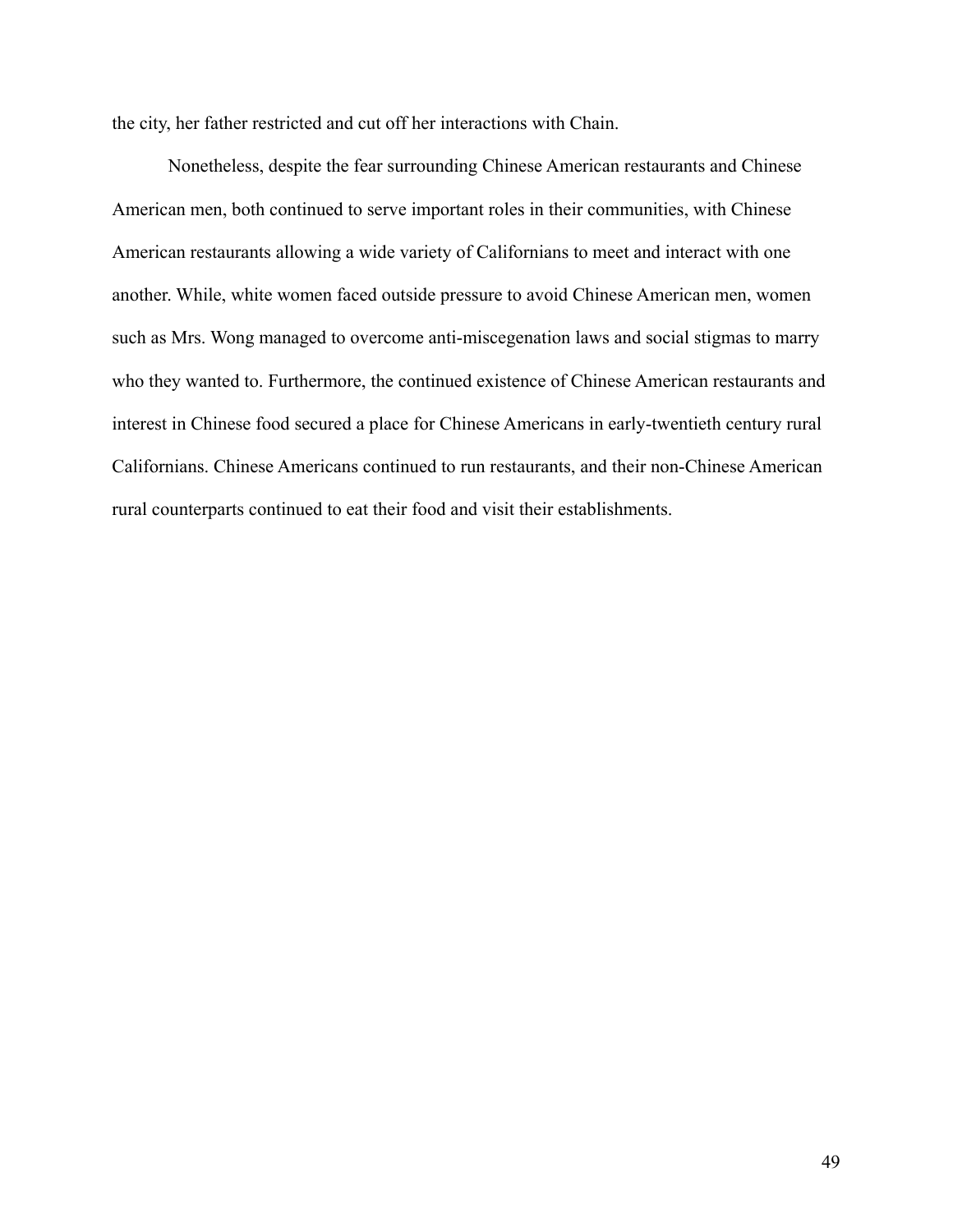# **CHAPTER 3 Trendy Chinese**

In my next chapter I explore how Chinese American food gained popularity in the homes and diets of rural non-Chinese Americans. I argue that the growing acceptability and popularity of Chinese food innately reflected Chinese immigrants' growing identity as Chinese Americans rather than solely Chinese. Furthermore, I argue that as Chinese American food became more common in the diets of non-Chinese Americans, Chinese Americans gained a similar greater acceptance in California.

# **3.1 Doing Chinatown**

Chinatowns across the state existed to non-Chinese Americans as both a mysterious exotic place and as a neighborhood conveniently located right in their cities. For instance, Lui Mary Ting Yi, author of *The Chinatown Trunk Mystery*, cites the then editor of Cosmopolitan as saying "there are settlements of Orientals who are with us but not of us, who administer their own affairs according to their own conception of what is right and wrong, who never subscribe to or heed either our laws or our customs" just after the turn of the twentieth century.<sup>95</sup> The combination of mysterious and convenient made "doing Chinatown" both feasible and desirable to non-Chinese Americans.<sup>96</sup> As such, Chinatown tourism became an integral part of the identity of local Chinatowns, which in turn existed as places of both foreign mystery and local accessibility. The tourists visiting them did so due to the commodification of what it meant to be Chinese, allowing them to see it as a product (e.g. a plate of food) that they could interact with at their leisure.

<sup>95</sup> Yi, *The Chinatown Trunk Mystery*, 17.

<sup>96</sup> "Many Visit Chinatown," *Press Democrat*, February 9, 1905.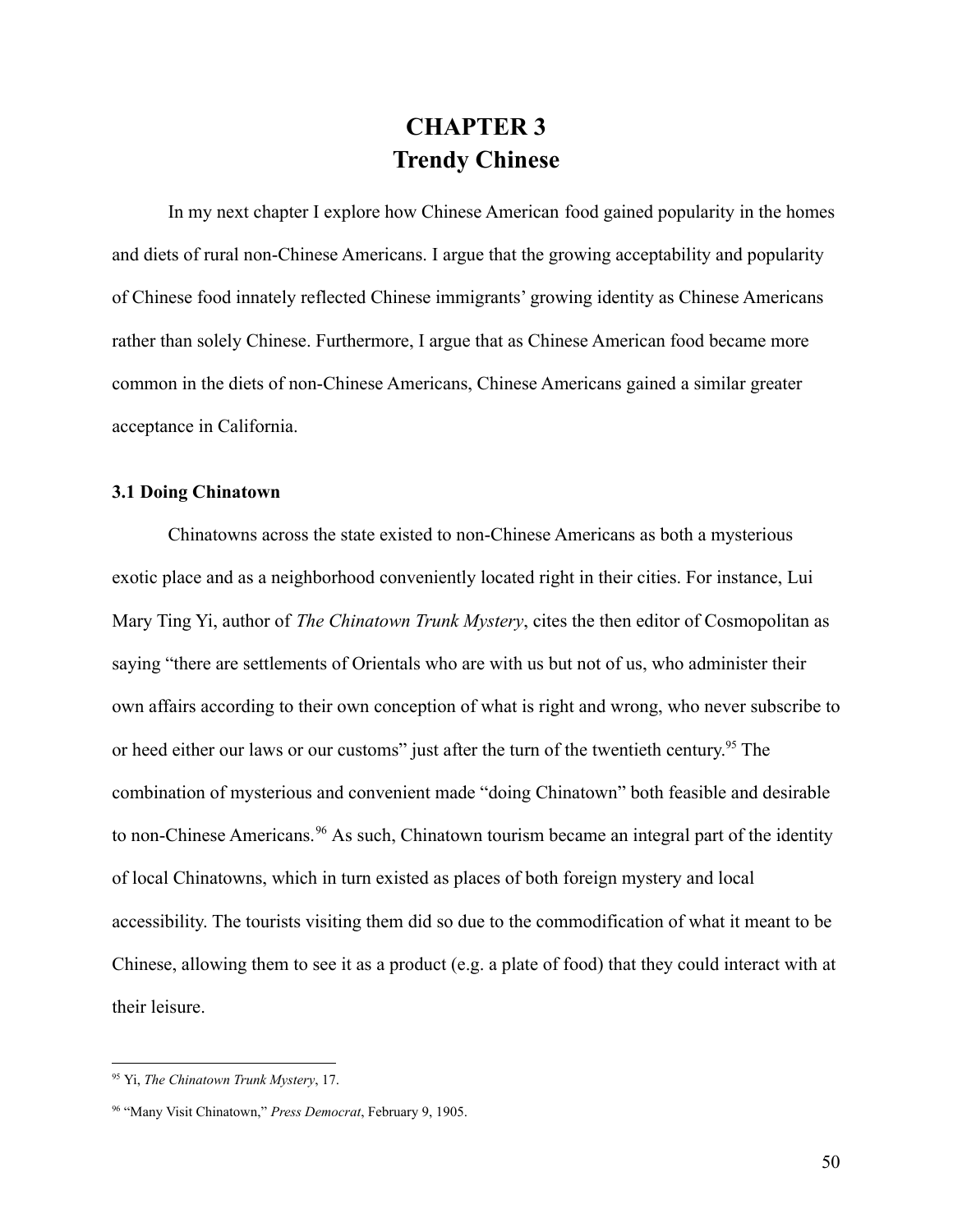Perhaps the most visible of all Chinatown tourism, visitors flocked to the Chinatowns of major California cities to explore and eat food. Recognizing the potential marketability of culinary tourism, Chinese American restaurant owners capitalized on the burgeoning industry to attract a wider array of customers. For instance, the *Los Angeles Herald* reported in 1907 on a new Chinese American restaurant opening up, "'[t]he patronage will be principally Chinese and Japanese with some tourist trade. There will also be a percentage of those white and colored persons who are addicted to the chop suey habit.'"<sup>97</sup> Evocatively describing a portion of non-Chinese people as having an addiction to Chinese food, the *Herald* indirectly argues for the narcotic-like effects of chop suey. Although seemingly positive in the specific context, white publications concurrently worried about addictions to another so-called Chinese product, opium. Chinese food proved to be a powerful, and possibly addictive, lure for business, attracting Chinese and non-Chinese customers alike.

Chinese American restaurateurs specifically targeted non-Chinese customers with advertisements. For instance, in San Francisco the New China Cafe advertised to the public that "Tourists and Travelers [are] Always Welcome." <sup>98</sup> By marketing themselves to non-Chinese customers, Chinese American Restaurateurs opened up a new potential revenue stream, increasing their profits. The fame of Chinatowns in large cities such as San Francisco, attracted tourists from beyond its borders. Coming from across the country, non-Chinese customers were intrigued and fascinated by Chinese American restaurants.

Chinese American restaurateurs and residents actively participated in Chinatown tourism, purposely marketing themselves to the broader public. In anticipation for a gathering of Shriners, a masonic group, from across the country, Los Angeles prepared itself for a week-long

51

<sup>97</sup> "King of Chinatown Gets His Restaurant License," *Los Angeles Herald*, July 31, 1907.

<sup>98</sup> "Visit the New China Cafe," *San Francisco Call*, July 6, 1913.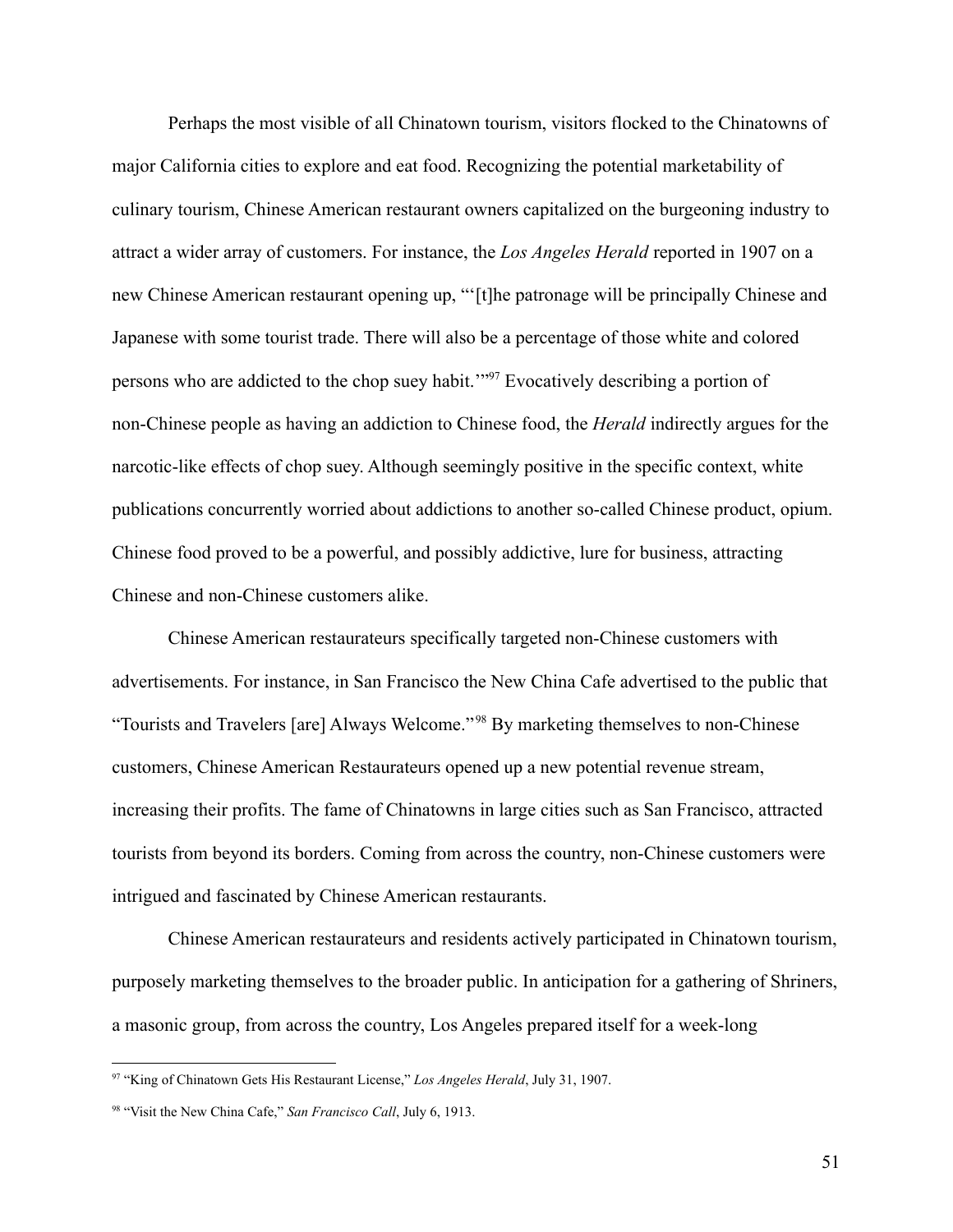celebration. According to the *Los Angeles Herald*, the Los Angeles Chinatown also took part. The *Herald* reported that "[t]he yellow men are getting out their decorations and bunting and fixing up for the days when the 'Melican' men and women will sweep down on their settlement and look at them and their property to see what a real Chinatown looks like."<sup>99</sup> Depicting Chinese Americans as having broken and accented English, the *Herald* drew a clear distinction between Los Angeles' Chinese population and the rest of its inhabitants. Although Chinatowns such as Los Angeles' attracted and advertised themselves to non-Chinese Americans, part of their appeal stemmed from their apparent foreignness.

Visitors to Chinatowns often viewed them as a novelty. Attracted to their food and sights, but also intrigued by their perceived foreignness. For instance, the *San Francisco Call* reported that "Chinese restaurant keepers in [Oakland] have complained to the police that 'souvenir hunters' are so thick in their quarters that they are running out of dishes."<sup>100</sup> Drawn to Chinatowns for its novelty and differentness, souvenir hunters viewed it as an exotic destination somewhat akin to a theme park.

<sup>99</sup> "Chinese Prepare for Fiesta Week," *Los Angeles Herald*, April 21, 1907.

<sup>100</sup> "Chinese Complain of Souvenir Hunters," *San Francisco Call*, December 26, 1907.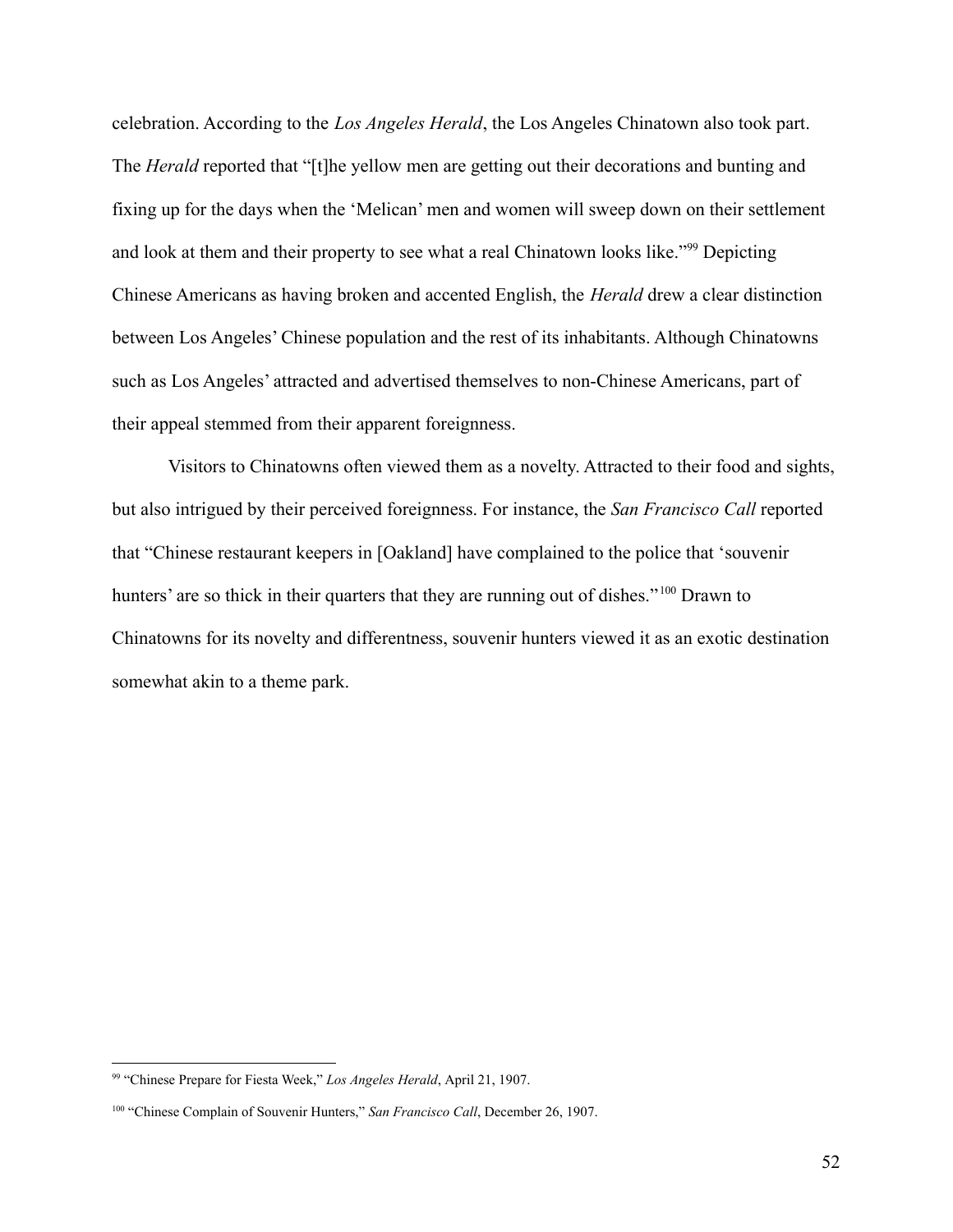

Figure 3. Ms. Maude Edwards, leader of a 1915 trip to Los Angeles' Chinatown, wearing "Oriental" clothing.

As such, Chinatown became a place to explore a different culture to many non-Chinese Californians. For example, in 1915 the *Los Angeles Herald* reported that "ten pretty Los Angeles girls, all dressed in Oriental costume, will participate in a unique party Tuesday… [which will include] a Chinese cafe for dinner."<sup>101</sup> Tourists drew a direct association between Chinese American restaurants, Chinatowns, and a sense of "Chineseness". Doing Chinese therefore became possible. By commodifying what it meant to be Chinese, tourists could easily don "Oriental costumes" or steal Chinese silverware and temporarily participate in their perception of what it meant to be Chinese. The apparent ease of donning Chinese clothing to pretend to be Chinese, demonstrated a decoupling of Chinese culture and people. Given that one could outwardly dress as Chinese, without actually being Chinese, non-Chinese Americans dehumanized Chinese Americans by viewing Chinatowns as a tourist destination.

<sup>101</sup> "10 Pretty Girls to Inspect Chinatown on Oriental Party," *Los Angeles Herald*, November 26, 1915.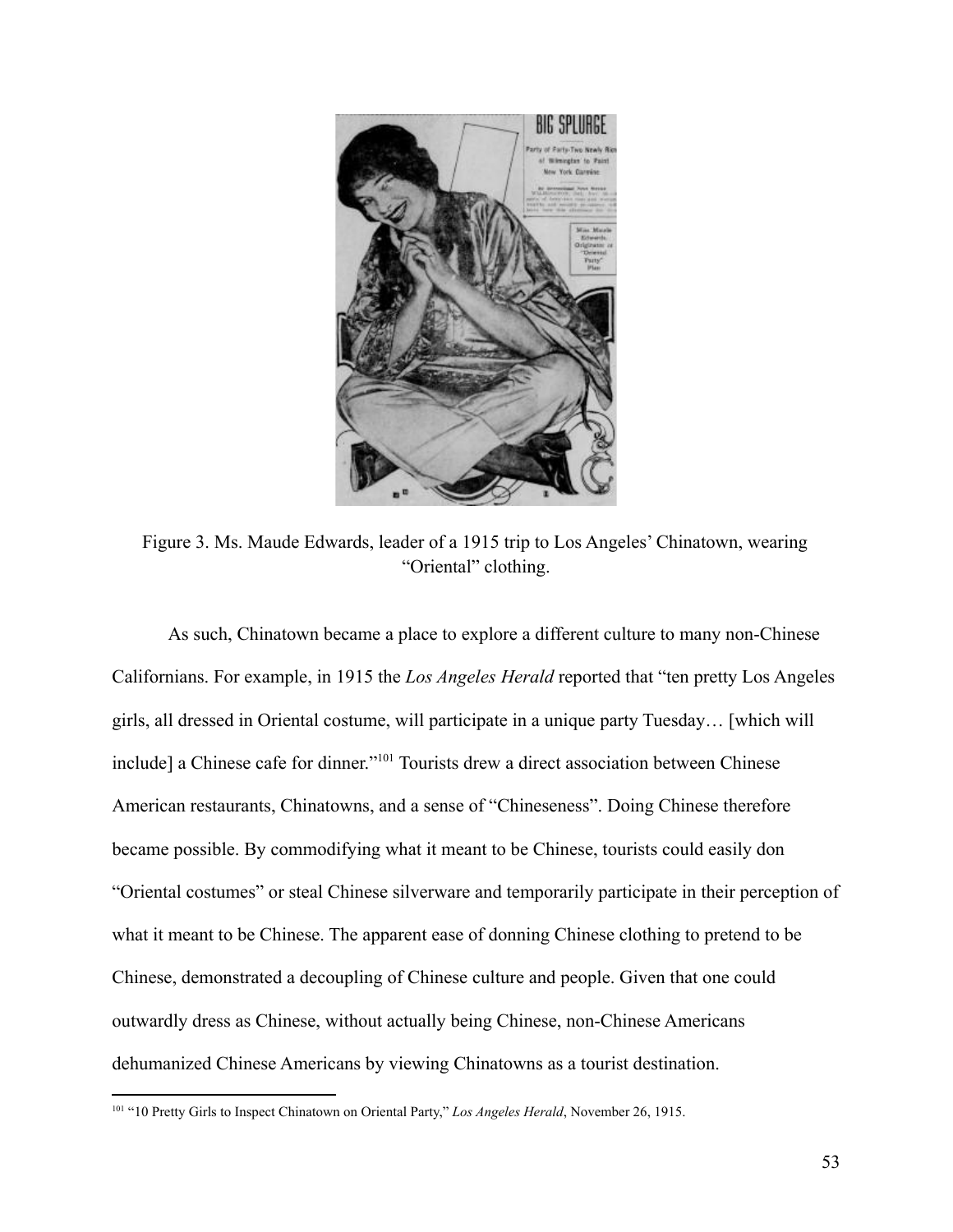Moreover, limited not only to major cities, interest in Chinatowns spread to California's rural areas even before the turn of the century. Painting a vivid picture, rural publications reported on ongoing tourism in their urban counterpart's Chinatowns. Reporting on one group's recent trip to Chicago's Chinatown, the *Humboldt Times* in 1887 described them eating "[b]ird's nest soup, for which the price followed is \$2 per plate. This was followed by shark's fin at \$1 per plate… The greatest luxury of all and the one most enjoyed was the tea, which was known as emperor's tea."<sup>102</sup> Through describing to its readers the foreign delicacies which could be found in Chinatown, the *Times* portrayed Chinatown as a place of exotic food, where one could indulge in the apparently strange and mysterious dishes of Asia.

The existence of relatively expensive food gave Chinatowns an air of potential opulence and intrigue, while it simultaneously and contradictorily maintained its reputation as dirty and dangerous. The *Times*' in depth description of what sorts of luxury foods could be found in Chinatown also positioned it as both realistically visitable and aspirational. Despite its apparent foreignness, readers of the *Herald* could easily visit their very own Chinatown. Thus, the *Herald* demonstrated the appeal of Chinatown: accessible foreignness. Close to home without being too close.

Rural Californian interest in big city Chinatown tourism continued into the early-twentieth century. The 1901 *Californian Amador-Ledger*, based in rural Jackson city, included an article from the *New York Tribune* declaring that "CHOPSTICK DINNERS [are] A FAD WITH WOULD BE BOHEMIANS IN NEW YORK." According to the *Tribune*, "The Chinese is a master of the art of making palatable dishes out of next to nothing or rather a little of everything… [and that] There is also a free and easy atmosphere about the Chinese eating

<sup>102</sup> "Mrs. Shepard's Chinese Lunch," *Humboldt Times*, December 3, 1887.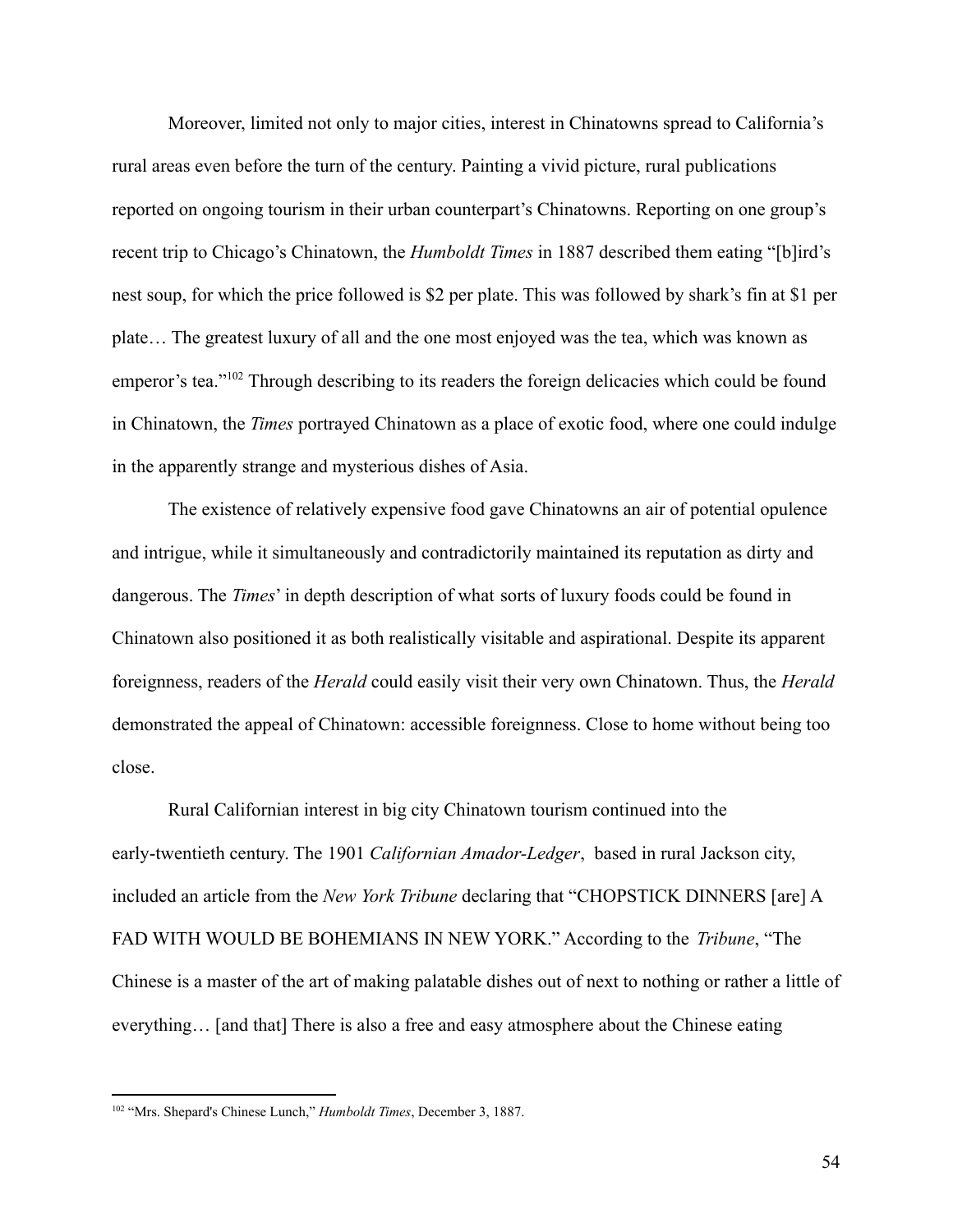house."<sup>103</sup> Despite being nearly three thousand miles apart, the *Ledger* devoted an entire column to recounting the rise in popularity of Chinese food in New York City. Proclaiming to its audience that Chinese American restaurants serve delicious food in an enjoyable atmosphere, the *Ledger* effectively ran a great advertising campaign for Chinese food in Amador County.

Of course, San Francisco, with its famous Chinatown, also featured prominently in rural papers discussing tourism. In California's rural agricultural communities, papers described it as "the most interesting section of the City of the Golden Gate."<sup>104</sup> For instance, in 1915 the *Chico Record* noted the apparent foreign oddities one could find there. "The drug stores are sure to attract attention, for they display such articles as shark's eggs, dried toads, sliced deer horns and other uncanny remedies… more, perhaps, for the benefit of the tourist than for medicinal purposes." In contrast, it described Chinatown's tea houses in more appealing terms. "The tea houses however are delightful."<sup>105</sup> Describing the seemingly odd and unique items for sale in San Francisco's Chinatown, the Record notes the district's self conscious acknowledgement of and interest in the tourists that visit. As such, rural papers drove up interest in urban Chinatowns, conscious of the tourism industry while simultaneously promoting it.

However, rural Californian's did not just passively read about the Chinatown tourism their more urban counterparts did. Instead, they actively engaged in similar tourism: both traveling to famous urban Chinatowns and visiting ones closer to home. For instance, in 1913, San Pedro sent multiple delegations of citizens to San Francisco. Included amongst the highlighted of their trip to San Francisco was a "trip through Chinatown and souvenir visit to

<sup>103</sup> "Chopstick Dinners a Fad with Would Be Bohemians," *Amador Ledger-Dispatch*, April 5, 1901.

<sup>104</sup> "Frisco's New Chinatown," *Chico Record*, November 18, 1915.

<sup>105</sup> *Ibid.*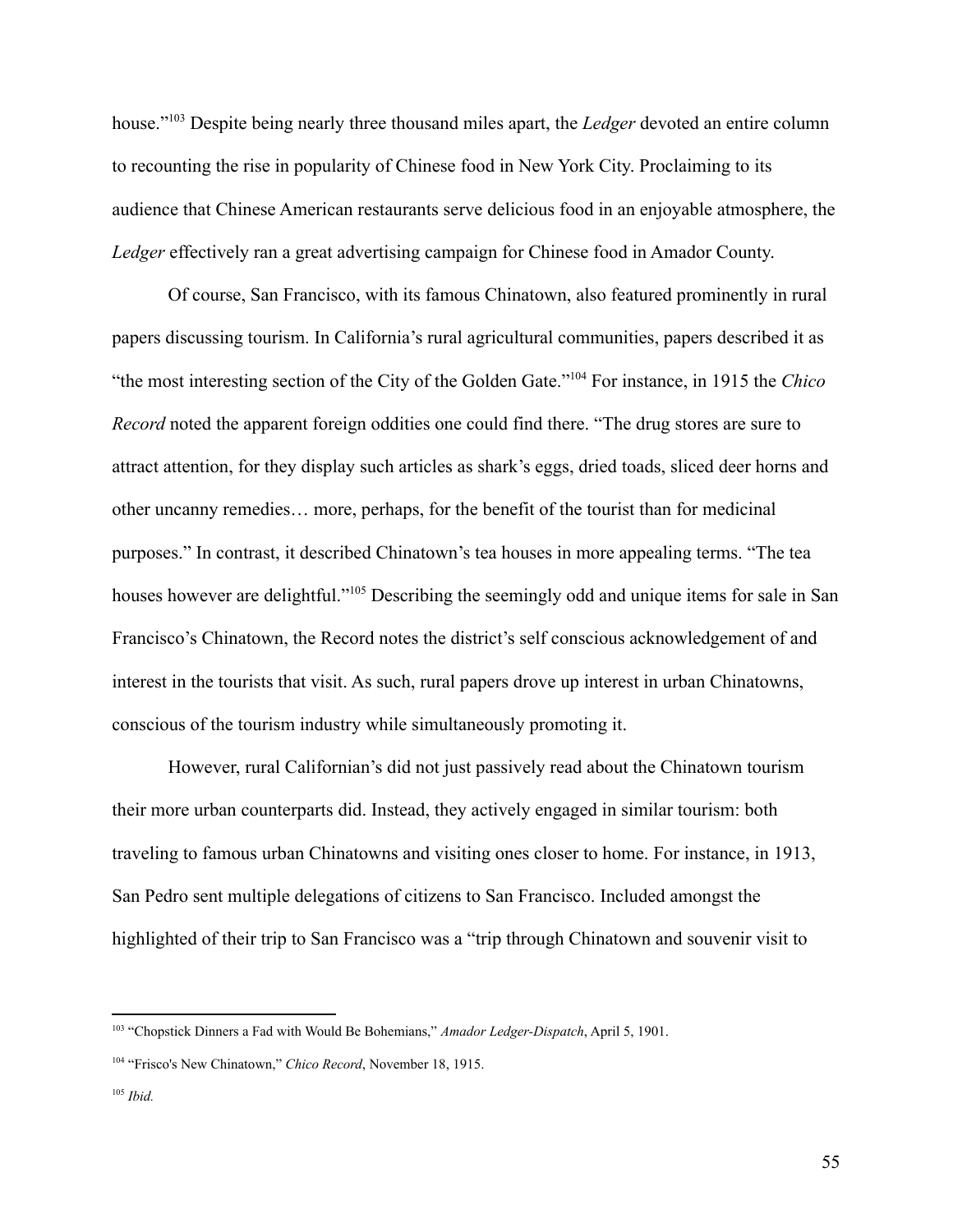Sing Fat Co.'s celebrated Chinese bazarr."<sup>106</sup> In fact, so many people from San Pedro wanted to go on the San Francisco trip that they could not all fit on the steamer leaving for the city and had to take a train instead.<sup>107</sup> While the excursion to Chinatown may not have been the main draw, it certainly ranked high among them.

For rural Californians, rural Chinatowns became an oxymoronic local foreign place. Rural non-Chinese Californians viewed Chinatowns as seemingly exotic in its offerings yet close enough to frequently visit. Whether it be for casual weekly trips, such as trips to eat chop suey in Marysville, or during festivities, many rural Californians visited their local Chinatowns.<sup>108</sup> According to the *Press Democrat*, "every night scores of people invade the streets [during the Lunar New Year Season in Santa Rosa]… On Wednesday night a party of twenty young people spent some time 'doing Chinatown'."<sup>109</sup> Rural non-Chinese Californians held deep interest in their local Chinatowns as a viable place for special occasion trips and more casual outings.

Non-Chinese interactions with Chinatowns had strong similarities between urban and rural areas. Both urban and rural non-Chinese Americans viewed Chinatowns as selling "Chineseness". Similar to the souvenir thieves in Oakland, the *Sacramento Daily Union* ran an article titled "Noodle Dish Base of Wild Excitement" in 1919. According to the *Union*, "while disposing of noodles [chop suey] in the restaurant, the fair [non-Chinese] visitor noticed the odd dish in which it was served and decided to add it to her collection."<sup>110</sup> Subsequently chased in the street by the restaurant owner much to the interest of the gathered crowd, the dish thief's associated the Chinese identity of her meal with its superficial and physical appearance. Thus

<sup>106</sup> "Big Crowd Goes to Portola Festival," *San Pedro News Pilot*, October 22, 1913.

<sup>107</sup> *Ibid.*

<sup>108</sup> "Noodles Made Boy Very Ill," *Marysville Daily Appeal*.

<sup>109</sup> "Many Visit Chinatown," *Press Democrat*.

<sup>110</sup> "Noodle Dish Base of Wild Excitement," *Sacramento Daily Union*, June 24, 1919.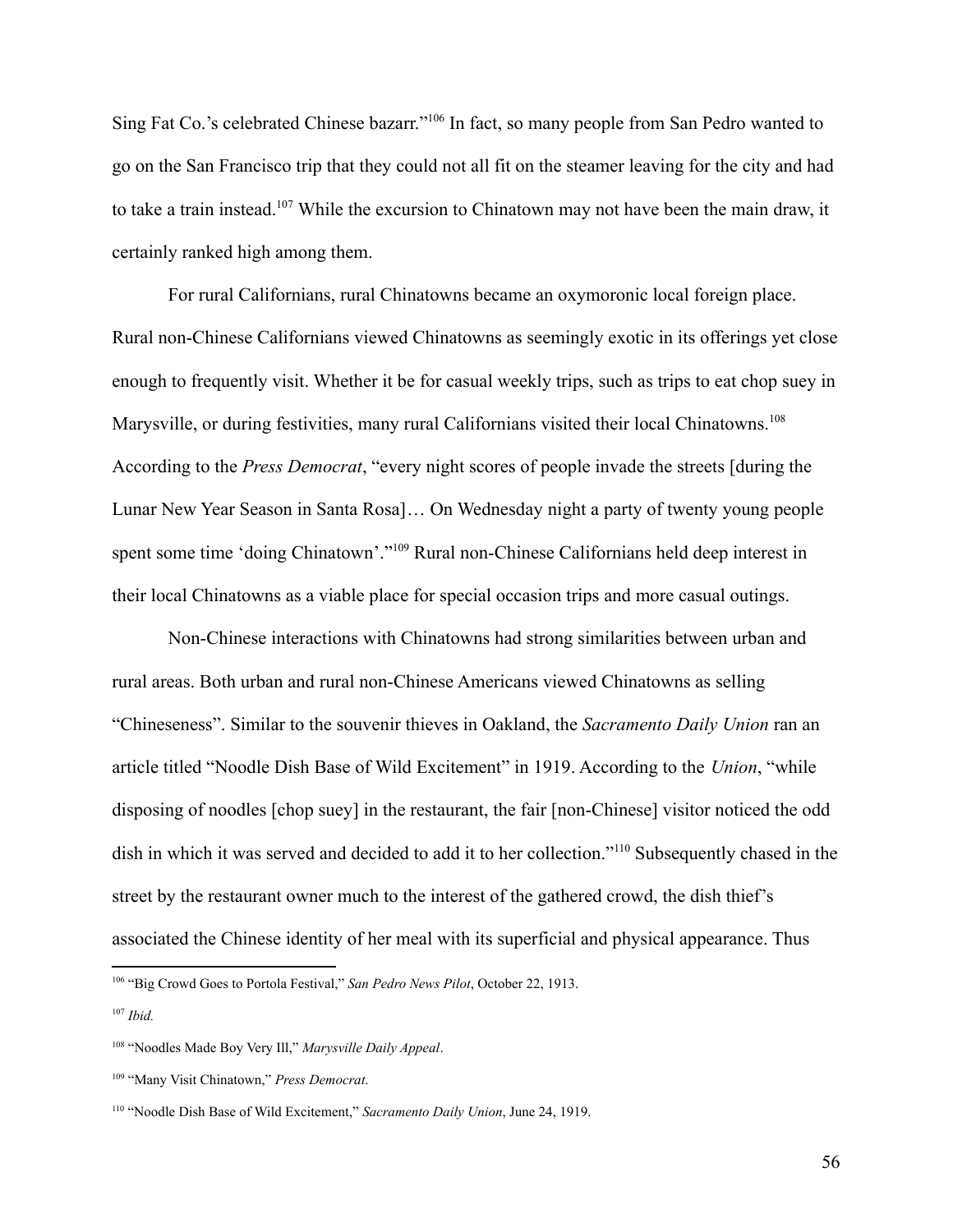reflecting her objectification and commodification of being Chinese. As such, "Chineseness" could be physically manifested (i.e. in a dish) and be taken with oneself as a souvenir.

Chinatown tourism, in rural and urban areas, existed due to the commodification of what it meant to be Chinese. Non-Chinese Californians used trips to Chinatown and its restaurants, whether it be a special or regular occasion, to engage with a commodified version of being Chinese that they could literally wear (e.g. by wearing "Oriental" clothing) or pick up and put in their bag (e.g. the many souvenir thieves). Despite their superficial interactions with Chinese culture, non-Chinese tourists, interested initially in Chinatowns and chop suey, began to engage with Chinese culture outside of Chinatown. Representing a highly visible and prominent example of "Chineseness", Chinatowns became a gateway to greater interactions with rural Chinese Americans and Chinese culture during the early-twentieth century.

#### **3.2 Chop Suey and American Food**

Chinese immigrant chefs adapted their menus to cater to the broader non-Chinese communities. Chinese American restaurants did not only serve Chinese American customers. Although many rural and mid-sized Californian cities had Chinatowns and Chinese communities of their own, they lacked the large Chinese populations of urban metropolises such as San Francisco. Even more than their urban counterparts, rural and mid-sized Chinese chefs needed to attract the business of non-Chinese clients to keep their businesses financially viable. As such, they combined the tastes of the communities they lived in with more standard Chinese American fare to attract customers. Chinese American restaurateurs used staple Chinese American dishes, such as chop suey, in conjunction with the food of their surrounding communities as a strategy to better attract non-Chinese customers through increasing their relatability and appealing to market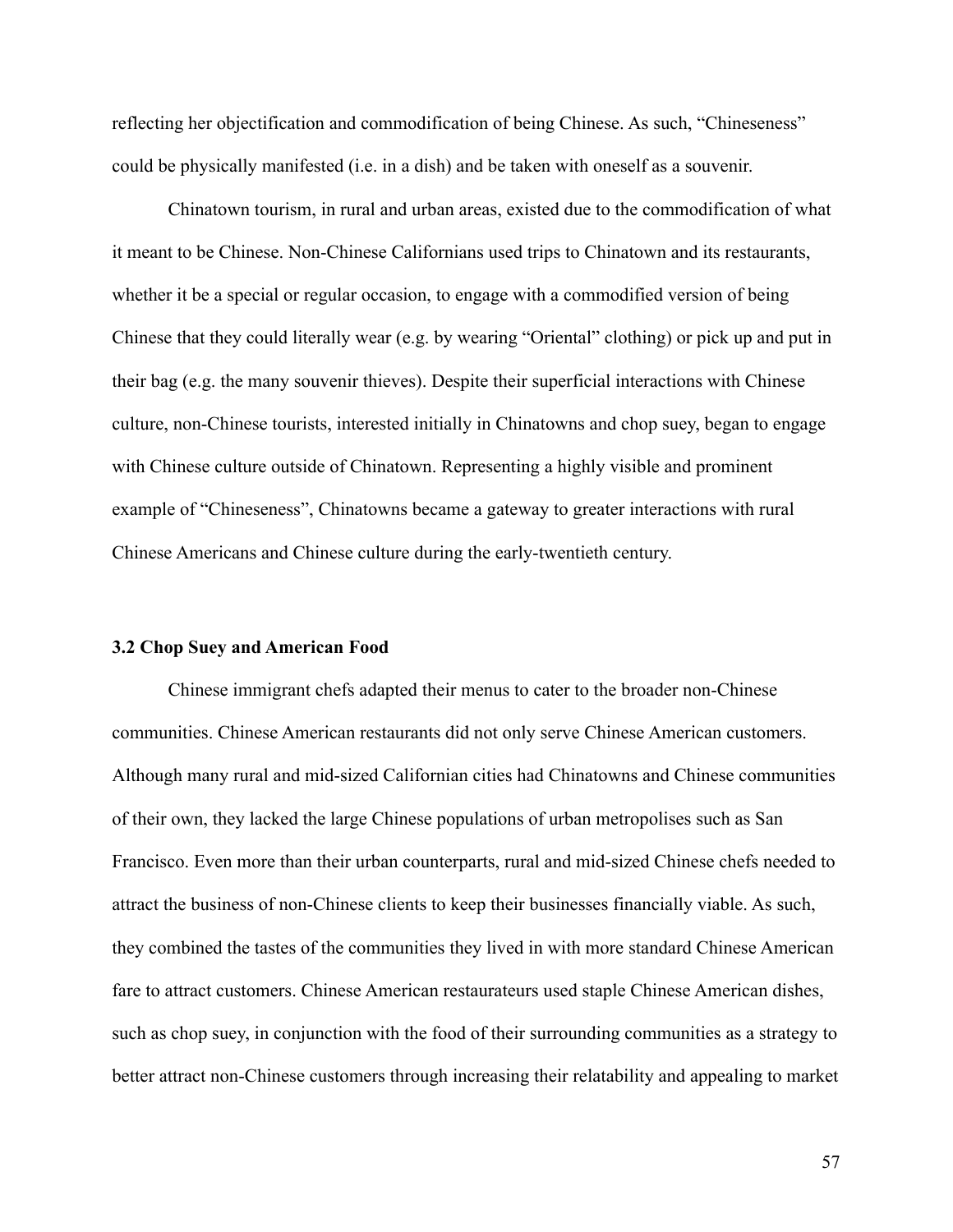demands. In doing so, they created an avenue through which both they and their non-Chinese neighbors could mutually assimilate with each other.

Rural Californians recognized the significance of food in representing cultural integration as adapting to one's new culinary surroundings necessitates and causes one to similarly integrate into one's new home. For instance, in 1900 newspapers across rural and agricultural California, from Newcastle in the Sierra Nevadas to Chico to Merced in the Central Valley, all ran a story about how Chinese people in New York no longer ate Chinese food."'Me no likee chop suey. Me eat spareribs and sauerkraut.'... this Chinaman, like many of his fellow countrymen… hardly tasted traditional Chinese dishes. One of the first directions In which a Chinaman becomes Americanized is in his liking for American food, cooked In the American way." <sup>111</sup> While reports of masses of Chinese immigrants disavowing Chinese food in favor of 'spareribs and sauerkraut' were dubious at best, eating another group's food actively introduces and integrates one into said group. As such, by eating at Chinese American restaurants, non-Chinese Americans interacted with their Chinese proprietors and by extension Chinese culture.

As a result, many Chinese American restaurants incorporated non-Chinese dishes into their menus, and specifically courted non-Chinese customers. For instance, Lompoc Restaurant, located in its agricultural and mining namesake in southern California, advertised "Li Hung Chang Chop Suey [and] Italian Meals" in 1916.<sup>112</sup> Run by the Chinese Lee Mee, the Lompoc Restaurant clearly served a wide variety of dishes. Having previously ran another local restaurant, Lee Mee's specialties included "Chinese noodles, and American and Italian dishes."<sup>113</sup>

<sup>111</sup> "Chinese Fond of Sauerkraut," *Newcastle News*, April 4, 1900;

<sup>&</sup>quot;Chinese Fond of Sauerkraut," *Chico Record*, April 10, 1900;

<sup>&</sup>quot;Chinese Fond of Sauerkraut," *Merced County Sun*, April 20, 1900.

<sup>112</sup> "Lompoc Restaurant," *Lompoc Journal*, November 3, 1916.

<sup>113</sup> "Town News Notes," *Lompoc Journal*, November 3, 1916.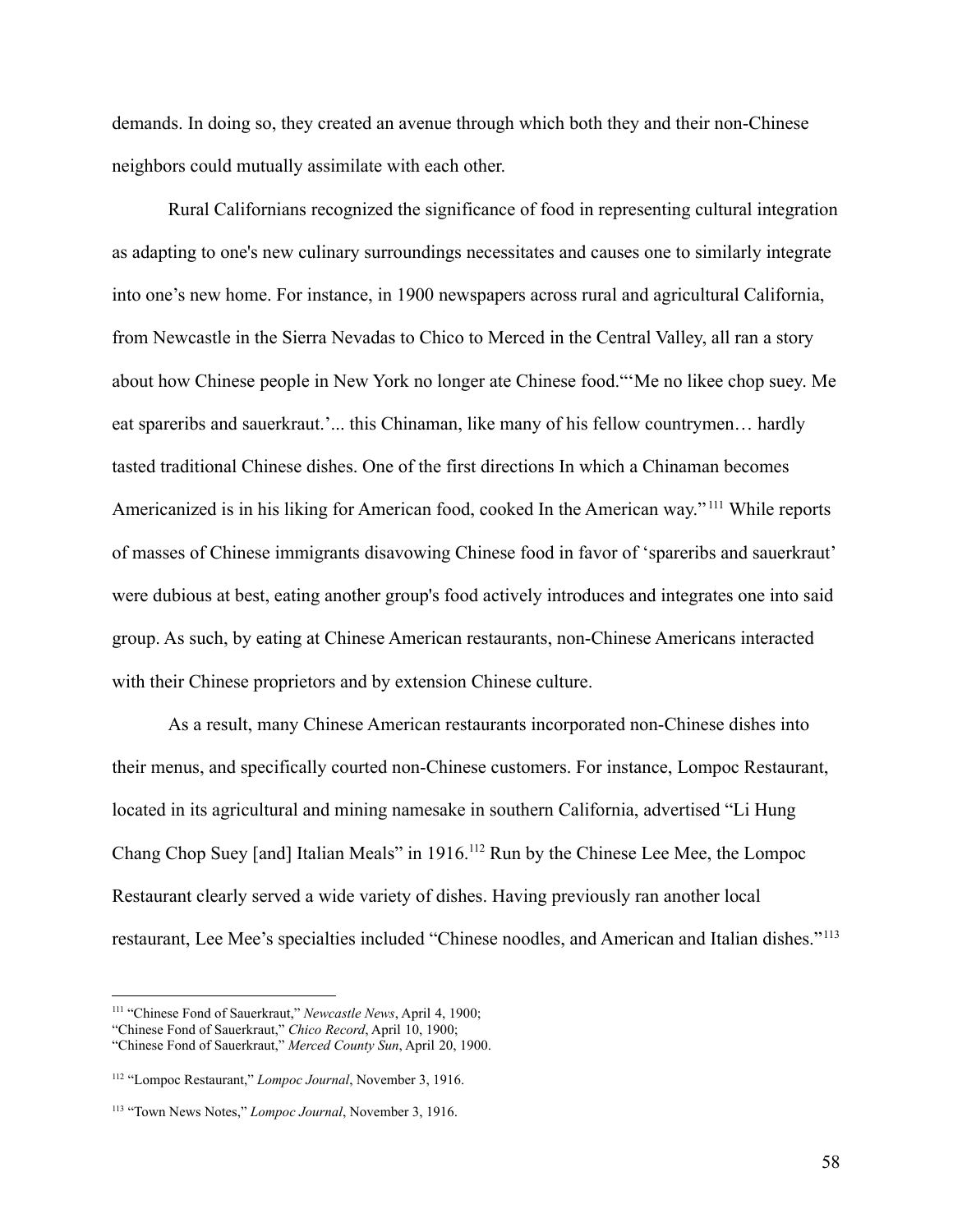In addition to its Chinese population, in the early-twentieth century, Lompoc had a sizable Italian immigrant population who worked in local dairy farms.<sup>114</sup> Lee Mee's decision to sell and advertise Italian, American, and Chinese food allowed him to reach a broader audience and connect with Lompoc's other immigrant communities. Rather than completely abandoning Chinese food, Lee Mee, and other Chinese restaurateurs, adapted their menus to fit the tastes of the communities they lived in.

Recognizing the demographics and tastes of said demographics played a central role in their advertising strategy. As a result, in places close to the Mexican border recognizing and catering to the larger Mexican populations made financial sense. As such San Bernardino, located in southern California, had a restaurant in the 1910's that advertised having "Homemade Mexican Tamales, Spanish Dishes and Chili, Chop Suey and Noodles."<sup>115</sup> Similar to the Lompoc Restaurant, the restaurant in San Bernardino adapted its menu to the local clientele. Although tamales and chop suey have little to nothing in common, the restaurant recognized that by selling Mexican food they could reasonably increase business. Notably, neither they, nor any of the other restaurants advertising non-Chinese food, sold only non-Chinese food. Instead, Chinese restaurateurs kept Chinese food as a hallmark of their menus, adding not subtracting to attract additional customers.

Not only did Chinese American restaurants tailor their menus to their customer base, but they also made efforts to do so culturally as well. During the early-twentieth century, the Paris Cafe existed in the Calexico Mexicali region on the California Mexico border. Eventually bought by Jim Peters, a local Chinese businessman, it served much of the region's prominent residents. Before Jim Peters took over the Paris Cafe, it advertised itself as simply having "Real Chinese

<sup>114</sup> H. F. Raup, "The Italian-Swiss in California," *California Historical Society Quarterly* 30, no. 4 (1951): 305–14. https://doi.org/10.2307/25156322, 311.

<sup>115</sup> "Homemade Mexican Tamales," *San Bernardino Sun*, January 6, 1916.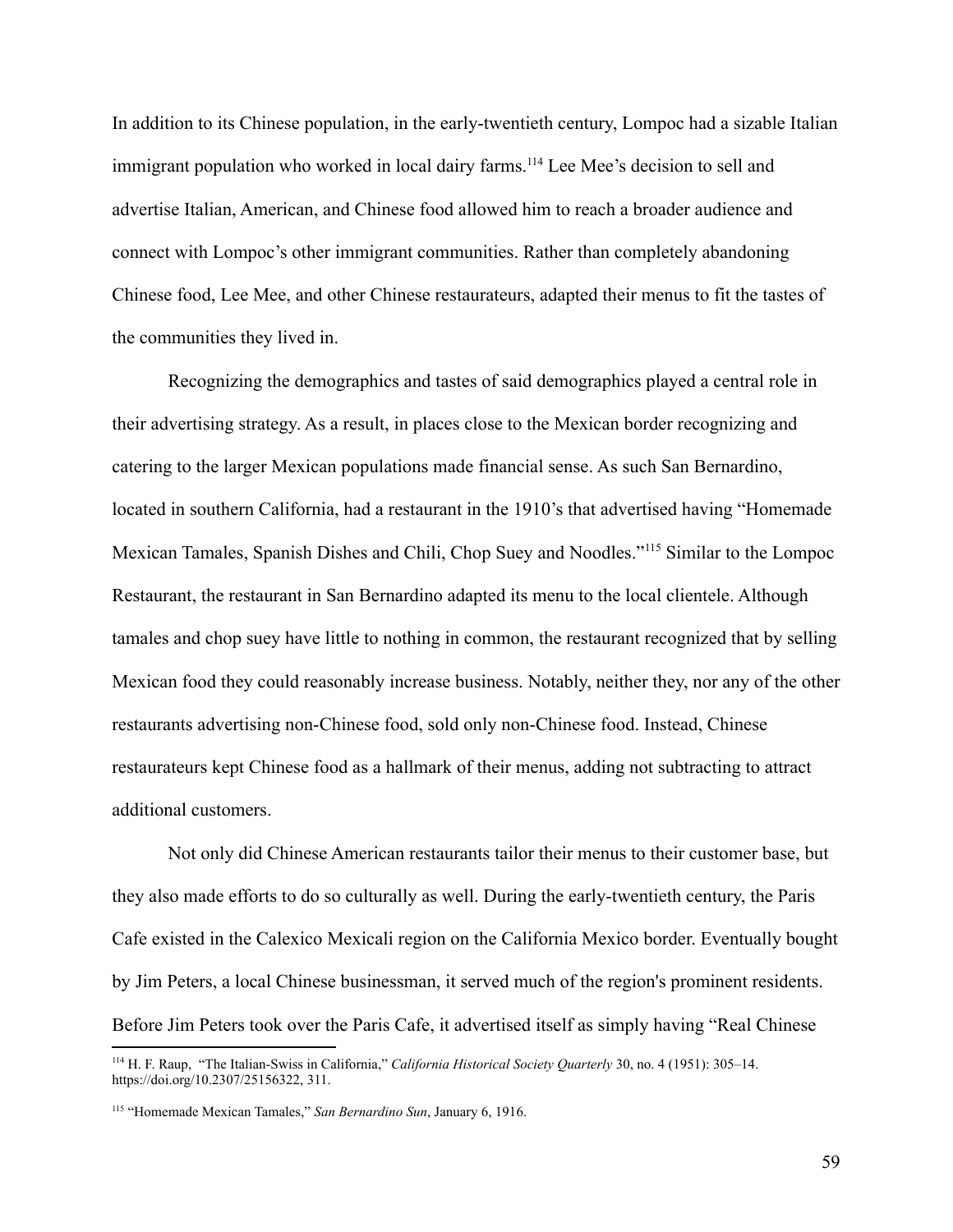Dinners."<sup>116</sup> Solely relying on the draw of Chinese food, the original Paris Cafe used perceived authenticity as its main selling point. However, when Peters took over the restaurant he reportedly wanted to "cater to the better class of American trade."<sup>117</sup> Accordingly, the new Paris Cafe advertised itself as having "Chinese and American dishes."<sup>118</sup> While still prominently selling Chinese food, with its Grand Opening party promising the "finest Oriental meal ever served [in the area]", Peters took a new marketing tact. In advertising the Paris Cafe's American dishes, Jim made the same calculations as many of his fellow Chinese restaurateurs and tried to explicitly appeal to a broader audience. In fact, just a year after opening his new restaurant, Jim threw a Christmas party replete with no Chinese food.

<sup>116</sup> "Real Chinese Dinners," *Calexico Chronicles*, June 5, 1917.

<sup>117</sup> "Jim Peters Host To Two Hundred Calexico Guests," *Calexico Chronicle*, November 5, 1923.

<sup>118</sup> "Grand Opening of the New Paris Cafe," *Calexico Chronicle*, November 3, 1923.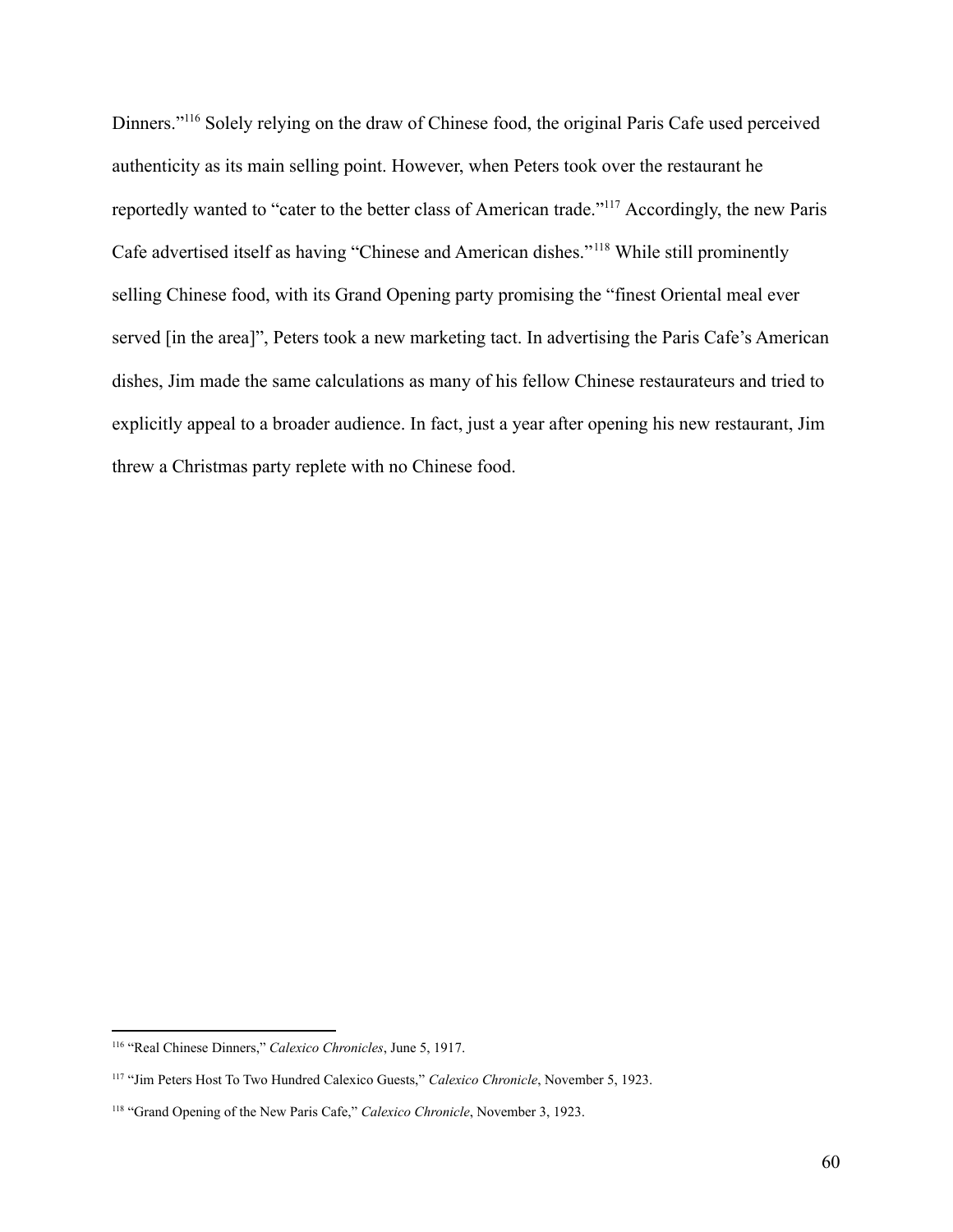

Figure 4. The New Paris Cafe's 1924 Christmas Dinner Menu.<sup>119</sup>

The complete lack of Chinese food for the new Paris Cafe's Christmas dinner demonstrated its breadth of cooking, its ability to do classic Western dishes, and Jim's efforts to attract non-Chinese customers. Going beyond just offering non-Chinese food, the Paris Cafe fully participated in a Christian holiday that held high cultural significance amongst the dominant group. While the cafe continued to serve Chinese food on normal days, Jim Peters had integrated it into the local non-Chinese community both financially and culturally.

Through attracting non-Chinese customers, Chinese American restaurateurs indirectly sought to better integrate them into Chinese American culture. Although appealing to

<sup>119</sup> "Christmas Dinner at the New Paris Cafe," *Calexico Chronicle*, December 24, 1924.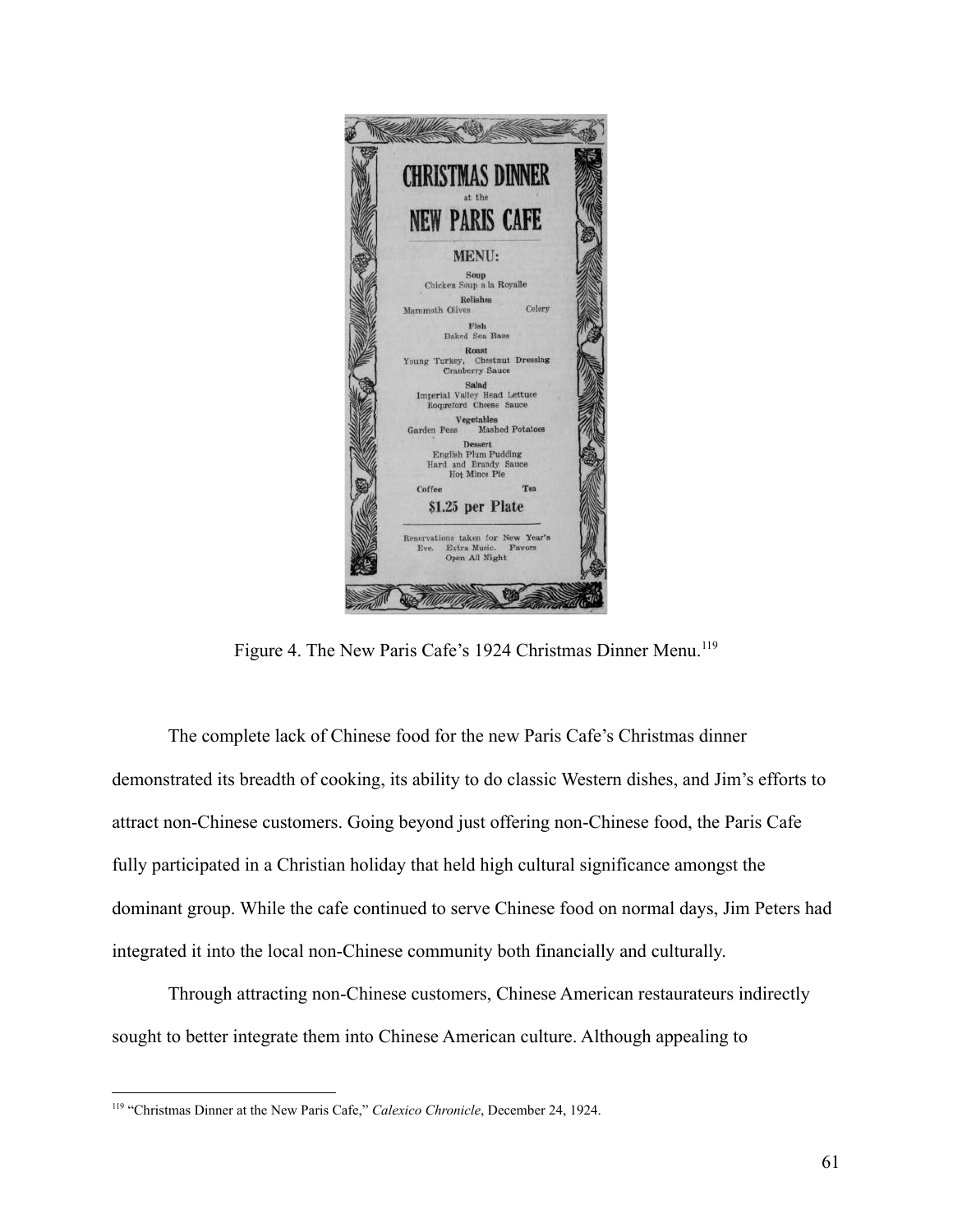non-Chinese customers carried significant financial value in areas with lower Chinese concentrations, the non-Chinese customers who did eat Chinese food indirectly went through the same process of assimilation that Chinese chefs did by serving non-Chinese dishes. Cities as diverse in location and size as San Francisco, Stockton, Santa Barbara, Los Angeles, San Luis Obispo, Marysville and more all advertised their Chinese *and* American dishes.<sup>120</sup> Serving 'American', Italian, and Mexican cuisine alongside Chinese food required Chinese chefs to learn new cuisines and integrate into the communities who ordered them. Similarly, by going to Chinese American restaurants and eating Chinese food, after perhaps being drawn in by their diverse menus, Chinese culinary traditions became part of non-Chinese American lives. As such, Chinese and non-Chinese cultures existed on a two way street in the early-twentieth century facilitated by the interest in one another's food. Coming together, the two formed more representative cultures for the towns which hosted Chinese American restaurants.

While some Chinese American restaurants made strong overtures to their non-Chinese customers, others did not. Apart from the ubiquitous chop suey, many Chinese American restaurants made little efforts to 'Americanize' their menus, even in the same areas where their competitors did. For instance, the San Bernardino "Noodle Cafe" ran an ad in the local newspaper advertising "NOODLES AND CHOP SUEY A SPECIALTY" in 1913. <sup>121</sup> Literally in their name, the Noodle Cafe's selling point was their noodles and chop suey. Rather than attempting to sell non-Chinese food to cater to their non-Chinese customers, the Noodle Cafe focused on its strength, noodles.

<sup>120</sup> "American and Chinese Restaurant," *Marysville Daily Appeal*, December 16, 1919;

<sup>&</sup>quot;Hong Kong Cafe," *Morning Press*, November 22, 1910;

<sup>&</sup>quot;Miscellaneous," *Stockton Independent*, March 10, 1914;

<sup>&</sup>quot;News Notes for Busy Readers," *Chico Weekly Enterprise*, August 2, 1907;

<sup>&</sup>quot;The Campus Cafe," *San Francisco Call*, June 28, 1913;

<sup>&</sup>quot;Young China Cafe," *Los Angeles Herald*, December 31, 1913;

<sup>&</sup>quot;Yuen Kee Restaurant," *San Luis Obispo Daily Telegram*, May 4, 1912.

<sup>121</sup> "Noodle Cafe and Lunch Counter," *San Bernardino Sun*, February 13, 1913.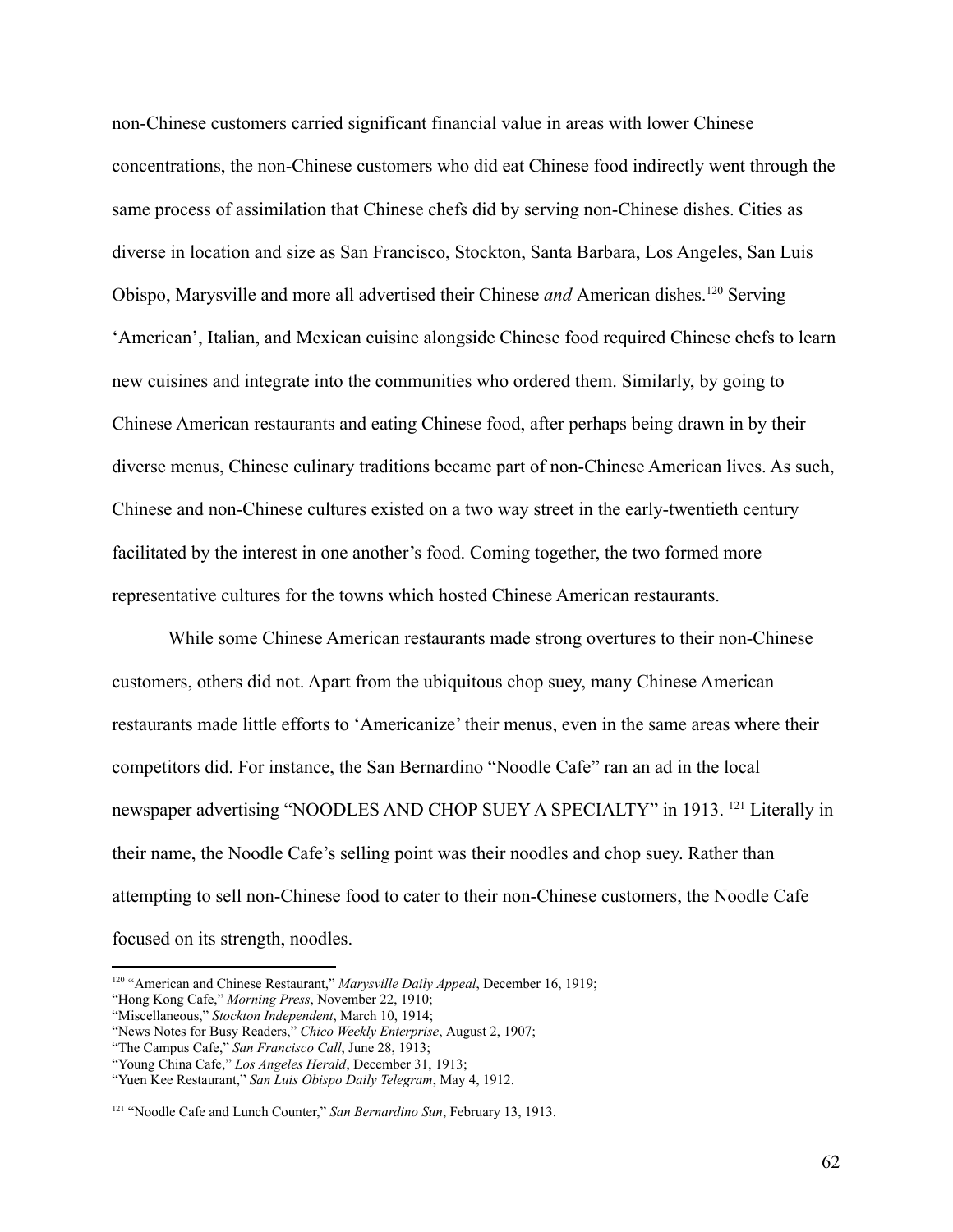In fact, noodles and chop suey acted as the tagline for many of San Bernardino's Chinese American restaurants. Noodle Cafe contemporaries such as Canton Restaurant and Yee's Cafe in San Bernardino all used the same catch phrase.<sup>122</sup> Even restaurants beyond San Bernardino, in rural areas such as Chico and Hanford as well as mid-sized towns such as Santa Rosa prided themselves on their "noodles and chop suey."<sup>123</sup> Despite the prevalence of Chinese American restaurants touting their non-Chinese food, a significant number of Chinese American restaurants advertised themselves solely off of their Chinese food. The existence of Chinese American restaurants using two significantly different advertising strategies, highlighting their "Chineseness" and highlighting their 'Americanness', in the very same towns as each other, such as San Bernardino, reflects the tightrope that they walked with advertising themselves. When appealing to non-Chinese customers, both were valid strategies.

Chinese American restaurants in the early-twentieth century marketed themselves as both Chinese and American, bridging the gap between foreign and domestic, integrating themselves into their local communities as well as vice versa. Chinese American restaurants could not, and largely did not try to escape being Chinese. By definition they sold Chinese food, and many restaurants did exactly, and only, that to non-Chinese customers. However, many of their counterparts expanded their culinary repertoire to cater to said customers. Rather than blending together Chinese and non-Chinese dishes into one mishmash designed at attracting both groups, many Chinese American restaurants offered them side by side: giving everybody something to enjoy at their restaurants and increasing their potential number of customers. As such they made

<sup>122</sup> "Where to Eat? Many People Are Finding That at Yee's Cafe," *San Bernardino Sun*, February 16, 1919; "Canton Restaurant," *San Bernardino Sun*, November 16, 1910.

<sup>123</sup> "Chinese Noodles and Chop Suey," *Hanford Journal (Daily)*, July 28, 1909;

<sup>&</sup>quot;News Notes for Busy Readers," *Chico Weekly Enterprise*;

<sup>&</sup>quot;Under New Management," *Press Democrat*, July 31, 1908.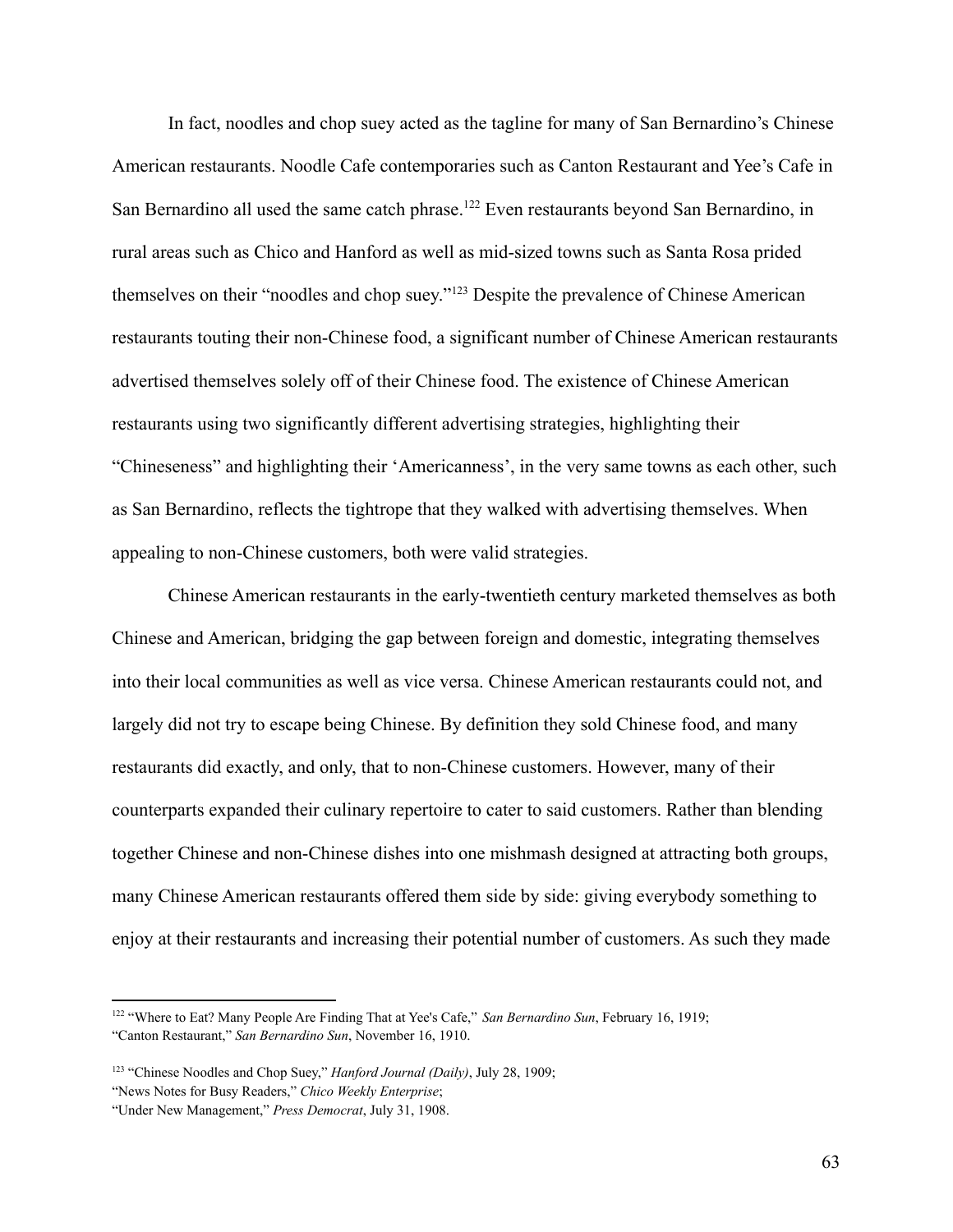practical overtures to the broader communities while still maintaining their Chinese core. Chinese Americans brought Chinese cuisine and culture into the communities they established themselves in, while also bringing their non-Chinese neighbors' food into their own kitchen. Thus, Chinese American restaurants served to create a new and more representative American identity for both their proprietors and customers.

### **3.3 Chinese Themed Parties**

In addition to frequenting local Chinese American restaurants for both formal and informal dining, early-twentieth century rural Californians threw Chinese and Chinese food themed parties in their homes. Unsurprisingly, the two themes heavily overlapped as said Californians viewed Chinese food as denoting Chinese culture. Popular with socialites and groups with some connection to China (i.e. recently visiting it) as well as those with no apparent ties, Chinese aesthetics and food commonly served as an exotic novelty. Notably, they also, although admittedly less commonly, gave non-Chinese Californians an insight into Chinese culture. These "themed" parties can be divided into three categories: those that served Chinese food, those that used "Chinese" decorations, and those that did both. To a large extent, all three types of themed parties played a similar role in connecting their attendees with a heavily stylized version of Chinese culture. Chinese themed parties demonstrated the prevalence of and interest in Chinese food and culture, or at least an impression of them, in the communities that held them.

The prevalence of Chinese food in parties with no other apparent ties to China or Chinese culture indicates its widespread acceptance into the casual diet of Californians. For instance, the *San Bernardino Sun* included a story about how a party hosted by Mrs. Williams in rural Redlands in southern California concluded with "an automobile ride to San Bernardino where a

64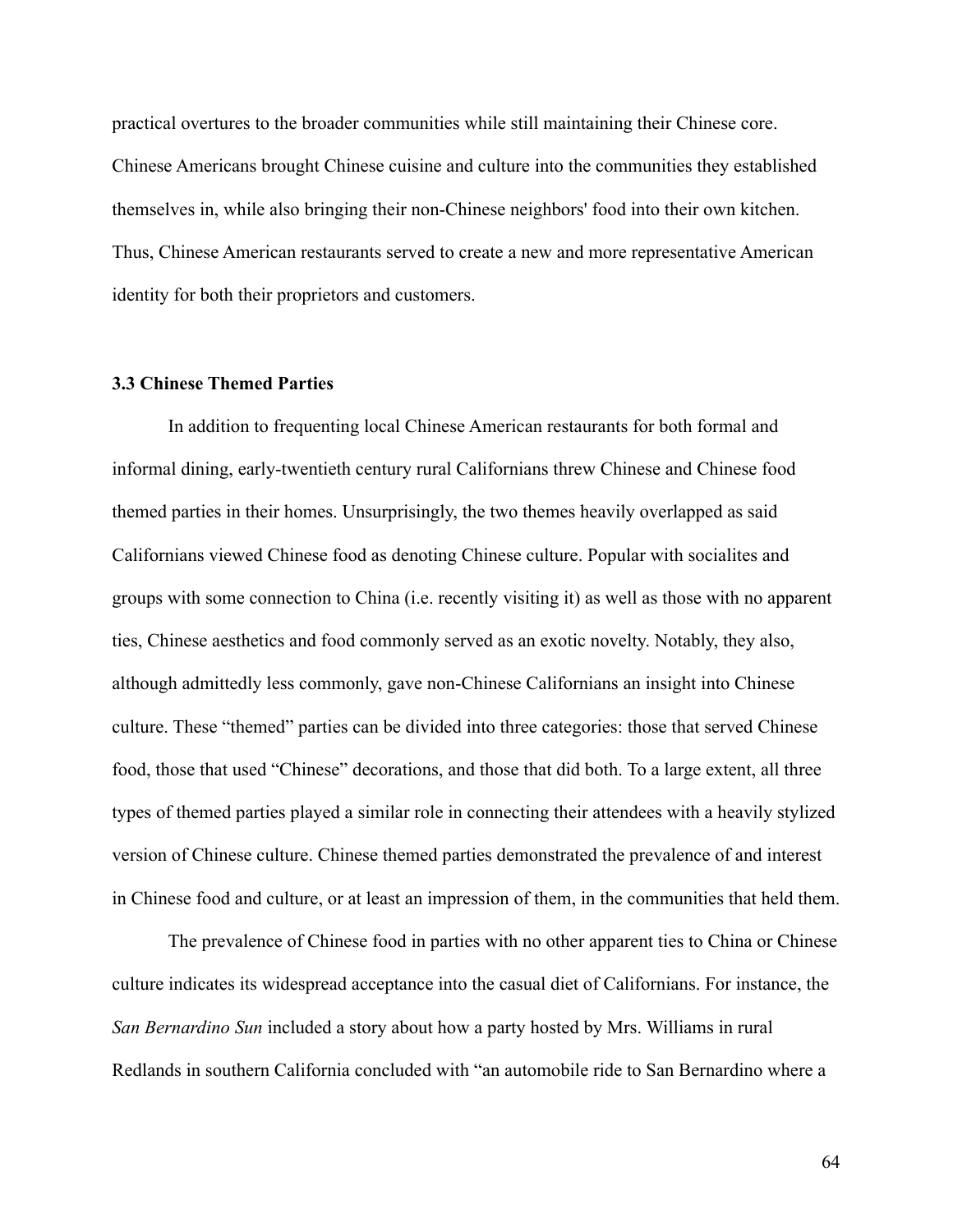feast of Chinese noodles and chop suey was enjoyed."<sup>124</sup> Mrs. Williams' party had no explicit connection to China other than the food that the partygoers eventually ate. Instead, the paper reported her party as a "swimming party."<sup>125</sup> In contrast, contemporary non-Chinese visitors toured Chinatowns in large and small cities as a form of exotic tourism.<sup>126</sup> Explicitly drawn in by Chinatown's exotic appeal, these tourists viewed Chinese food as interesting due to its novelty and foreignness. However, Mrs. William's 'swimming' party ran concurrently with such tourism. Chop suey's understated role in Mrs. William's event highlighted how common and pedestrian it had started to become.

Rather than demonstrating a lack of interest in Chinese culture, Mrs. William's eschewal of Chinese themed decorations suggests how common and unremarkable Chinese food had become to her. Mrs. William's party simply centered around swimming. As expected, San Bernardino had a number of Chinese American restaurants that explicitly advertised specializing in chop suey in the early-twentieth century. <sup>127</sup> Despite not being known for its Chinese population in the same way that San Francisco or New York was, the people of San Bernardino county interacted with and visited Chinese establishments enough for them to not be a novelty. By the early-twentieth century Chinese food had ingrained itself into the lives of some of the residents of San Bernardino.

Parties with Chinese food existed on a wide spectrum of novelty, with other contemporary parties placing more emphasis on their Chinese inspiration. For instance, in 1920 the *San Pedro News Pilot* reported that "[t]he home of Mr. and Mrs. Dan Gridley of 362 Tenth

<sup>124</sup> "Motor to San Bernardino," *San Bernardino Sun*, April 20, 1911.

<sup>125</sup> *Ibid.*

<sup>126</sup> "10 Pretty Girls to Inspect Chinatown on Oriental Party," *Los Angeles Herald.*

<sup>127</sup> "Noodle Cafe and Lunch Counter," *San Bernardino Sun*;

<sup>&</sup>quot;Our Chop Suey," *San Bernardino Sun*, September 8, 1907;

<sup>&</sup>quot;Canton Restaurant," *San Bernardino Sun*.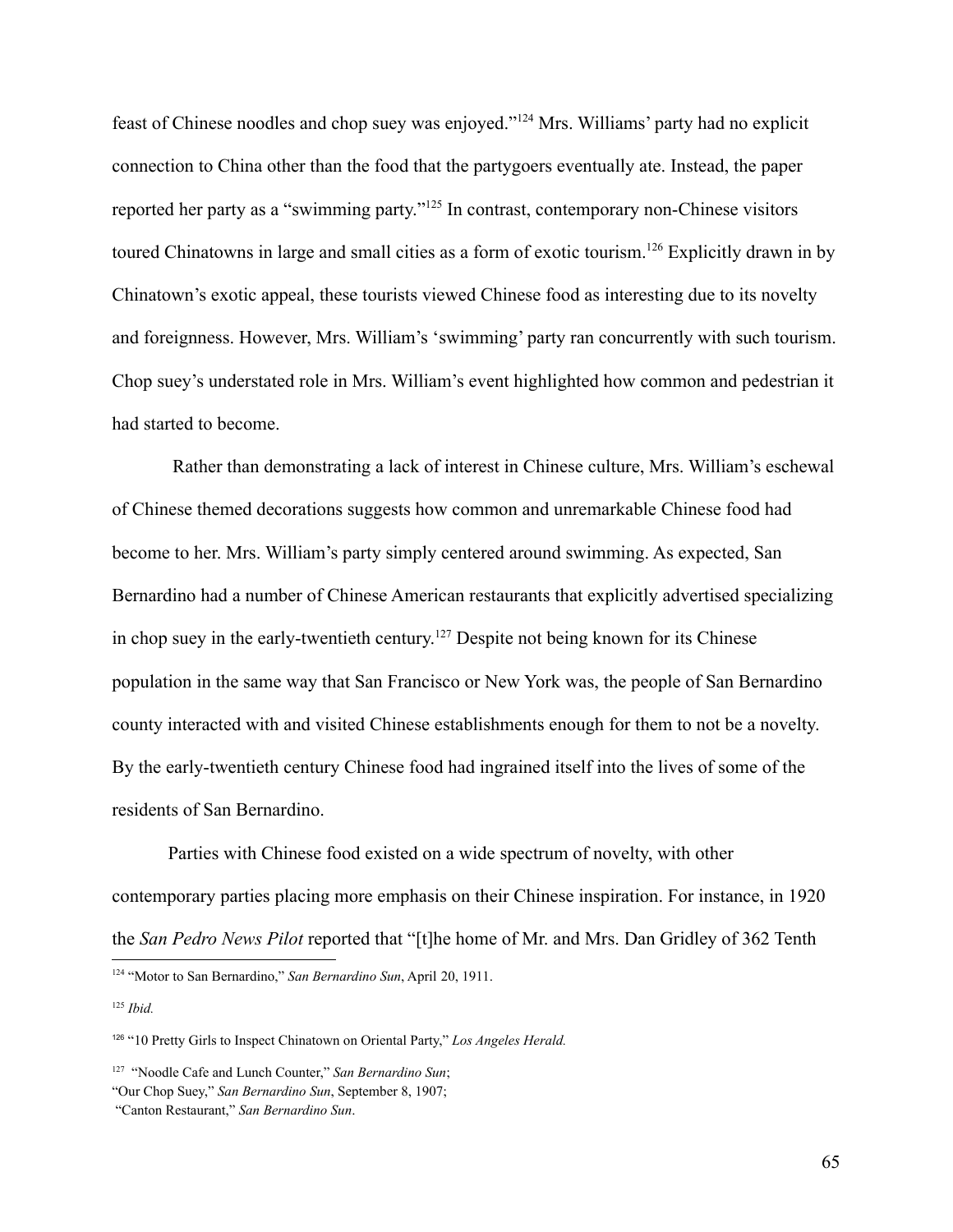street was the scene of a delightful chop suey party with Mr. Teschnor, of the U. S. S. Vestal as host."<sup>128</sup> Although labeled a "chop suey party", the party did not include any other overt Chinese or orientalist themes. While serving chop suey may have still been relatively notable at the time, it did not necessarily always necessitate additional stereotypical Chinese motifs. Nonetheless, the description of Mrs. William's party, the *Pilot* specifically called the Gridley's event a *chop suey* party. Thus, while not featuring additional Chinese decorations or thematic overtures, the Gridley's party centered around Chinese food. San Pedro threw other similar chop suey parties throughout the following decade highlighting their popularity.<sup>129</sup> Taken in conjunction with Mrs. Williams' party, the chop suey served at parties inhabited a spectrum of acceptance ranging from enjoyable yet notable to commonplace and dinner party appropriate.

Dan Gridley was one of San Pedro's most famous residents, performing as a singer all over the country.<sup>130</sup> As such, the people of San Pedro paid close attention to his whereabouts and doings<sup>131</sup> Given him and his wife's history of throwing miscellaneous gatherings, their inclusion of chop suey in their social life highlighted its permeation into the San Pedro diet.<sup>132</sup>

While parties featuring Chinese food and no other Chinese elements certainly existed, the opposite did as well. Chinese themed parties, replete with stereotypical Chinese decorations, drew heavily on an exoticized conceptualization of what it meant to be Chinese. Unlike parties which served Chinese food with no additional Chinese elements, Chinese themed parties always

<sup>128</sup> "Chop Suey Party at Dan Gridley Home," *San Pedro News Pilot*, September 8, 1920.

<sup>129</sup> "Chop Suey Luncheon," *San Pedro News Pilot*, February 11, 1921;

<sup>&</sup>quot;Jack Elliot Surprised with Chop Suey Dinner," *San Pedro News Pilot*, September 8, 1928;

<sup>&</sup>quot;Lomita News," *San Pedro News Pilot*, January 10, 1922.

<sup>130</sup> "City to Honor Tenor Tonight," *San Pedro News Pilot*, February 28, 1930.

<sup>131</sup> "Dan Gridley to Sing at Church Sunday," *San Pedro News Pilot*, August 23, 1935; "Dan Gridley Sings in Hollywood Bowl Tonight," *San Pedro News Pilot*, August 19, 1932.

<sup>132</sup> "Tea Thursday at the Gridley Home," *San Pedro News Pilot*, May 28, 1924.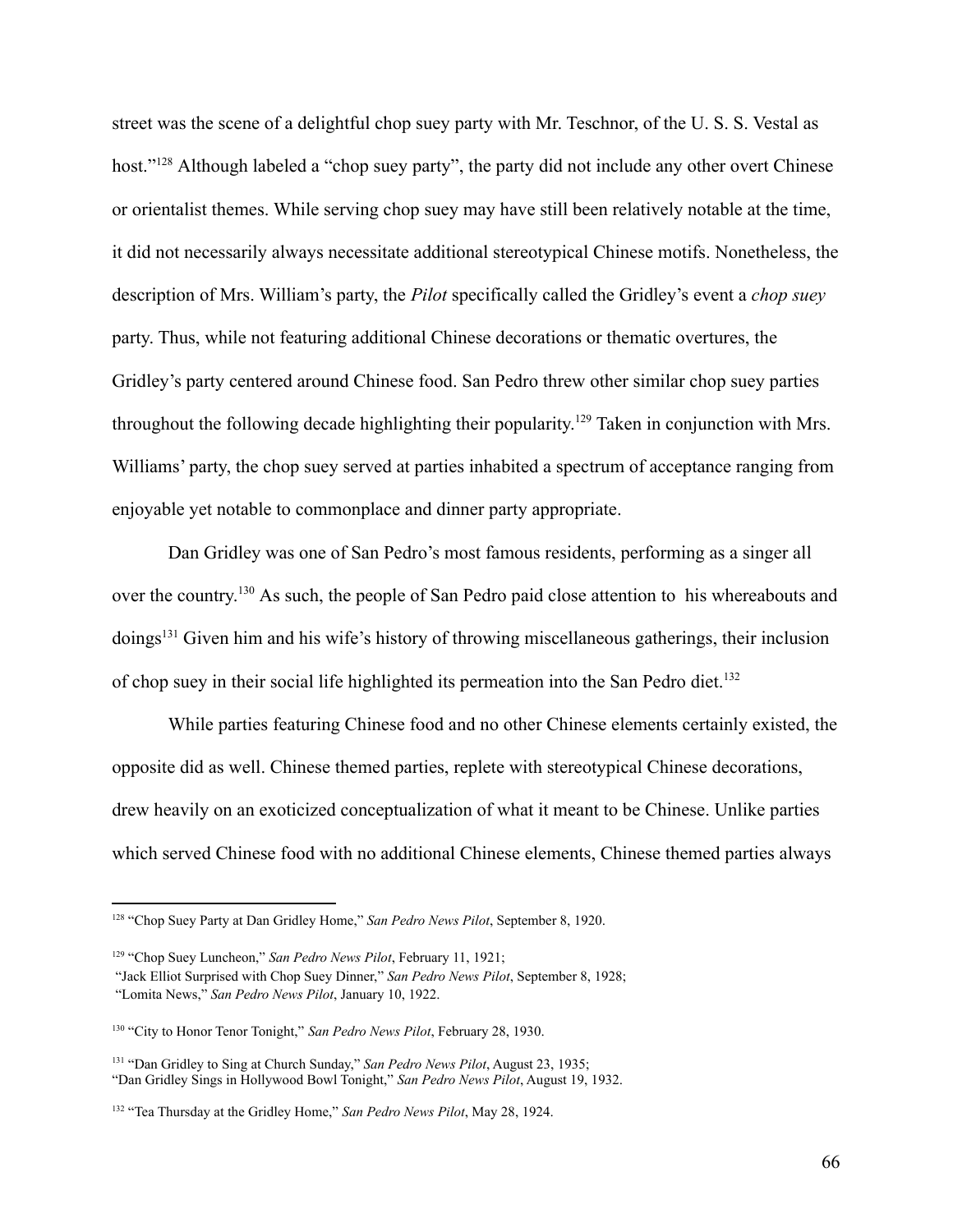innately rely on Chinese food's perceived exoticism and novelty.

For instance, in 1906 the Gray family of Humboldt county threw a Chinese themed party. According to the *Humboldt Times,* "[i]t was an oriental party, the decorations being beautiful draperies, tapestries and screens from the Orient, together with rare pictures and articles of bric-a-brac and odd souvenirs of travel."<sup>133</sup> Intended to celebrate their recent travel to China and Japan, the Gray's party relied heavily on outward displays of "Asianness". Deemed an Oriental party, their affair not only commemorated their travels, but did so in a manner that highlighted the perceived exoticness and foreignness of the places they had just returned from. However, their party included no Chinese or Japanese food. The local newspaper reported that "[r]efreshments consisted of chocolate, salads, olives, sandwiches and cakes."<sup>134</sup> Thus, having an "Oriental" themed party did not necessarily necessitate the inclusion of Chinese food. By including Asian themed decor but no Asian food, one could argue that the Gray's dissociated Chinese food from Chinese culture. However, in doing so the family relied on the commodification and simplification of both. By being able to display overt Orientalism without Chinese food, the Gray's selectively chose individual elements that they believed represented East Asia.

The image of China conjured up by the Gray's and others often had little or only superficial roots in actual China. In a similar instance, Mrs. Victor Stumpf of southern California's Riverside hosted an "Oriental Party" in 1914.<sup>135</sup> As with the Gray's party, Mrs. Stumpf served no Chinese food. Instead, the local paper reported that her " home was cleverly decorated with Oriental objects, and the odor of burning joss-sticks added to the realism of the

<sup>133</sup> "The Social Mirror," *Humboldt Times*, January 14, 1906.

<sup>134</sup> *Ibid.*

<sup>135</sup> "Oriental Party," *Riverside Daily Press*, May 16, 1914.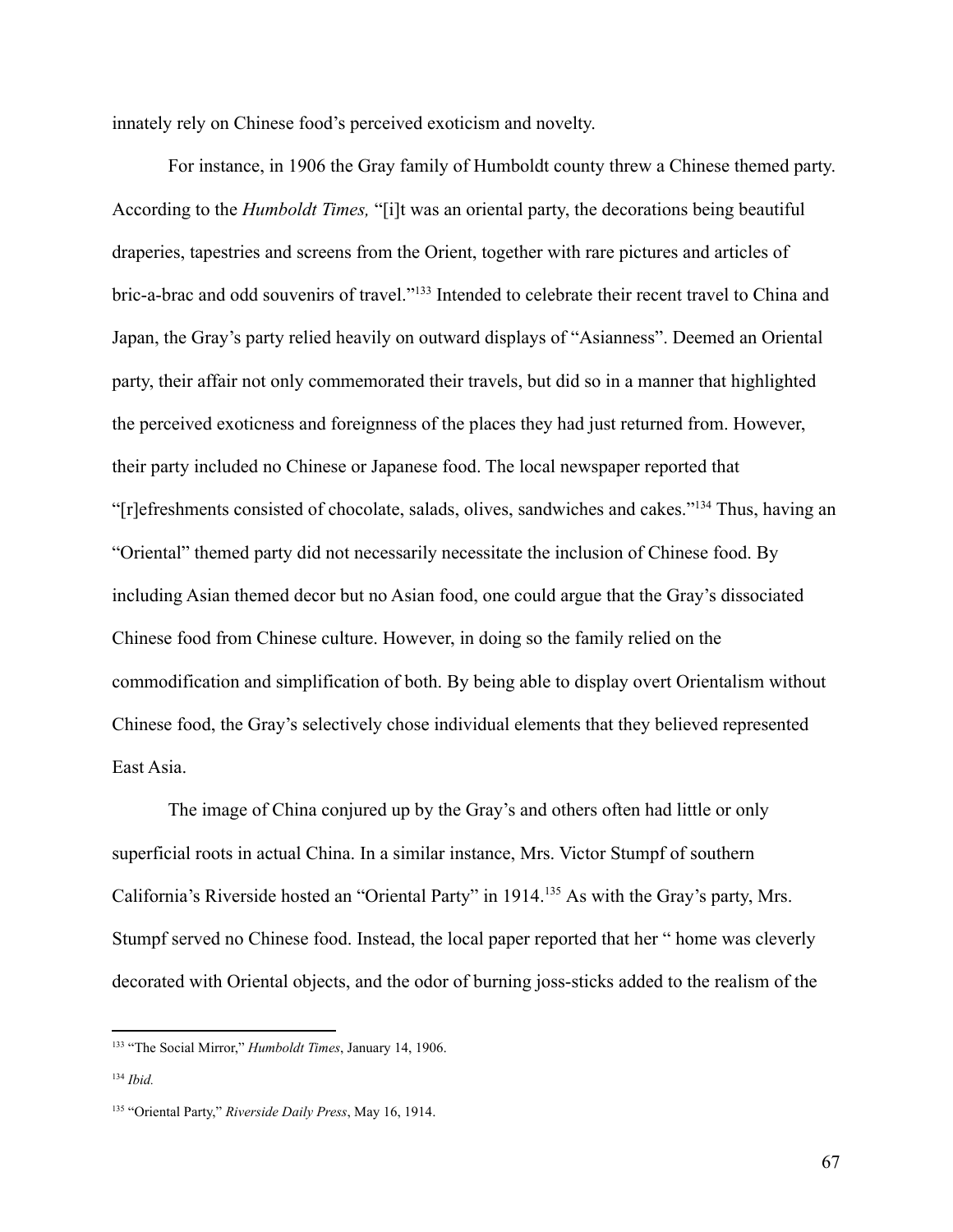picture."<sup>136</sup> Mrs. Stumpf used Chinese themed decorations as a tool to convey authenticity. Their value lay in being able to conveniently recreate a Chinese space based off of the decorators' stereotypes and knowledge of Chinese culture. Often, said space resembled stereotypes more than reality, as evidenced by the fact that Mrs. Stumpf's decorations consisted almost entirely of placing "Oriental" objects around her house.

Given the heavy exoticization of Chinese culture, and the innate connection between food and culture, many Chinese themed parties featured both. Said parties highlighted how non-Chinese Americans viewed Chinese food, or at least stylized versions of it, as being near synonymous with Chinese culture. For example, Mrs. Cheney and Mrs. Logan of neighboring Coronado and San Diego hosted what the *San Bernardino Sun* described as an "original and strikingly attractive affair" in 1914.<sup>137</sup> Their party featured both Chinese food and decorations:

Colored candles, fans and umbrellas helped lend an Oriental aspect to the spacious dining room. The first course was of chop suey and rice, with individual teapots. The second was of Chinese ginger and rice cakes. The guests had to use real chop sticks, the forks having been hidden In napkins, and much amusement resulted from the introduction of a game in which each lady was given a slip of paper on which the names of the ingredients of the chop suey were written with the letters very much mixed up.

The description of the party as "original" as well as the guests' amusement in trying to guess the ingredients of chop suey demonstrated the party's novelty.

Despite similar parties being thrown around the same time in other parts of California, they were still fairly novel. Their existence demonstrated the increasing, but not uniform, familiarity and interest in Chinese food and culture amongst non-Chinese Americans, even if

<sup>136</sup> *Ibid.*

<sup>137</sup> "Social Happenings," *San Bernardino Sun*, June 10, 1914.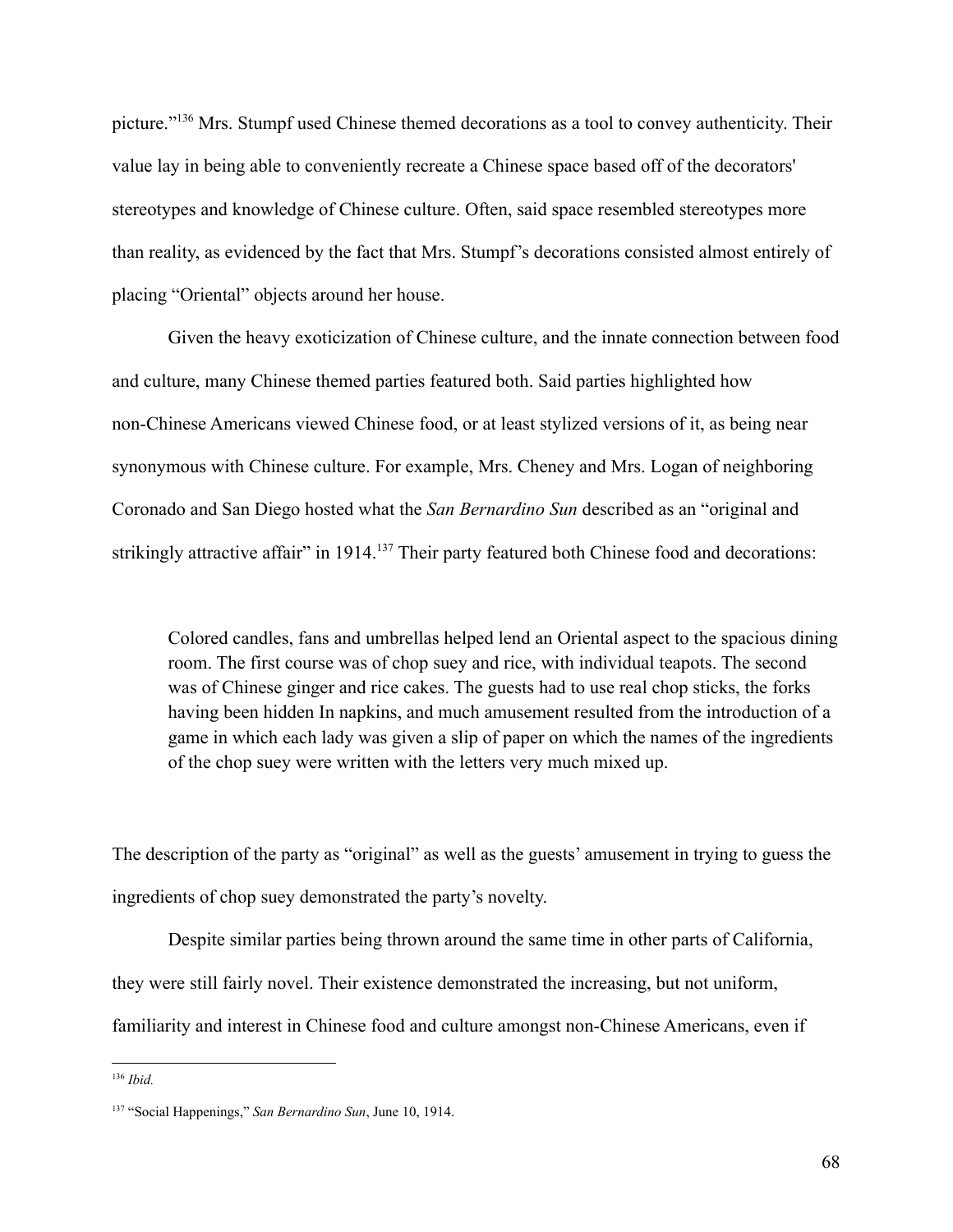said partygoers exoticized them. Similarly, although amusing, expecting the party goers to be able to decipher the coded chop suey ingredients, suggested that they already had familiarity with them. Such familiarity likely required more than just having eaten the dish once before and realistically required either often consuming it or cooking it oneself.

At times, the commitment to having Chinese themed decor at home even extended to dressing up in Chinese clothing. Not only did non-Chinese Americans decorate their houses, they also cosplayed as Chinese. For example, the Woman's club of San Bernardino threw a "Chinese luncheon" in a club member's house in 1916.<sup>138</sup> According to the *San Bernardino Sun*, "[t]he menu consisted of chop suey, rice cakes and a number of Chinese dainties. Even the incense for festive occasions was not forgotten and two Chinese tapers were kept glowing on the table. Mrs. Palmer Willets in Chinese costume assisted in serving and added to the quaintness of the luncheon."<sup>139</sup> The woman's club decorated the house with Chinese themes, ate Chinese food, and one of the members even put on a "Chinese costume". Non-Chinese Americans used outward markers of being Chinese, such as decorations or clothes, as costumes; easily put on and taken off, they allowed them to temporarily pretend that they were in China or even that they were Chinese themselves.

Parties with both Chinese themed decorations and Chinese food even existed in the same towns, demonstrating the concurrent prevalence of both approaches to Chinese parties. For instance, after the Gridley's party, the people of San Pedro hosted a number of similar parties which served Chinese food in a themed setting. The *Pilot* reported that one so-called chop suey party included "[a] pretty employment of wisteria about the rooms [which] added to the Chinese atmosphere. At a late hour chop suey was served to the guests, who, seated on the floor, wielded

<sup>138</sup> "Bible Literature Is Topic at Club," *San Bernardino Sun*, January 26, 1916.

<sup>139</sup> *Ibid.*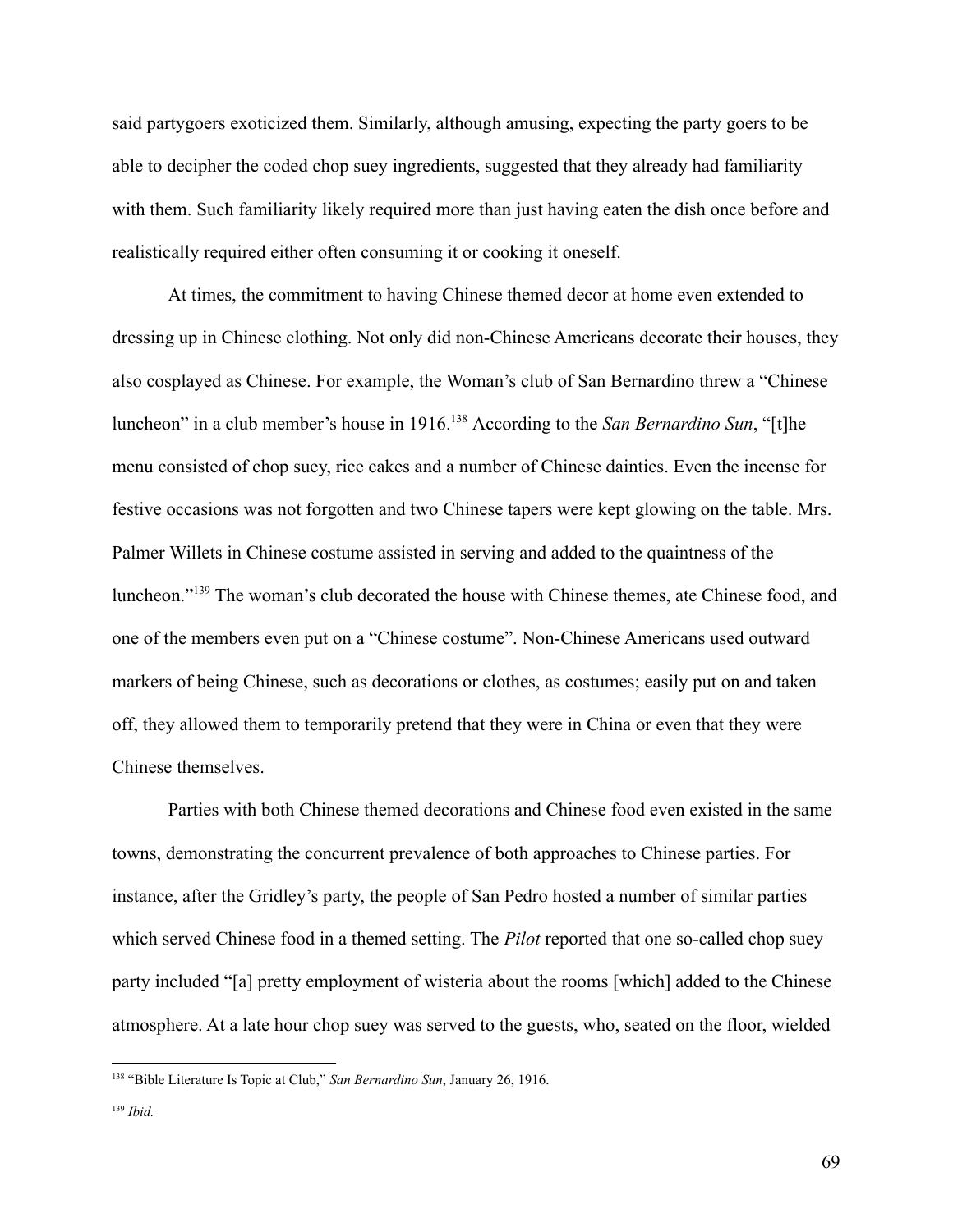chopsticks in masterly Oriental fashion."<sup>140</sup> Chinese parties ranged from simply serving Chinese food to a full out orientalist affair, sometimes even in the same towns. Both concepts were possible because of Chinese food's growing popularity and dynamic place in California. People outside of the metropole did not view Chinese food as purely exotic or completely devoid of its Chinese origin. Rather, they bounced back and forth between the two concepts in the early-twentieth century.

Chinese themed parties demonstrated non-Chinese Americans' interest and exposure to Chinese culture and food. The varying degrees of exoticization associated with them, ranging from simply eating Chinese food to dressing up in Chinese costumes, highlighted the range of acceptance that Chinese food and culture had in California. As a whole, Chinese food, in particular chop suey, proved itself to be a popular and common enough dish to serve at home parties. However, as evidenced by the prevalence of parties incorporating both Chinese food and Chinese decorations, partygoers often innately tied Chinese food to their conception of China and being Chinese. Just as one can put on Chinese clothing to temporarily pretend to be Chinese or partake in Chinese culture, one can also eat Chinese food for a similar effect. Nonetheless, despite the difficulty in doing so for many non-Chinese Americans of the time, the existence of non-Chinese themed parties which served Chinese food demonstrates how some people ate Chinese food simply because it tasted good.

## **3.4 Chinese Food and Home Cooking**

Without a doubt, Chinese food exploded in popularity in the early-twentieth century. However, according to Mendleson, "despite this new fame, almost no concrete knowledge about

<sup>140</sup> "Younger Set Guest at Merry Chop Suey Party," *San Pedro News Pilot*, March 20, 1928.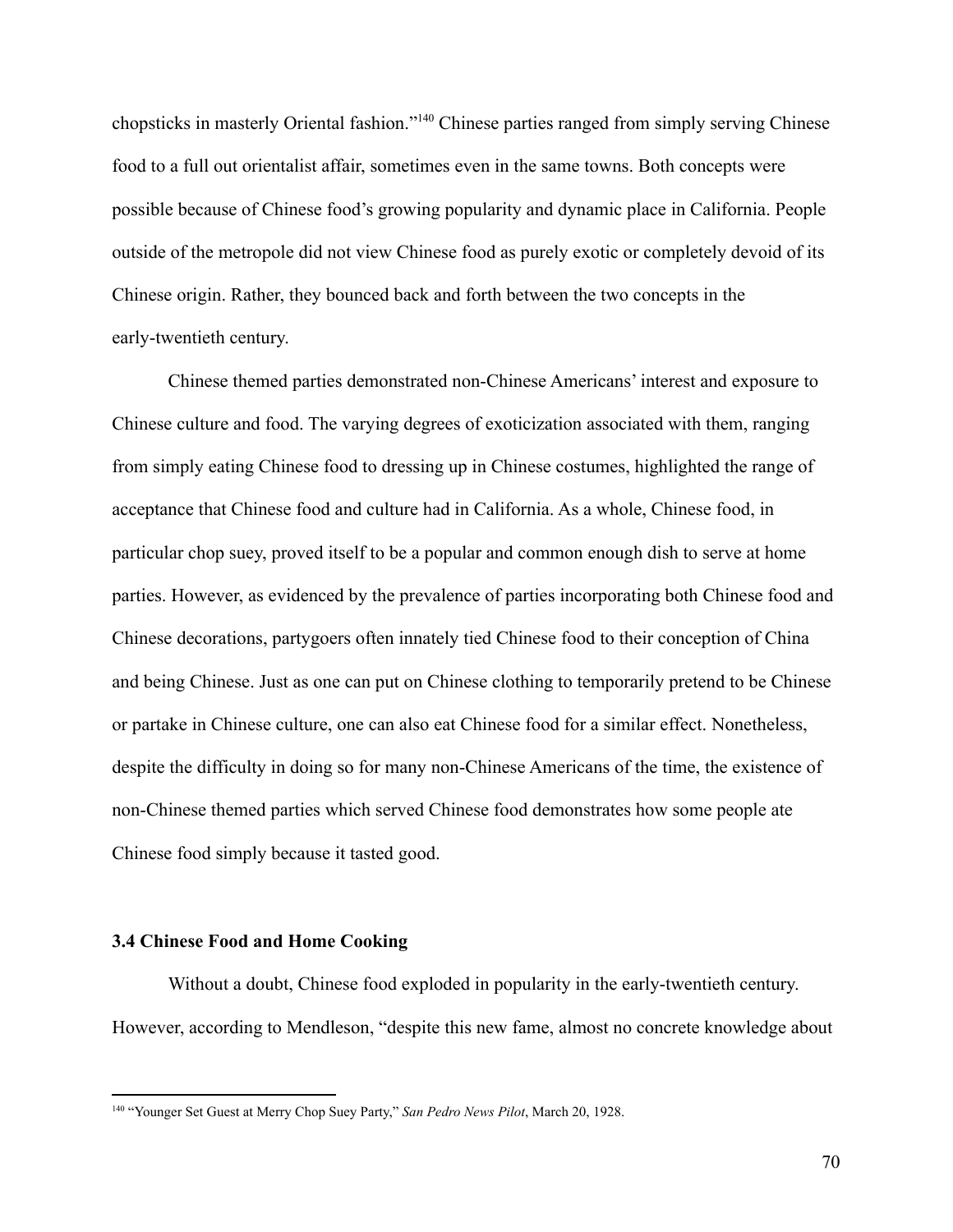how Chinese cooking worked ever reached magazines and newspapers for lay readers."<sup>141</sup> In direct contrast to Mendleson's claim, urban and rural Californians successfully sought out how to cook Chinese food at home. The rise of Chinese food in the early-twentieth century saw a concurrent rise of newspaper articles and cookbooks detailing how to make Chinese dishes such as chop suey.

Home cooking "ethnic" food such as Chinese eroded the barriers between the dominant and non-dominant group through necessitating that cooks familiarize themselves with a new culture, its flavor profiles, and specific sets of ingredients and tools. As such, cooking Chinese for oneself became a method through which one can demonstrate one's current knowledge and exposure of Chinese cooking, as well as a tool to learn more about Chinese culture.

Cookbooks and written recipes can therefore act as the synthesization of an ethnic minority's culinary knowledge, translating and passing it on to the dominant culture.<sup>142</sup> Chinese recipes aimed at non-Chinese Americans encompassed a wide range of dishes including soups, noodles, fish dishes, meat dishes, and of course chop suey, and concentrated on common dishes served at Chinese American restaurants.<sup>143</sup> While many rural and urban non-Chinese Californians viewed Chinese cuisine as mysterious and strange, many of the same people, in particular women, wanted to bring it into their homes and cooked it for themselves and their families.

Normalizing the non-dominant group's culinary culture innately reflects and influences the same group's acceptance and integration into the broader community. According to Gabbacia, food "entwines intimately with much that makes a culture unique, binding taste and

71

<sup>141</sup> Mendelson, *Chow Chop Suey*, 101.

<sup>142</sup> Liora Gvion "What's Cooking in America?" *Food, Culture & Society* 12, no. 1 (2009): 53–76, https://doi.org/10.2752/155280109x368660, 54.

<sup>143</sup> Sara Bosse, and Watanna Onoto. *Chinese-Japanese Cookbook*. (The Rand-McNally Press 1914), 8.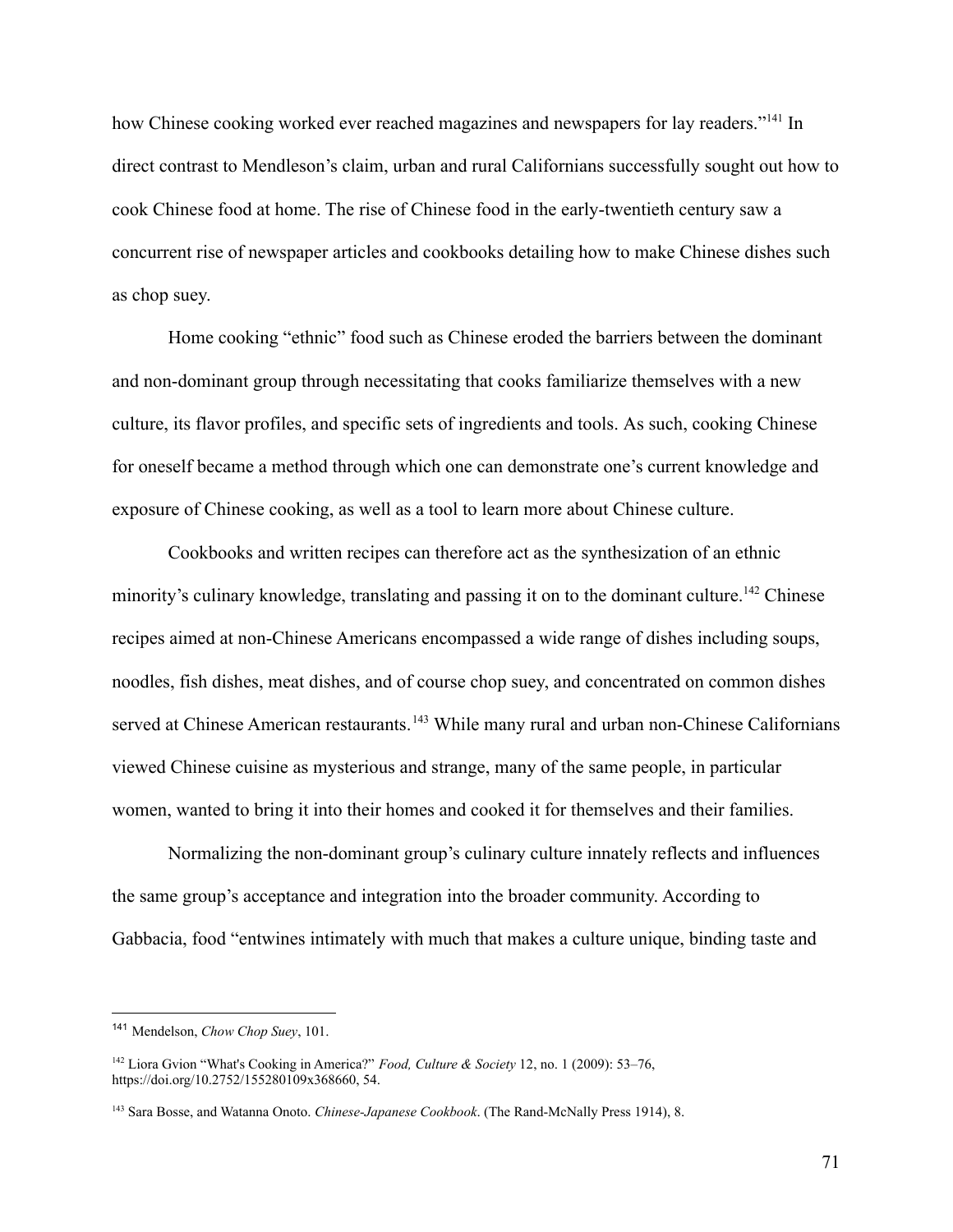satiety to group loyalties. Eating habits both symbolize and mark the boundaries of cultures."<sup>144</sup> Food denotes culture: the way one eats and cooks is a byproduct of one's culture. Thus, a greater acceptance of different culinary cultures necessitates a greater understanding and acceptance of the cultures and people who produced them. As such, as Chinese food gained greater acceptance in the homes of rural Californian communities through the use of home recipes, so did the immigrants who initially created said food.

By cooking Chinese food at home, non-Chinese people effectively, and perhaps unknowingly, assimilated Chinese cuisine into the broader American repertoire. Rather than Chinese Americans actively forcing Chinese food into the diet of non-Chinese Americans, or Chinese Americans only consuming the food of the dominant culture, the opposite happened. The dominant culture familiarized itself with Chinese food on a personal level as they ate it with their family and friends in their homes, and resultantly familiarized themselves with Chinese culture.

Some early-twentieth century authors recognized the familiarizing power of sharing recipes. Primarily white, these authors translated the so-called mysteries of Chinese cooking and offered their audiences instruction for how they too could cook Chinese food at home. In 1908, for instance, newspapers stretched from rural farming communities such as Madera in California's Central Valley to Santa Barbara on the coast carried a recipe for chop suey written by Fannie Merritt Farmer, a well-known writer for the *Woman's Home Companion* who was heralded as "America's greatest cook."<sup>145</sup> Alongside a more familiar repertoire of dishes

<sup>144</sup> Gabaccia, *We Are What We Eat,* 113.

<sup>145</sup> "Creamed Sweet Potatoes," *Truckee Republican*, April 10, 1909;

<sup>&</sup>quot;How to Make Chop Suey," *Madera Mercury*, September 5, 1905;

<sup>&</sup>quot;How to Make Chop Suey," *Morning Press*, August 30, 1908.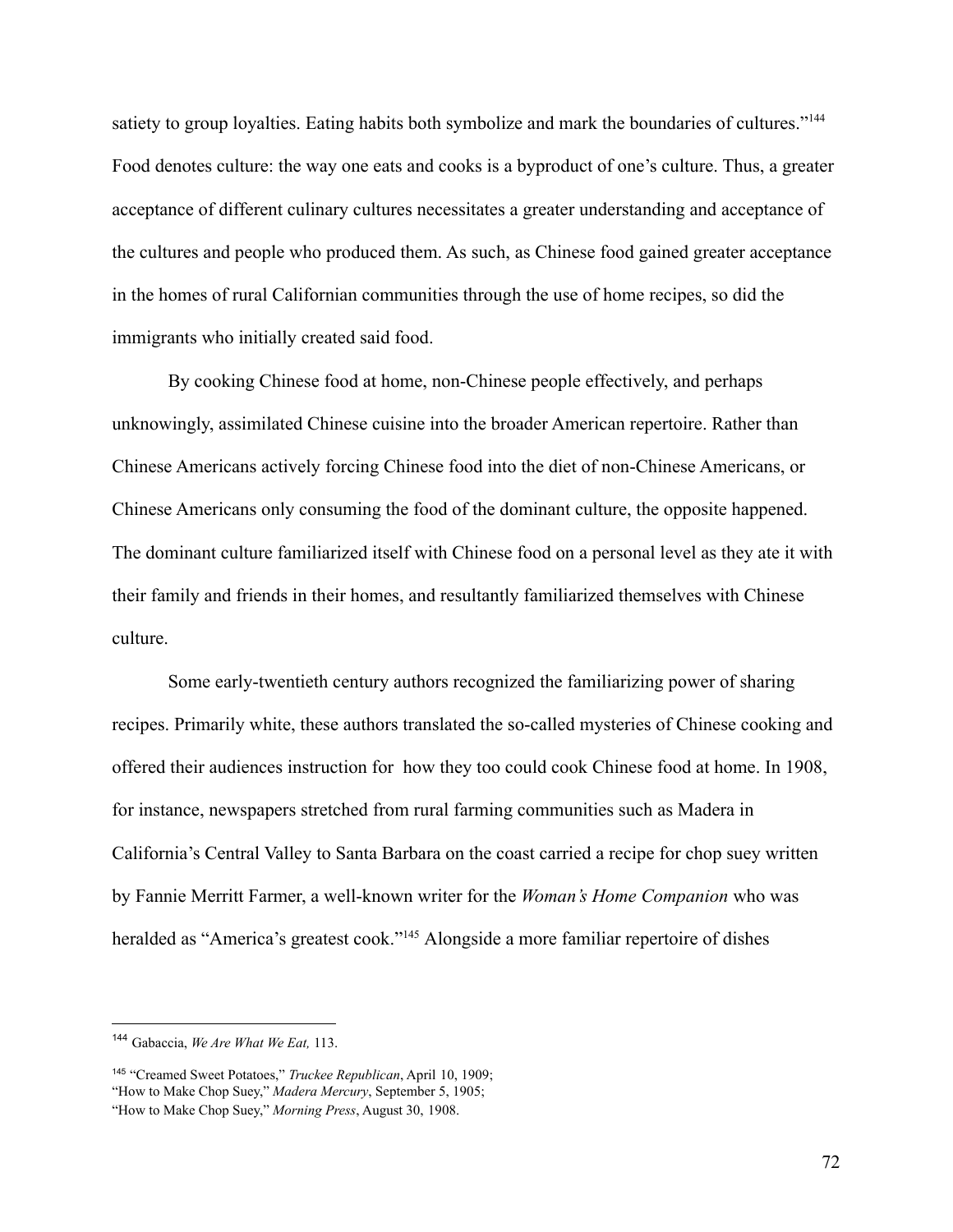associated with white America, such as caramels and mashed potatoes, Farmer promised her readers that "Chop suey is really a wholesome, not a mysterious dish."<sup>146</sup>

Contrary to Chinese food's conflicting reputation as exotic and unhealthy, Farmer described chop suey as understandable and healthy to her sizable fan base. Her recipe called for a simple saute of chicken and vegetables in butter, seasoned with only "one half teaspoonful of sugar, [and] two teaspoonfuls of Shoyu sauce."<sup>147</sup> By demystifying chop suey, Farmer also implicitly placed it amongst dishes brought from Europe, arguing against its perceived foreignness and advocating a place for it in the canon of American food. In doing so, Farmer critiqued the preexisting idea of American equalling white while arguing for a greater acceptance of Chinese food into American culinary culture, and by extension Chinese Americans into American civic culture. As such, her actions pushed back against the strict racialized categorization of food, instead placing dishes into the more neutral categories of wholesome or not wholesome.

Formal cookbooks also attempted to destigmatize Chinese food for their readers, and explain how to cook different Chinese dishes. For instance, The *Chinese-Japanese Cookbook* by Sara Bosse and Onoto Watanna said "[w]hen it is known how simple and clean the ingredients used to make up these Oriental dishes, the Westerner will cease to feel that natural repugnance which assails one when it is about to taste a strange dish of a strange and new land."<sup>148</sup> Similar to Farmer, Bosse and Watanna attempted to demystify Chinese food. By informing their readers of what goes on in the backrooms of Chinese American restaurants and kitchens, they reduced

<sup>146</sup> "How to Make Chop Suey," *Madera Mercury*;

<sup>&</sup>quot;Creamed Sweet Potatoes," *Truckee Republican*;

<sup>&</sup>quot;Nut Chocolate Caramels," *Santa Cruz Sentinel*, December 11, 1908.

<sup>147</sup> "How to Make Chop Suey," *Madera Mercury*, September 5, 1905.

<sup>148</sup> Boss And Onoto, *Chinese-Japanese Cookbook*, 1.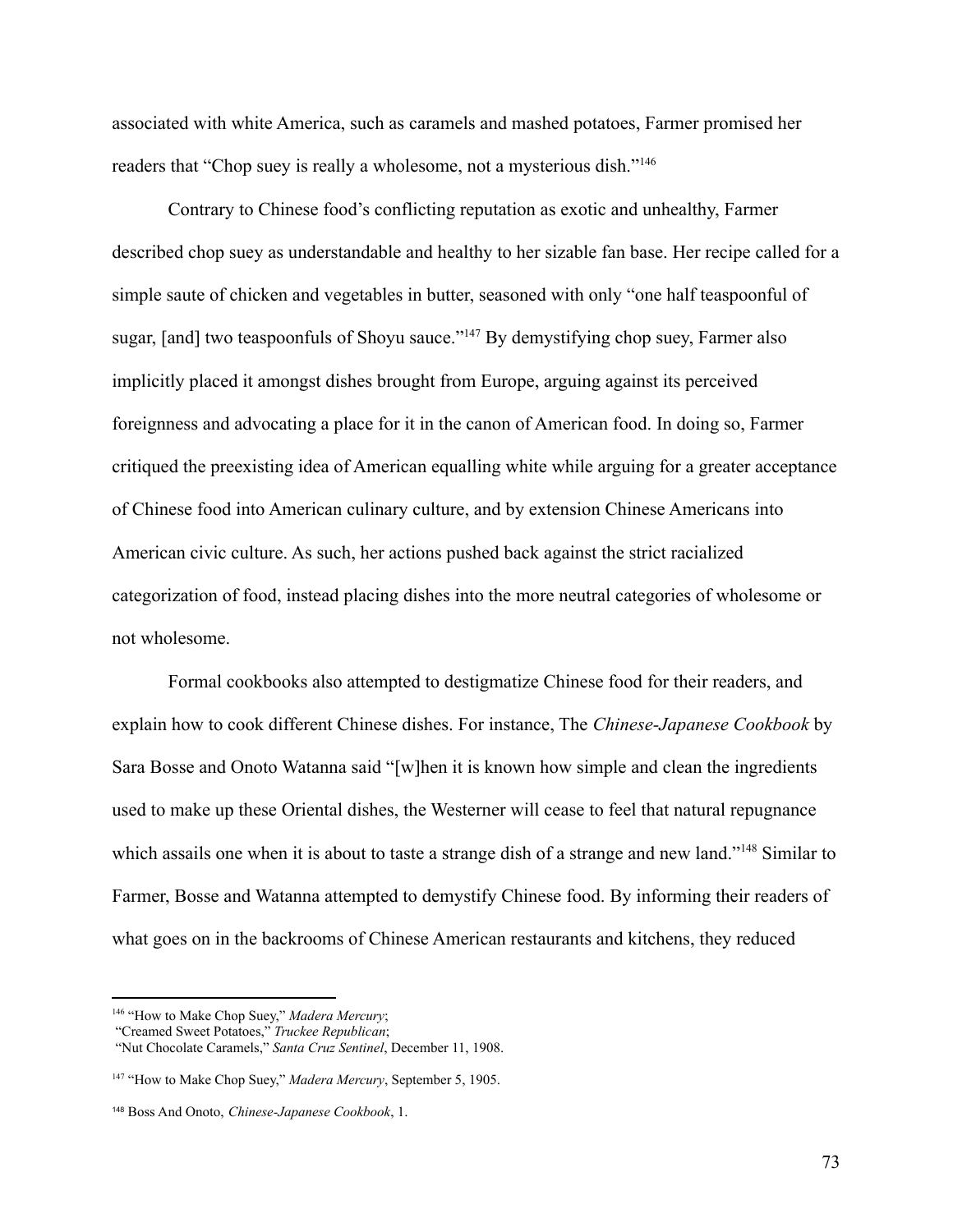confusion and misunderstandings about what goes into Chinese food, and therefore demystified it. By normalizing the recipes behind Chinese dishes, Bosse and Watanna similarly normalized and destigmatized the people who initially cooked them. The two authors explicitly stated that learning how to make Asian food will make it more relatable and palatable to Westerners. Food writers such as Bosse, Watanna, and Farmer translated what readers ate in their local Chinese American restaurants into recipes that they could make at home, making it, and by extension Chinese culture, more relatable.

Notably, members of both the dominant and non-dominant group played a role in demystifying Chinese food. For example Bosse and Farmer were both white. They bridged the culinary divide between the dominant and non-dominant groups as members of the former group themselves. Conversely, Watanna was Japanese American. Although not Chinese, he fell under the broad early-twentieth century umbrella of "Oriental". By working in conjunction with a member of the dominant group, he presented a unified effort to destigmatize and demystify Chinese food and people. Giving voice to Asian Americans as a broader group, Watanna represented the range of people, from white female cookbook authors to Japanese American men, who displayed interest in Chinese cuisine.

Recipe authors not only provided instructional recipes, but also attempted to make Chinese food more accessible to their readers by noting its similarities with Western food. Drawing parallels between Chinese and Western ingredients made it easier to cook Chinese food with mainstream American grocery staples, while also giving the reader an easy reference point for understanding Chinese food. Most of the early-twentieth century chop suey recipes published for non-Chinese American audiences primarily featured ingredients common in Western food with one notable exception: soy sauce. As such, early-twentieth century recipe authors suggested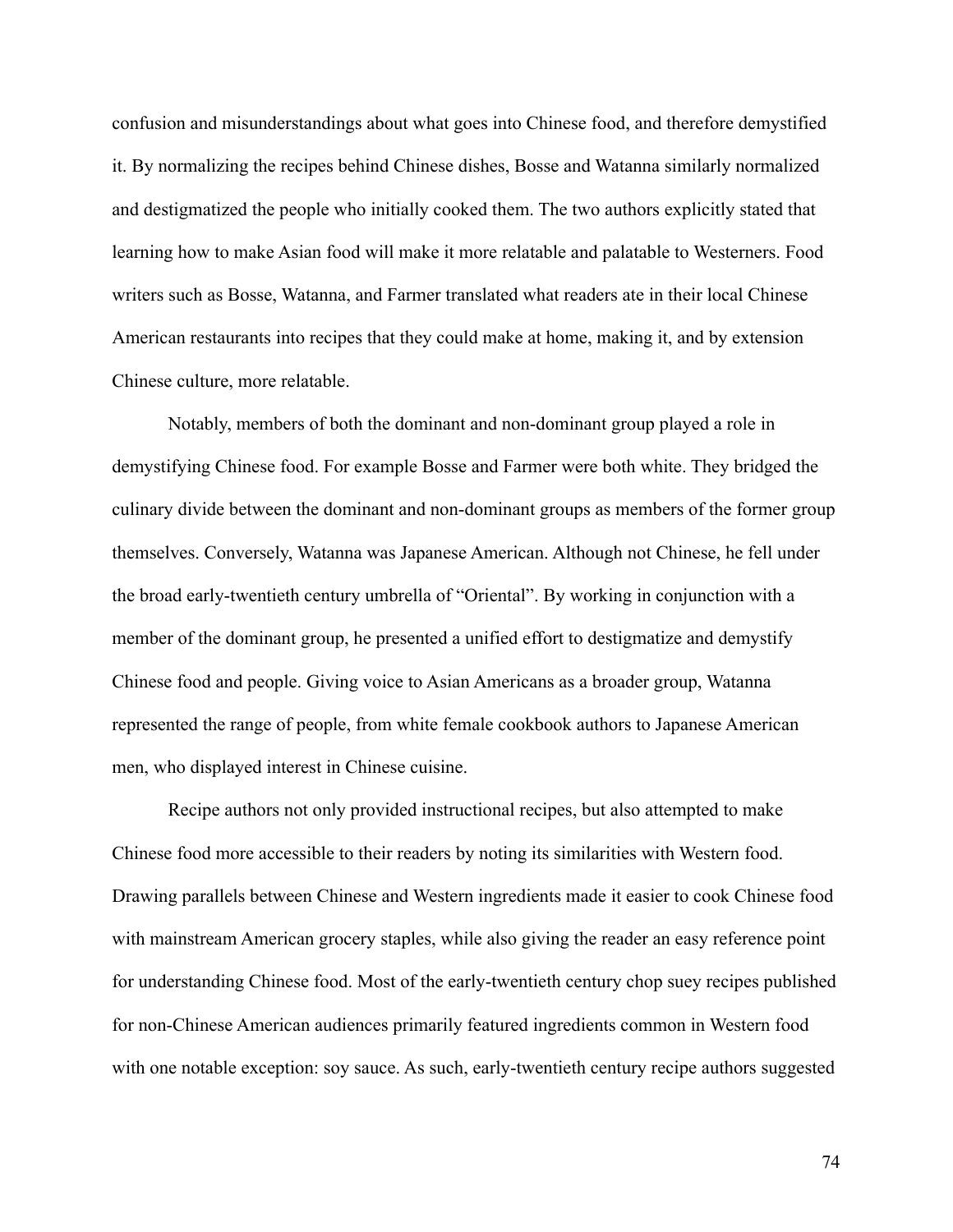Worcestershire sauce as a comparable product. Writing for a column entitled *A Few Words with the Lady of the House,* one author introduced their chop suey recipe by saying, "With all of these [Chinese dishes] is served the Chinese condiment, brown and piquant, known as see yu or gee yow. It corresponds to our Worcestershire sauce."<sup>149</sup> By relating soy sauce to Worcestershire sauce, the author created an easily understood analogy.

Given its supposed similarities with soy sauce, some chop suey recipes even called directly for Worcestershire sauce, such as the *Amador Ledger-Dispatch's* chop suey recipe that included "one teaspoonful of Worcestershire sauce."<sup>150</sup> In the eyes of the *Dispatch*, one could literally create Chinese dishes using Western ingredients. For the *Dispatch*, there was no mystery; Chinese food and Western food shared much in common with one another. Given soy sauce's status as the most inaccessible ingredient in chop suey, papers such as the *Dispatch* negated a key component of Chinese food's foreignness by noting its synonymousness with a common Western ingredient. As such, drawing parallels between Worcestershire and soy sauce directly attacked the concept of mysterious Chinese food. Given the Chinese American image of being a perpetual foreigner innate ties to the preexisting perception of Chinese food being mysterious and foreign, by attacking said stereotypes about food one similarly attacks the related stereotypes about Chinese Americans as a whole. Thus, familiarizing Chinese food familiarizes Chinese Americans.

Food writers sometimes went beyond drawing similarities between Chinese food and Western food, instead claiming that the two shared a common origin. Thus, even if the reader did not realize it, Chinese food held familiarity to them. According to Bosse and Otanna, "Syou, sometimes called Soye, is similar to Worcestershire and similar European sauces. In fact, the

<sup>149</sup> "A Few Words with the Lady of the House," *San Francisco Call*, December 7, 1909.

<sup>150</sup> "How to Make Chop Suey," *Amador Ledger-Dispatch*, January 31, 1902.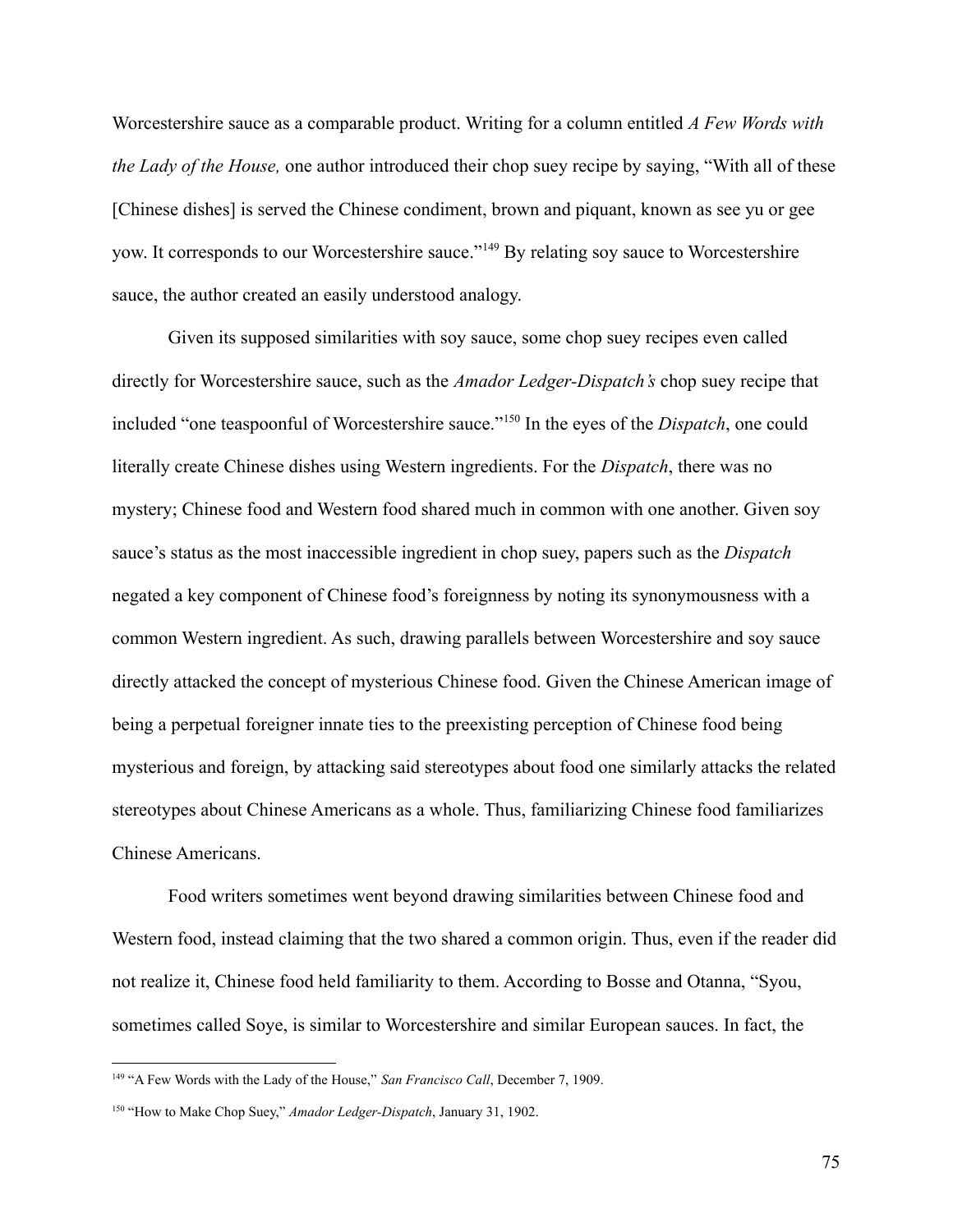latter are all said to be adaptations of the original Chinese syou, and most of these European sauces contain syou in their makeup."<sup>151</sup> A *Menu for a Chinese Dinner* given by the *San Jose Mercury News* in 1913 makes almost the exact same claim about soy sauce. The *Mercury News* reported that "Worcestershire and all similar European sauces are said to be adaptations of the original Chinese syou, and most of these European sauces contain syou in their makeup."<sup>152</sup> The authors went beyond drawing similarities between soy sauce and worcestershire, and state that it, and other western sauces, have a common origin. Identifying the roots of common European condiments in a Chinese one, and arguing that many are still made with it, directly tied the two cuisines together.

The popularity of Chinese food with white Americans should come as no surprise. Common European condiments, such as Worcestershire sauce, originated from soy sauce. Before ever cooking a Chinese dish or eating at a Chinese American restaurant, white Americans likely consumed Chinese flavors. Therefore, rather than Chinese food being mysterious, white Americans unassumingly ate it all along. The European, and derived white American, culinary traditions that white Americans held in high regards were indebted to Chinese culinary innovations. Therefore, rather than Chinese food being mysterious, it holds deep connections and similarities to food that white Americans had already been exposed to.

While maybe not coming to said conclusions about the similarities between Chinese and Western food by themselves, white Americans did proactively engage with and seek out Chinese cooking knowledge. For instance, the *San Jose Mercury News* ran an article in 1912 where a reader called Mrs. A.D.B asked "[w]ould you kindly advise me how to make chop suey? I am fond of it and should like to know how to make it myself. Also could you tell me how the

<sup>151</sup> Bosse and Onoto, *Chinese-Japanese Cookbook*, 2.

<sup>152</sup> "A Menu for a Chinese Dinner," *San Jose Mercury-News*, January 26, 1913.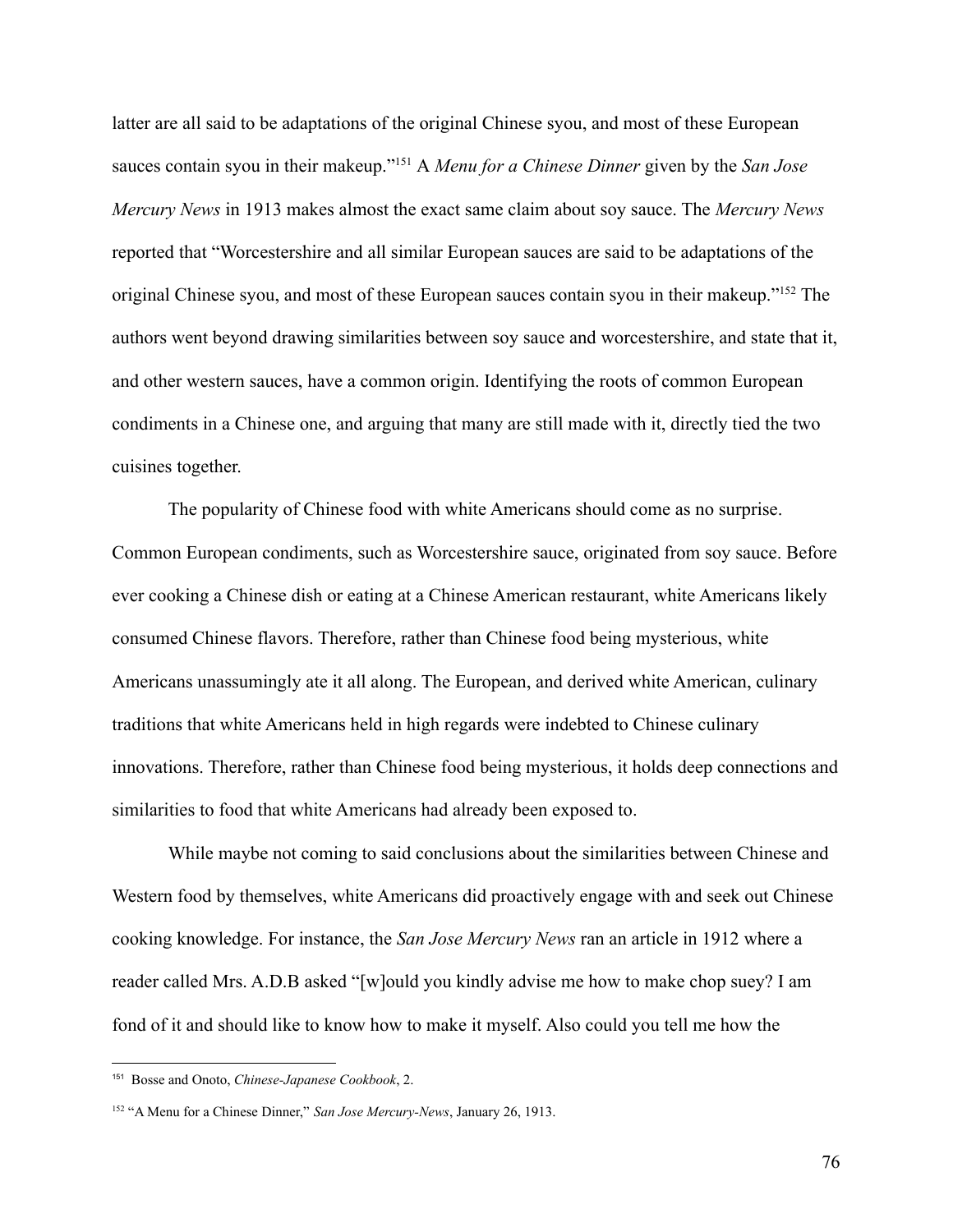Chinese make their tea? It is better than tea at home. Is it the process or is a different tea used?"<sup>153</sup> Clearly, Mrs. A.D.B had previously had chop suey and Chinese tea and enjoyed it so much that they wished to make it at home for themselves. Mrs. A.D.B's genuine interest in Chinese cooking reflected white America's willingness and desire to learn more about it.

Through cooking Chinese food and expanding their culinary repertoire, non-Chinese American women became important relayers of Chinese cuisine and culture into non-Chinese American households. Cookbooks and newspaper recipes not only targeted white women, but white women themselves made up those who sought out how to make Chinese food at home for themselves and their families. Written under columns such as "Womanly Wisdom", Chinese food recipe authors made no secret of their target audience.<sup>154</sup> Similarly, recipes praised themselves for their legibility while claiming that "any intelligent housewife can follow [them]."<sup>155</sup> Whether it be women such as Mrs. A.D.B or the hypothetical housewives that the recipe authors wrote for, women played a unique role in bringing Chinese food into the non-Chinese American home. Amateur women cooking Chinese food lived in places ranging from metropolitan areas such as San Jose to rural outposts such as Blue Lake and Amador county. Their interest in Chinese American dishes like chop suey combined with the practical needs of adapting them for their kitchens. Substitutes such as worcestershire for soy sauce made Chinese food even more practical for the average home cook. As such, the women who cooked said recipes sought out and adapted Chinese cooking for their own benefit and interests.

Despite the efforts of authors, and the interest of the general public, many still viewed Chinese food as mysterious. In contrast with its common comparison to worcestershire, the

<sup>153</sup> "Chop Suey," *San Jose Mercury-News*, April 12, 1912.

<sup>154</sup> "Womanly Wisdom," *Sacramento Daily Union*, August 14, 1906.

<sup>155</sup> "How to Make Chop Suey," *Amador Ledger-Dispatch.*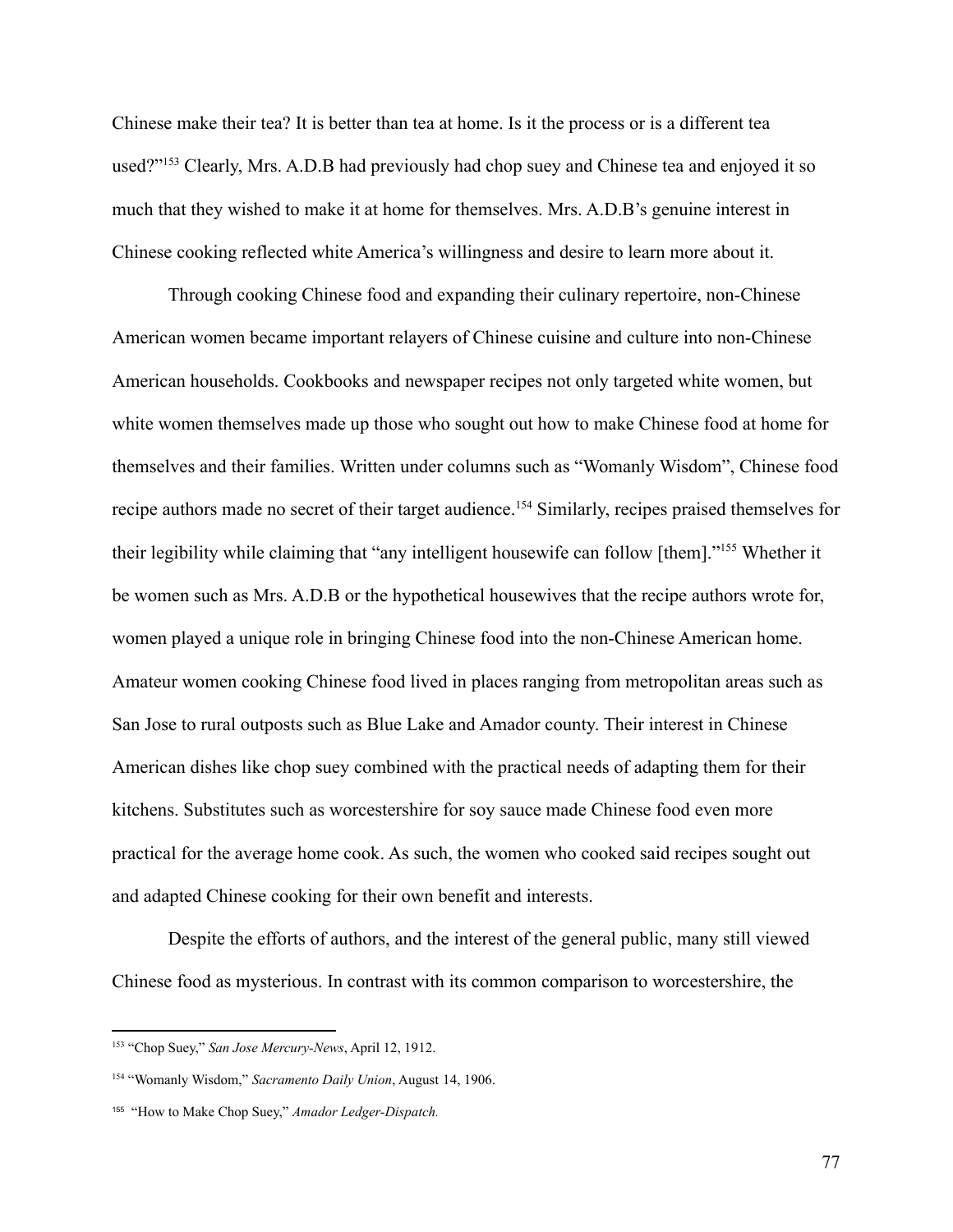*Sacramento Daily Union* described soy sauce as "a brown looking liquid with a peculiar flavor" in 1915.<sup>156</sup> Describing a central component, and easily recognizable, element of Chinese food as peculiar labels the broader canon of Chinese food as odd. Although notable efforts to make Chinese food accessible existed, a significant portion of both rural and urban Californians continued to think of Chinese food as being completely foreign and indescribable. For instance, the rural *Blue Lake Advocate* published a joke featuring a girl asking her brother for a recipe for chop suey for her cooking school in 1910. Her brother's answer: "Recipe For Chop Suey.- Take a bowl of nice, clean suey and then chop it."<sup>157</sup> In contrast, the *Advocate* had run an actual "Recipe for making this Famous Chinese Dish [chop suey]" just four year prior to their joke.<sup>158</sup> While chop suey may have been popular enough that the girl could have been reasonably expected to learn how to make it, as evidenced by other home cooks seeking out recipes for it, the punchline still relied on chop suey's foreignness. Chinese food in the early-twentieth century managed to be common and exotic at the same time. The very same audiences which viewed Chinese food as exotic and inscrutable, also wanted to genuinely know how to cook it.

Chinese food interested non-Chinese Californians, not only as a novel cuisine to eat on rare occasions, but also as a viable form of home cooking. Their genuine interest in Chinese cooking reflected its place as an appreciated cuisine in their communities. Notably, the authors of the recipes that transmitted Chinese food knowledge to home cooks across rural and urban California were nearly entirely white. As such the dominant culture played an outsized role in mediating ethnic food knowledge to itself. Nonetheless, the existence of Chinese food recipes targeting non-Chinese people presupposed a preexisting interest in Chinese food. In other words,

<sup>156</sup> "Union's Cooking Class," *Sacramento Daily Union*, February 2, 1915.

<sup>157</sup> "How to Make Chop Suey," *Blue Lake Advocate*, February 5, 1910.

<sup>158</sup> "Chop Suey," *Blue Lake Advocate*, March 3, 1906.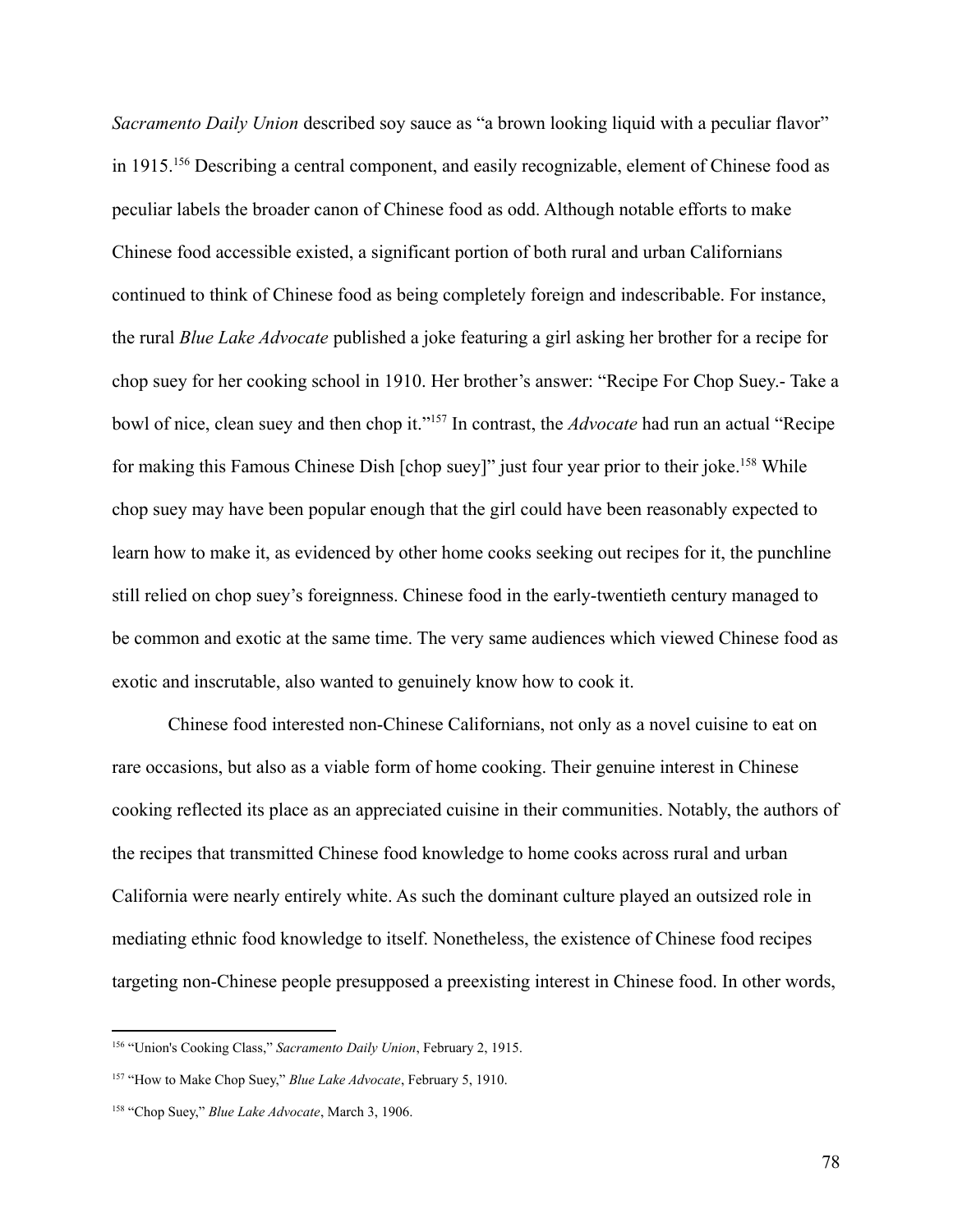the work of Chinese chefs in conjunction with their non-Chinese consumers, especially women, drove the adoption of Chinese cooking into the non-Chinese home. Rather than the dominant culture solely being the gatekeeper of Chinese food knowledge, Chinese chef's played a major role in simply getting others interested in their food by virtue of it tasting good.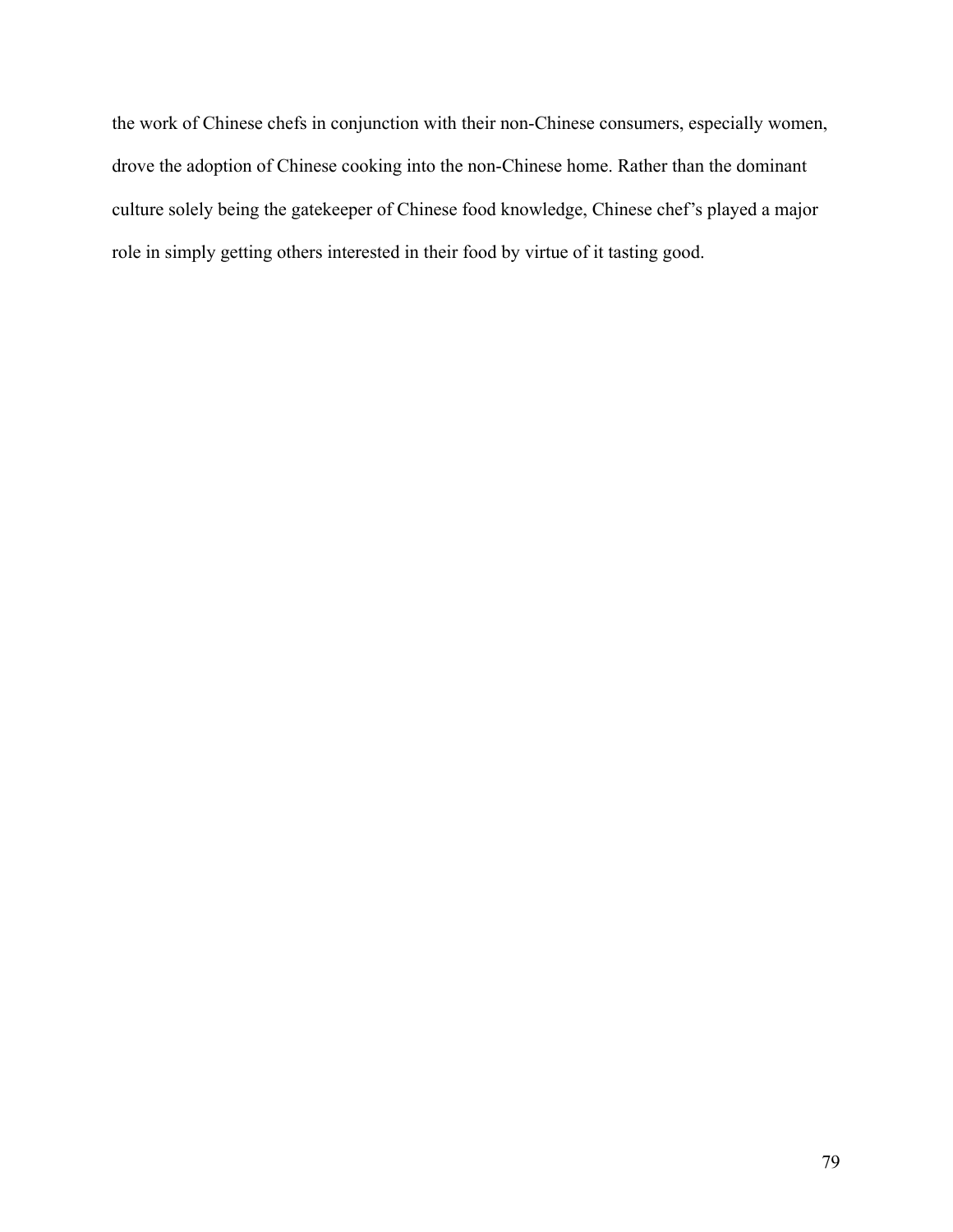## **CHAPTER 4 Chinese Americans as Community Members**

In my final chapter I look at how rural Chinese restaurateurs leveraged their businesses to become valuable members of their communities. Furthermore, the towns they lived in often recognized their contributions. I argue that rural Chinese Americans became active participants in their communities' civic and political issues.

## **4.1 Chinese Americans as Community Members**

Chinese immigrants did not just live in siloed ethnic enclaves. They engaged culturally, socially, and civically with their neighbors. As such, Chinese Americans in California during the early-twentieth century integrated with their surrounding communities, building ties with them on multiple levels. Chinese businesses, including restaurants, which catered to non-Chinese clients played an important role in fostering interactions with Chinese and non-Chinese Americans. Whether it be prominent Chinese American restaurateurs, such as Jim Peters, or other Chinese businessmen, Chinese Americans outside of the metropole leveraged their businesses to connect with their non-Chinese customers. Early-twentieth century rural Chinese Americans were not just silent parts of their communities. Similarly, the rural towns that they lived in at times recognized their cultural and civil importance to the area. Rural Chinese Americans participated and engaged in social, political, and civic activism and efforts, demonstrating their agency and willingness to be active members of their communities.

Chinese residents of rural towns ingrained themselves into the communities that they lived in, maintaining their cultural heritage while interacting with those outside of their ethnic enclaves. For instance, the rural mining town of Marysville made special provisions during the early-twentieth century to allow its local Chinese residents to celebrate the lunar new year by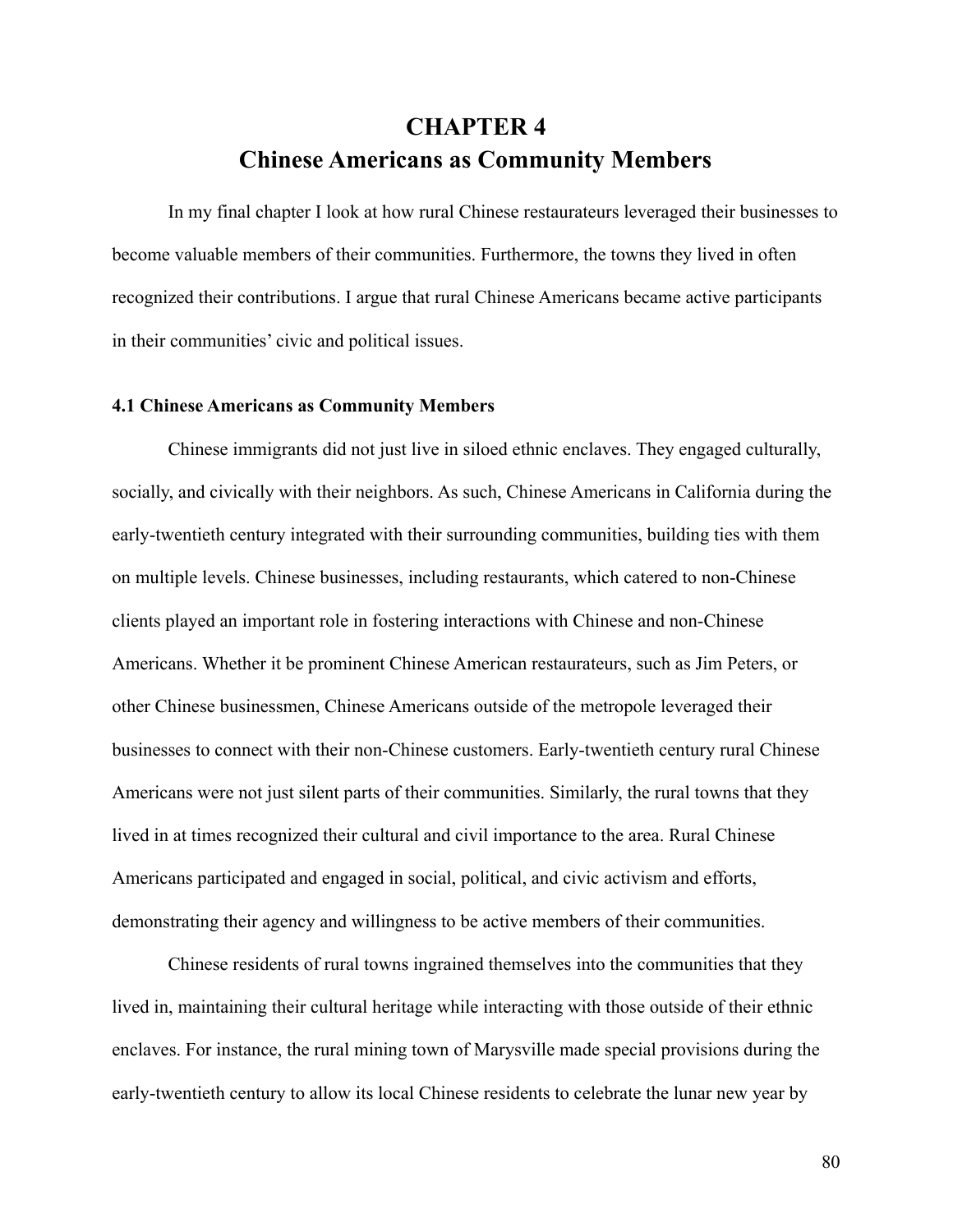setting off fireworks. Furthermore, the town declared that "all persons visiting Chinatown during Chinese New Year are hereby notified not to interfere in any manner with their celebration."<sup>159</sup> Marysville Chinese community celebrated aspects of their Chinese cultural heritage and had the protection of the town to do so. Not only did they run and operate businesses that catered to their non-Chinese neighbors, but in return said neighbors offered them a basic level of respect to conduct their holidays the way they saw fit.

Not only did Marysville allow its Chinese neighbors to celebrate their traditions in the early-twentieth century, but the town as a whole recognized its Chinese community as an integral part of its history. In 1921, Arthur Gorwood, president of the local Chamber of Commerce and prominent local car dealership owner, announced that he "will again make a plea to the city council to allow the Oriental residents of the quarter to erect suitably decorated porches in the quarter and has talked with several Chinese merchants who are willing to go to the expense."<sup>160</sup> Gorwood later stated "that the local quarter should be preserved, not only for the unique features, but from an historical standpoint, as many of the buildings in the quarter are relics of pioneer times."<sup>161</sup> Recognizing Marysville's historic Chinatown as an valuable local site, and by extension recognizing the importance of the local Chinese community, Gorwood worked with Chinese merchants to preserve it. Both Chinese and non-Chinese Americans worked together to preserve their shared history.

Through their interactions with their neighbors as restaurant workers and owners, Chinese Americans participated in their communities' politics and civic issues. In addition to

<sup>159</sup> "Lots of Noise," *Marysville Daily Appeal*, January 24, 1906.

<sup>160</sup> "Preservation of Chinese Quarter Urges Gorwood," *Marysville Daily Appeal*;

<sup>&</sup>quot;Gorwood Now Has Maxwell Car Agency," *Marysville Daily Appeal*, January 11, 1920;

<sup>&</sup>quot;Mayor Tom Mathews and Caroll Frohman Are New C.C. Directors," *Marysville Daily Appeal*, January 7, 1921.

<sup>161</sup> "Preservation of Chinese Quarter Urges Gorwood," *Marysville Daily Appeal.*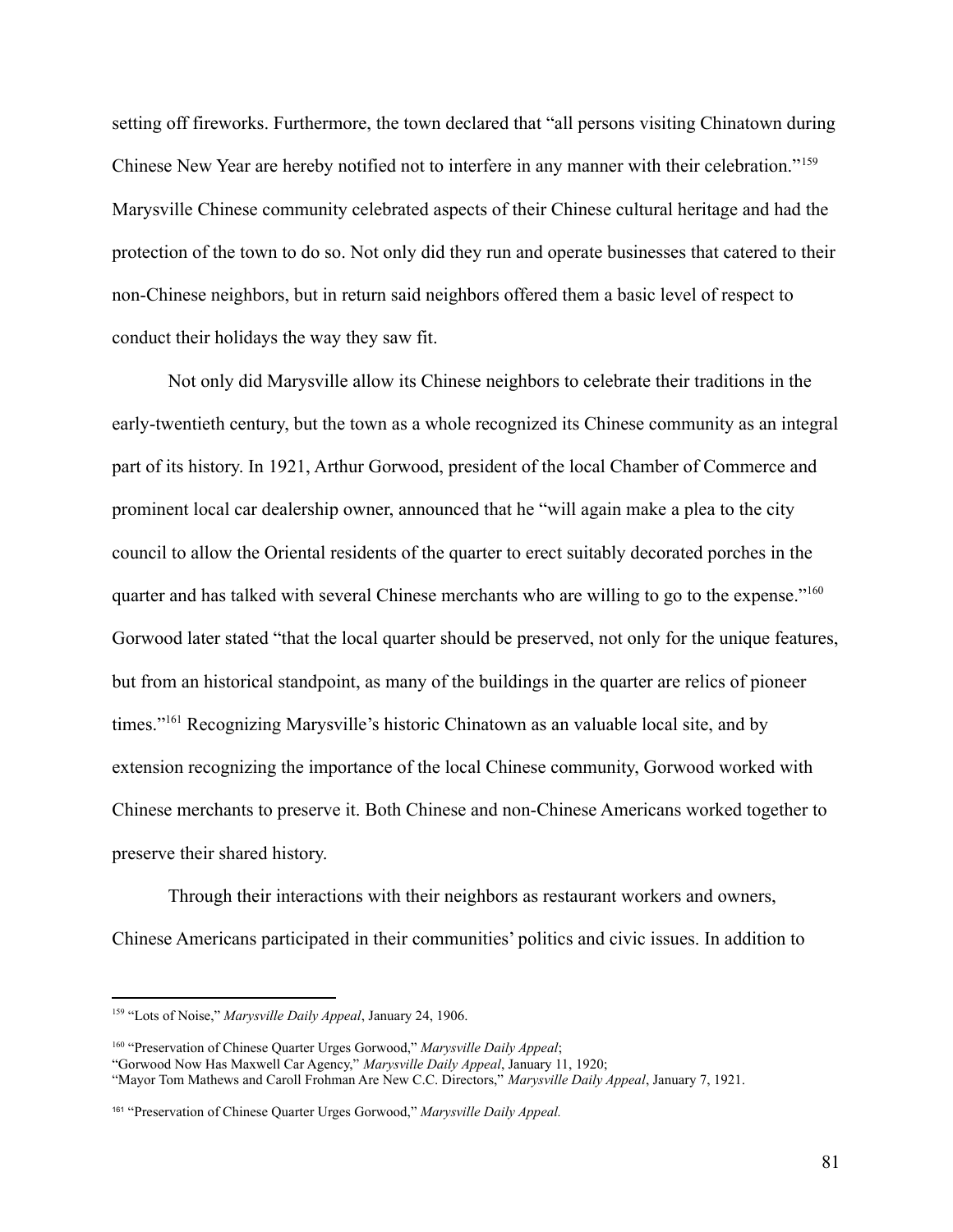being recognized as part of their local communities' cultural makeup and heritage, they actively shaped the pressing issues of their communities. For instance, during World War I San Bernardino county launched a war savings and thrift stamp campaign to help with the war efforts.<sup>162</sup> Returning from his tour across much of America's "desert country", county campaign chairman James Russell claimed that "at every hand were people anxious to do their bit to help the nation. Even Chinese American restaurant keepers joined in the campaign." <sup>163</sup> Russell quoted said restaurant keepers as saying "Help Uncle Sam, take 'em stamps!"<sup>164</sup> Rural Chinese American restaurateurs across San Bernardino county, and extending into the greater American southwest, actively participated in civic campaigns. Their level of participation in American war efforts, and their recognition for doing so, demonstrates their involvement in American society as a whole. In direct contrast with stereotypes of being the perpetual foreigner, Chinese Americans actively participated in patriotic war efforts and non-Chinese Americans applauded and recognized them for doing so.

In addition to participating in broad country spanning efforts, Chinese Americans also participated in local discourse. For instance, in 1908 the *San Bernardino Sun* reported that during a strike "Chinese restaurant proprietors… refused to serve [railroad strike breakers from Santa Fe]."<sup>165</sup> As such, Chinese restaurateurs participated in local activist movements. Standing in solidarity with their neighbors, they took meaningful action using the tools at their disposal. Their ownership of restaurants directly gave them the ability to demonstrate their support for the strike in an actionable and impactful manner.

<sup>162</sup> "County Is Leader in the Sale War Savings and Thrift Stamps," *San Bernardino Sun*, February 5, 1918.

<sup>163</sup> "Russell Is Back from Stamp Journey," *San Bernardino Sun*, January 27, 1918; "Heads of Stamp Will Meet Today," *San Bernardino Sun*, January 3, 1918.

<sup>164</sup> "Russell Is Back from Stamp Journey," *San Bernardino Sun.*

<sup>165</sup> "Wreckers at Work," *San Bernardino Sun*, August 14, 1908.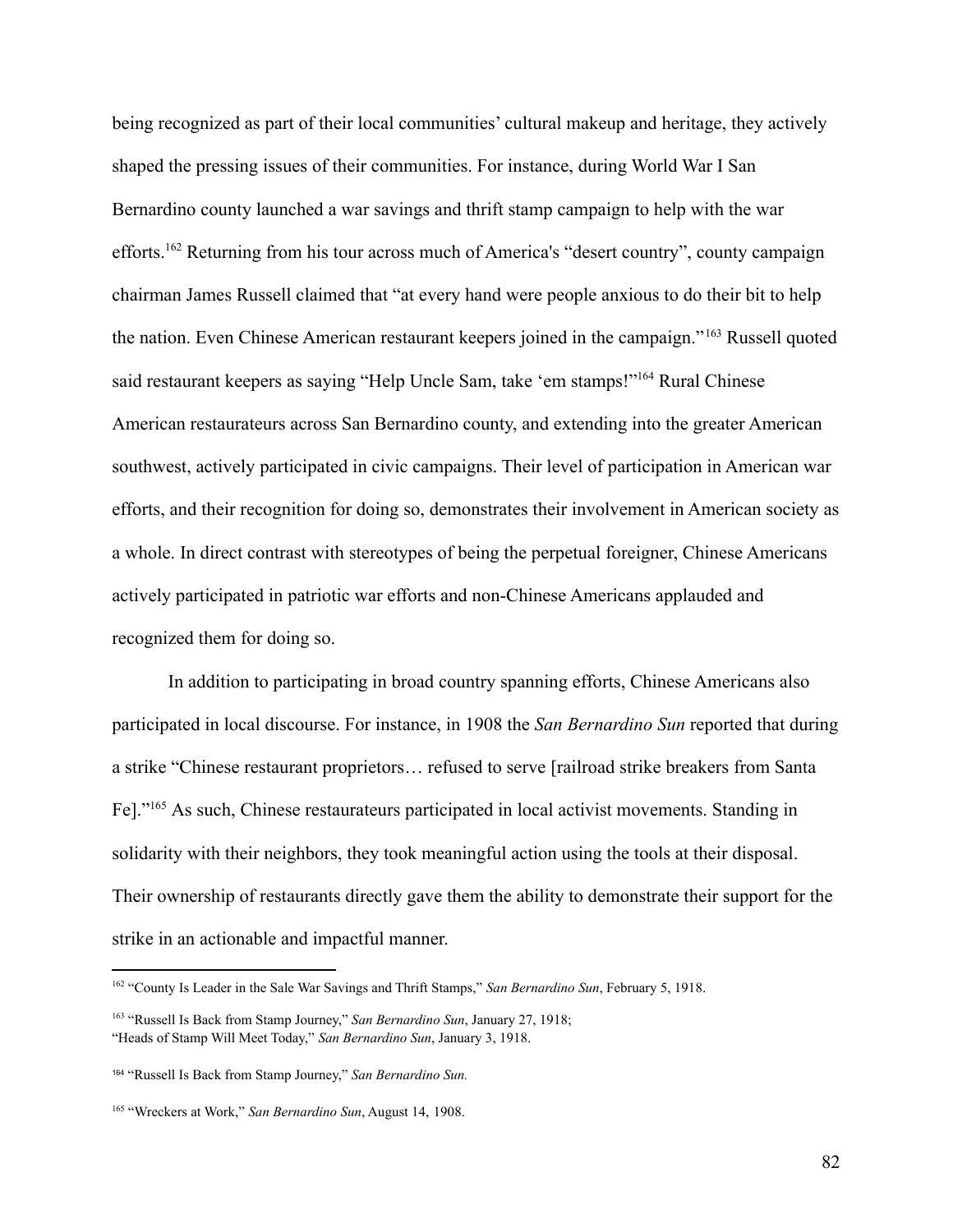Chinese Americans also participated in local civil and political issues on a more micro level during the early-twentieth century. In 1917, the *San Bernardino Sun* reported that "Wong Yee, well known Chinese restaurant man, was the first Chinaman, so far as can be ascertained, ever to sit on a jury in San Bernardino county."<sup>166</sup> Furthermore, the paper reported that Yee "Understands Actions Court Perfectly."<sup>167</sup> Although Chinese Americans may not have sat on court juries before Yee in San Bernardino county, Yee did so with relative distinction. Not only did Yee serve the court well, but he first gained recognition as a Chinese restaurateur. The ability of Chinese Americans, and in particular restaurateurs, to participate in their communities' justice system reflected their high level of participation in said communities and willingness to interact beyond ethnic enclaves.

Whether it be through interacting with a large number of customers as proprietors and chefs, or due to the financial success that some restaurateurs had, restaurants became an avenue through which Chinese Americans could become prominent members of their communities. For instance, in 1923 the locally well known Chinese businessman Jim Peters bought and revamped the Paris Cafe. The *Calexico Chronicle* reported that "two hundred invited guests from Calexico enjoyed the hospitality of W. J. (Jim) Peters… [who] has provided the new cafe especially for local and visiting parties who desire real Chinese dishes, and the place is to cater to the better class of American trade."<sup>168</sup> The very next day, Peters hosted "prominent members of the journalistic and cinema colonies in Los Angeles" whose numbers included a senator and multiple movie stars.<sup>169</sup> Targeting specifically at an American audience who wanted to taste "real"

<sup>166</sup> "Wong Yee First Chinese to Be Juror," *San Bernardino Sun*, December 15, 1917.

<sup>167</sup> "Wong Yee First Chinese to Be Juror," *San Bernardino Sun.*

<sup>168</sup> "Jim Peters Host To Two Hundred Calexico Guests," *Calexico Chronicle*, November 5, 1923.

<sup>169</sup> "Los Angeles Party To Help Celebrate Paris Cafe Opening," *Calexico Chronicle*, November 1, 1923.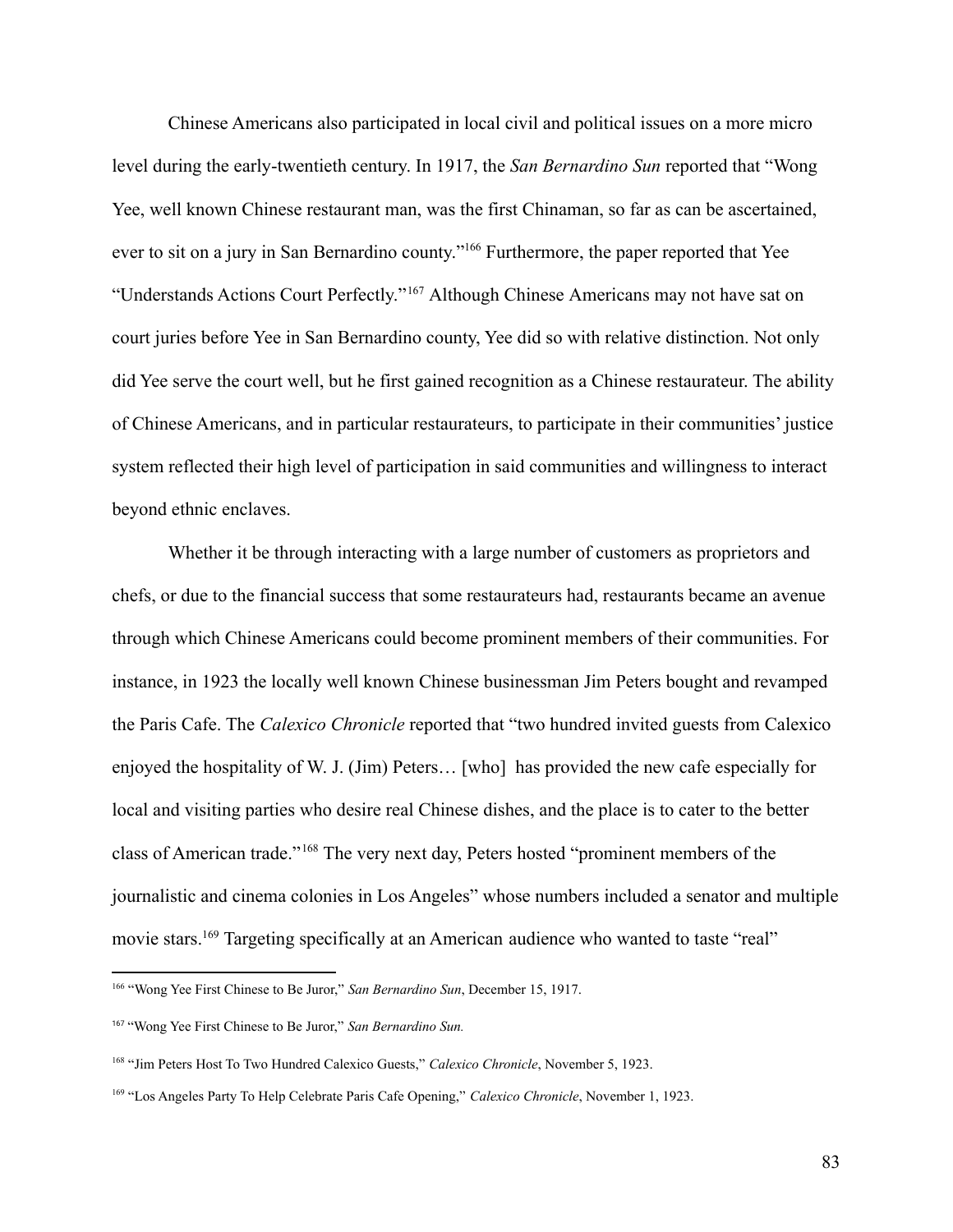Chinese food, under Peter's management and even more so than ever, the Paris Cafe served as a mini contact zone along the American Mexican border.

Through his various business ventures, including the new Paris Cafe, Peters became a well known figure in his community. Despite not being an American citizen, and living on the Mexican side of the border, the local newspaper still held him up to be an exemplary American. For instance, when approached about buying war bonds for World War I the *Calexico Chronicle* wrote that "[h]e is barred from the U. S., but he acts like a good American citizen and when approached by the solicitor he never hesitated a minute, but bought \$5,000 worth."<sup>170</sup> The *Chronicle* also dedicated an article to him for the birth of two of his children, noting his importance to the area in both of them.<sup>171</sup> The prominence that Peters gained through his restaurant translated into respect. Despite relatively recent anti-Chinese and immigrant sentiments, and despite not even being an American citizen, the *Chronicle* consistently still held Peters up as an exemplary American.

Even less affluent Chinese Americans became well known through their work in restaurants. Although often overlooked, the cooks behind Chinese American restaurants became well known figures in their communities. For example, in Jackson City "Chinese Jim" became, according to the local paper, a "well known" cook at the Olympus Cafe.<sup>172</sup> He also worked at the Globe Hotel, a reputable hotel that primarily catered to Jackson City's white residents, where he became the "luckiest Mongolian hereabouts" after winning a Mexican lottery.<sup>173</sup> Although

<sup>&</sup>lt;sup>170</sup> "One Big Bond Sale Monday Helped Situation but Town Is Still Behind Needs," *Calexico Chronicle*, May 6, 1919.

<sup>171</sup> "Jim Peters Smiles When Stork Leaves Daughter," *Calexico Chronicle*, February 3, 1921; "New Chinee Boy Has Irish Name," *Calexico Chronicle*, September 26, 1922.

<sup>172</sup> "Chinese Cook Dies," *Amador Ledger-Dispatch*, July 8, 1910.

<sup>173</sup> "Lucky Chinaman," *Amador Ledger-Dispatch*, December 7, 1906; "Marriage," *Amador Ledger-Dispatch*, September 4, 1896.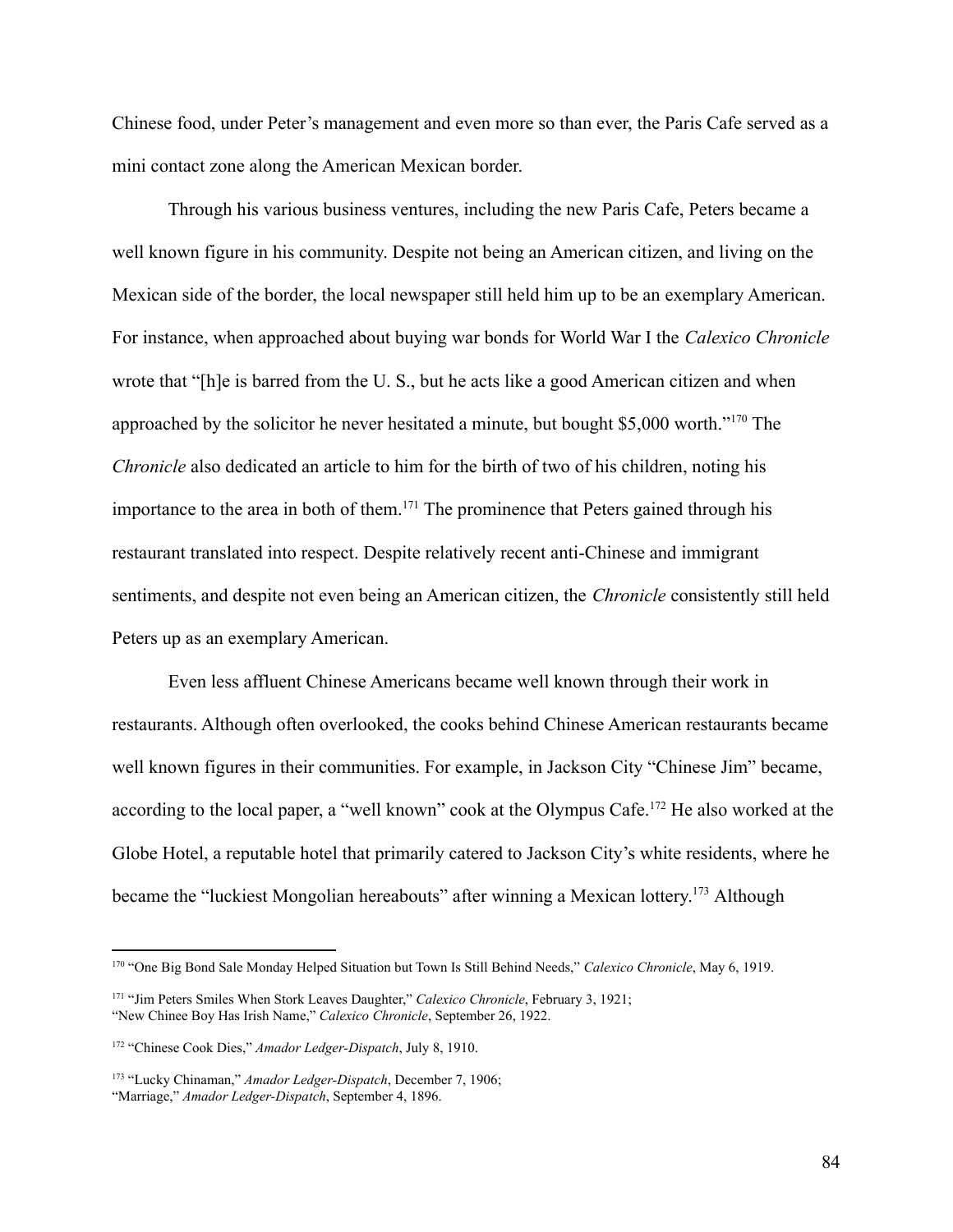undoubtedly racialized, being called "Chinese Jim" and a "lucky Mongol", the broader Jackson City community nevertheless came to know him. Thus, through working in both primarily white institutions, such as the Globe Hotel, and Chinese American restaurants, such as Olympus Cafe, Jim gained personal exposure to the rest of Jackson City.

While Chinese Americans in rural California did often get along with their neighbors and engage in shared cultural, political, and civil efforts, their neighbors certainly did not completely understand or embrace them. For example, the *Calexico Chronicle* reported in 1914 that "Chinese Music is Not Appreciated in This Country."<sup>174</sup> The Chronicle recounted that "[d]uring the early part of Wednesday evening, Calexico was accorded a good-sized portion of Chinese melody [coming from a Chinese restaurant]. It was music but unless one spoke Chinese the harmony was lost."<sup>175</sup> In addition to general and pervasive racism, Chinese culture still existed outside of the mainstream. Nonetheless, non-Chinese Americans increasingly ate their food and engaged with their culture, and rural Chinese Americans actively participated in their communities.

Early-twentieth century rural Chinese Americans were not silent minorities. They were valuable and outspoken members of their communities, and their neighbors often recognized them for being so. While they undeniably continued to face alienation, said racism occurred concurrently with their efforts to be active participants in their towns. The towns they lived in simultaneously accepted and alienated them. As such, they occupied a tenuous position in rural California. Nonetheless, they actively engaged with and participated in local and national political, civic, and cultural issues and subsequently built bridges between themselves and their neighbors.

<sup>174</sup> "Chinese Music Is Not Appreciated in This Country," *Calexico Chronicle*, August 4, 1914.

<sup>175</sup> *Ibid.*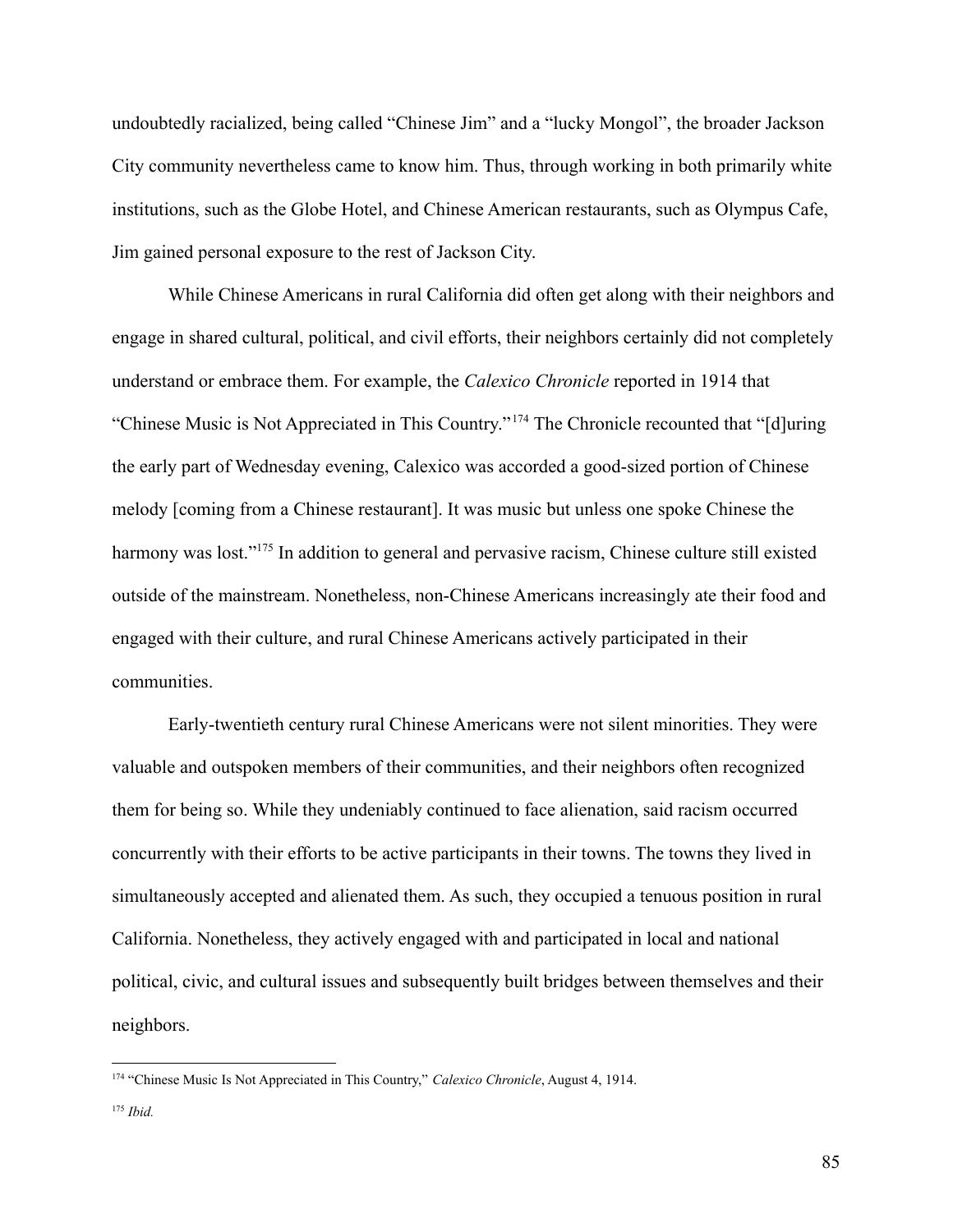## **Chapter 5 Conclusion**

Through writing my thesis, I hope to have shined light on the stories of Chinese American restaurateurs, restaurants, and food in early-twentieth California. In particular, I aim to place greater emphasis on the state's rural Chinese American communities. Although not entirely accepted by their peers, Chinese American restaurants and food became valuable methods for Chinese immigrants to assert their Chinese and American identity.

There are several limitations in my thesis worth mentioning. First, given my use of archival newspapers as my primary sources, my source material biases towards white and non-Chinese voices. Additionally, I chose to organize my thesis around themes as opposed to geographic regions. As such, additional analysis of rural California Chinese restaurants focused on specific geographic regions may reveal novel conclusions. However, I believe that I have mitigated the above limitations.

In regards to the bias towards white voices in early-twentieth newspapers, I believe by recognizing their bias I enhanced my arguments surrounding the exoticization of and racism towards Chinese Americans. The stereotypes portrayed by many newspapers of the time exemplified the feelings of their predominantly white readership. Furthermore, my inclusion of Chinese voices who utilized white institutions, such as newspapers, to communicate with their neighbors demonstrated the willingness and ability of Chinese Americans to reach out beyond their ethnic communities. Thus, by reading between the lines, the limitations posed by focusing on mainstream newspapers reveal the contemporary challenges and considerations that Chinese Americans faced and made. Nonetheless, further research focused on Chinese American voices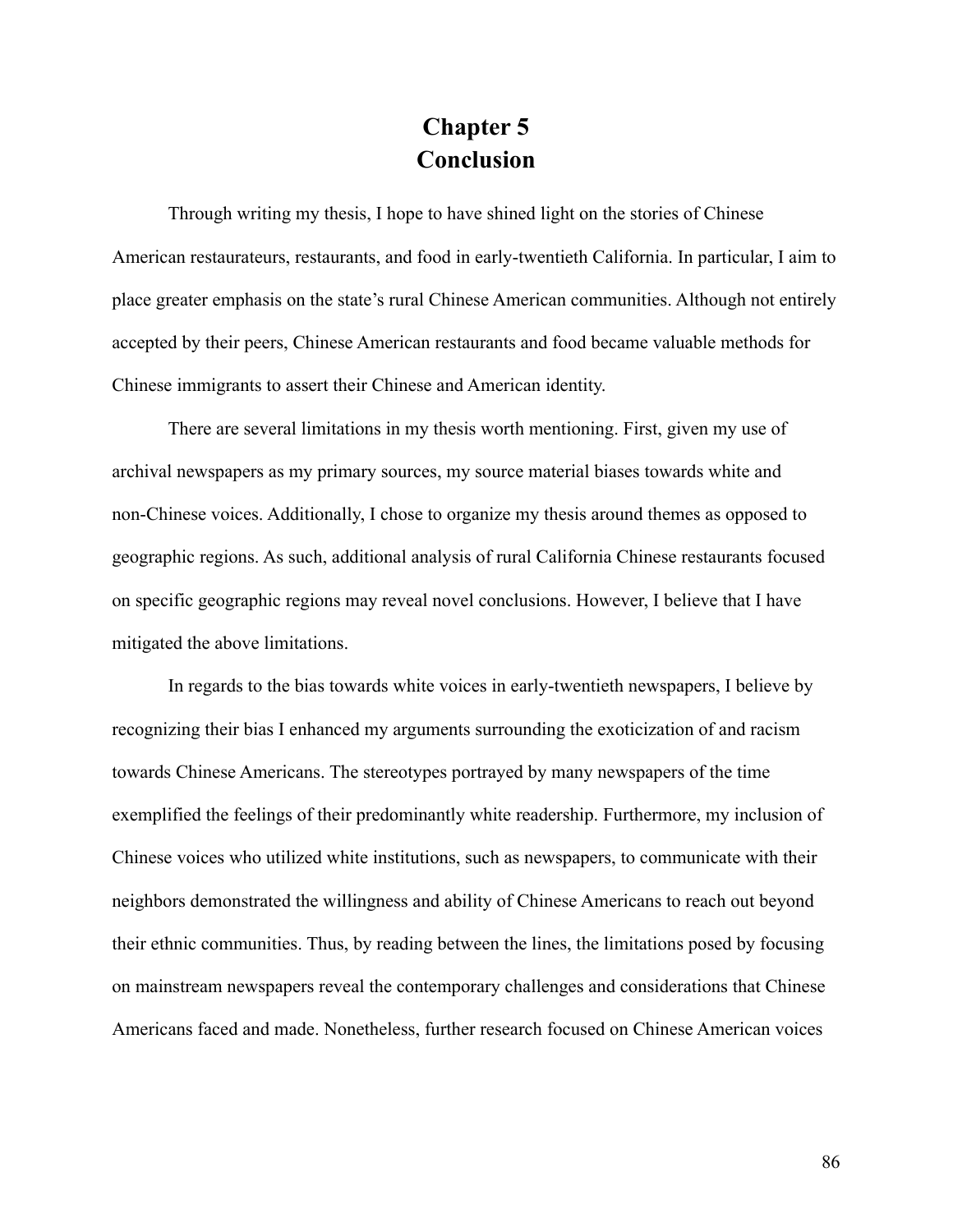from Chinese American sources would likely be beneficial in further centering Chinese American stories.

Furthermore, I believe that organizing my thesis around themes posed an effective alternative to organizing it around geographic regions. In my thesis I looked at rural and urban communities spread across California. Organizing my thesis by town location (e.g. Central Valley vs. Sierra Nevadas) might reveal differences in how Chinese American restaurants and food functioned in California's sub regions. However, doing so runs the risk of obscuring broader trends and themes true across all of California. Given the fairly even distribution of regions across my thematic subchapters, I believe that inter-regional differences were likely secondary to statewide complexities in the identity of Chinese Americans.

The results of my thesis have several implications for future research. I believe that further research into and analysis of three areas would be beneficial for the study of Chinese American food and immigration: rural Chinese American restaurants in the late 19th century, rural Chinese American restaurants in the post World War II era, and the relationship between Chinese Americans and other minority or recent immigrant American groups.

Chinese Americans began transitioning out of their initial gold mining and railroad construction jobs into other industries around the late nineteenth century. Given its role as a transition period between the initial wave of Chinese American immigration in the mid-eighteenth century and their place in early-twentieth century California which I examined in my thesis, studying said time period would add additional context to the history of rural Chinese Californians. Similar food study analyses which I used for my thesis would likely apply to a study of the mid-eighteenth century. Furthermore, archival newspapers would also similarly prove useful in researching the earlier time period.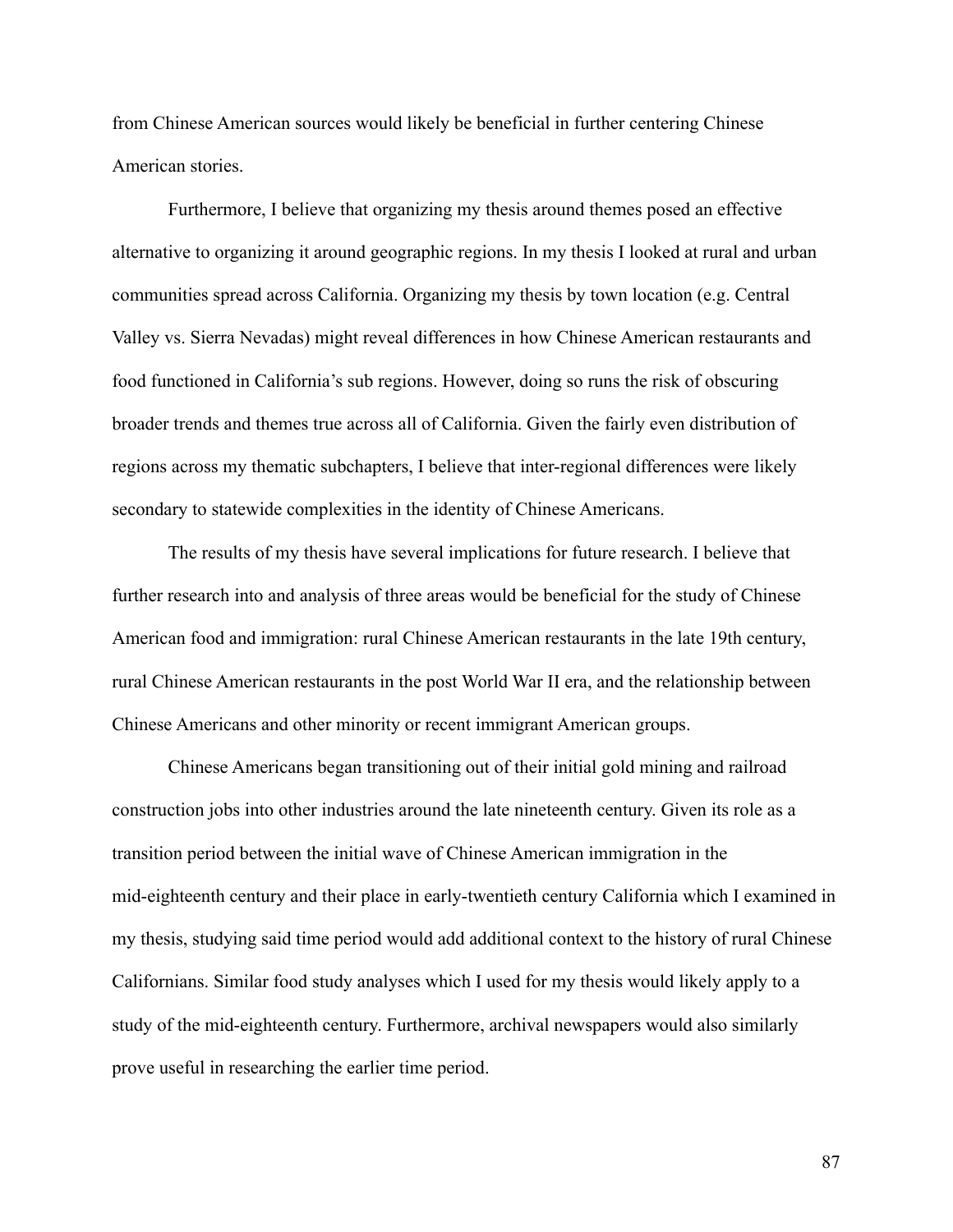As a second recommendation, studying rural Chinese American restaurants in the post World War II era would capture any shifts in opinions of Chinese Americans from the tens of thousands of soldiers returning from the Pacific Asian Theater. Given that traveling to China influenced non-Chinese American opinions on Chinese food, the mass movement of Americans around the Pacific Rim likely impacted the ways in which they viewed Asian Americans and Asian food. In addition to exploring the same themes that I did in my thesis, an additional framework concerning the reversal of who was considered a foreigner (given that American soldiers went to the Pacific Rim rather than the reverse) should be included.

Finally, I believe that further research into interactions between Chinese Americans and other minority and recent immigrants would add further nuance to understanding their place in America. In my thesis I largely juxtapose white Californians and Chinese Californians. Although I do include other minority and recent immigrant groups, future research could place a larger emphasis on them. Specifically, three areas could be explored: the prevalence of Mexican immigrants and culture in southern California, Black Californians, and recent immigrants from Europe. Chinese Americans interacted with all three groups, and each one adds another dimension to the American (white and native born) vs. foreign (Chinese) axis that my thesis uses.

Throughout my thesis, I argue that Chinese American restaurants acted as a contact zone between Chinese and non-Chinese Americans in early-twentieth century rural California. Furthermore, Chinese American food served a similar, albeit non-physical, role. It too helped facilitate interactions between Chinese and non-Chinese Americans, assimilating both into each others' culture. Food, and the institutions that served it, therefore played an integral role in creating the Chinese American identity. The two lowered barriers, encouraged disparate groups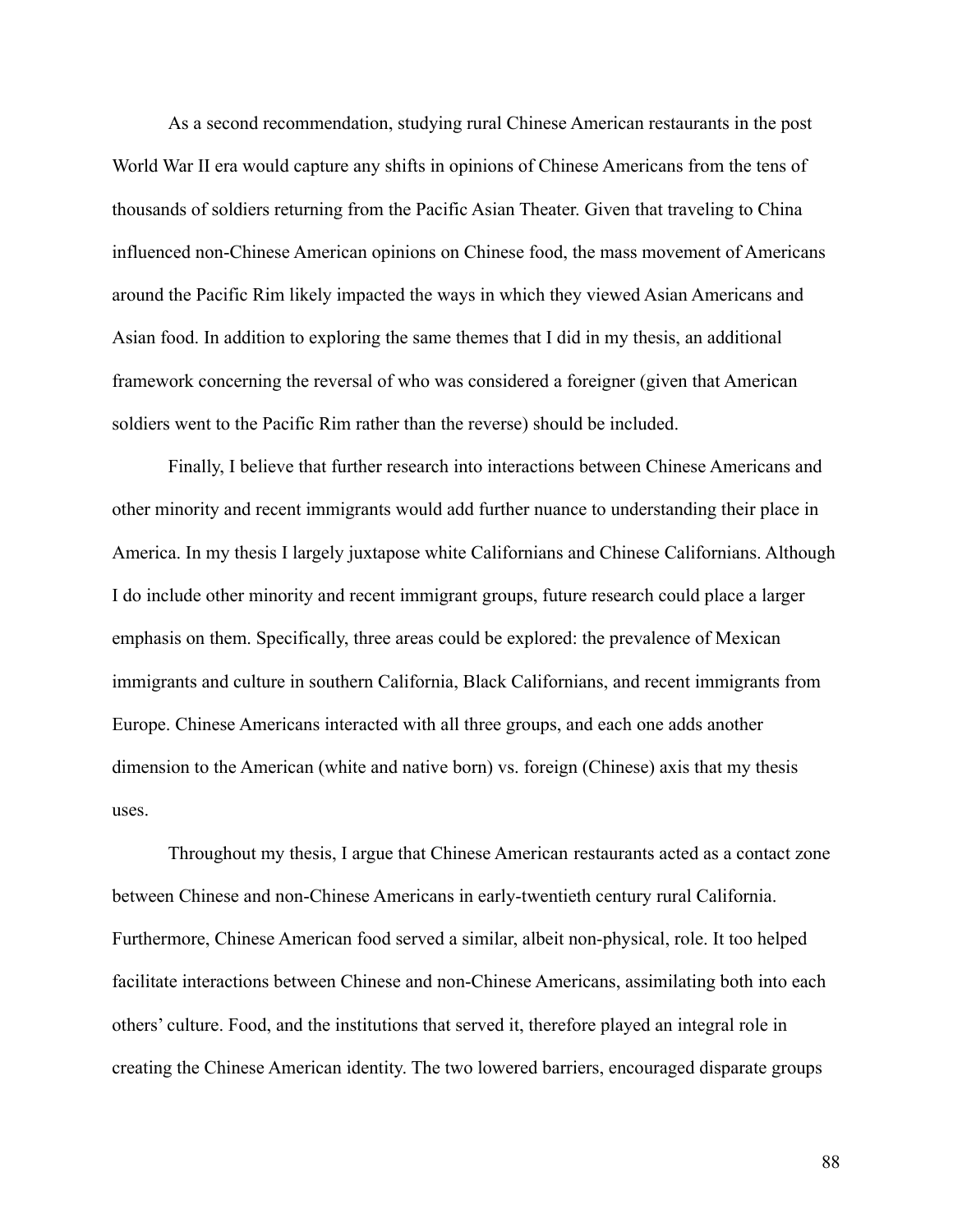to learn about one another, and gave Chinese Americans an avenue to shape their interaction with their non-Chinese neighbors. As such, Chinese American restaurants and food shaped and reflected the Chinese American identity, being a synthesization and recognition of the immigrants' old and new homes.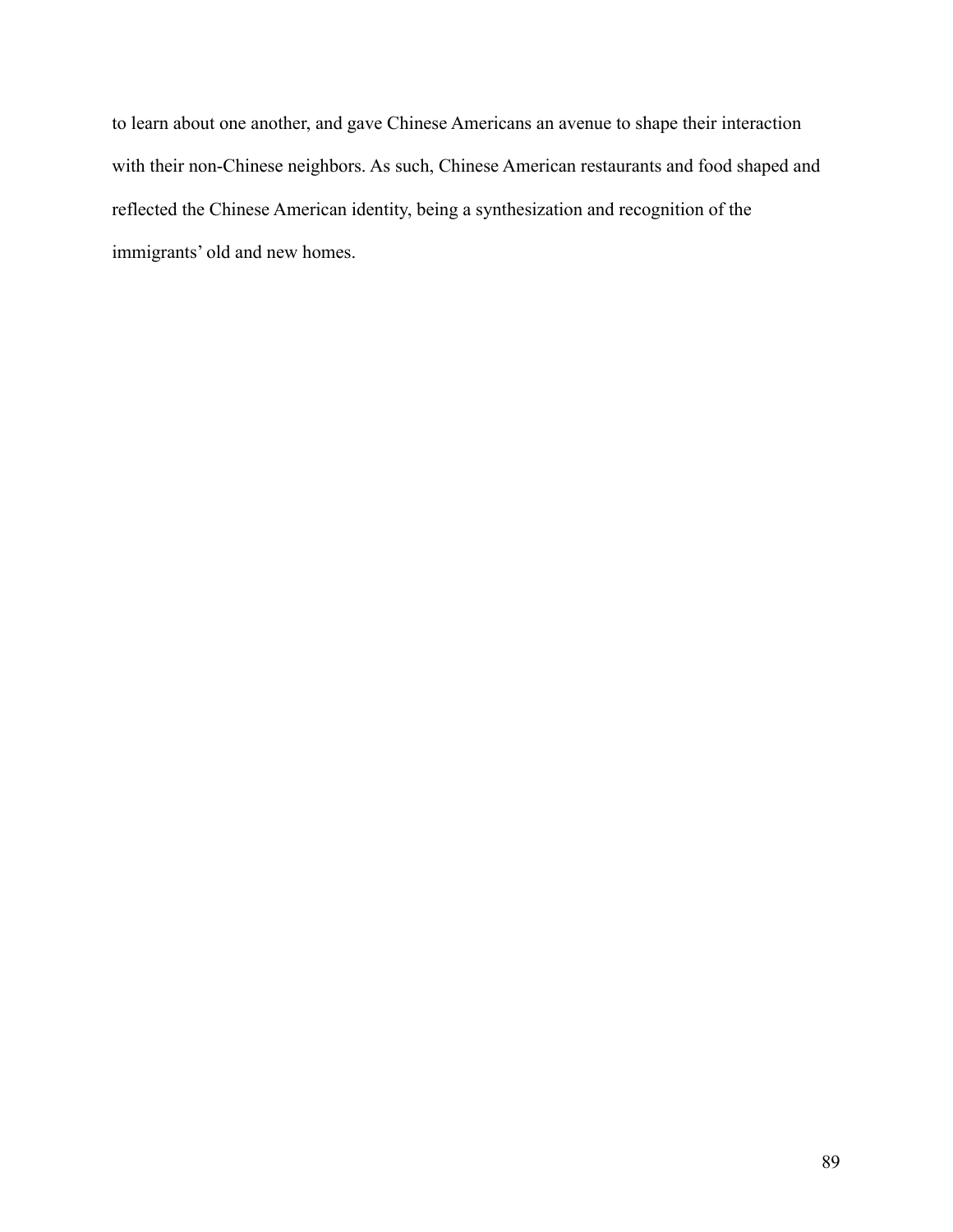## **Works Cited**

- "10 Pretty Girls to Inspect Chinatown on Oriental Party." *Los Angeles Herald*, November 26, 1915.
- "An Alaska Tragedy." *Los Angeles Herald*, May 23, 1902.
- "American and Chinese Restaurant." *Marysville Daily Appeal*, December 16, 1919.
- "American Genius." *San Pedro Pilot*, August 3, 1937.
- "Ate China Noodles- Died." *Hanford Sentinel*, July 23, 1908.
- Barbas, Samantha. "'I'll Take Chop Suey': Restaurants as Agents of Culinary and Cultural Change." *The Journal of Popular Culture* 36, no. 4 (2003): 669–86. https://doi.org/10.1111/1540-5931.00040.
- "Bible Literature Is Topic at Club." *San Bernardino Sun*, January 26, 1916.
- "Big Crowd Goes to Portola Festival." *San Pedro News Pilot*, October 22, 1913.
- Bosse, Sara, and Onoto Watanna. *Chinese-Japanese Cookbook*. The Rand-McNally Press, 1914.
- "Boy Made Ill By Eating Noodles." *Colusa Daily Sun*, May 14, 1906.
- "Boy Poisoned by Noodles." *Sacramento Daily Union*, May 14, 1906.
- Camarillo, Albert M. "Cities of Color: The New Racial Frontier in California's Minority-Majority Cities." *Pacific Historical Review* 76, no. 1 (2007): 1–28. https://doi.org/10.1525/phr.2007.76.1.1.
- "The Campus Cafe." *San Francisco Call*, June 28, 1913.
- "Canton Restaurant." *San Bernardino Sun*, November 16, 1910.
- "Chinaman Arrested- Jim Chain." *San Bernardino Sun*, November 4, 1908.
- "Chinaman Is Given His Freedom." *San Bernardino Sun*, July 31, 1913.
- "The Chinatown Trunk Mystery Canceled." *Hanford Journal (Daily)*, February 27, 1911.
- "The Chinatown Trunk Mystery." *Chico Record*, January 26, 1911.
- "The Chinatown Trunk Mystery." *Press Democrat*, January 29, 1911.
- "Chinese Complain of Souvenir Hunters." *San Francisco Call*, December 26, 1907.
- "Chinese Cook Dies." *Amador Ledger-Dispatch*, July 8, 1910.
- "Chinese Defeat Town Trustees." *San Francisco Call*, September 23, 1905.
- "A Chinese Delicacy." *San Francisco Call*, October 12, 1883.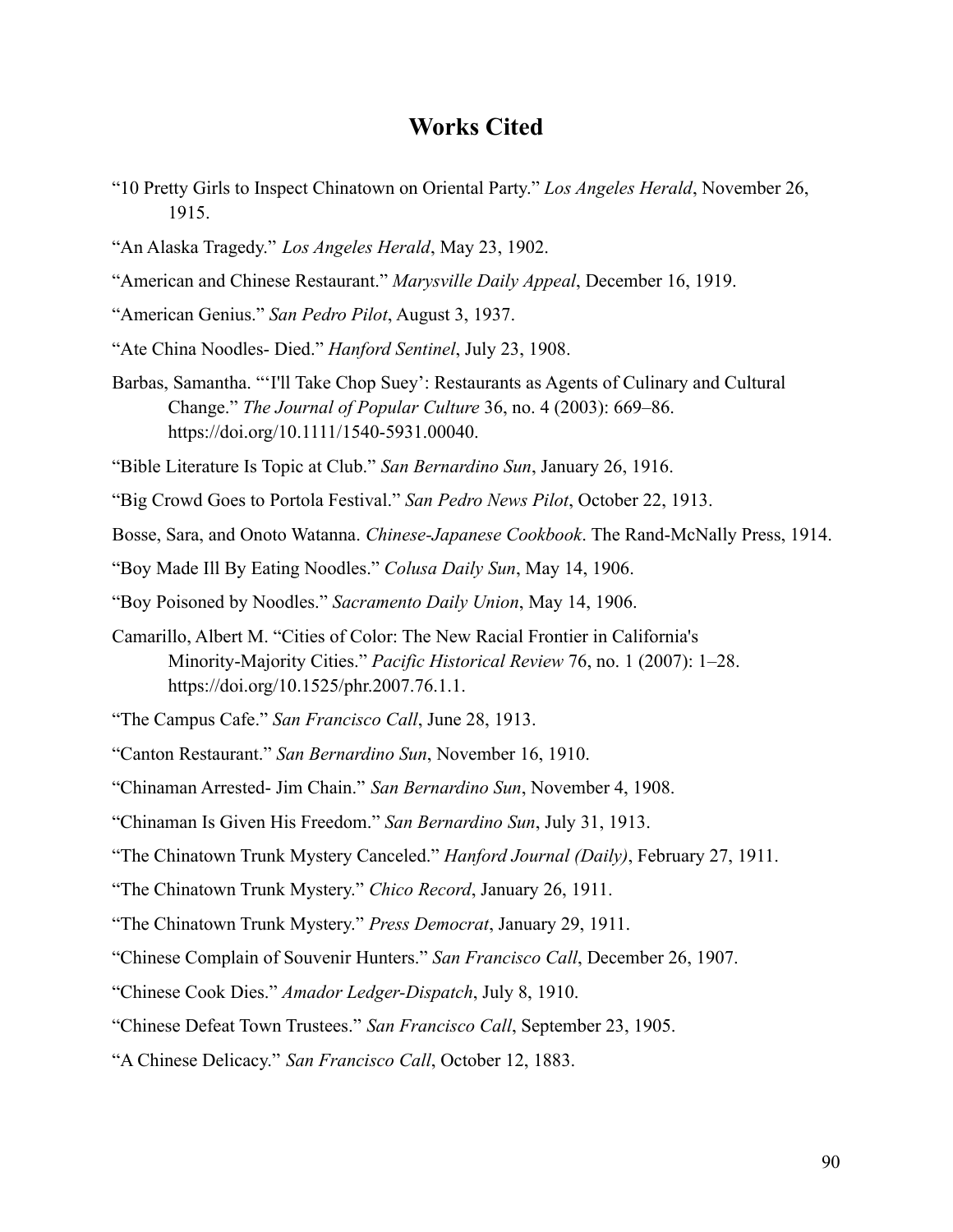- "Chinese Exclusion Act (1882)." National Archives and Records Administration. National Archives and Records Administration. Accessed May 12, 2022. https://www.archives.gov/milestone-documents/chinese-exclusion-act.
- "Chinese Festivals." *Amador Ledger-Dispatch*. April 10, 1903.
- "Chinese Festivals." *Blue Lake Advocate*, April 4, 1903.
- "Chinese Fond of Sauerkraut." *Chico Record*, April 10, 1900.
- "Chinese Fond of Sauerkraut." *Merced County Sun*, April 20, 1900.
- "Chinese Fond of Sauerkraut." *Newcastle News*, April 4, 1900.
- "Chinese Music Is Not Appreciated in This Country." *Calexico Chronicle*, August 4, 1914.
- "Chinese Noodles and Chop Suey." *Hanford Journal (Daily)*, July 28, 1909.
- "Chinese Prepare for Fiesta Week." *Los Angeles Herald*, April 21, 1907.
- "Chinese Protest Play." *Sacramento Daily Union*, January 27, 1911.
- "Chinese Seeks to Wed White Girl." *San Francisco Call*, November 9, 1909.
- "Chinese Smuggling Ring Is Uncovered." *Morning Union*, September 22, 1922.
- "Chinese Want Play Suppressed." *Chico Record*, January 26, 1911.
- "Chinese Will Attempt to Stop Victory Play." *San Jose Mercury-News*, February 9, 1911.
- "Chinese Youth Is White Slaver." *Humboldt Times*, May 17, 1920.
- "Chop Suey Copyright." *Mariposa Gazette*, January 14, 1905.
- "Chop Suey Luncheon." *San Pedro News Pilot*, February 11, 1921.
- "Chop Suey Party at Dan Gridley Home." *San Pedro News Pilot*, September 8, 1920.
- "Chop Suey." *Blue Lake Advocate*, March 3, 1906.
- "Chop Suey." *San Jose Mercury-News*, April 12, 1912.
- "Chopstick Dinners a Fad with Would Be Bohemians." *Amador Ledger-Dispatch*, April 5, 1901.
- "Christmas Dinner at the New Paris Cafe." *Calexico Chronicle*, December 24, 1924.
- "City to Honor Tenor Tonight." *San Pedro News Pilot*, February 28, 1930.
- "Comb Chinatown for White Slave." *Los Angeles Herald*, May 11, 1911.
- "County Is Leader in the Sale War Savings and Thrift Stamps." *San Bernardino Sun*, February 5, 1918.
- "Creamed Sweet Potatoes." *Truckee Republican*, April 10, 1909.
- "Dan Gridley Sings in Hollywood Bowl Tonight." *San Pedro News Pilot*, August 19, 1932.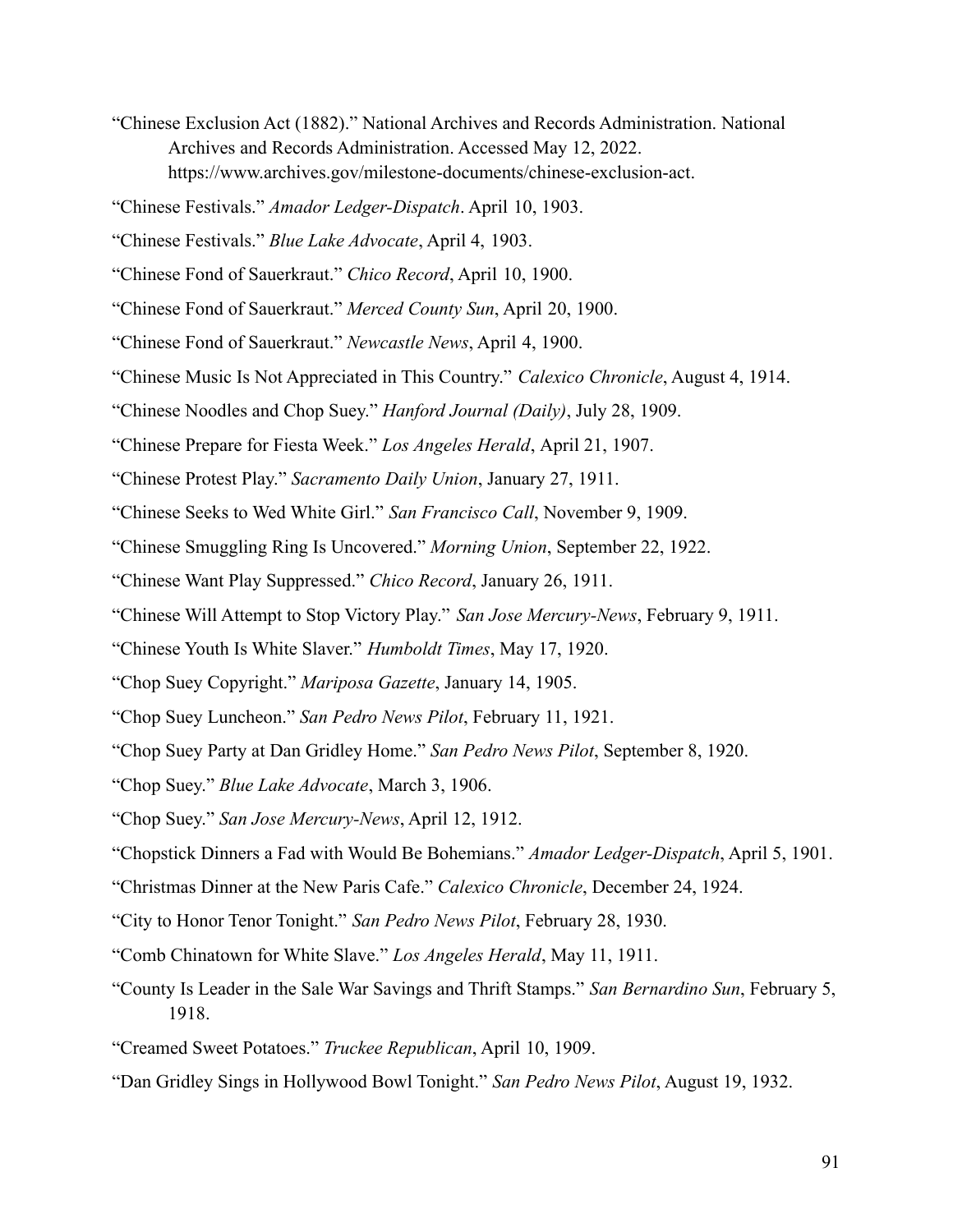- "Dan Gridley to Sing at Church Sunday." *San Pedro News Pilot*, August 23, 1935.
- "Daughter's Act Contributes to Death." *San Bernardino Sun*, July 24, 1913.
- "Do Not Relish Chop Suey." *San Francisco Call*, July 29, 1905.
- "Dr. Ham Is Again After Offenders." *San Bernardino Sun*, January 22, 1911.
- "Epicurean Chinamen." *Inyo Independent*, June 12, 1902.
- Farrer, James C., Jean Duruz, and David L Wank. *The Globalization of Asian Cuisines: Transnational Networks and Culinary Contact Zones*. New York: Palgrave Macmillan, 2015.
- "A Few Words with the Lady of the House." December 7, 1909.
- "A Few Words with the Lady of the House." *San Francisco Call*, December 7, 1909.
- "The Food of Chinese." *Humboldt Times*, August 26, 1903.
- "Frisco's New Chinatown." *Chico Record*, November 18, 1915.
- Gabaccia, Donna. *We Are What We Eat: Ethnic Food and the Making of Americans*. Cambridge, Mass: Harvard Univ. Press, 2000.
- "Girl Is Lured to Room of Oriental." *Evening Index and San Bernardino News*, July 23, 1913.
- "Gorwood Now Has Maxwell Car Agency." *Marysville Daily Appeal*, January 11, 1920.
- "Grand Opening of the New Paris Cafe." *Calexico Chronicle*, November 3, 1923.
- Gvion, Liora. "What's Cooking in America?" *Food, Culture & Society* 12, no. 1 (2009): 53–76. https://doi.org/10.2752/155280109x368660.
- Hage, Ghassan, and Ghassan Hage. "At Home in the Entrails of the West: Multiculturalism Ethnic Food and Migrant Home-Building." Essay. In *Home/World: Communality, Identity and Marginality in Sydney's West,* . Sydney: Pluto Press, 1997.
- "Heads of Stamp Will Meet Today." *San Bernardino Sun*, January 3, 1918.
- Heldke, Lisa Maree. *Exotic Appetites: Rumination of a Food Adventurer*. Routledge, 2003.
- "Homemade Mexican Tamales." *San Bernardino Sun*, January 6, 1916.
- "Hong Kong Cafe." *Morning Press*, November 22, 1910.
- "How Chop Suey Is Prepared." *Truckee Republican*, February 6, 1906.
- "How to Make Chop Suey." *Amador Ledger-Dispatch*, January 31, 1902.
- "How to Make Chop Suey." *Blue Lake Advocate*, February 5, 1910.
- "How to Make Chop Suey." *Madera Mercury*, September 5, 1905.
- "How to Make Chop Suey." *Morning Press*, August 30, 1908.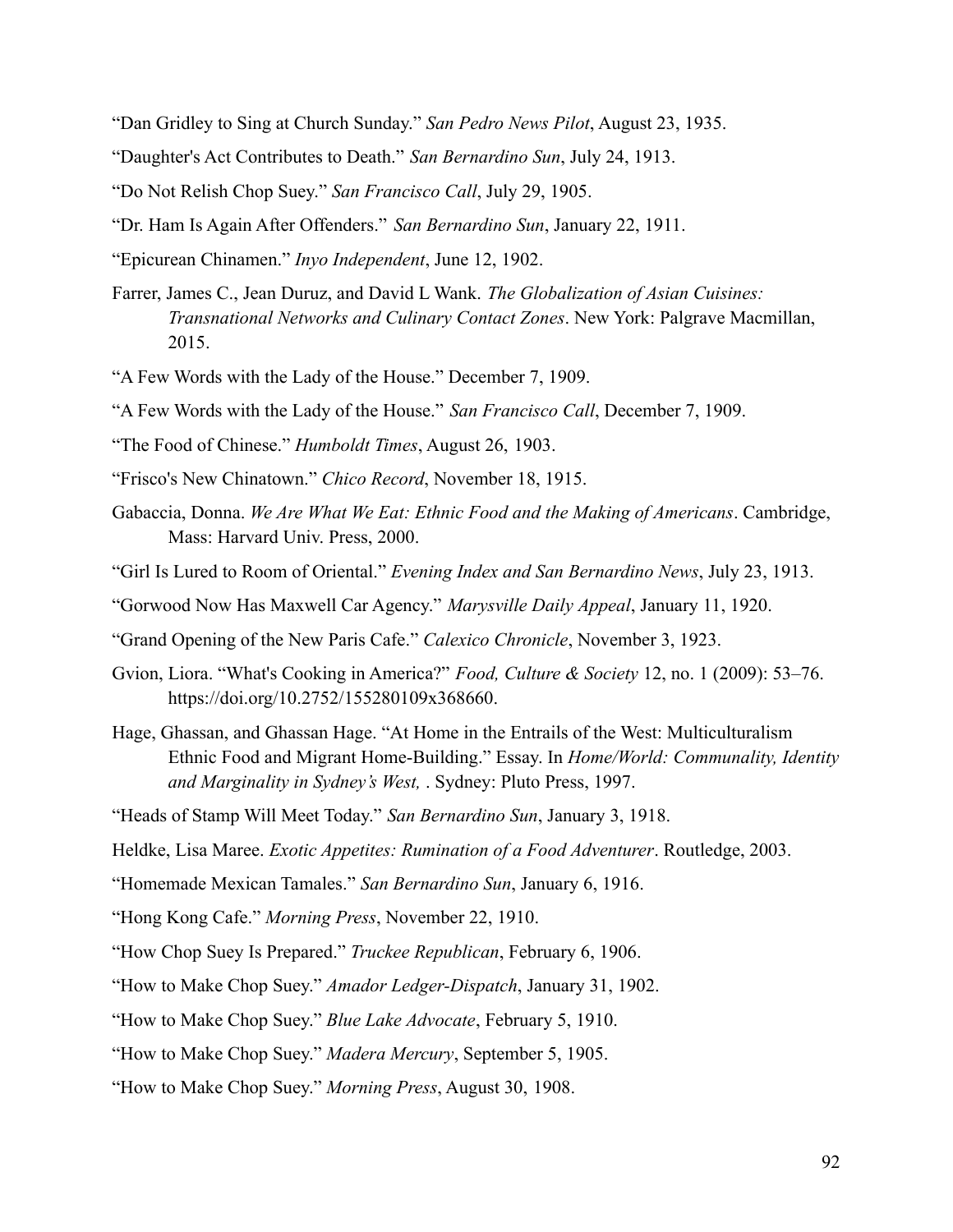"In Police Court." *San Bernardino Sun*, November 10, 1908.

- "Indian Love of Dog Meat." *Pacific Rural Press*. January 18, 1908.
- "Inquest over Mexican's Remains." *Hanford Journal (Daily)*, July 20, 1908.
- "Jack Elliot Surprised with Chop Suey Dinner." *San Pedro News Pilot*, September 8, 1928.
- "Jim Peters Host To Two Hundred Calexico Guests." *Calexico Chronicle*, November 5, 1923.
- "Jim Peters Host To Two Hundred Calexico Guests." *Calexico Chronicle*, November 5, 1923.
- "Jim Peters Smiles When Stork Leaves Daughter." *Calexico Chronicle*, February 3, 1921.
- "Joe and His 'Affinity' Parted." *Hanford Journal (Daily)*, August 18, 1909.
- "King of Chinatown Gets His Restaurant License." *Los Angeles Herald*, July 31, 1907.
- Lee, Erika. "The Chinese Exclusion Example: Race, Immigration, and American Gatekeeping, 1882-1924." *Journal of American Ethnic History* 21, no. 3 (n.d.): 36–62.
- Letter from Churchill T.M. Chiu to Lee Sing Foo, 23 October 1935, BANC.MSS.2004.288c, container 1, Churchill T.M. Chiu Papers, Bancroft Library, University of California, Berkeley, Berkeley, CA.
- "Lions Club Hears Progress of Exchequer." *Merced Sun Star*, August 22, 1923.
- "Local Chinese Thank the Mayor." *Morning Press*, March 7, 1911.
- "Local Chinese Thank the Mayor." *Morning Press*, March 7, 1911.
- "Lomita News." *San Pedro News Pilot*, January 10, 1922.
- "Lompoc Restaurant." *Lompoc Journal*, November 3, 1916.
- "Los Angeles Party To Help Celebrate Paris Cafe Opening." *Calexico Chronicle*, November 1, 1923.
- "Lots of Noise." *Marysville Daily Appeal*, January 24, 1906.
- "Lucky Chinaman." *Amador Ledger-Dispatch*, December 7, 1906.
- "Many Visit Chinatown." *Press Democrat*, February 9, 1905.
- "Marriage." *Amador Ledger-Dispatch*, September 4, 1896.
- "Mayor Tom Mathews and Caroll Frohman Are New C.C. Directors." *Marysville Daily Appeal*, January 7, 1921.
- McCoy, Frank. "Here's to Your Health." *Oakland Tribune*, October 15, 1929.
- "Melodrama Coming." *Stockton Independent*, February 23, 1911.
- Mendelson, Anne. *Chow Chop Suey: Food and the Chinese American Journey*. New York: Columbia University Press, 2016.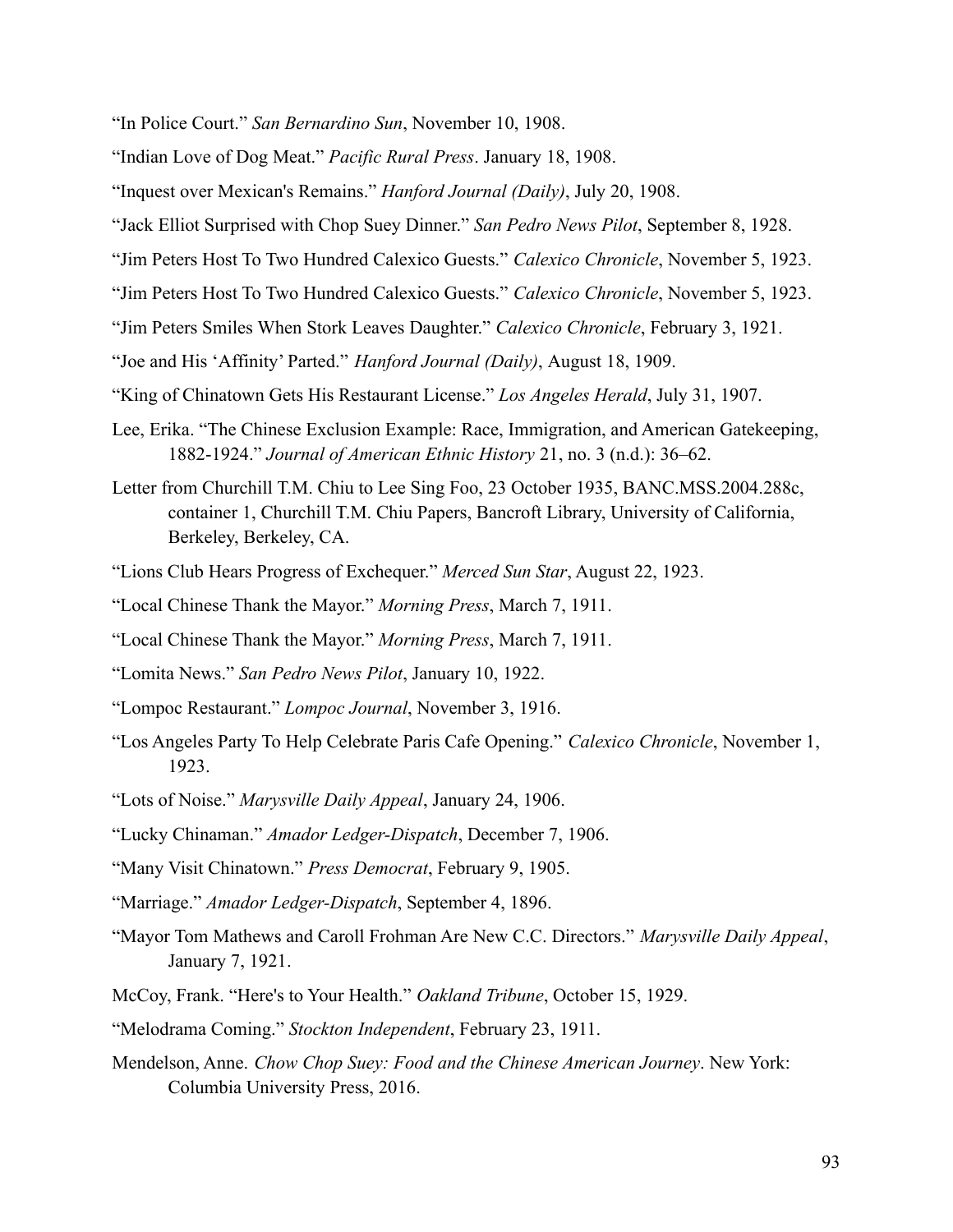"A Menu for a Chinese Dinner." *San Jose Mercury-News*, January 26, 1913.

"MINUTES OF THE MEETING OF THE BOARD OF DIRECTORS OF THE ASTRONOMICAL SOCIETY OF THE PACIFIC, Held on Saturday, November 25, 1916, at 5: 45 P.m. at Stanford University, California." *Publications of the Astronomical Society of the Pacific* 28 (December 1916): 291–92.

"Miscellaneous." *Stockton Independent*, March 10, 1914.

- "Mother Killed by Daughter's Disgrace." *Morning Union*, July 24, 1913.
- "Mother Killed by Shock." *San Francisco Call*, July 24, 1913.
- "Motor to San Bernardino." *San Bernardino Sun*, April 20, 1911.
- "Mrs. Shepard's Chinese Lunch." *Humboldt Times*, December 3, 1887.
- "Murder Mystery Unsolved." *Humboldt Times*, June 24, 1909.
- "New Chinee Boy Has Irish Name." *Calexico Chronicle*, September 26, 1922.
- "New Chinese Restaurant." *Los Angeles Herald*, November 8, 1921.
- "News Notes for Busy Readers." *Chico Weekly Enterprise*, August 2, 1907.
- "Noodle Cafe and Lunch Counter." *San Bernardino Sun*, February 13, 1913.
- "Noodle Dish Base of Wild Excitement." *Sacramento Daily Union*, June 24, 1919.
- "Noodles Made Boy Very Ill." *Marysville Daily Appeal*, May 13, 1906.
- "Nut Chocolate Caramels." *Santa Cruz Sentinel*, December 11, 1908.
- "One Big Bond Sale Monday Helped Situation but Town Is Still Behind Needs." *Calexico Chronicle*, May 6, 1919.
- "Oriental Party." *Riverside Daily Press*, May 16, 1914.
- "Our Chop Suey." *San Bernardino Sun*, September 8, 1907.
- "Our Universal Press Notices." *San Bernardino Sun*, March 14, 1911.
- "Palo Alto Chinese Defy Officials." *San Francisco Call*, October 3, 1905.
- "Palo Alto Is Aroused." *San Francisco Call*, July 6, 1906.
- "Past Record of Affinity Is Bared." *Hanford Journal (Daily)*, August 20, 1909.
- Pratt, Mary Louise. "Arts of the Contact Zone." *Professions*, n.d., 33–40.
- "Preservation of Chinese Quarter Urges Gorwood." *Marysville Daily Appeal*, February 19, 1921.
- "Puts Her Faith in Chinese Husband." *Stockton Independent*, April 17, 1907.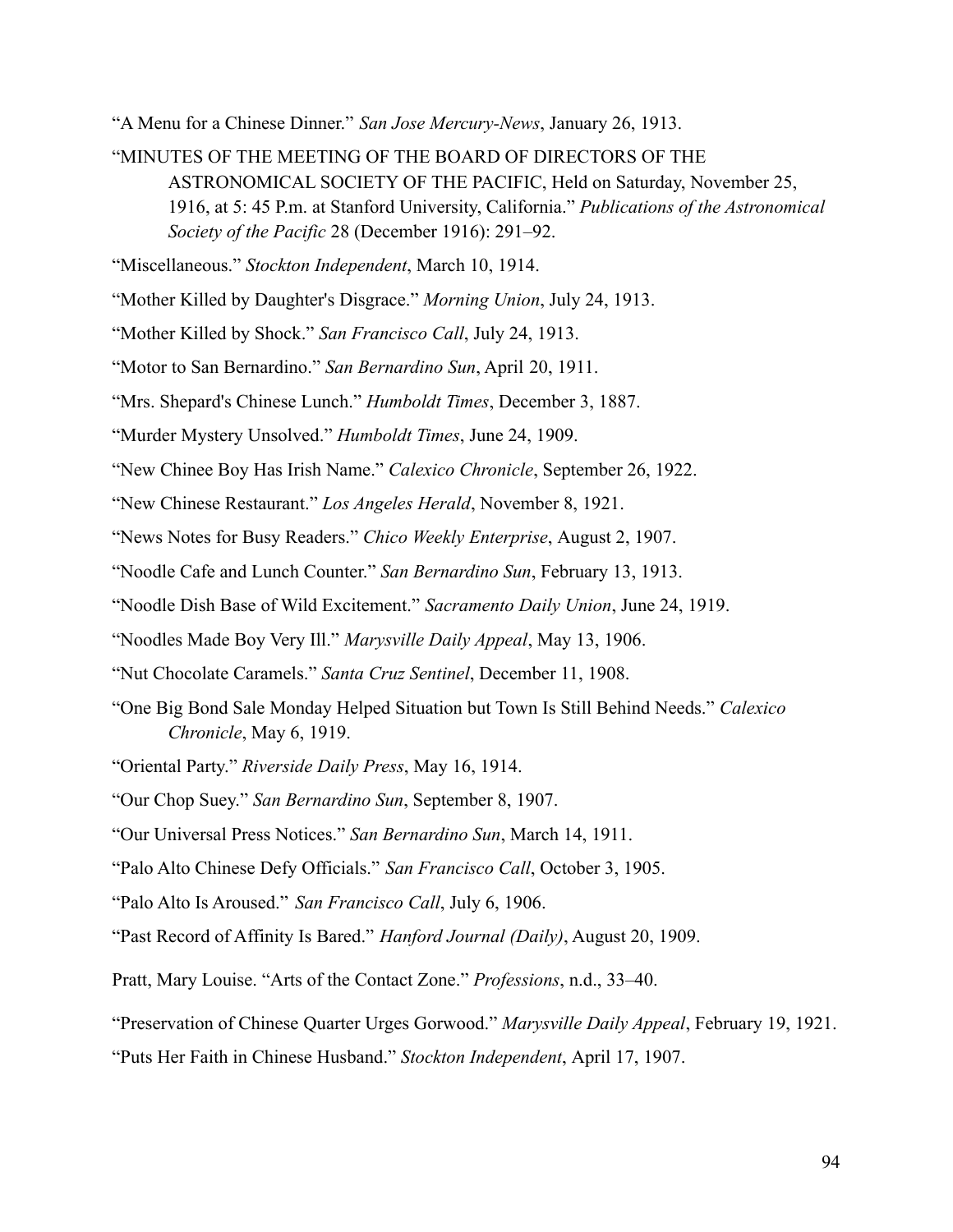- Raup, H. F. "The Italian-Swiss in California." *California Historical Society Quarterly* 30, no. 4 (1951): 305–14. https://doi.org/10.2307/25156322.
- Ray, Krishnendu. *The Ethnic Restaurateur*. London: Bloomsbury Academic, 2016.
- "Real Chinese Dinners." *Calexico Chronicles*, June 5, 1917.
- "A Real Chop Suey House." *Sacramento Daily Union*, October 1, 1922.
- "Russell Is Back from Stamp Journey." *San Bernardino Sun*, January 27, 1918.
- *Scene 1, 'The White Slave', Wax Figure of a Woman*. *San Francisco Historical Photograph Collection*. San Francisco Public Library, n.d.
- "See Chinese Lover of Elsie Siegel as Murderer." *Chico Record*, June 20, 1909.
- "Seeks Chinese Lover of Elsie Sigel as Murderer." *Chico Record*, June 20, 1909.
- "Sigel Murder Remains Deep Mystery." *San Francisco Call*, June 22, 1909.
- "Slayer of Elsie Sigel Hiding on Coast." *Marysville Daily Appeal*, June 24, 1909.
- "Social Happenings." *San Bernardino Sun*, June 10, 1914.
- "The Social Mirror." *Humboldt Times*, January 14, 1906.
- "Starboard Lights." *San Pedro News Pilot*, October 28, 1922.
- "Statement Is Implicating Chinaman." *Evening Index and San Bernardino News*, July 24, 1913.
- Takaki, Ronald T. *Strangers from a Different Shore: A History of Asian Americans*. Boston: Little Brown, 1998.
- "Tea Thursday at the Gridley Home." *San Pedro News Pilot*, May 28, 1924.
- "Today Extra Feature- Special Manitee." *Santa Barbara Weekly Press*, September 14, 1911.
- "Town News Notes." *Lompoc Journal*, November 3, 1916.
- "Trunk Mystery Very Mediocre." *Chico Record*, January 27, 1911.
- "Trunk Mystery." *Napa Weekly Journal*, February 3, 1911.
- "Under New Management." *Press Democrat*, July 31, 1908.
- "Union's Cooking Class." *Sacramento Daily Union*, February 2, 1915.
- "Visit the New China Cafe." *San Francisco Call*, July 6, 1913.
- Wang, Fan. "The Five Tastes Represent the Five Elements in Nature." *Livermore Journal*, July 6, 1927.
- "Wed Chinee and Be Happy?" *Humboldt Times*, April 18, 1907.
- "Wedded to Chinamen." *Humboldt Times*, December 14, 1904.
- "What They Eat." *Inyo Independent*. March 5, 1909.